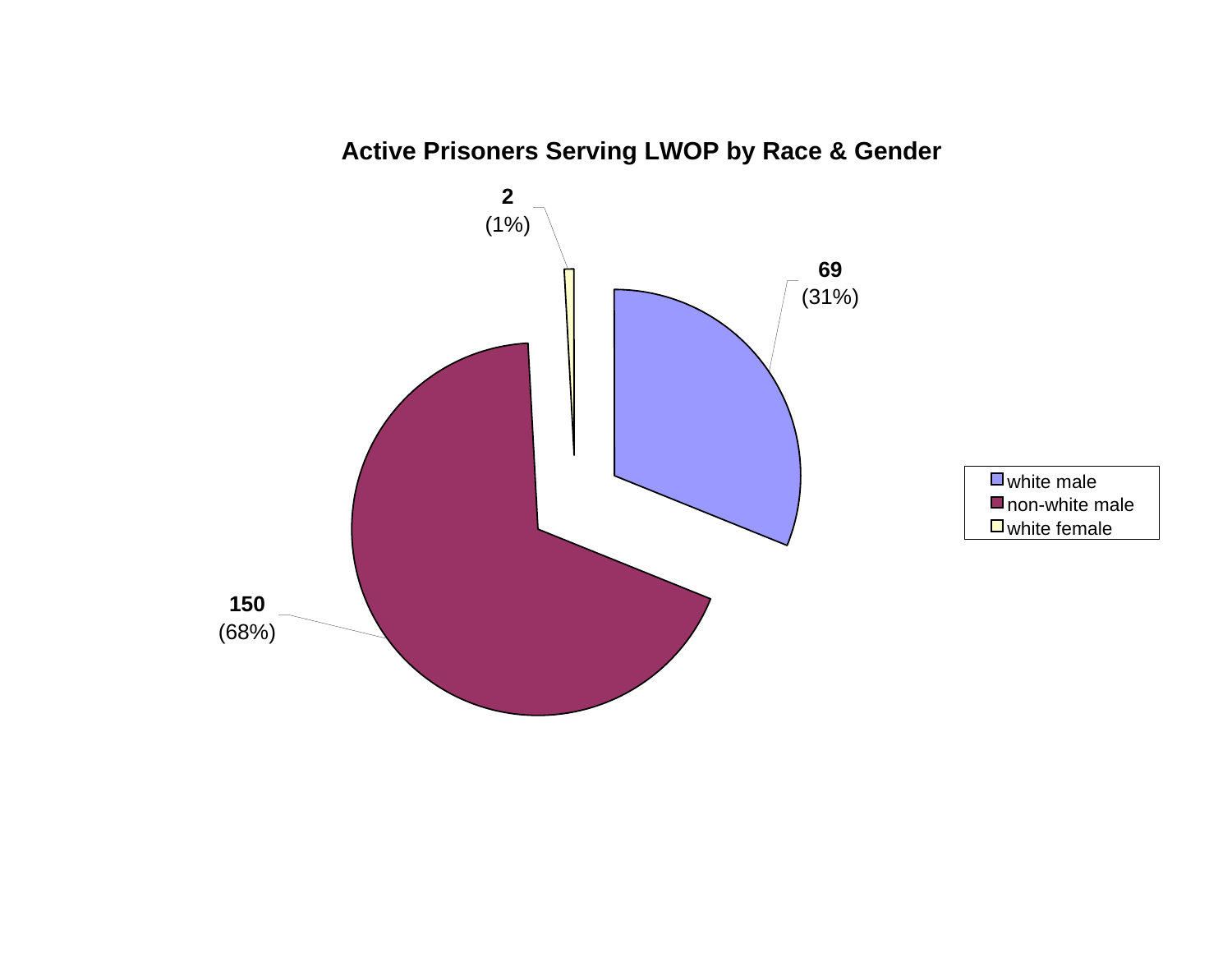**Prior Incarcerations for Inmates Serving Life Without Parole**



**Priors**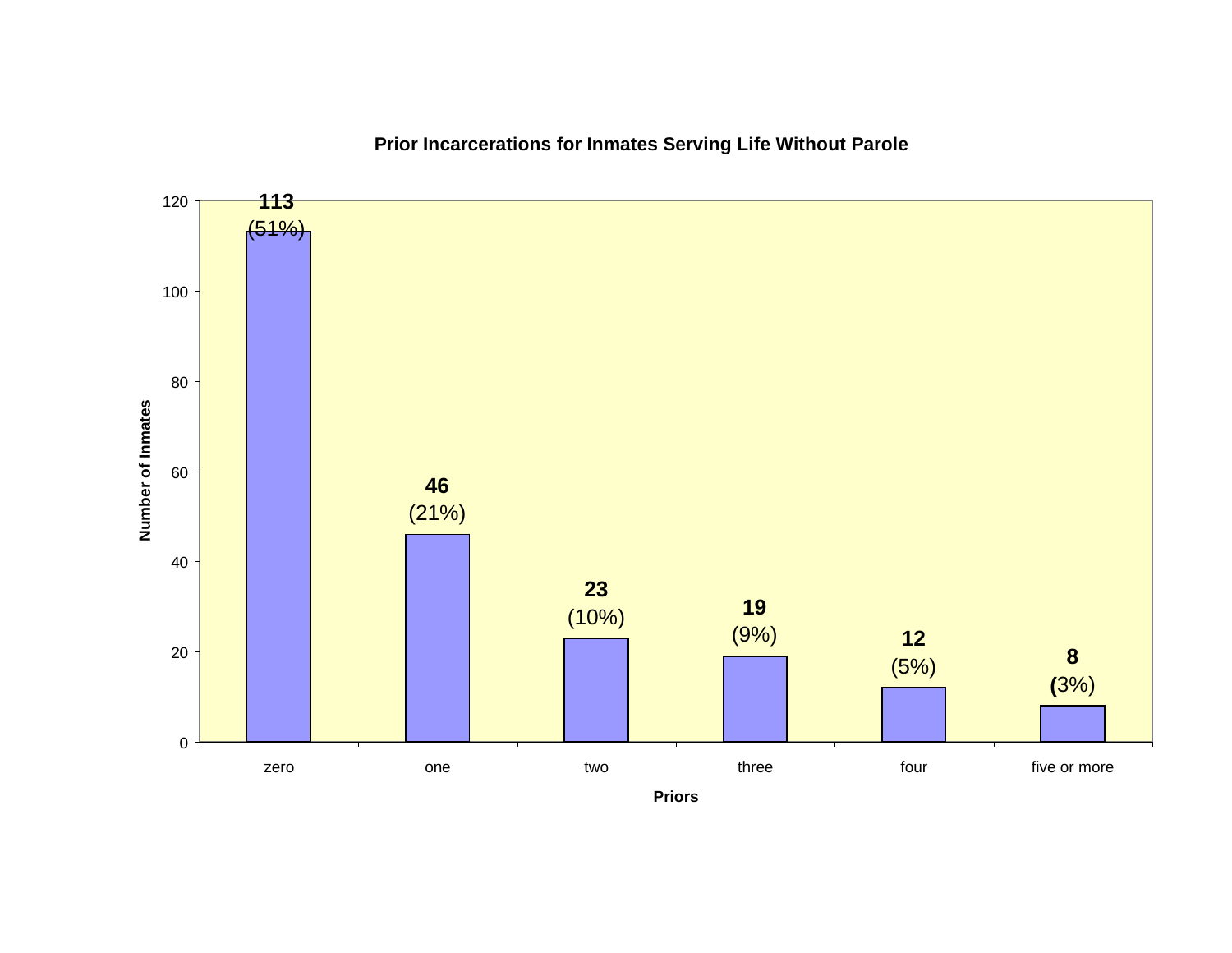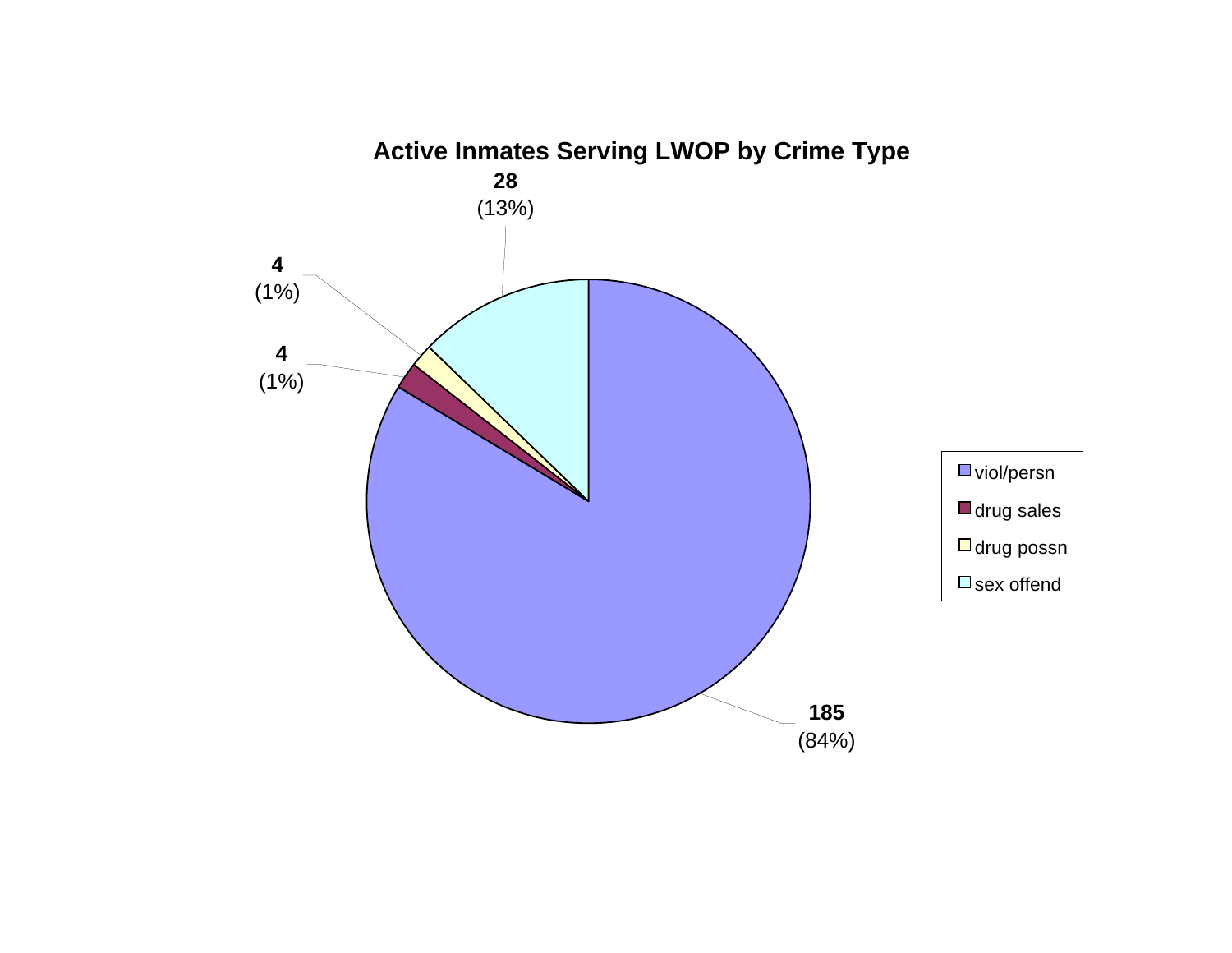Georgia Department of Corrections Page 1 Run 12/18/00 Office of Planning and Analysis

 Inmate statistical profile TABLE OF CONTENTS FOR ACTIVE PRISONERS SERVING LIFE WITHOUT PAROLE EXCLUDING JAIL

 TITLE PAGE ----- ---- RACE AND SEX............................ 2 Culture Fair IQ Scores.................. 3 Self-Rpt Socioeconomic Class............ 4 Self-Rpt Environment To Age 16.......... 5 Self-Rpt Education Level................ 6 Functional Reading Level (WRAT Scores).. 7 Functional Math Level (WRAT Scores)..... 8 Functional Spelling Level (WRAT Scores). 9 Self-Rpt Guardian Status To Age 16......10 Self-Rpt Employment Status Before Prison11 Self-Rpt Marital Status At Admission....12 Self-Rpt Number Of Children At Admission13 Self-Rpt Religious Affiliation..........14 Self-Rpt Family Behavior Patterns \*.....15 Inmate Diagnostic Behavior Problem \*....16 Physical Profile (General Condition)....17 Security Status............................18 Number Of Sentences.....................19 Number Of Disciplinaries................20 Number Of Escapes........................21 Number Of Prior Georgia Incarcerations \*22 Number Of Transfers.....................23 County Of Conviction....................24 Circuit Of Conviction...................29 Home County................................31 Prison Sentence In Years................36 Probation To Follow Prison..............37Admission Type.............................38 Release Type...............................39 Inst By Group.............................40 Institution.............................41 Misdemeanors And Felonies...............42 Crimes By Group.........................43 Most Serious Offense....................44 Most Serious Crime Type.................45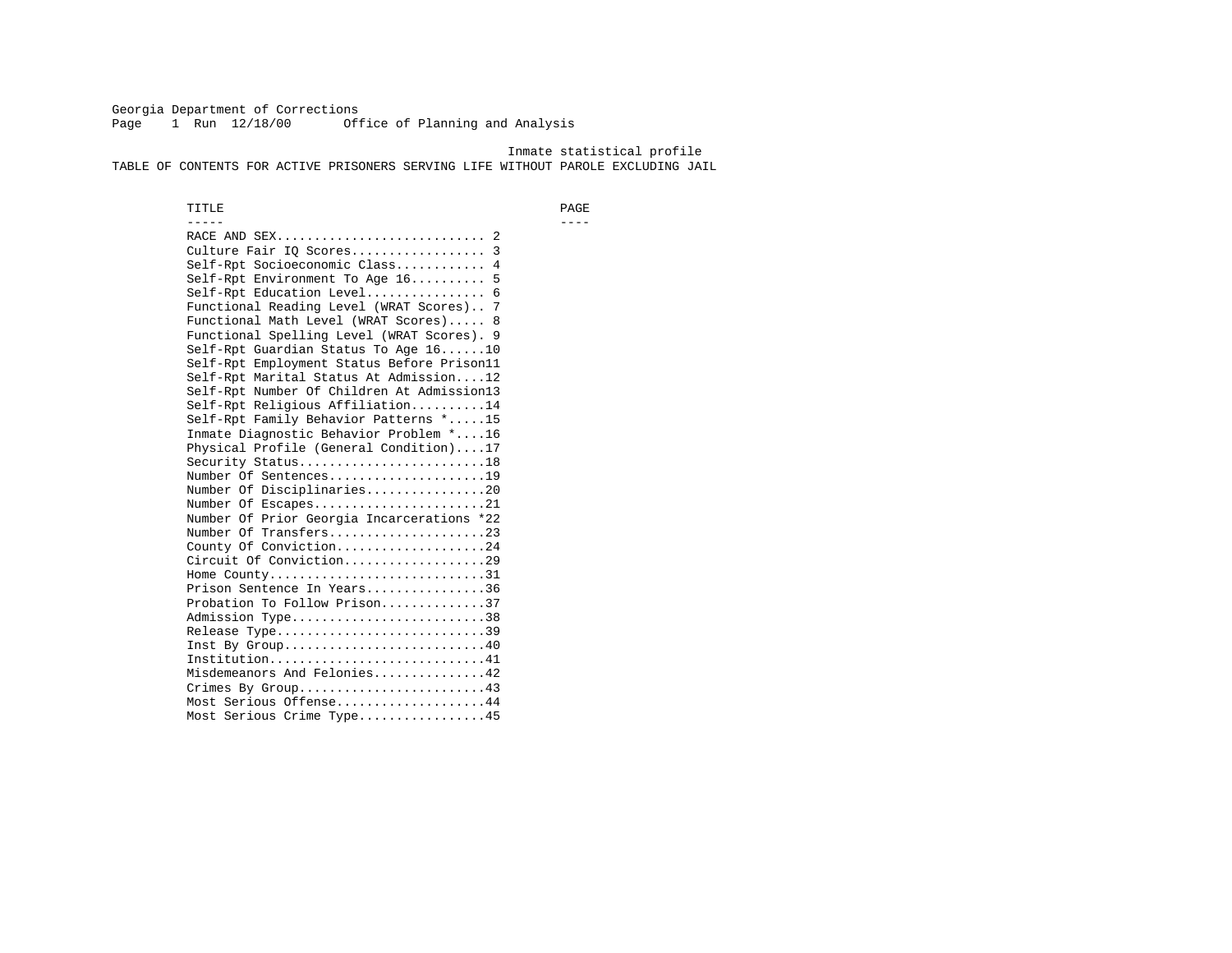Georgia Department of Corrections<br>Page 2 Run 12/18/00 Off Office of Planning and Analysis

#### Inmate statistical profile

### Sample: ACTIVE PRISONERS SERVING LIFE WITHOUT PAROLE EXCLUDING JAIL Requestor: Statistics Active inmates 12/18/2000

RACE AND SEX by current age & sex

|                  |                  |    |                  |       | M E N            |        |                  |        |                |       |                |             |                  |                | W O M E N        |             |                  |              |                  |                |                    |          |
|------------------|------------------|----|------------------|-------|------------------|--------|------------------|--------|----------------|-------|----------------|-------------|------------------|----------------|------------------|-------------|------------------|--------------|------------------|----------------|--------------------|----------|
| RACE AND SEX     | Age<br>$00 - 21$ |    | Age<br>$ 22-39 $ |       | Age<br>$ 40-54 $ |        | Age<br>$ 55-99 $ |        | Men<br>% Total | ႜ     | Age<br>  00-21 |             | Age<br>$ 22-39 $ |                | Age<br>$ 40-54 $ |             | Age<br>$8 55-99$ |              | Women<br>% Total |                | Grand<br>%   Total |          |
| WHITE MALE       | 2                | 50 | 35               | 28    | 25               | 33     |                  | 54     | 69             | 32    | 0              | 0           | 0                | 0              | $\mathbf 0$      | $\Omega$    | 0                | 0            | $\mathbf 0$      | 0              | 69                 | 31       |
| NON WHITE MALE   | 2                | 50 | 92               | 72    | 50               | 67     | 6                | 46     | 150            | 68    | $\mathbf 0$    | 0           | 0                | $\mathbf 0$    | $\mathbf{0}$     | $\mathbf 0$ | $\mathbf 0$      | $\mathbf 0$  | $\mathbf 0$      | $\mathbf 0$    | 150                | 68       |
| WHITE FEMALE     | 0                | 0  | 0                | 0     | 0                | 0      | $\mathbf 0$      | 0      | 0              | 0     | 0              | 0           | 2 100            |                | 0                |             | 0                |              |                  | 2 100          | 2                  | -1       |
| NON WHITE FEMALE | 0                | 0  | $\mathbf 0$      | 0     | $\mathbf 0$      | 0      | $\mathbf{0}$     | 0      | $\mathbf{0}$   | 0     | 0              | 0           | 0                | $\overline{0}$ | 0                | $\mathbf 0$ | $\mathbf 0$      | 0            | $\mathbf{0}$     | $\overline{0}$ | $\overline{0}$     | $\Omega$ |
| Total reported   | 4 100            |    | 127 100          |       |                  | 75 100 |                  | 13 100 | 219 100        |       | 0              | $\mathbf 0$ | 2 100            |                | $\mathbf 0$      | 0           | 0                | $\mathbf{0}$ |                  | 2 100          | 221 100            |          |
| Percent reported | 100.0            |    |                  | 100.0 |                  | 100.0  |                  | 100.0  |                | 100.0 |                | $\cdot$ 0   | 100.0            |                |                  | $\cdot$ 0   |                  | .0           |                  | 100.0          |                    | 100.0    |
| NOT REPORTED     | $\mathbf 0$      |    | $\Omega$         |       | $\mathbf 0$      |        | $\mathbf 0$      |        | 0              |       | $\mathbf{0}$   |             | 0                |                | 0                |             | 0                |              | $\mathbf 0$      |                | 0                  |          |
| Total            | 4                |    | 127              |       | 75               |        | 13               |        | 219            |       | $\mathbf{0}$   |             | 2                |                | $\mathbf{0}$     |             | $\mathbf 0$      |              | 2                |                | 221                |          |
|                  |                  |    |                  |       |                  |        |                  |        |                |       |                |             |                  |                |                  |             |                  |              |                  |                |                    |          |
| AVERAGE AGE      | 20.25            |    | 30.20            |       | 45.19            |        | 60.54            |        | 36.95          |       | .00            |             | 30.00            |                | .00              |             | .00              |              | 30.00            |                | 36.89              |          |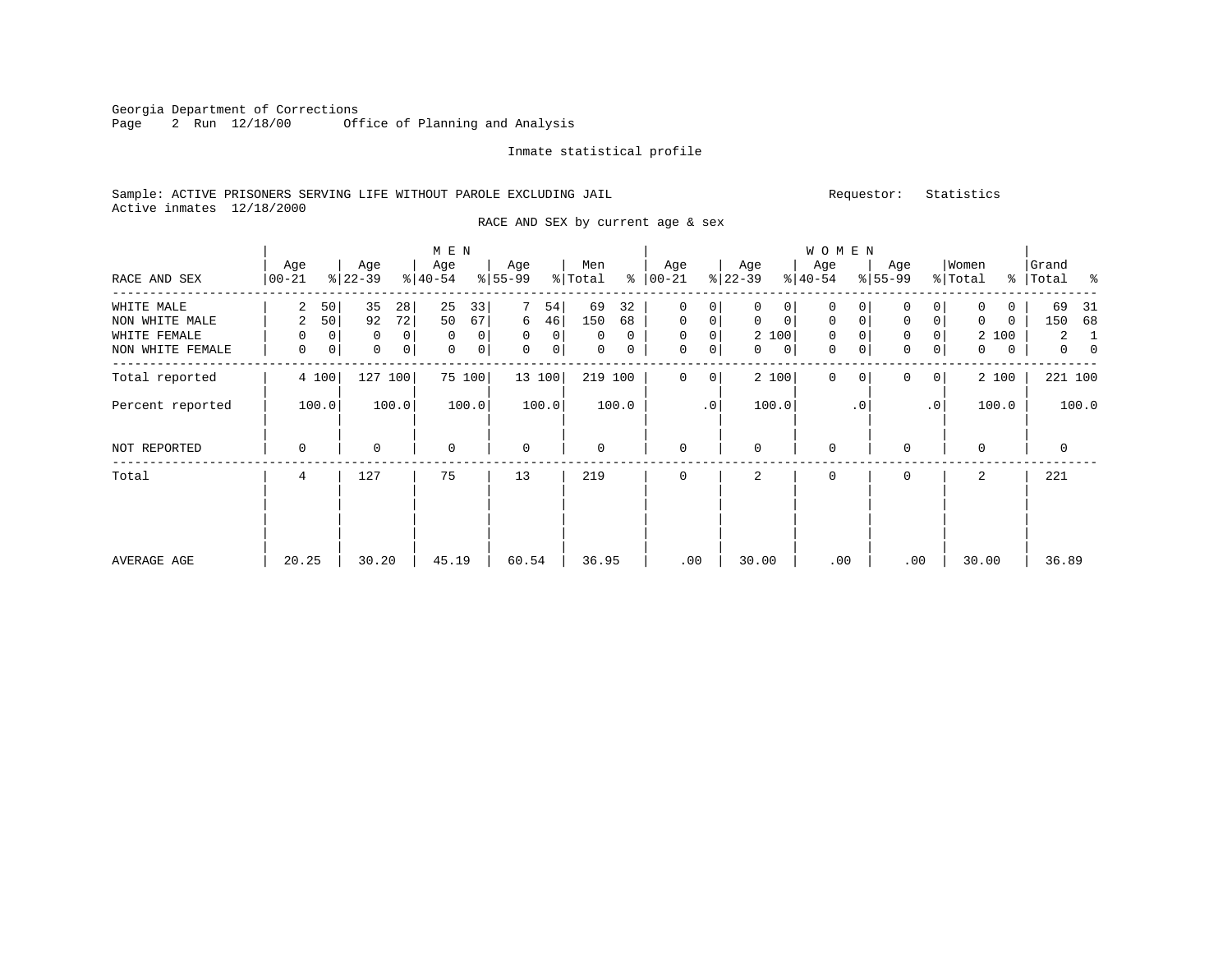#### Georgia Department of Corrections<br>Page 3 Run 12/18/00 Office of Planning and Analysis Office of Planning and Analysis

#### Inmate statistical profile

#### Sample: ACTIVE PRISONERS SERVING LIFE WITHOUT PAROLE EXCLUDING JAIL Requestor: Statistics Active inmates 12/18/2000

Culture Fair IQ Scores by current age & sex

| IQ Score                  | Age<br>$ 00-21 $ | Age<br>$ 22-39 $    | M E N<br>Age<br>$ 40-54 $ | Age<br>$8 55-99$        | Men<br>နွ<br>% Total | Age<br>$ 00-21 $                        | Age<br>$ 22-39 $                        | <b>WOMEN</b><br>Age<br>$ 40-54 $                | Age<br>$8 55-99$                        | Women<br>% Total<br>$\frac{1}{6}$ | Grand<br>Total<br>ಿ |
|---------------------------|------------------|---------------------|---------------------------|-------------------------|----------------------|-----------------------------------------|-----------------------------------------|-------------------------------------------------|-----------------------------------------|-----------------------------------|---------------------|
| LESS THAN 70<br>70 AND UP | 0<br>0<br>3 100  | 5<br>4<br>114<br>96 | 8<br>13<br>56<br>88       | $\Omega$<br>0<br>11 100 | 13<br>184<br>93      | 0<br>0<br>$\mathbf 0$<br>0 <sup>1</sup> | $\mathbf{0}$<br>$\overline{0}$<br>2 100 | $\mathbf 0$<br>0<br>$\mathbf 0$<br>$\mathsf{O}$ | 0<br>0<br>0 <sup>1</sup><br>$\mathbf 0$ | $\Omega$<br>0<br>2 100            | 13<br>- 7<br>186 93 |
| Total reported            | 3 100            | 119<br>100          | 64 100                    | 11 100                  | 197 100              | 0<br>0                                  | 2 100                                   | 0<br>0                                          | 0<br>0                                  | 2 100                             | 199 100             |
| Percent reported          | 75.0             | 93.7                | 85.3                      | 84.6                    | 90.0                 | .0 <sup>1</sup>                         | 100.0                                   | $\cdot$ 0                                       | $\cdot$ 0                               | 100.0                             | 90.0                |
| NOT REPORTED              | 1                | 8                   | 11                        | $\overline{a}$          | 22                   | $\mathbf 0$                             | $\mathbf 0$                             | $\mathbf 0$                                     | 0                                       | 0                                 | 22                  |
| Total                     | 4                | 127                 | 75                        | 13                      | 219                  | 0                                       | 2                                       | 0                                               | 0                                       | 2                                 | 221                 |
|                           |                  |                     |                           |                         |                      |                                         |                                         |                                                 |                                         |                                   |                     |
| AVERAGE IQ                | 107.33           | 100.26              | 94.72                     | 94.55                   | 98.25                | .00                                     | 107.00                                  | .00                                             | .00                                     | 107.00                            | 98.34               |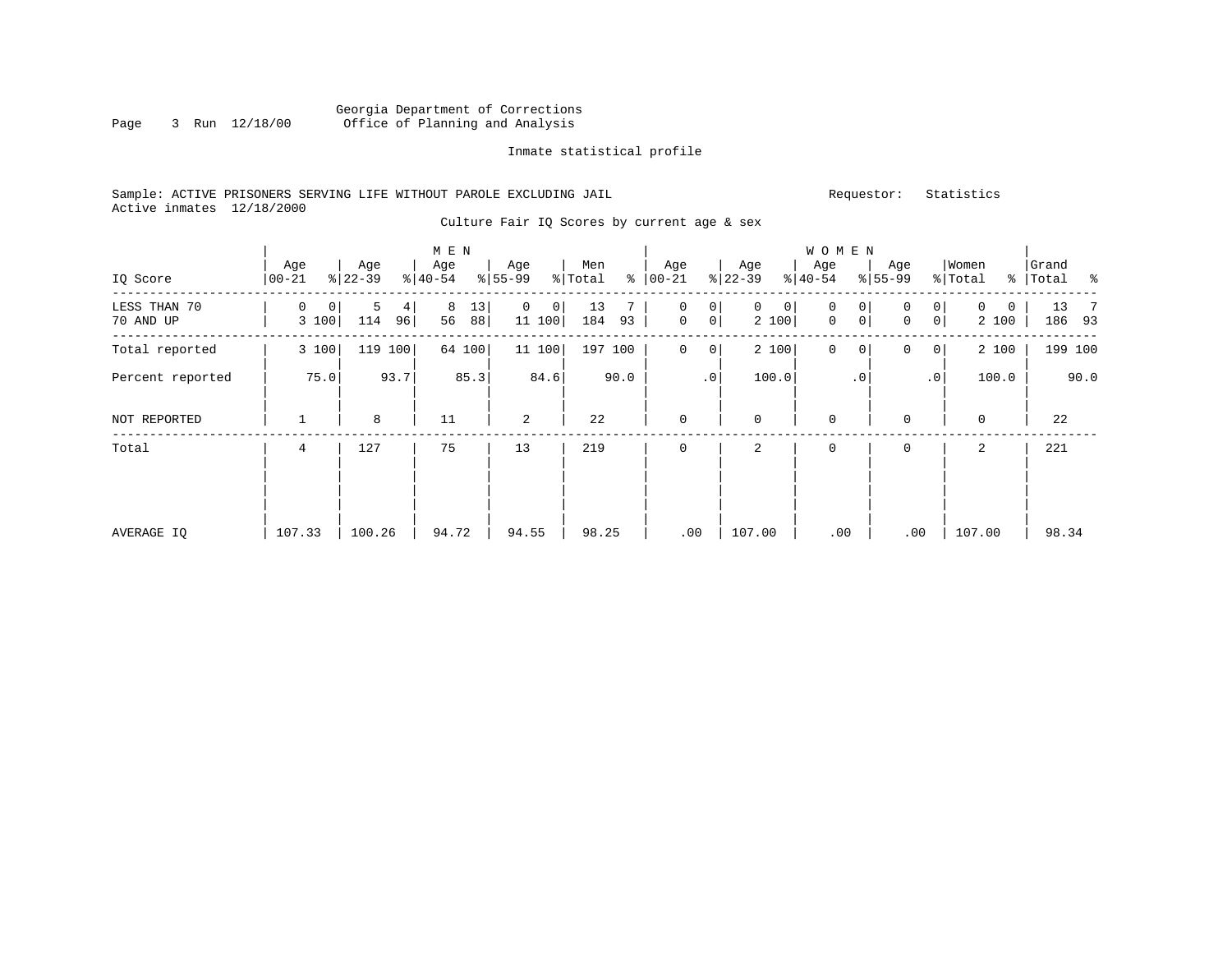#### Georgia Department of Corrections<br>4 Run 12/18/00 Office of Planning and Analysis Page 4 Run 12/18/00 Office of Planning and Analysis

#### Inmate statistical profile

#### Sample: ACTIVE PRISONERS SERVING LIFE WITHOUT PAROLE EXCLUDING JAIL Requestor: Statistics Active inmates 12/18/2000

#### Self-Rpt Socioeconomic Class by current age & sex

|                     |             |          |                |      | M E N    |        |             |             |         |              |             |                 |             |             | <b>WOMEN</b> |             |             |              |              |       |           |         |
|---------------------|-------------|----------|----------------|------|----------|--------|-------------|-------------|---------|--------------|-------------|-----------------|-------------|-------------|--------------|-------------|-------------|--------------|--------------|-------|-----------|---------|
|                     | Age         |          | Age            |      | Age      |        | Age         |             | Men     |              | Age         |                 | Age         |             | Age          |             | Age         |              | Women        |       | Grand     |         |
| Socioeconomic Class | $ 00-21$    |          | $8 22-39$      |      | $ 40-54$ |        | $ 55-99$    |             | % Total | နွ           | $00 - 21$   |                 | $ 22-39 $   |             | $ 40-54 $    |             | $8155 - 99$ |              | % Total      |       | %   Total | ႜ       |
| WELFARE             | 0           |          | 5              | 4    | 3        | 4      | 0           | 0           | 8       | 4            | 0           | 0               | 0           | 0           | $\mathbf 0$  | 0           | 0           |              | $\Omega$     | 0     |           |         |
| OCC EMPLOY          | $\Omega$    | $\Omega$ | 6              |      | 2        | 3      | $\mathbf 0$ | $\mathbf 0$ | 8       | 4            | $\Omega$    | 0               | $\mathbf 0$ | $\mathbf 0$ | $\mathbf 0$  | $\Omega$    | 0           |              | $\mathbf{0}$ | 0     |           |         |
| MINIMUM STD         |             | 4 100    | 72             | 58   | 35       | 48     | 8           | 67          | 119     | 56           | $\Omega$    | $\Omega$        | $\Omega$    | $\mathbf 0$ | $\Omega$     |             | 0           |              | $\mathbf{0}$ | 0     | 119       | 55      |
| MIDDLE              | $\Omega$    | 0        | 39             | 31   | 32       | 44     | 4           | 33          | 75      | 35           | $\mathbf 0$ | 0               |             | 50          | $\mathbf 0$  | $\mathbf 0$ | 0           |              |              | 50    | 76        | 35      |
| OTHER               | 0           | 0        | $\overline{a}$ | 2    |          | ᅩ      | 0           | 0           | 3       | $\mathbf{a}$ | $\mathbf 0$ | 0               |             | 50          | $\mathbf 0$  | $\mathbf 0$ | 0           | 0            |              | 50    | 4         | 2       |
| Total reported      |             | 4 100    | 124 100        |      |          | 73 100 |             | 12 100      | 213     | 100          | 0           | $\overline{0}$  |             | 2 100       | 0            | 0           | 0           | $\mathbf{0}$ |              | 2 100 |           | 215 100 |
| Percent reported    |             | 100.0    |                | 97.6 |          | 97.3   |             | 92.3        |         | 97.3         |             | .0 <sup>1</sup> |             | 100.0       |              | $\cdot$ 0   |             | $\cdot$ 0    |              | 100.0 |           | 97.3    |
| NOT RPTD            | $\mathbf 0$ |          | 3              |      | 2        |        | 1           |             | 6       |              | 0           |                 | $\mathbf 0$ |             | 0            |             | 0           |              | 0            |       | 6         |         |
| Total               | 4           |          | 127            |      | 75       |        | 13          |             | 219     |              |             |                 | 2           |             | 0            |             | 0           |              | 2            |       | 221       |         |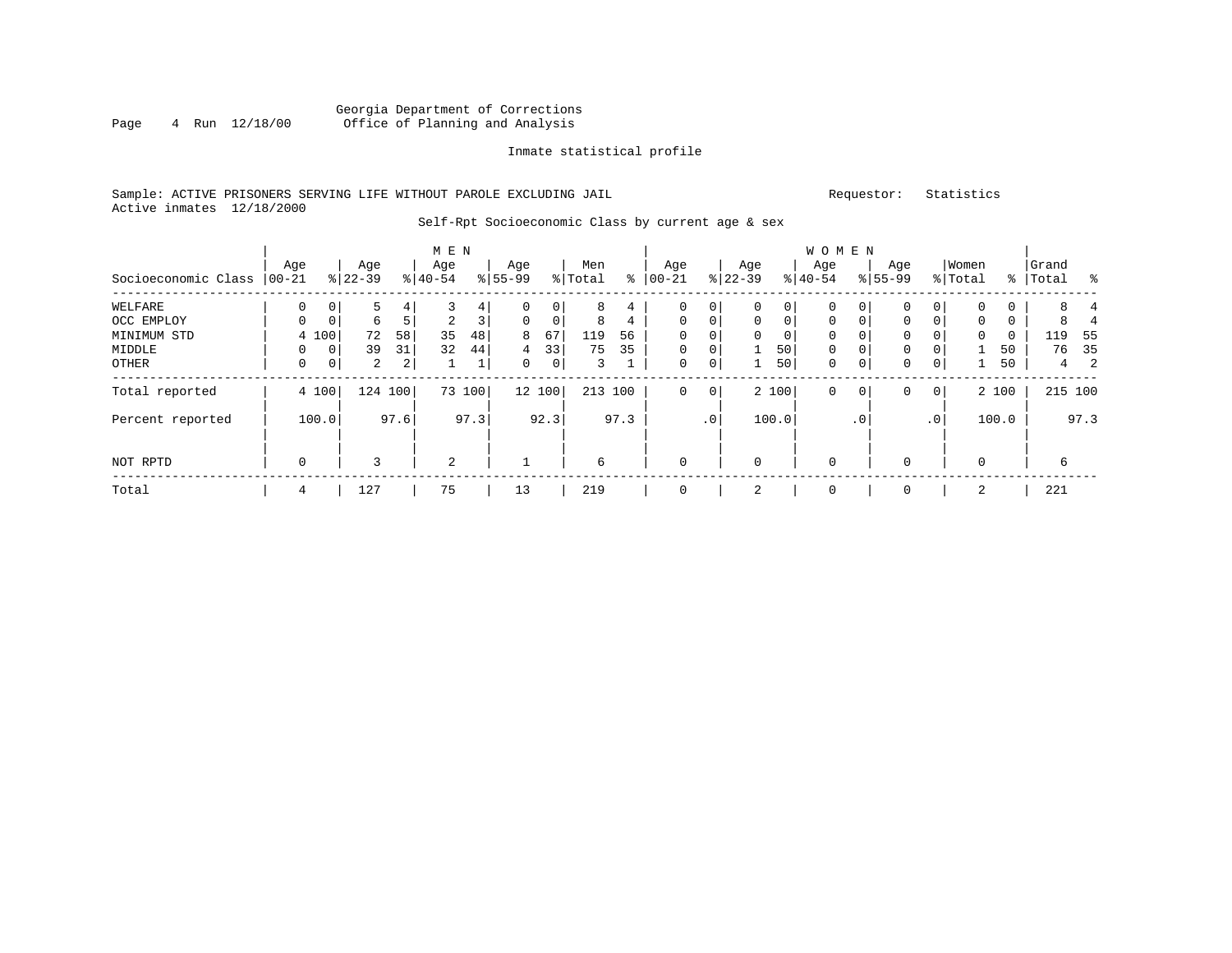#### Georgia Department of Corrections Page 5 Run 12/18/00 Office of Planning and Analysis

#### Inmate statistical profile

#### Sample: ACTIVE PRISONERS SERVING LIFE WITHOUT PAROLE EXCLUDING JAIL Requestor: Statistics Active inmates 12/18/2000

### Self-Rpt Environment To Age 16 by current age & sex

|                  | Age       |             | Age       |      | M E N<br>Age |             | Age       |             | Men     |             | Aqe         |                 | Age      |             | <b>WOMEN</b><br>Age |             | Age         |                 | Women    |       | Grand     |         |
|------------------|-----------|-------------|-----------|------|--------------|-------------|-----------|-------------|---------|-------------|-------------|-----------------|----------|-------------|---------------------|-------------|-------------|-----------------|----------|-------|-----------|---------|
| Environment      | $00 - 21$ |             | $8 22-39$ |      | $8 40-54$    |             | $8 55-99$ |             | % Total | ႜ           | $ 00 - 21$  |                 | $ 22-39$ |             | $ 40-54$            |             | $8155 - 99$ |                 | % Total  |       | %   Total | ႜ       |
| RURAL/FARM       | 0         | 0           | 0         | 0    | 3            | 4           | 2         | 15          | 5       | 2           | 0           | 0               | 0        | $\mathbf 0$ | 0                   | 0           | 0           | 0               | 0        | 0     | 5.        | 2       |
| RURAL/NFARM      | 0         | 0           | 11        | 9    | 4            | 5           |           | 8           | 16      | 8           | $\mathbf 0$ | 0               |          | 50          | $\mathbf 0$         | $\mathbf 0$ | 0           | 0               |          | 50    | 17        | 8       |
| S.M.S.A          |           | 25          | 53        | 43   | 24           | 33          | 6         | 46          | 84      | 39          | $\mathbf 0$ | 0               | $\Omega$ | 0           | 0                   | $\Omega$    | $\Omega$    |                 | $\Omega$ | 0     | 84        | 39      |
| URBAN            | 0         | 0           | 21        | 17   | 12           | 16          | $\Omega$  | $\mathbf 0$ | 33      | 15          | $\mathbf 0$ | 0               |          | 0           | $\mathbf 0$         | $\Omega$    | $\Omega$    |                 | $\Omega$ | 0     | 33        | 15      |
| SMALL TOWN       |           | 75          | 37        | 30   | 30           | 41          | 4         | 31          | 74      | 35          | $\mathbf 0$ | 0               |          | 50          | $\mathbf 0$         | $\mathbf 0$ | 0           | 0               |          | 50    | 75        | 35      |
| OTHER            | 0         | $\mathbf 0$ | 1         |      | $\mathbf 0$  | $\mathbf 0$ | $\Omega$  | 0           |         | $\mathbf 0$ | $\mathbf 0$ | $\mathbf 0$     | 0        | $\mathbf 0$ | $\mathbf 0$         | $\mathbf 0$ | $\mathbf 0$ | 0               | 0        | 0     |           | 0       |
| Total reported   |           | 4 100       | 123       | 100  |              | 73 100      |           | 13 100      | 213 100 |             | $\mathbf 0$ | 0               |          | 2 100       | $\mathbf 0$         | 0           | 0           | $\overline{0}$  |          | 2 100 |           | 215 100 |
| Percent reported |           | 100.0       |           | 96.9 |              | 97.3        |           | 100.0       |         | 97.3        |             | .0 <sup>′</sup> |          | 100.0       |                     | .0'         |             | .0 <sup>′</sup> |          | 100.0 |           | 97.3    |
| NOT RPTD         | 0         |             | 4         |      | 2            |             | $\Omega$  |             | 6       |             | $\mathbf 0$ |                 | $\Omega$ |             | $\mathbf 0$         |             | $\Omega$    |                 | $\Omega$ |       | 6         |         |
| Total            | 4         |             | 127       |      | 75           |             | 13        |             | 219     |             | $\mathbf 0$ |                 | 2        |             | 0                   |             | $\Omega$    |                 | 2        |       | 221       |         |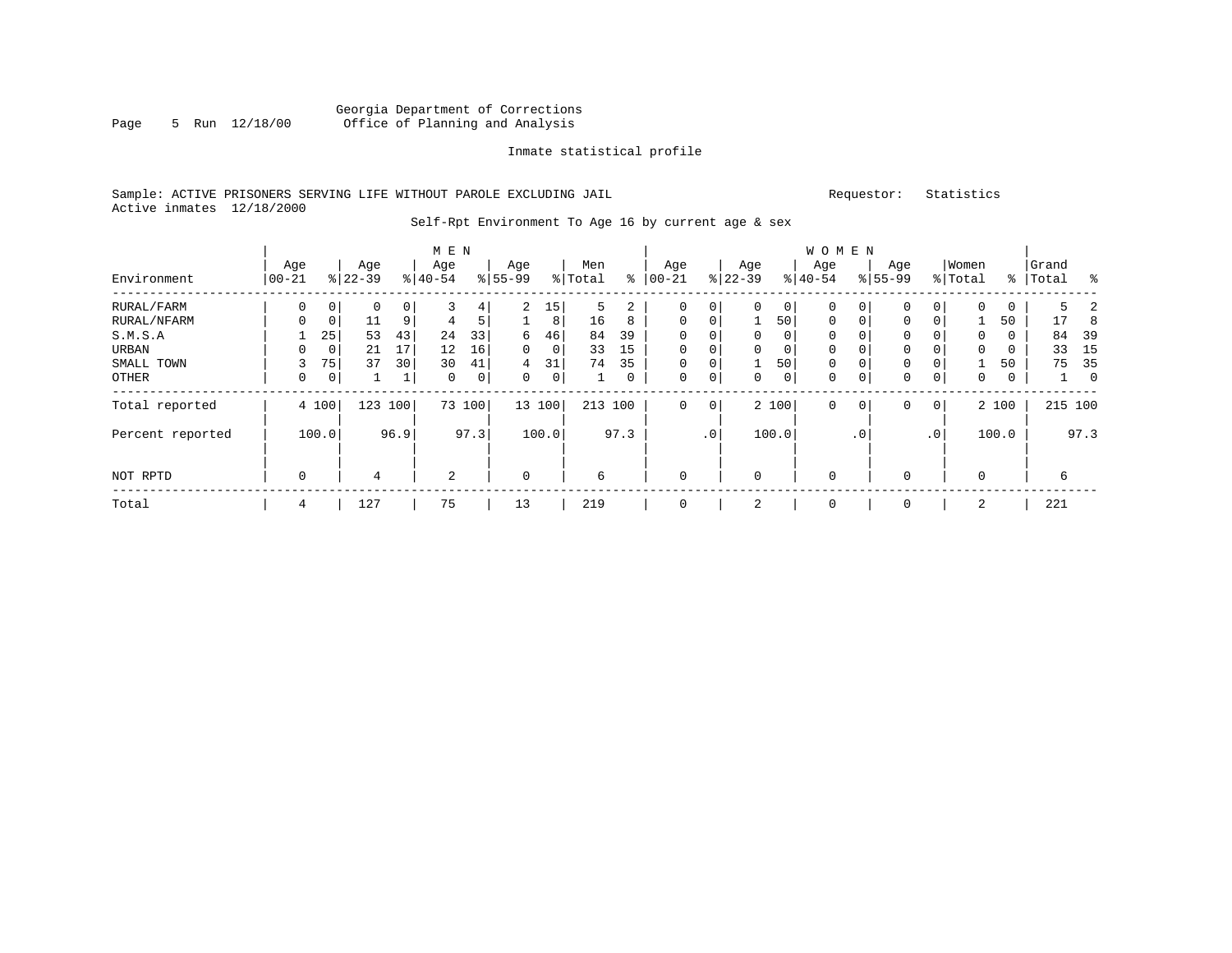#### Georgia Department of Corrections Page 6 Run 12/18/00 Office of Planning and Analysis

#### Inmate statistical profile

### Sample: ACTIVE PRISONERS SERVING LIFE WITHOUT PAROLE EXCLUDING JAIL Requestor: Statistics Active inmates 12/18/2000

Self-Rpt Education Level by current age & sex

|                     |                 |             |                  |      | M E N            |        |                 |        |                |      |                      |           |                  |             | <b>WOMEN</b>     |           |                  |                |                  |       |                    |      |
|---------------------|-----------------|-------------|------------------|------|------------------|--------|-----------------|--------|----------------|------|----------------------|-----------|------------------|-------------|------------------|-----------|------------------|----------------|------------------|-------|--------------------|------|
| Education Level     | Age<br>$ 00-21$ |             | Age<br>$ 22-39 $ |      | Age<br>$ 40-54 $ |        | Age<br>$ 55-99$ |        | Men<br>% Total |      | Age<br>$8   00 - 21$ |           | Age<br>$ 22-39 $ |             | Age<br>$ 40-54 $ |           | Age<br>$8 55-99$ |                | Women<br>% Total |       | Grand<br>%   Total | နွ   |
| LESS THAN GRADE 7   | 0               | $\mathbf 0$ | 2                | 2    | 3                | 4      | 2               | 15     |                | 3    | 0                    | 0         | $\Omega$         | $\Omega$    | $\Omega$         | $\Omega$  | $\Omega$         | 0              | $\Omega$         | 0     |                    |      |
| GRADE 7             |                 | 25          | 3                | 2    | 5                | 7      |                 | 8      | 10             | 5    | 0                    | 0         | 0                | 0           | 0                | 0         | $\mathbf 0$      | 0              | 0                | 0     | 10                 | -5   |
| GRADE 8             | 3               | 75          | 15               | 12   |                  | 5      | 4               | 31     | 26             | 12   | $\Omega$             | 0         |                  | 0           | 0                | $\Omega$  | $\Omega$         |                | $\Omega$         | 0     | 26                 | 12   |
| GRADE 9             | 0               | $\Omega$    | 19               | 15   | 12               | 16     |                 | 8      | 32             | 15   | $\Omega$             |           |                  | $\mathbf 0$ | 0                |           | $\mathbf 0$      |                | 0                | 0     | 32                 | 15   |
| GRADE 10            | 0               | $\Omega$    | 36               | 29   | 10               | 14     |                 | 8      | 47             | 22   | $\Omega$             | 0         | $\Omega$         | $\Omega$    | $\Omega$         |           | $\mathbf 0$      |                | $\Omega$         | U     | 47                 | 22   |
| GRADE 11            | 0               | $\Omega$    | 17               | 14   |                  | 9      |                 | 8      | 25             | 12   | $\mathbf 0$          | 0         | 2 100            |             | 0                |           | $\mathbf 0$      |                |                  | 2 100 | 27                 | 12   |
| GRADE 12            | 0               | 0           | 18               | 14   |                  | 9      |                 | 8      | 26             | 12   | $\Omega$             | 0         | $\Omega$         | 0           | 0                |           | $\mathbf 0$      |                | 0                | 0     | 26                 | 12   |
| MORE THAN GRADE 12  | 0               | 0           | 15               | 12   | 26               | 35     | 2               | 15     | 43             | 20   | $\mathbf 0$          | 0         | 0                | 0           | 0                | 0         | 0                | 0              | 0                | 0     | 43                 | 20   |
| Total reported      |                 | 4 100       | 125              | 100  |                  | 74 100 |                 | 13 100 | 216 100        |      | $\Omega$             | 0         | 2 100            |             | $\mathbf 0$      | $\Omega$  | $\Omega$         | $\overline{0}$ |                  | 2 100 | 218 100            |      |
| Percent reported    |                 | 100.0       |                  | 98.4 |                  | 98.7   |                 | 100.0  |                | 98.6 |                      | $\cdot$ 0 | 100.0            |             |                  | $\cdot$ 0 |                  | $\cdot$ 0      |                  | 100.0 |                    | 98.6 |
| NOT REPORTED        | 0               |             | 2                |      |                  |        | 0               |        | 3              |      | $\mathbf 0$          |           | $\mathbf 0$      |             | 0                |           | $\Omega$         |                | $\mathbf 0$      |       | 3                  |      |
| Total               | 4               |             | 127              |      | 75               |        | 13              |        | 219            |      | $\mathbf 0$          |           | 2                |             | 0                |           | $\Omega$         |                | 2                |       | 221                |      |
|                     |                 |             |                  |      |                  |        |                 |        |                |      |                      |           |                  |             |                  |           |                  |                |                  |       |                    |      |
| AVG EDUCATION LEVEL | 7.75            |             | 11.54            |      | 12.50            |        | 10.62           |        | 11.75          |      | .00                  |           | 11.00            |             | .00              |           | .00              |                | 11.00            |       | 11.74              |      |

\* NOTE: THE FIELD LABLED "LESS THAN GRADE 7" WAS CORRECTED IN MARCH 1989: MISSING DATA FOR INMATES STILL IN DIAGNOSTICS NOW HAS BEEN REMOVED FROM THIS FIELD AND IDENTIFIED AS "NOT REPORTED" INFORMATION.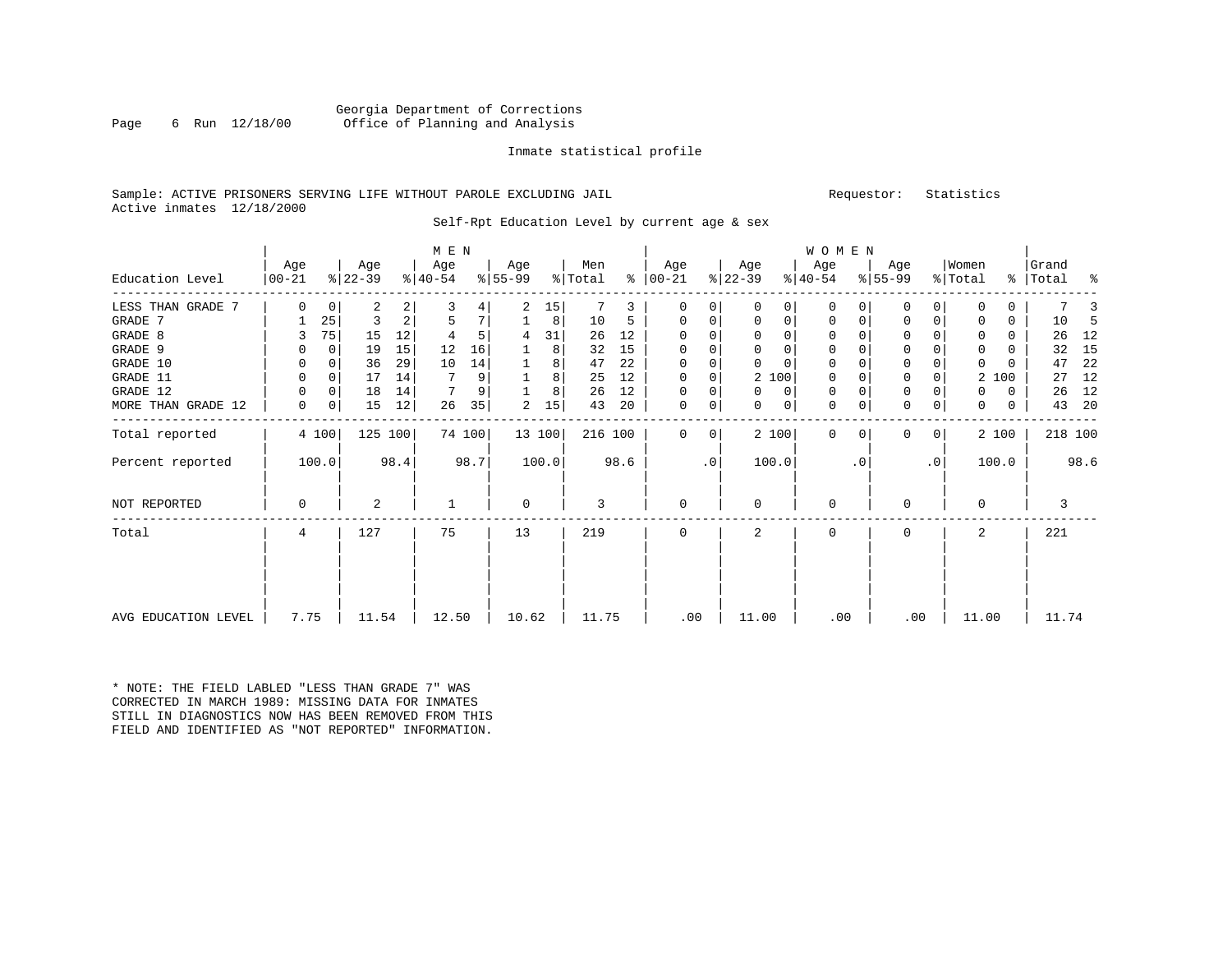#### Georgia Department of Corrections Page 7 Run 12/18/00 Office of Planning and Analysis

#### Inmate statistical profile

#### Sample: ACTIVE PRISONERS SERVING LIFE WITHOUT PAROLE EXCLUDING JAIL Requestor: Statistics Active inmates 12/18/2000

### Functional Reading Level (WRAT Scores) by current age & sex

|                    | Age            |             | Age       |         | M E N<br>Age |        | Age            |        | Men     |      | Age           |                 | Age         |             | W O M E N<br>Age |           | Age       |              | Women       |       | Grand     |         |
|--------------------|----------------|-------------|-----------|---------|--------------|--------|----------------|--------|---------|------|---------------|-----------------|-------------|-------------|------------------|-----------|-----------|--------------|-------------|-------|-----------|---------|
| WRAT Reading Score | $00 - 21$      |             | $ 22-39 $ |         | $ 40-54 $    |        | $ 55-99$       |        | % Total |      | $8   00 - 21$ |                 | $ 22-39 $   |             | $ 40-54 $        |           | $8 55-99$ |              | % Total     |       | %   Total | ಿ       |
| LESS THAN GRADE 6  | $\Omega$       | $\mathbf 0$ | 39        | 33      | 27           | 41     | 6              | 55     | 72      | 36   | $\Omega$      | 0               |             | 50          | $\Omega$         | $\Omega$  | 0         | 0            |             | 50    | 73        | 36      |
| 6TH THRU 8TH GRADE | 2              | 67          | 27        | 23      | 10           | 15     | 2              | 18     | 41      | 21   | $\mathbf 0$   | 0               | $\mathbf 0$ | 0           | $\mathbf 0$      | 0         | 0         | 0            | $\mathbf 0$ | 0     | 41        | 20      |
| GRADE 9            | 0              | 0           | 14        | 12      |              | 11     | 0              | 0      | 21      | 11   |               |                 | 0           | 0           | $\mathbf 0$      |           | 0         |              | 0           | 0     | 21        | 10      |
| GRADE 10           |                | 33          | 3         |         | 3            | 5      | 0              | 0      |         | 4    | 0             | 0               | 0           | $\mathbf 0$ | $\mathbf 0$      | 0         | 0         |              | 0           | 0     | 7         | 3       |
| GRADE 11           | 0              | 0           | 6         |         |              | 6      | $\mathbf 0$    | 0      | 10      | 5    |               |                 | 0           | 0           | 0                |           | 0         |              | 0           | 0     | 10        | 5       |
| GRADE 12           | 0              | 0           | 21        | 18      | 10           | 15     | $\overline{2}$ | 18     | 33      | 17   | $\Omega$      | 0               | $\mathbf 0$ | $\mathbf 0$ | 0                |           | 0         |              | $\mathbf 0$ | 0     | 33        | 16      |
| MORE THAN GRADE 12 | 0              | 0           | 10        | 8       | 5            | 8      | 1              | 9      | 16      | 8    | 0             | 0               |             | 50          | $\mathbf 0$      | 0         | 0         | 0            |             | 50    | 17        | 8       |
| Total reported     |                | 3 100       |           | 120 100 |              | 66 100 |                | 11 100 | 200 100 |      | $\Omega$      | 0 <sup>1</sup>  |             | 2 100       | $\Omega$         | 0         | $\Omega$  | $\mathbf{0}$ |             | 2 100 |           | 202 100 |
| Percent reported   |                | 75.0        |           | 94.5    |              | 88.0   |                | 84.6   |         | 91.3 |               | .0 <sup>1</sup> |             | 100.0       |                  | $\cdot$ 0 |           | $\cdot$ 0    |             | 100.0 |           | 91.4    |
| NOT REPORTED       |                |             |           |         | 9            |        | 2              |        | 19      |      | $\Omega$      |                 | $\Omega$    |             | $\Omega$         |           | $\Omega$  |              | $\Omega$    |       | 19        |         |
| Total              | $\overline{4}$ |             | 127       |         | 75           |        | 13             |        | 219     |      | $\Omega$      |                 | 2           |             | $\Omega$         |           | $\Omega$  |              | 2           |       | 221       |         |
|                    |                |             |           |         |              |        |                |        |         |      |               |                 |             |             |                  |           |           |              |             |       |           |         |
| AVG READING SCORE  | 8.07           |             | 8.09      |         | 7.40         |        | 6.55           |        | 7.78    |      | .00           |                 | 9.10        |             | .00              |           | .00       |              | 9.10        |       | 7.79      |         |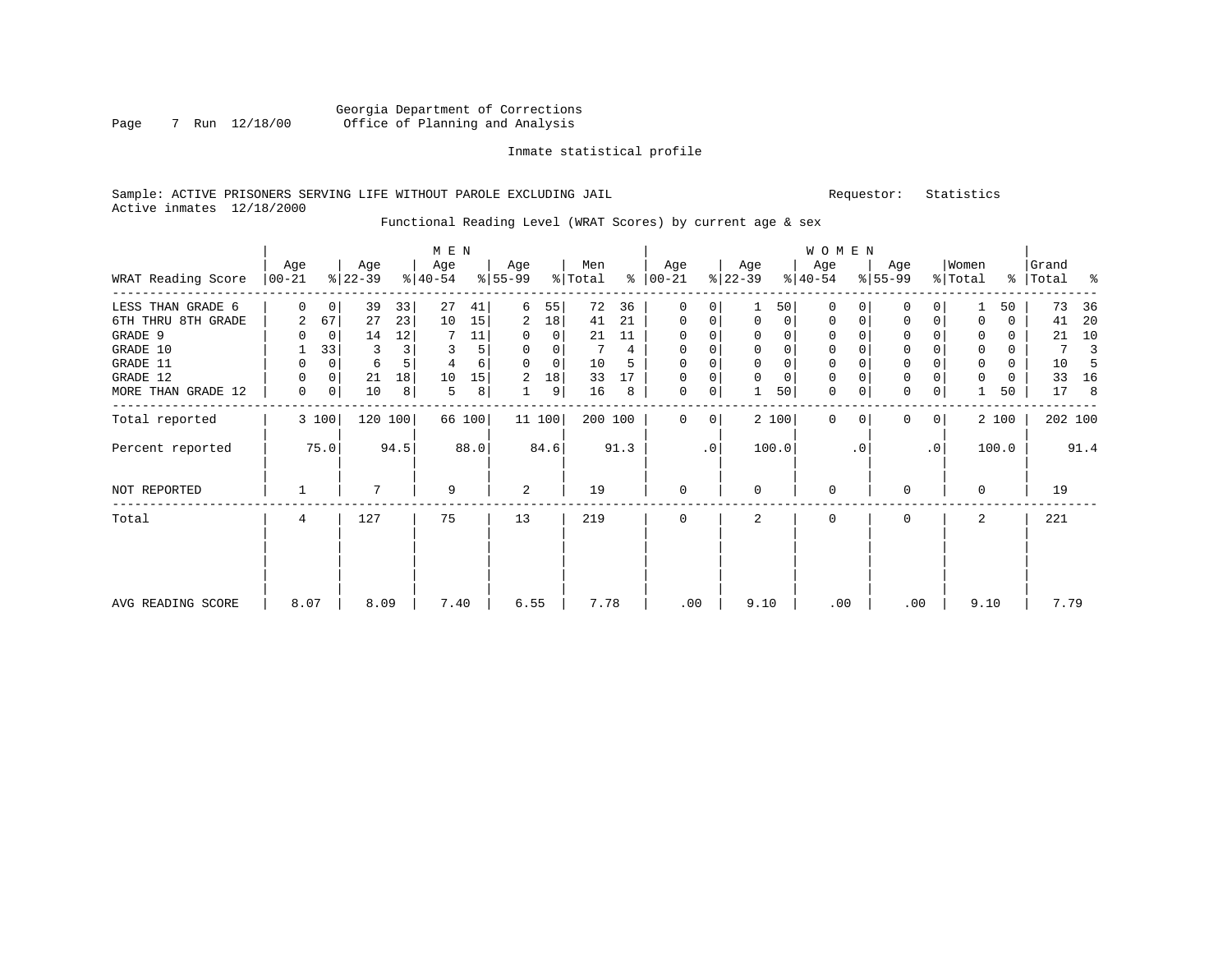#### Georgia Department of Corrections Page 8 Run 12/18/00 Office of Planning and Analysis

#### Inmate statistical profile

#### Sample: ACTIVE PRISONERS SERVING LIFE WITHOUT PAROLE EXCLUDING JAIL Requestor: Statistics Active inmates 12/18/2000

### Functional Math Level (WRAT Scores) by current age & sex

|                    |                  |             |                  |         | M E N            |                |                  |        |                |                |                |           |                  |             | W O M E N        |           |                  |                |                  |            |                |      |
|--------------------|------------------|-------------|------------------|---------|------------------|----------------|------------------|--------|----------------|----------------|----------------|-----------|------------------|-------------|------------------|-----------|------------------|----------------|------------------|------------|----------------|------|
| WRAT Math Score    | Age<br>$00 - 21$ |             | Age<br>$ 22-39 $ |         | Age<br>$ 40-54 $ |                | Age<br>$8 55-99$ |        | Men<br>% Total | ⊱              | Age<br>  00-21 |           | Age<br>$ 22-39 $ |             | Age<br>$ 40-54 $ |           | Age<br>$8 55-99$ |                | Women<br>% Total | <u>%  </u> | Grand<br>Total | ႜ    |
| LESS THAN GRADE 6  | 2                | 67          | 40               | 33      | 34               | 52             |                  | 64     | 83             | 42             | $\mathbf 0$    | 0         | $\Omega$         | 0           | $\mathbf 0$      | $\Omega$  | 0                | 0              | $\Omega$         | 0          | 83             | 41   |
| 6TH THRU 8TH GRADE |                  | 33          | 51               | 43      | 21               | 32             | 2                | 18     | 75             | 38             | 0              | 0         | 0                | 0           | 0                | 0         | 0                | 0              | 0                | 0          | 75             | 37   |
| GRADE 9            | 0                | 0           | 14               | 12      | 3                | 5              | 0                | 0      | 17             | 9              | 0              |           |                  | 50          | 0                | $\cap$    | $\Omega$         |                |                  | 50         | 18             | 9    |
| GRADE 10           | 0                | $\mathbf 0$ | 10               | 8       |                  | 5              |                  | 9      | 14             | 7              | 0              | $\Omega$  | 0                | 0           | $\mathbf 0$      | $\Omega$  | 0                |                | $\mathbf 0$      | 0          | 14             | 7    |
| GRADE 11           | 0                | $\Omega$    | $\overline{2}$   |         |                  | $\overline{2}$ | $\mathbf 0$      | 0      | 3              | $\overline{a}$ | $\Omega$       |           | 0                | $\mathbf 0$ | $\mathbf 0$      | $\Omega$  | $\mathbf 0$      |                | 0                | 0          | 3              | 1    |
| GRADE 12           | 0                | 0           | 2                |         |                  | 5              |                  | 0      | 5              | 3              | $\mathbf 0$    |           | $\mathbf 0$      | $\mathbf 0$ | $\mathbf 0$      |           | 0                |                | $\Omega$         | 0          | 5              | 2    |
| MORE THAN GRADE 12 | 0                | 0           | $\mathbf{1}$     | 1       |                  | $\overline{a}$ |                  | 9      | 3              | 2              | 0              | 0         |                  | 50          | $\mathbf 0$      | 0         | $\mathbf 0$      | 0              |                  | 50         | 4              | 2    |
| Total reported     |                  | 3 100       |                  | 120 100 |                  | 66 100         |                  | 11 100 | 200 100        |                | $\Omega$       | 0         |                  | 2 100       | $\Omega$         | $\Omega$  | $\Omega$         | 0 <sup>1</sup> |                  | 2 100      | 202 100        |      |
| Percent reported   |                  | 75.0        |                  | 94.5    |                  | 88.0           |                  | 84.6   |                | 91.3           |                | $\cdot$ 0 |                  | 100.0       |                  | $\cdot$ 0 |                  | $\cdot$ 0      |                  | 100.0      |                | 91.4 |
| NOT REPORTED       |                  |             |                  |         | 9                |                | 2                |        | 19             |                | $\mathbf{0}$   |           | 0                |             | $\mathbf 0$      |           | $\Omega$         |                | $\mathbf 0$      |            | 19             |      |
| Total              | 4                |             | 127              |         | 75               |                | 13               |        | 219            |                | $\Omega$       |           | $\mathbf{2}$     |             | $\Omega$         |           | $\Omega$         |                | 2                |            | 221            |      |
|                    |                  |             |                  |         |                  |                |                  |        |                |                |                |           |                  |             |                  |           |                  |                |                  |            |                |      |
| AVG MATH SCORE     | 5.97             |             | 7.01             |         | 6.23             |                | 5.51             |        | 6.66           |                | .00            |           | 11.40            |             | .00              |           | .00              |                | 11.40            |            | 6.70           |      |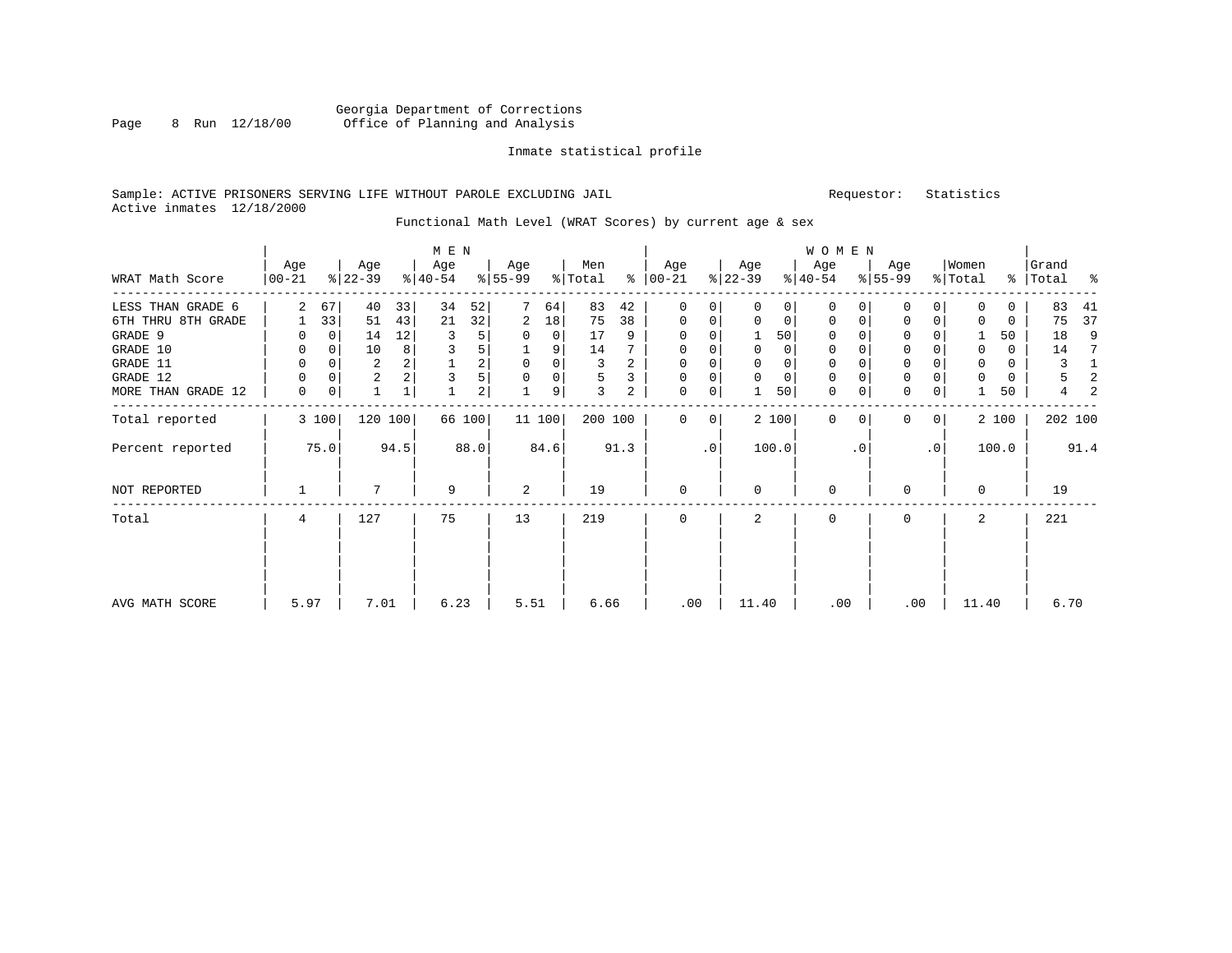#### Georgia Department of Corrections Page 9 Run 12/18/00 Office of Planning and Analysis

#### Inmate statistical profile

#### Sample: ACTIVE PRISONERS SERVING LIFE WITHOUT PAROLE EXCLUDING JAIL Requestor: Statistics Active inmates 12/18/2000

### Functional Spelling Level (WRAT Scores) by current age & sex

| WRAT Spelling Score | Age<br>  00-21 |       | Age<br>$ 22-39 $ |         | M E N<br>Age<br>$ 40-54 $ |        | Age<br>$ 55-99 $ |       | Men<br>% Total |      | Age<br>$\frac{1}{6}$   00-21 |             | Age<br>$ 22-39 $ |             | W O M E N<br>Age<br>$ 40-54 $ |           | Age<br>$8 55-99$ |              | Women<br>% Total |       | Grand<br>%   Total | ಿ              |
|---------------------|----------------|-------|------------------|---------|---------------------------|--------|------------------|-------|----------------|------|------------------------------|-------------|------------------|-------------|-------------------------------|-----------|------------------|--------------|------------------|-------|--------------------|----------------|
|                     |                |       |                  |         |                           |        |                  |       |                |      |                              |             |                  |             |                               |           |                  |              |                  |       |                    |                |
| LESS THAN GRADE 6   | 2              | 67    | 43               | 36      | 37                        | 56     | 6                | 55    | 88             | 44   | $\Omega$                     | 0           | $\Omega$         | 0           | $\Omega$                      | $\Omega$  | 0                | $\Omega$     | $\Omega$         | 0     | 88                 | 44             |
| 6TH THRU 8TH GRADE  | $\Omega$       | 0     | 38               | 32      | 15                        | 23     | 2                | 18    | 55             | 28   | $\mathbf 0$                  | 0           |                  | 50          | $\mathbf 0$                   | 0         | 0                | 0            |                  | 50    | 56                 | 28             |
| GRADE 9             |                | 33    | 12               | 10      | 4                         | 6      | 2                | 18    | 19             | 10   |                              |             | $\Omega$         | 0           | $\mathbf 0$                   |           | 0                |              | $\mathbf 0$      | 0     | 19                 | 9              |
| GRADE 10            | 0              | 0     |                  | 6       |                           | 2      | 0                | 0     | 8              | 4    | $\Omega$                     | 0           | $\mathbf 0$      | $\mathbf 0$ | $\mathbf 0$                   | $\Omega$  | 0                |              | $\mathbf 0$      | 0     | 8                  | $\overline{4}$ |
| GRADE 11            | 0              | 0     |                  |         | 3                         | 5      | $\mathbf 0$      | 0     | 8              | 4    |                              |             | $\mathbf 0$      | 0           | $\mathbf 0$                   |           | 0                |              | $\mathbf 0$      | 0     | 8                  |                |
| GRADE 12            | 0              | 0     | 12               | 10      | 3                         | 5      |                  | 9     | 16             | 8    | $\Omega$                     | 0           | $\mathbf 0$      | $\mathbf 0$ | $\mathbf 0$                   |           | $\mathsf 0$      |              | $\mathbf 0$      | 0     | 16                 |                |
| MORE THAN GRADE 12  | 0              | 0     | 3                | 3       | 3                         | 5      | 0                | 0     | 6              | 3    | $\mathbf 0$                  | $\mathbf 0$ |                  | 50          | $\mathbf 0$                   | 0         | $\mathbf 0$      | 0            |                  | 50    | 7                  | 3              |
| Total reported      |                | 3 100 |                  | 120 100 |                           | 66 100 |                  | 11100 | 200 100        |      | $\Omega$                     | $\Omega$    |                  | 2 100       | $\Omega$                      | $\Omega$  | $\Omega$         | $\mathbf{0}$ |                  | 2 100 |                    | 202 100        |
| Percent reported    |                | 75.0  |                  | 94.5    |                           | 88.0   |                  | 84.6  |                | 91.3 |                              | $\cdot$ 0   |                  | 100.0       |                               | $\cdot$ 0 |                  | $\cdot$ 0    |                  | 100.0 |                    | 91.4           |
| NOT REPORTED        |                |       | 7                |         | 9                         |        | 2                |       | 19             |      | $\mathbf 0$                  |             | $\mathbf 0$      |             | $\mathbf 0$                   |           | 0                |              | 0                |       | 19                 |                |
| Total               | 4              |       | 127              |         | 75                        |        | 13               |       | 219            |      | $\mathbf 0$                  |             | 2                |             | $\mathbf 0$                   |           | 0                |              | 2                |       | 221                |                |
| AVG SPELLING SCORE  | 6.13           |       | 7.29             |         | 5.89                      |        | 5.68             |       | 6.72           |      | .00                          |             | 9.70             |             | .00                           |           | .00              |              | 9.70             |       | 6.75               |                |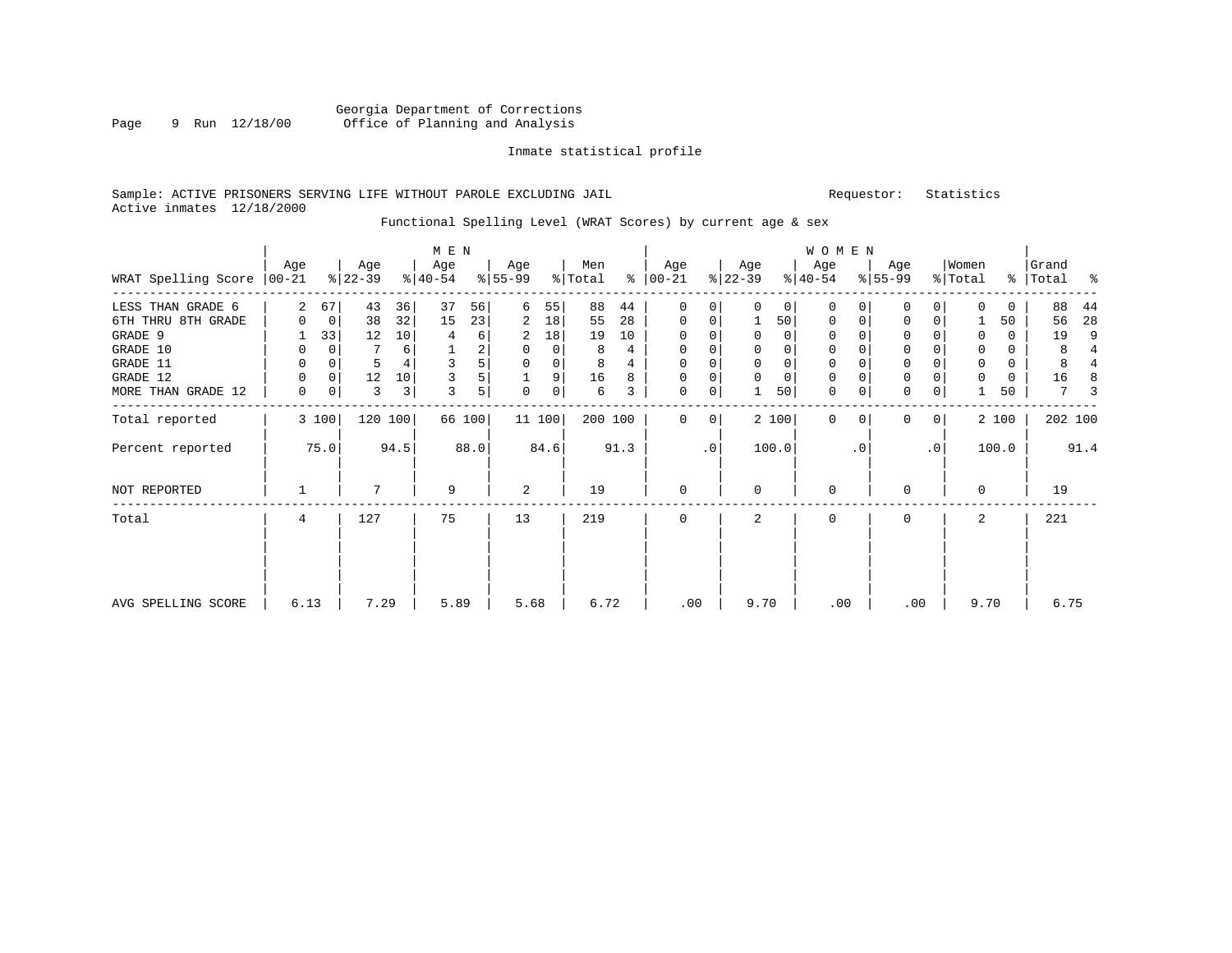#### Georgia Department of Corrections Page 10 Run 12/18/00 Office of Planning and Analysis

#### Inmate statistical profile

#### Sample: ACTIVE PRISONERS SERVING LIFE WITHOUT PAROLE EXCLUDING JAIL Requestor: Statistics Active inmates 12/18/2000

### Self-Rpt Guardian Status To Age 16 by current age & sex

|                  |                 |          |                  |      | M E N            |        |                  |        |                |      |                 |             |                  |          | <b>WOMEN</b>     |             |                  |                |                  |       |                    |         |
|------------------|-----------------|----------|------------------|------|------------------|--------|------------------|--------|----------------|------|-----------------|-------------|------------------|----------|------------------|-------------|------------------|----------------|------------------|-------|--------------------|---------|
| Guardian Status  | Age<br>$ 00-21$ |          | Age<br>$ 22-39 $ |      | Age<br>$ 40-54 $ |        | Age<br>$8 55-99$ |        | Men<br>% Total | နွ   | Age<br>$ 00-21$ |             | Age<br>$ 22-39 $ |          | Age<br>$ 40-54 $ |             | Age<br>$8 55-99$ |                | Women<br>% Total |       | Grand<br>%   Total | း       |
| ORPHANAGE        |                 |          | 0                |      |                  | 0      |                  |        | U              | 0    | O               | 0           |                  | 0        | $\Omega$         |             | O                | 0              |                  |       |                    |         |
| FATHER ONLY      |                 |          | 6                |      |                  |        |                  |        |                |      |                 | 0           |                  | 0        | $\Omega$         |             | $\Omega$         |                |                  | 0     |                    |         |
| FTR MTR HD       |                 | 50       | 8                | 6    |                  | 5      |                  | 8      | 15             |      | O               |             |                  |          | $\Omega$         |             | $\Omega$         |                | 0                | 0     | 15                 |         |
| MOTHER ONLY      |                 | 0        | 46               | 37   | 28               | 38     | 4                | 31     | 78             | 36   | O               | 0           |                  |          | 0                |             | 0                |                | $\Omega$         | 0     | 78                 | 36      |
| MTR FTR HD       |                 | 50       | 38               | 30   | 27               | 36     | 6                | 46     | 73             | 34   | $\Omega$        | 0           |                  | 2 100    | 0                |             | $\Omega$         |                | 2                | 100   | 75                 | 34      |
| OTH FEMALE       |                 | $\Omega$ | 6                |      |                  | 5      | $\Omega$         | 0      | 10             |      | 0               | 0           |                  | 0        | 0                | $\Omega$    | $\Omega$         |                | $\Omega$         | 0     | 10                 | .5      |
| OTH MALE         |                 |          | 0                |      | 0                | 0      |                  |        | U              |      | $\Omega$        | U           |                  |          | $\Omega$         | C           | $\Omega$         |                | $\Omega$         | 0     |                    |         |
| STEP-PARNTS      |                 |          | 2                | 2    | 2                | 3      | $\Omega$         |        | 4              | 2    | 0               | O           |                  |          | 0                | C           | $\Omega$         |                | $\Omega$         | 0     |                    |         |
| FOSTER HOME      |                 |          | 6                |      | $\Omega$         | 0      |                  | 8      |                |      | O               | 0           |                  |          | $\Omega$         |             | $\Omega$         |                | $\Omega$         | 0     |                    |         |
| GRAND PRNTS      | 0               |          | 8                | 6    |                  | 7      |                  | 8      | 14             | 6.   | 0               | 0           |                  | $\Omega$ | $\Omega$         | $\Omega$    | 0                |                |                  | 0     | 14                 |         |
| OTHER            | 0               |          | 6                | 5    | 3                | 4      |                  |        | 9              |      | $\Omega$        | 0           |                  | 0        | 0                | $\Omega$    | 0                | 0              | $\Omega$         | 0     |                    |         |
| Total reported   |                 | 4 100    | 126 100          |      |                  | 74 100 |                  | 13 100 | 217 100        |      | $\Omega$        | $\mathbf 0$ |                  | 2 100    | $\mathbf 0$      | $\mathbf 0$ | 0                | $\overline{0}$ |                  | 2 100 |                    | 219 100 |
| Percent reported |                 | 100.0    |                  | 99.2 |                  | 98.7   |                  | 100.0  |                | 99.1 |                 | $\cdot$ 0   |                  | 100.0    |                  | . 0         |                  | $\cdot$ 0      |                  | 100.0 |                    | 99.1    |
| NOT RPTD         | 0               |          |                  |      |                  |        | $\mathbf 0$      |        | $\overline{2}$ |      | $\mathbf 0$     |             | $\Omega$         |          | $\mathbf 0$      |             | $\Omega$         |                | $\mathbf 0$      |       |                    |         |
| Total            | 4               |          | 127              |      | 75               |        | 13               |        | 219            |      | $\Omega$        |             |                  |          | 0                |             | $\Omega$         |                | 2                |       | 221                |         |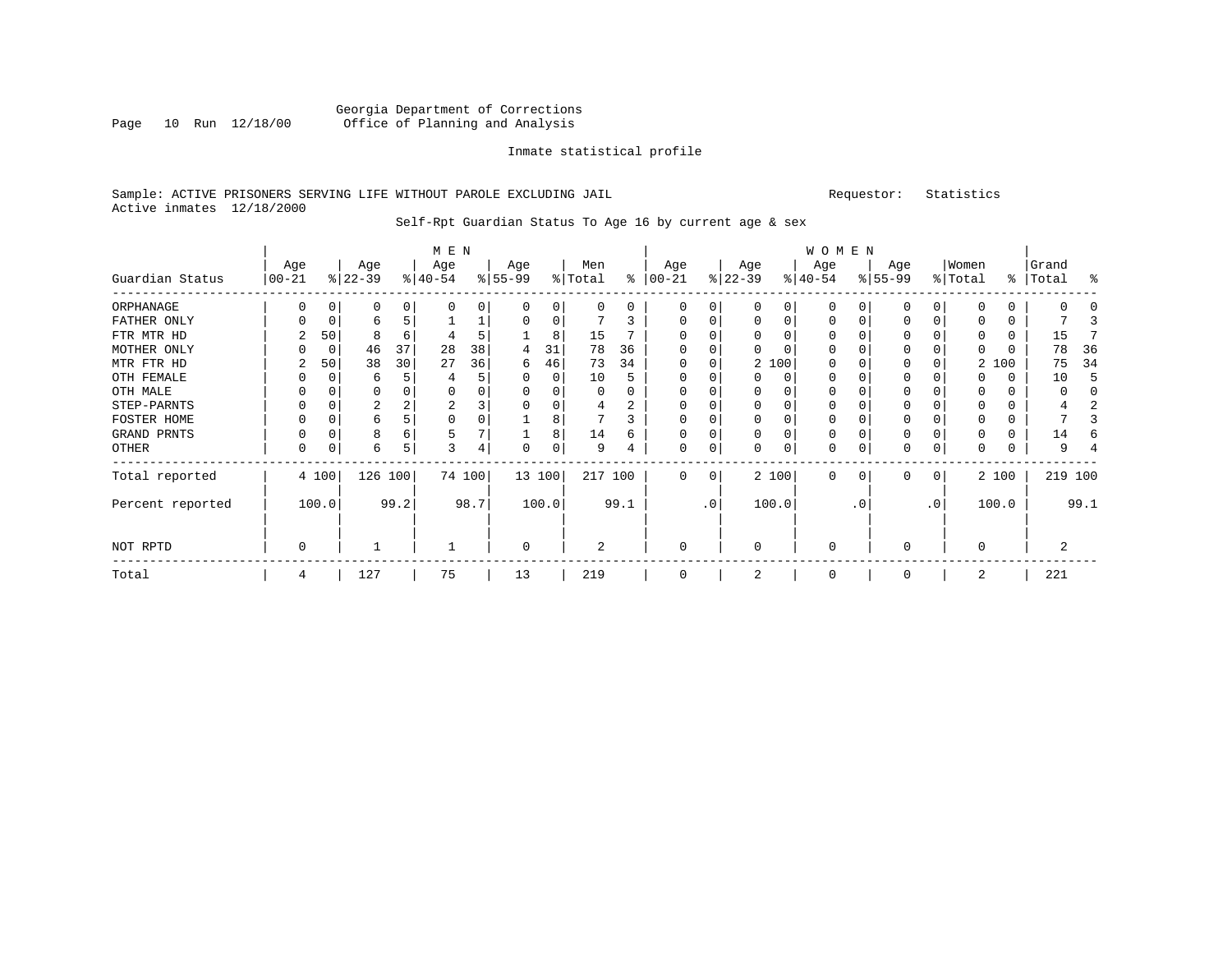#### Georgia Department of Corrections<br>Page 11 Run 12/18/00 Office of Planning and Analysis Office of Planning and Analysis

#### Inmate statistical profile

#### Sample: ACTIVE PRISONERS SERVING LIFE WITHOUT PAROLE EXCLUDING JAIL Requestor: Statistics Active inmates 12/18/2000

#### Self-Rpt Employment Status Before Prison by current age & sex

|                  |           |          |           |          | M E N     |      |           |          |         |          |            |         |           |       | W O M E N    |          |             |                |             |       |       |         |
|------------------|-----------|----------|-----------|----------|-----------|------|-----------|----------|---------|----------|------------|---------|-----------|-------|--------------|----------|-------------|----------------|-------------|-------|-------|---------|
|                  | Age       |          | Age       |          | Age       |      | Age       |          | Men     |          | Age        |         | Age       |       | Age          |          | Age         |                | Women       |       | Grand |         |
| Employment       | $00 - 21$ |          | $ 22-39 $ |          | $8 40-54$ |      | $8 55-99$ |          | % Total | ွေ       | $ 00 - 21$ |         | $ 22-39 $ |       | $ 40-54 $    |          | $8 55-99$   |                | % Total     | %     | Total | ം ക     |
| FULL TIME        | 0         | $\Omega$ | 68        | 56       | 43        | 65   | 6         | 50       | 117     | 58       | 0          | 0       |           | 2 100 | $\mathbf 0$  | $\Omega$ | 0           | 0              |             | 2 100 | 119   | 58      |
| PART TIME        | $\Omega$  | 0        |           | 6        |           | 2    | 0         | 0        | 8       | 4        | $\Omega$   | 0       | 0         | 0     | $\mathbf 0$  | $\Omega$ | 0           | 0              | 0           | 0     | 8     | 4       |
| UNEMPL < 6M      | 0         | 0        | 14        | 11       | 8         | 12   | 0         | 0        | 22      |          |            |         | 0         | 0     | 0            |          | 0           |                | $\Omega$    | 0     | 22    | -11     |
| UNEMPL > 6M      | U         | $\Omega$ | 27        | 22       | 9         | 14   | 2         | 17       | 38      | 19       |            |         | $\Omega$  | 0     | $\Omega$     |          | 0           |                | $\Omega$    | 0     | 38    | 19      |
| NEVER WORKD      | 3         | 100      | 5         |          |           | 2    |           | 8        | 10      | 5        |            |         | 0         | 0     | 0            |          | $\mathbf 0$ |                | $\Omega$    | 0     | 10    | 5       |
| <b>STUDENT</b>   |           | $\Omega$ | 0         | $\Omega$ |           |      | $\Omega$  | $\Omega$ | 0       | $\Omega$ | $\Omega$   |         | 0         | 0     | $\mathbf 0$  |          | $\Omega$    |                | $\Omega$    | 0     | 0     | 0       |
| INCAPABLE        |           | 0        |           |          |           | 6    | 3         | 25       | 8       | 4        |            |         | 0         | 0     | $\mathbf 0$  |          | 0           |                |             | 0     | 8     |         |
| OTHER            | $\Omega$  | 0        | 0         | 0        | O         | 0    | 0         | 0        | 0       | 0        | $\Omega$   | 0       | 0         | 0     | 0            | $\Omega$ | 0           | 0              | $\Omega$    | 0     | 0     |         |
| Total reported   |           | 3 100    | 122 100   |          | 66        | 100  |           | 12 100   | 203 100 |          | $\Omega$   | $\circ$ |           | 2 100 | $\mathbf{0}$ | 0        | 0           | 0 <sup>1</sup> |             | 2 100 |       | 205 100 |
| Percent reported |           | 75.0     |           | 96.1     |           | 88.0 |           | 92.3     |         | 92.7     |            | .0'     |           | 100.0 |              | . 0      |             | $\cdot$ 0      |             | 100.0 |       | 92.8    |
| NOT RPTD         |           |          | 5         |          | 9         |      |           |          | 16      |          | $\Omega$   |         | 0         |       | $\mathbf 0$  |          | $\Omega$    |                | $\mathbf 0$ |       | 16    |         |
| Total            | 4         |          | 127       |          | 75        |      | 13        |          | 219     |          |            |         | 2         |       | $\mathbf 0$  |          | $\Omega$    |                | 2           |       | 221   |         |

\* NOTE: THE FIELD LABELD "OTHER" WAS CORRECTED IN APRIL 1989; INMATES CODED "PRE-OTIS NOT REPORTED" NOW HAVE BEEN REMOVED FROM THIS FIELD AND IDENTIFIED AS "NOT REPORTED".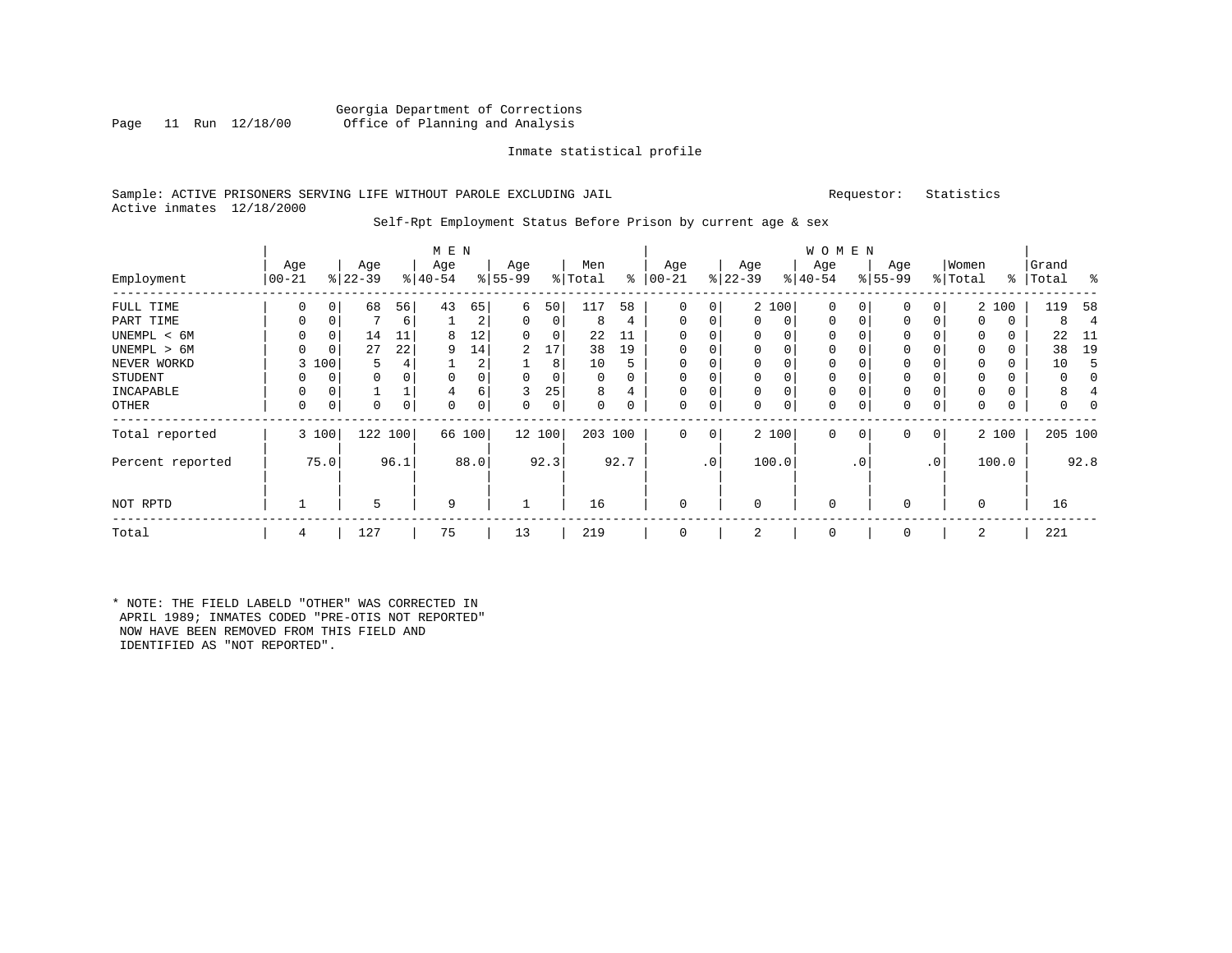#### Georgia Department of Corrections<br>Page 12 Run 12/18/00 Office of Planning and Analysis Page 12 Run 12/18/00 Office of Planning and Analysis

#### Inmate statistical profile

#### Sample: ACTIVE PRISONERS SERVING LIFE WITHOUT PAROLE EXCLUDING JAIL Requestor: Statistics Active inmates 12/18/2000

#### Self-Rpt Marital Status At Admission by current age & sex

|                  |             |                |           |      | M E N     |        |                |       |                |      |          |                 |          |             | W O M E N    |              |             |                |             |               |          |                |
|------------------|-------------|----------------|-----------|------|-----------|--------|----------------|-------|----------------|------|----------|-----------------|----------|-------------|--------------|--------------|-------------|----------------|-------------|---------------|----------|----------------|
|                  | Age         |                | Age       |      | Age       |        | Age            |       | Men            |      | Age      |                 | Age      |             | Age          |              | Age         |                | Women       |               | Grand    |                |
| Marital Status   | $ 00 - 21$  |                | $ 22-39 $ |      | $8 40-54$ |        | $8155 - 99$    |       | % Total        | ႜ    | $ 00-21$ |                 | $ 22-39$ |             | $ 40-54 $    |              | $8155 - 99$ |                | % Total     | $\frac{8}{6}$ | Total    | ಿ              |
| SINGLE           |             | 4 100          | 89        | 71   | 29        | 39     | 0              | 0     | 122            | 56   | $\Omega$ | 0               |          | 50          | $\mathbf 0$  | $\Omega$     | $\Omega$    | 0              |             | 50            | 123      | 56             |
| MARRIED          |             | $\overline{0}$ | 10        | 8    | 14        | 19     | 6              | 46    | 30             | 14   | 0        | 0               | 0        | 0           | $\mathbf 0$  | $\mathbf 0$  | $\mathbf 0$ | 0              | 0           | 0             | 30       | 14             |
| SEPARATED        | 0           | 0              | 2         |      | 4         | 5      | 2              | 15    | 8              | 4    | $\Omega$ | 0               | 0        | 0           | 0            |              | 0           |                | 0           | 0             | 8        | $\overline{4}$ |
| DIVORCED         | 0           | 0              | 7         | 6    | 15        | 20     | $\overline{2}$ | 15    | 24             | 11   |          | 0               | 0        | 0           | 0            |              | 0           |                | $\Omega$    | 0             | 24       | -11            |
| WIDOWED          |             |                |           | ∠    | 5         |        |                | 8     | 9              | 4    |          | 0               |          | 50          | 0            |              | 0           |                |             | 50            | 10       | -5             |
| COMMON LAW       |             | $\Omega$       | 15        | 12   |           | 9      | $\overline{2}$ | 15    | 2.4            | 11   |          | 0               | 0        | $\mathbf 0$ | $\mathbf 0$  |              | $\Omega$    |                | $\Omega$    | 0             | 24       | -11            |
| OTHER            | $\Omega$    | 0              | 0         | 0    | $\Omega$  | 0      | $\Omega$       | 0     | $\Omega$       | 0    | 0        | 0               | 0        | 0           | $\mathbf 0$  | $\mathsf{C}$ | 0           | 0              | $\Omega$    | 0             | $\Omega$ | 0              |
| Total reported   |             | 4 100          | 126       | 100  |           | 74 100 | 13 100         |       | 217            | 100  | 0        | 0               |          | 2 100       | $\mathbf{0}$ | $\mathbf 0$  | $\mathbf 0$ | 0 <sup>1</sup> |             | 2 100         | 219 100  |                |
| Percent reported |             | 100.0          |           | 99.2 |           | 98.7   |                | 100.0 |                | 99.1 |          | .0 <sup>1</sup> |          | 100.0       |              | . 0          |             | $\cdot$ 0      |             | 100.0         |          | 99.1           |
| NOT RPTD         | $\mathbf 0$ |                |           |      |           |        | $\mathbf 0$    |       | $\overline{2}$ |      | $\Omega$ |                 | $\Omega$ |             | $\mathbf 0$  |              | $\Omega$    |                | $\mathbf 0$ |               |          |                |
| Total            | 4           |                | 127       |      | 75        |        | 13             |       | 219            |      | 0        |                 | 2        |             | 0            |              | $\mathbf 0$ |                | 2           |               | 221      |                |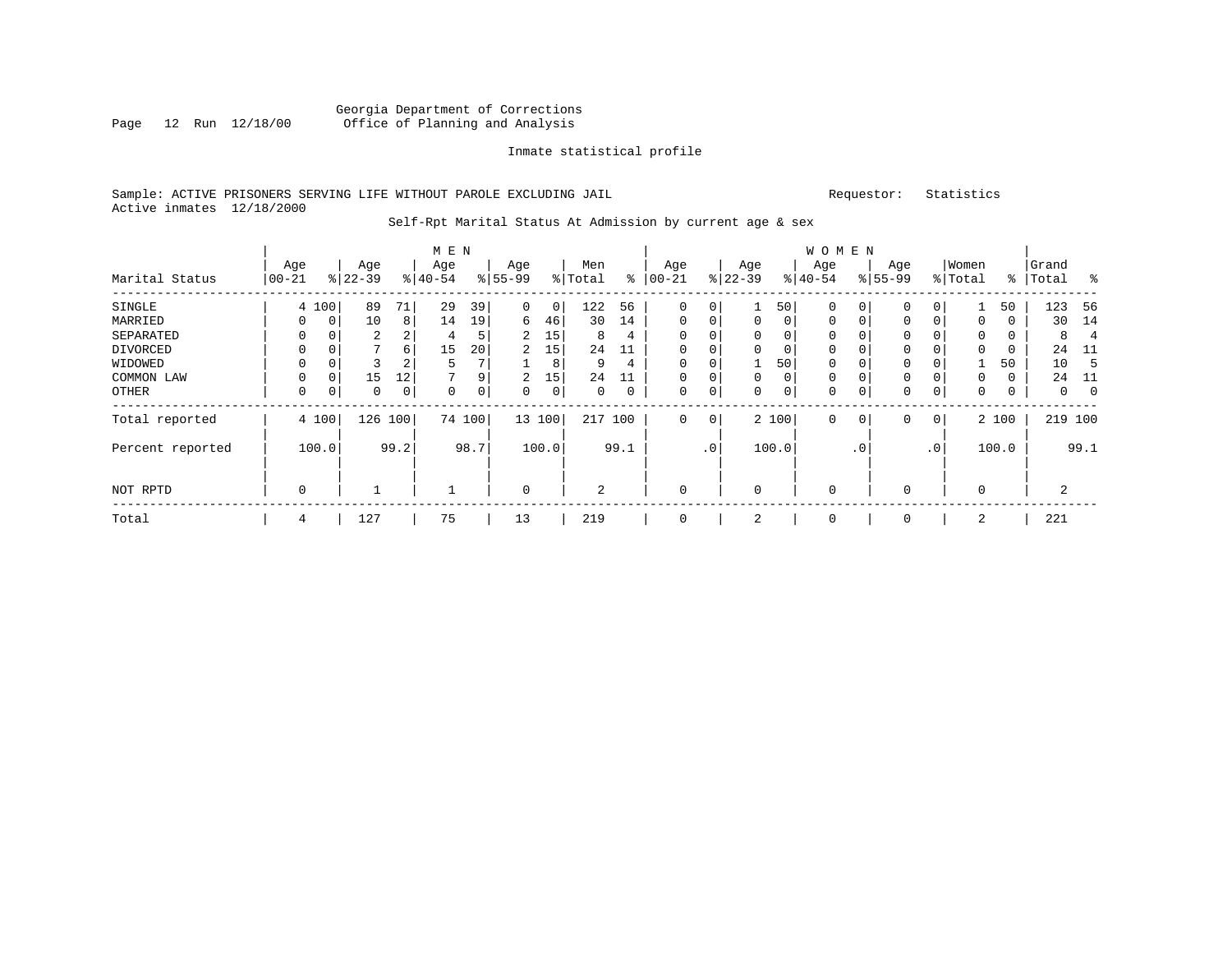#### Georgia Department of Corrections<br>Page 13 Run 12/18/00 Office of Planning and Analysis Office of Planning and Analysis

#### Inmate statistical profile

#### Sample: ACTIVE PRISONERS SERVING LIFE WITHOUT PAROLE EXCLUDING JAIL Requestor: Statistics Active inmates 12/18/2000

#### Self-Rpt Number Of Children At Admission by current age & sex

|                      |            |             |          |        | M E N     |                         |           |                |         |      |               |           |           |             | WOMEN       |           |              |                 |             |          |           |         |
|----------------------|------------|-------------|----------|--------|-----------|-------------------------|-----------|----------------|---------|------|---------------|-----------|-----------|-------------|-------------|-----------|--------------|-----------------|-------------|----------|-----------|---------|
|                      | Age        |             | Age      |        | Age       |                         | Age       |                | Men     |      | Age           |           | Age       |             | Age         |           | Age          |                 | Women       |          | Grand     |         |
| Number Of Children   | $ 00 - 21$ |             | $ 22-39$ |        | $ 40-54 $ |                         | $8 55-99$ |                | % Total |      | $8   00 - 21$ |           | $ 22-39 $ |             | $ 40-54 $   |           | $8 55-99$    |                 | % Total     |          | %   Total | နွ      |
| NO CHILDREN          | 0          | 0           |          |        | $\Omega$  | $\overline{0}$          | $\Omega$  | 0              |         |      | $\Omega$      | 0         | $\Omega$  | 0           | $\Omega$    |           | U            | $\Omega$        | 0           | 0        |           |         |
| ONE CHILD            | 0          | $\mathbf 0$ | 36       | 46     | 17        | 33                      | 6         | 50             | 59      | 41   | $\Omega$      | 0         | $\Omega$  | $\Omega$    | 0           | 0         | $\Omega$     | 0               | 0           | 0        | 59        | 41      |
| TWO CHILDREN         | 1          | 100         | 23       | 29     | 18        | 35                      | $\Omega$  | $\overline{0}$ | 42      | 29   | $\Omega$      | $\Omega$  |           | 1 100       | $\Omega$    |           | 0            | 0               |             | 1 100    | 43        | 30      |
| THREE CHILDREN       |            | $\mathbf 0$ | 11       | 14     | 11        | 21                      |           | 8 <sup>1</sup> | 23      | 16   | $\Omega$      | 0         | $\Omega$  | $\Omega$    | $\mathbf 0$ |           | $\mathbf{0}$ |                 | 0           | $\Omega$ | 23        | 16      |
| FOUR CHILDREN        | 0          | 0           | 5        | 6      | 3         | 6                       | 2         | 17             | 10      |      | 0             | 0         |           | 0           | 0           |           | $\mathbf{0}$ |                 | $\mathbf 0$ | 0        | 10        | 7       |
| FIVE<br>CHILDREN     | 0          | 0           |          |        | 2         | 4                       | 0         | 0              | 3       | 2    | $\mathbf 0$   | 0         | 0         | $\mathbf 0$ | $\mathbf 0$ |           | $\mathbf 0$  |                 | $\mathbf 0$ | 0        | 3         | 2       |
| MORE THAN 5 CHILDREN | 0          | 0           |          |        |           | $\overline{\mathbf{c}}$ | 3         | 25             | 5       | 3    | $\mathbf 0$   | 0         | $\Omega$  | 0           | $\mathbf 0$ | 0         | $\mathbf 0$  | 0               | 0           | 0        | 5         | 3       |
| Total reported       |            | 1 100       |          | 78 100 |           | 52 100                  |           | 12 100         | 143 100 |      | $\Omega$      | 0         |           | 1 100       | $\Omega$    | $\Omega$  | $\Omega$     | $\circ$         |             | 1 100    |           | 144 100 |
| Percent reported     |            | 25.0        |          | 61.4   |           | 69.3                    |           | 92.3           |         | 65.3 |               | $\cdot$ 0 |           | 50.0        |             | $\cdot$ 0 |              | .0 <sup>1</sup> |             | 50.0     |           | 65.2    |
| NOT REPORTED         | 3          |             | 49       |        | 23        |                         |           |                | 76      |      | $\Omega$      |           |           |             | $\Omega$    |           | U            |                 |             |          | 77        |         |
| Total                | 4          |             | 127      |        | 75        |                         | 13        |                | 219     |      | $\Omega$      |           | 2         |             | $\mathbf 0$ |           | $\Omega$     |                 | 2           |          | 221       |         |
|                      |            |             |          |        |           |                         |           |                |         |      |               |           |           |             |             |           |              |                 |             |          |           |         |
| AVG NUM CHILDREN     | 2.00       |             | 1.87     |        | 2.29      |                         | 3.83      |                | 2.19    |      | .00           |           | 2.00      |             | .00         |           | .00          |                 | 2.00        |          | 2.19      |         |

\* NOTE: THE FIELD LABLED "NO CHILDREN" WAS CORRECTED IN MARCH 1989: MISSING DATA FOR INMATES STILL IN DIAGNOSTICS NOW HAS BEEN REMOVED FROM THIS FIELD AND IDENTIFIED AS "NOT REPORTED" INFORMATION.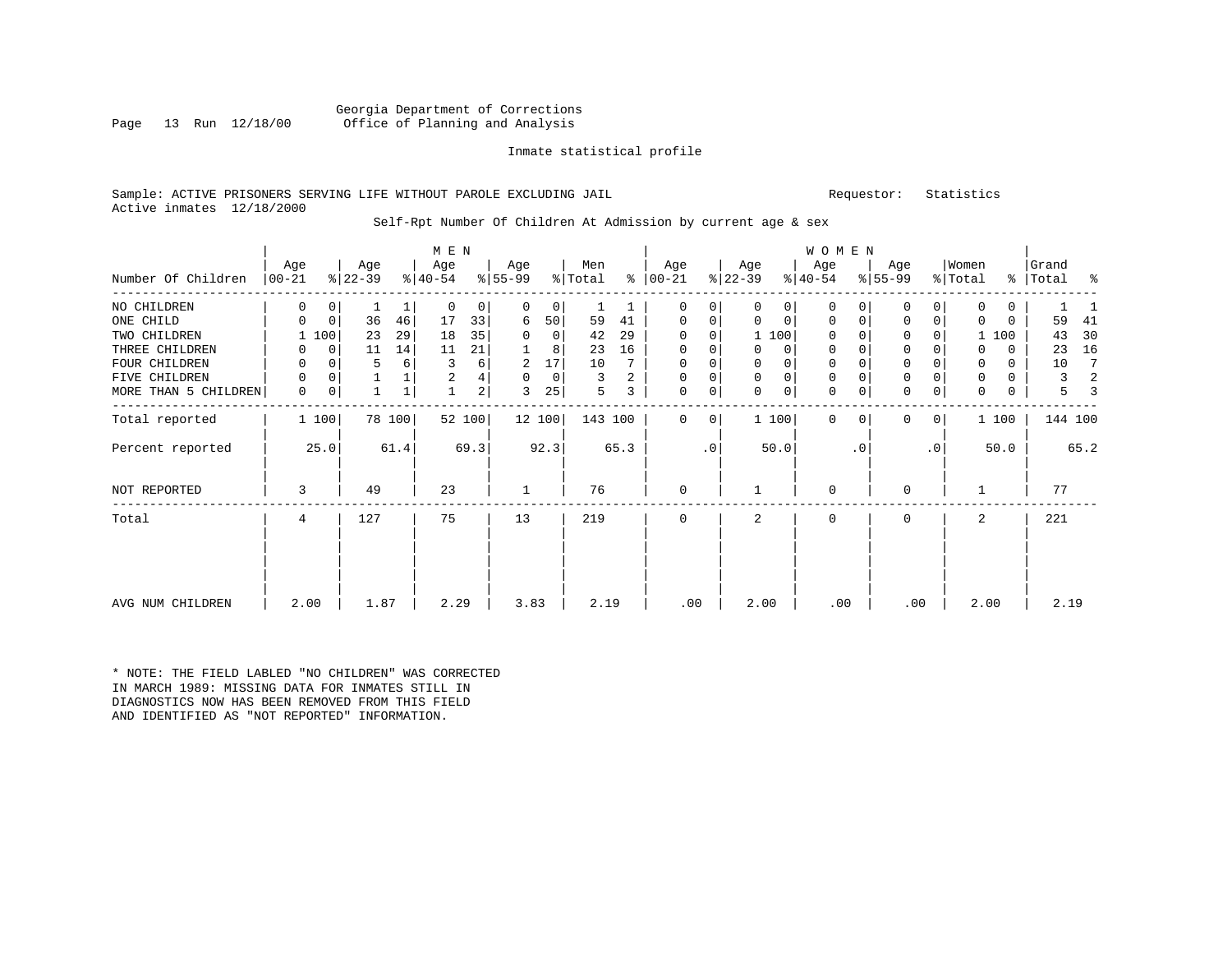#### Georgia Department of Corrections<br>Page 14 Run 12/18/00 Office of Planning and Analysis Page 14 Run 12/18/00 Office of Planning and Analysis

#### Inmate statistical profile

#### Sample: ACTIVE PRISONERS SERVING LIFE WITHOUT PAROLE EXCLUDING JAIL Requestor: Statistics Active inmates 12/18/2000

### Self-Rpt Religious Affiliation by current age & sex

|                  |            |             |                |                | M E N          |      |          |             |          |          |          |             |          |          | WOMEN    |           |           |             |             |          |         |          |
|------------------|------------|-------------|----------------|----------------|----------------|------|----------|-------------|----------|----------|----------|-------------|----------|----------|----------|-----------|-----------|-------------|-------------|----------|---------|----------|
|                  | Age        |             | Age            |                | Age            |      | Age      |             | Men      |          | Age      |             | Age      |          | Age      |           | Age       |             | Women       |          | Grand   |          |
| Religion         | $ 00 - 21$ |             | $ 22-39$       |                | $8 40-54$      |      | $ 55-99$ |             | % Total  | ႜ        | $ 00-21$ |             | $ 22-39$ |          | $ 40-54$ |           | $8 55-99$ |             | % Total     | နွ       | Total   | ႜ        |
| <b>ISLAM</b>     | 0          | 0           | 8              | 6              | 5              |      | 0        | 0           | 13       | 6        | 0        | 0           | 0        | 0        | 0        | 0         | 0         | 0           | 0           | 0        | 13      | 6        |
| CATHOLIC         | 0          | 0           | $\overline{2}$ | 2              | $\overline{c}$ | 3    | 0        | 0           | 4        | 2        | $\Omega$ | 0           | 0        | 0        | $\Omega$ | 0         | 0         | $\mathbf 0$ | $\Omega$    | 0        | 4       | 2        |
| <b>BAPTIST</b>   | 0          | 0           | 52             | 42             | 42             | 57   |          | 54          | 101      | 47       | $\Omega$ | $\Omega$    | 1        | 50       | $\Omega$ | 0         | 0         | $\Omega$    |             | 50       | 102     | 47       |
| METHODIST        |            | $\mathbf 0$ |                | $\mathbf{1}$   | -1             | 1    |          | 8           | 3        | 1        | $\Omega$ | $\Omega$    | 0        | $\Omega$ | $\Omega$ | $\Omega$  | 0         | $\Omega$    | $\Omega$    | $\Omega$ | 3       | 1        |
| EPISCOPLN        |            | $\Omega$    | $\Omega$       | $\Omega$       | $\Omega$       | 0    | 0        | $\Omega$    | $\Omega$ | $\Omega$ | $\Omega$ | $\Omega$    | $\Omega$ | 0        | $\Omega$ | $\Omega$  | 0         | $\Omega$    | $\Omega$    | $\Omega$ | U       | $\Omega$ |
| PRESBYTRN        |            | $\mathbf 0$ | O              | $\Omega$       | 0              | 0    | O        | $\mathbf 0$ | $\Omega$ | 0        | $\Omega$ |             | $\Omega$ | O        | $\Omega$ | $\Omega$  | 0         | $\Omega$    | $\Omega$    | $\Omega$ |         | $\Omega$ |
| CHC OF GOD       | N          | $\mathbf 0$ |                | 1              | 0              | 0    | $\Omega$ | 0           |          | $\Omega$ | O        | O           | O        | 0        | $\Omega$ | 0         | 0         | 0           | $\Omega$    | 0        |         | 0        |
| HOLINESS         |            | 0           | 3              | $\overline{2}$ |                |      | 2        | 15          | 6        | 3        | $\Omega$ |             |          | 50       | $\Omega$ | $\Omega$  | 0         | $\Omega$    |             | 50       |         | 3        |
| <b>JEWISH</b>    | N          | 0           | 1              | $\mathbf{1}$   | $\Omega$       | 0    | O        | 0           | 1        | $\Omega$ | $\Omega$ | O           | $\Omega$ | 0        | $\Omega$ | $\Omega$  | 0         | $\Omega$    | $\Omega$    | $\Omega$ |         | $\Omega$ |
| ANGLICAN         |            | $\mathbf 0$ | $\Omega$       | $\Omega$       | $\Omega$       | 0    | O        | $\mathbf 0$ | $\Omega$ | $\Omega$ | $\Omega$ | $\Omega$    | $\Omega$ | 0        | $\Omega$ | $\Omega$  | 0         | $\Omega$    | $\Omega$    | $\Omega$ |         | $\Omega$ |
| GRK ORTHDX       |            | 0           | 0              | $\Omega$       | $\Omega$       | 0    | O        | 0           | 0        | $\Omega$ | $\Omega$ | $\Omega$    | O        | 0        | $\Omega$ | $\Omega$  | 0         | $\Omega$    | $\Omega$    | $\Omega$ |         | $\Omega$ |
| HINDU            |            | 0           | 0              | 0              | 0              | 0    | O        | $\mathbf 0$ | 0        | 0        | 0        |             | $\Omega$ | 0        | 0        | $\Omega$  | 0         | $\Omega$    | $\Omega$    | 0        |         | 0        |
| <b>BUDDHIST</b>  |            | 0           | O              | $\Omega$       | 0              | 0    | O        | $\mathbf 0$ | $\Omega$ | $\Omega$ | O        | $\Omega$    | O        | $\Omega$ | 0        | $\Omega$  | 0         | $\Omega$    | $\Omega$    | $\Omega$ |         | $\Omega$ |
| TAOIST           | O          | $\mathbf 0$ | O              | $\Omega$       | 0              | 0    | 0        | 0           | $\Omega$ | $\Omega$ | $\Omega$ |             | $\Omega$ | $\Omega$ | $\Omega$ | $\Omega$  | 0         | $\Omega$    | $\Omega$    | $\Omega$ |         | $\Omega$ |
| SHINTOIST        | O          | $\mathbf 0$ | 0              | 0              | $\mathbf 0$    | 0    | O        | 0           | $\Omega$ | $\Omega$ | $\Omega$ | O           | C        | O        | $\Omega$ | $\Omega$  | 0         | $\Omega$    | $\Omega$    | 0        |         | 0        |
| SEVEN D AD       | 0          | 0           | $\Omega$       | $\Omega$       | $\overline{2}$ | 3    | $\Omega$ | 0           | 2        | 1        | $\Omega$ | O           | $\Omega$ | 0        | $\Omega$ | $\Omega$  | 0         | $\Omega$    | $\Omega$    | $\Omega$ | 2       | 1        |
| JEHOVAH WT       | 0          | $\mathbf 0$ | $\overline{2}$ | 2              | 1              | 1    | O        | $\mathbf 0$ | 3        | 1        | $\Omega$ | O           | $\Omega$ | $\Omega$ | $\Omega$ | $\Omega$  | 0         | $\Omega$    | $\Omega$    | $\Omega$ | 3       | 1        |
| LATR DAY S       | 0          | $\mathbf 0$ | 0              | 0              | $\mathbf 0$    | 0    | 0        | 0           | 0        | 0        | $\Omega$ | $\Omega$    | O        | 0        | $\Omega$ | $\Omega$  | 0         | 0           | $\Omega$    | 0        |         | 0        |
| QUAKER           |            | $\mathbf 0$ | 0              | $\Omega$       | $\Omega$       | 0    | O        | $\mathbf 0$ | 0        | 0        | O        |             | 0        | $\Omega$ | $\Omega$ | $\Omega$  | 0         | $\Omega$    | $\Omega$    | 0        |         | $\Omega$ |
| OTHER PROD       |            | $\mathbf 0$ | 11             | 9              | 6              | 8    | 0        | 0           | 17       | 8        | O        | $\Omega$    | 0        | $\Omega$ | 0        | $\Omega$  | 0         | $\Omega$    | $\Omega$    | 0        | 17      | 8        |
| <b>NONE</b>      | 2          | 67          | 30             | 24             | 11             | 15   | 3        | 23          | 46       | 21       | $\Omega$ | $\Omega$    | O        | $\Omega$ | $\Omega$ | $\Omega$  | 0         | $\Omega$    | $\Omega$    | $\Omega$ | 46      | 21       |
| OTHER            |            | 33          | 13             | 10             | 3              | 4    | 0        | 0           | 17       | 8        | 0        | 0           | $\Omega$ | 0        | 0        | 0         | 0         | 0           | $\Omega$    | 0        | 17      | 8        |
| Total reported   |            | 3 100       | 124 100        |                | 74 100         |      | 13 100   |             | 214 100  |          | 0        | $\mathbf 0$ |          | 2 100    | 0        | 0         | 0         | 0           |             | 2 100    | 216 100 |          |
| Percent reported |            | 75.0        |                | 97.6           |                | 98.7 | 100.0    |             |          | 97.7     |          | $\cdot$ 0   |          | 100.0    |          | $\cdot$ 0 |           | $\cdot$ 0   |             | 100.0    |         | 97.7     |
| NOT RPTD         | 1          |             | 3              |                | 1              |      | 0        |             | 5        |          | 0        |             | 0        |          | 0        |           | 0         |             | $\mathbf 0$ |          | 5       |          |
| Total            | 4          |             | 127            |                | 75             |      | 13       |             | 219      |          | $\Omega$ |             | 2        |          | 0        |           | 0         |             | 2           |          | 221     |          |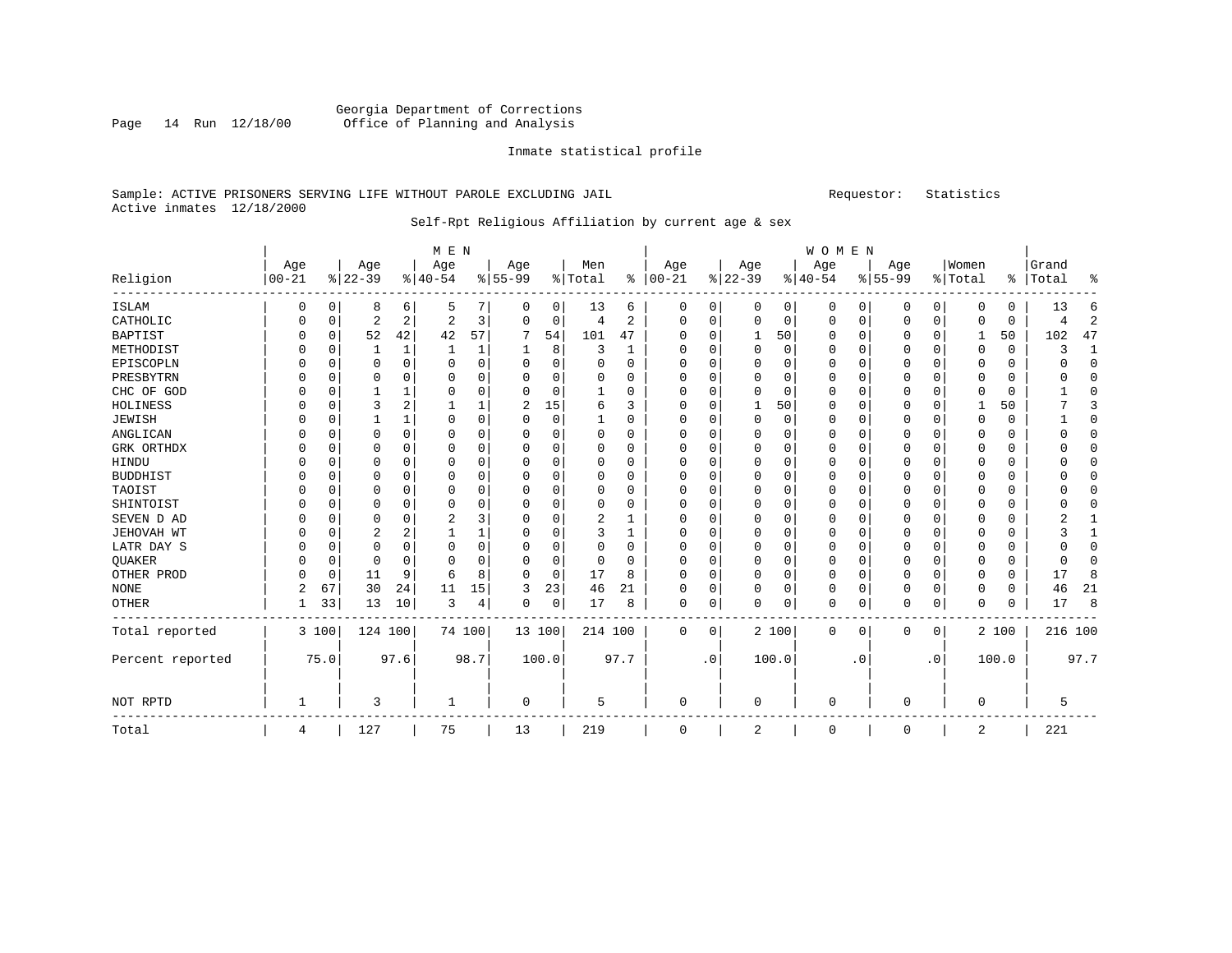#### Georgia Department of Corrections<br>Page 15 Run 12/18/00 Office of Planning and Analysis Office of Planning and Analysis

#### Inmate statistical profile

#### Sample: ACTIVE PRISONERS SERVING LIFE WITHOUT PAROLE EXCLUDING JAIL Requestor: Statistics Active inmates 12/18/2000

#### Self-Rpt Family Behavior Patterns \* by current age & sex

|                  |           |          |           |          | M E N     |      |          |        |                     |      |           |               |             |          | <b>WOMEN</b> |             |          |              |          |       |           |         |
|------------------|-----------|----------|-----------|----------|-----------|------|----------|--------|---------------------|------|-----------|---------------|-------------|----------|--------------|-------------|----------|--------------|----------|-------|-----------|---------|
|                  | Age       |          | Age       |          | Age       |      | Age      |        | Men                 |      | Age       |               | Age         |          | Age          |             | Age      |              | Women    |       | Grand     |         |
| Family Behavior  | $00 - 21$ |          | $ 22-39 $ |          | $ 40-54 $ |      | $ 55-99$ |        | $\frac{1}{2}$ Total | နွ   | $00 - 21$ | $\frac{8}{3}$ | $22 - 39$   |          | $ 40-54 $    |             | $ 55-99$ |              | % Total  |       | %   Total | ႜ       |
| CRIMINLTY        |           | 9        | 40        | 21       | 24        | 22   | 2        | 17     | 67                  | 20   | 0         | 0             |             | 17       | $\mathbf 0$  | $\Omega$    | $\Omega$ |              |          | 17    | 68        | 20      |
| ALCOHOLISM       | 4         | 36       | 24        | 12       | 19        | 17   |          | 8      | 48                  | 15   | 0         | 0             |             | 17       | 0            | $\Omega$    | $\Omega$ |              |          | 17    | 49        | 15      |
| DRUG ABUSE       |           | 36       | 16        | 8        | 10        | 9    | 0        | 0      | 30                  | 9    |           |               |             | 17       | 0            |             | 0        |              |          | 17    | 31        | 9       |
| DOMINERING       |           | 0        |           |          |           |      | $\Omega$ | 0      |                     | 0    |           |               |             | 17       | $\Omega$     | O           |          |              |          | 17    | 2         |         |
| MIGRANT          |           | 0        | 2         |          |           |      |          | 0      |                     |      |           |               | $\Omega$    | $\Omega$ | $\Omega$     | $\Omega$    | $\Omega$ |              | 0        | 0     |           |         |
| INFL BTGS        |           | $\Omega$ | 11        | 6        | 4         | 4    | 2        | 17     | 17                  | 5    |           |               | $\Omega$    | O        | U            |             |          |              |          | 0     | 17        |         |
| PERMISSIVE       |           | 0        |           | $\Omega$ | O         |      | 0        | 0      | $\Omega$            | 0    |           |               |             | 17       | $\Omega$     | n           | $\Omega$ |              |          | 17    |           |         |
| FATH ABSNT       |           | 9        | 70        | 36       | 38        | 35   | 5        | 42     | 114                 | 35   |           |               | $\Omega$    | 0        | 0            |             | 0        |              |          | 0     | 114       | 34      |
| MOTH ABSNT       |           | 9        | 26        | 13       | 12        | 11   | 2        | 17     | 41                  | 13   |           |               | 0           | 0        | $\mathbf 0$  | C           | $\Omega$ |              |          | 0     | 41        | 12      |
| NONE             | 0         | 0        | 5         | 3        |           |      | 0        | 0      | 6                   | 2    | 0         | 0             |             | 17       | 0            | 0           | 0        |              |          | 17    |           | 2       |
| Total reported   | 11 100    |          | 195 100   |          | 109       | 100  |          | 12 100 | 327 100             |      | 0         | 0             |             | 6 100    | $\mathbf{0}$ | $\mathbf 0$ | 0        | $\mathbf{0}$ |          | 6 100 |           | 333 100 |
| Percent reported |           | 100.0    |           | 76.4     |           | 74.7 |          | 53.8   |                     | 74.9 |           | $\cdot$ 0     |             | 100.0    |              | . 0         |          | $\cdot$ 0    |          | 100.0 |           | 75.1    |
| OTHER            | 0         |          | 30        |          | 19        |      | 6        |        | 55                  |      | 0         |               | $\mathbf 0$ |          | $\mathbf 0$  |             | 0        |              | $\Omega$ |       | 55        |         |
| Total            | 4         |          | 127       |          | 75        |      | 13       |        | 219                 |      | 0         |               | 2           |          | $\mathbf 0$  |             | $\Omega$ |              | 2        |       | 221       |         |

\* NOTE: SINCE THERE CAN BE UP TO FIVE BEHAVIOR CODES PER INMATE, THE NUMBER OF CASES REPORTED IN THE DETAIL LINES AND THE TOTAL REPORTED LINE MAY EXCEED THE TOTAL NUMBER OF CASES. IN SHORT, THIS TABLE COUNTS THE NUMBER OF BEHAVIOR PROBLEMS, NOT INMATES.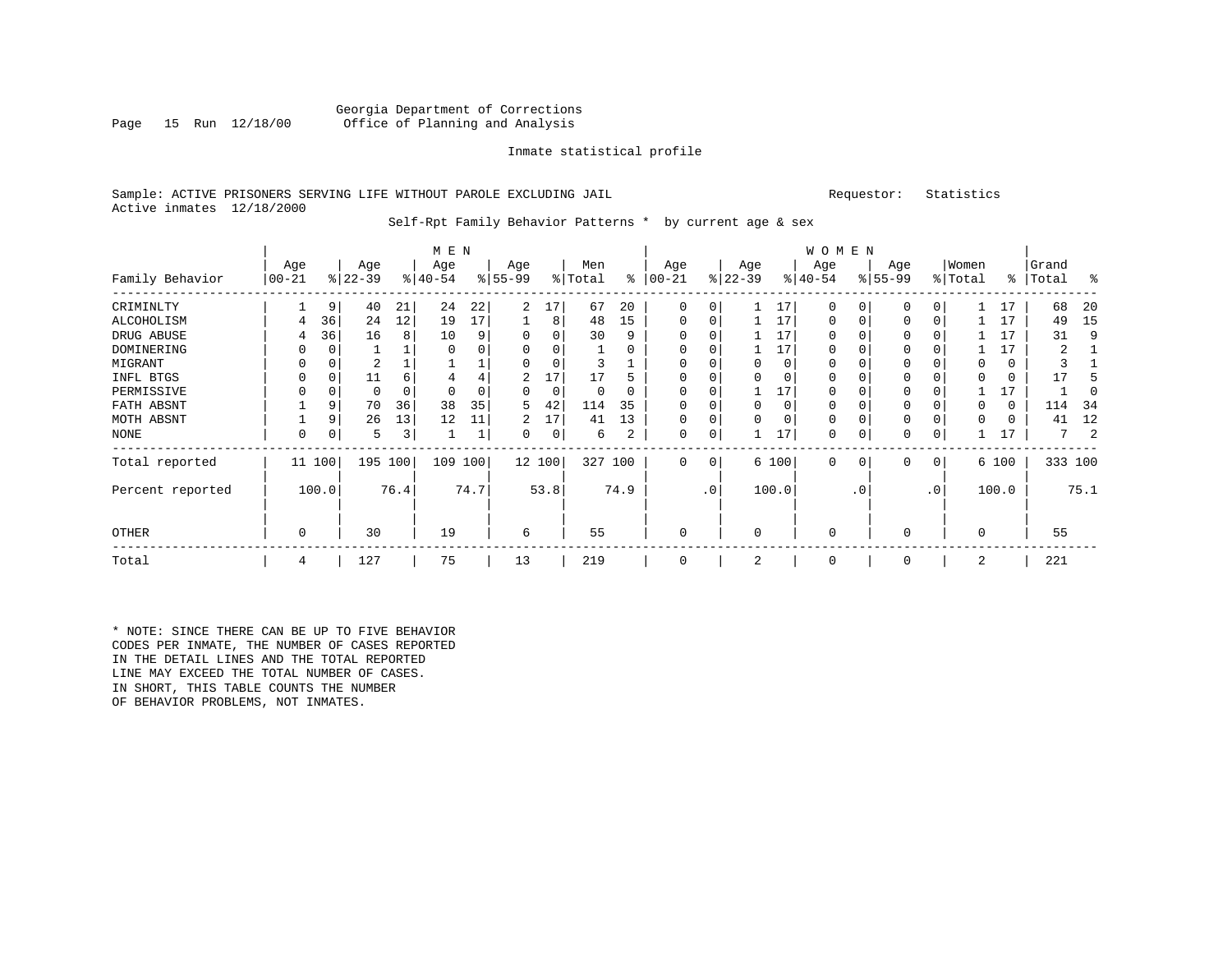#### Georgia Department of Corrections<br>Page 16 Run 12/18/00 Office of Planning and Analysis Office of Planning and Analysis

#### Inmate statistical profile

#### Sample: ACTIVE PRISONERS SERVING LIFE WITHOUT PAROLE EXCLUDING JAIL Requestor: Statistics Active inmates 12/18/2000

### Inmate Diagnostic Behavior Problem \* by current age & sex

|                    |                  |             |                  |                | M E N            |       |                 |          |                |                |                 |           |                  |          | <b>WOMEN</b>    |           |                  |           |                  |              |                    |                |
|--------------------|------------------|-------------|------------------|----------------|------------------|-------|-----------------|----------|----------------|----------------|-----------------|-----------|------------------|----------|-----------------|-----------|------------------|-----------|------------------|--------------|--------------------|----------------|
| Diagnostic Problem | Age<br>$ 00-21 $ |             | Age<br>$ 22-39 $ |                | Age<br>$8 40-54$ |       | Age<br>$ 55-99$ |          | Men<br>% Total | ៖              | Age<br>$ 00-21$ |           | Age<br>$ 22-39 $ |          | Age<br>$ 40-54$ |           | Age<br>$ 55-99 $ |           | Women<br>% Total |              | Grand<br>%   Total | ిక             |
| ALCOHOLIC          | 0                | 0           | 6                | 2              | 5                | 3     | 3               | 13       | 14             | 3              | O               | 0         |                  | 25       | $\Omega$        | 0         | 0                | $\Omega$  |                  | 25           | 15                 | 3              |
| ALCOH ABSE         |                  | 7           | 29               | 10             | 15               | 9     |                 | 4        | 46             | 9              | ∩               |           | $\Omega$         | $\Omega$ | $\Omega$        | $\Omega$  | 0                | 0         | $\Omega$         | $\Omega$     | 46                 | 9              |
| DRUG EXP           |                  | 7           | 44               | 15             | 27               | 17    |                 | 13       | 75             | 15             |                 |           | $\Omega$         | O        | O               | $\Omega$  | O                | $\Omega$  | ∩                | <sup>0</sup> | 75                 | 15             |
| DRUG ABSE          | 4                | 29          | 54               | 18             | 20               | 13    | 2               | 8        | 80             | 16             | ∩               |           |                  | 25       | $\Omega$        | $\Omega$  | O                | $\Omega$  |                  | 25           | 81                 | 16             |
| NARC ADDCT         |                  | $\Omega$    | 2                | $\mathbf{1}$   | $\overline{2}$   |       | U               | $\Omega$ | 4              | 1              |                 |           | $\Omega$         | $\Omega$ | $\Omega$        | $\Omega$  | O                | $\Omega$  | ∩                | $\Omega$     | 4                  | $\mathbf{1}$   |
| EPILEPTIC          |                  | 0           |                  | $\Omega$       |                  |       |                 | $\Omega$ | 2              | $\Omega$       | ∩               |           | O                | O        | $\Omega$        |           | O                | O         | $\Omega$         | $\Omega$     | $\mathfrak{D}$     | $\Omega$       |
| MANIPULTVE         |                  | 14          | 19               | 6              | -6               | 4     |                 | 13       | 30             | 6              | O               |           | $\Omega$         | $\Omega$ | 0               | $\Omega$  | O                | $\Omega$  | $\Omega$         | $\Omega$     | 30                 | 6              |
| <b>ASSAULTIVE</b>  |                  | 29          | 95               | 32             | 59               | 37    | 9               | 38       | 167            | 34             | O               |           | 2                | 50       | $\Omega$        | $\Omega$  | O                | $\Omega$  | 2                | 50           | 169                | 34             |
| ESCPE TEND         |                  | 7           | 14               | 5              | 13               | 8     |                 | 4        | 29             | 6              | $\Omega$        |           | $\Omega$         | $\Omega$ | $\Omega$        | $\Omega$  | O                | $\Omega$  | ∩                | $\Omega$     | 29                 | 6              |
| SUICIDAL           |                  | 7           | 14               |                |                  | 3     | O               | 0        | 19             | 4              |                 |           | 0                | O        | $\Omega$        | $\Omega$  | O                | $\Omega$  | $\Omega$         | $\Omega$     | 19                 | 4              |
| WITHDRAWN          | O                | $\Omega$    |                  | U              | $\Omega$         | O     | $\Omega$        | 0        |                | $\Omega$       | $\Omega$        |           | $\Omega$         | $\Omega$ | $\Omega$        | $\Omega$  | 0                | $\Omega$  | ∩                | $\Omega$     |                    | $\Omega$       |
| PR RLTY CT         | 0                | 0           | 3                |                | $\overline{c}$   |       | $\Omega$        | 0        | 5              | 1              | $\Omega$        |           | $\Omega$         | $\Omega$ | $\Omega$        | $\Omega$  | 0                | $\Omega$  | $\Omega$         | $\Omega$     |                    |                |
| HOMOSEXUAL         | O                | $\Omega$    | $\Omega$         | $\Omega$       | $\Omega$         | 0     | $\Omega$        | 0        | $\Omega$       | $\Omega$       | $\Omega$        |           | $\Omega$         | $\Omega$ | $\Omega$        | $\Omega$  | 0                | $\Omega$  | ∩                | $\Omega$     |                    | O              |
| <b>NONE</b>        | 0                | $\Omega$    |                  | $\Omega$       |                  |       |                 | 4        | 3              |                | $\Omega$        |           | 0                | 0        | $\Omega$        | $\Omega$  | 0                | $\Omega$  | $\Omega$         | $\Omega$     |                    |                |
| OTHER              | 0                | $\mathbf 0$ | 7                | $\overline{2}$ |                  |       | $\Omega$        | 0        | 8              | 2              | $\Omega$        |           | $\Omega$         | $\Omega$ | 0               | $\Omega$  | 0                | $\Omega$  | $\Omega$         | $\Omega$     |                    | 2              |
| NOT RPTD           | $\Omega$         | C           | 6                | $\overline{2}$ | $\overline{c}$   |       |                 | 4        | 9              | $\overline{2}$ | $\Omega$        | $\Omega$  |                  | 0        | $\Omega$        | $\Omega$  | N                | 0         | $\Omega$         |              | 9                  | $\overline{a}$ |
| Total reported     |                  | 14 100      | 297 100          |                | 158 100          |       |                 | 24 100   | 493 100        |                | $\Omega$        | $\Omega$  |                  | 4 100    | $\Omega$        | $\Omega$  | $\Omega$         | $\Omega$  |                  | 4 100        | 497 100            |                |
| Percent reported   |                  | 100.0       |                  | 99.2           |                  | 100.0 |                 | 100.0    |                | 99.5           |                 | $\cdot$ 0 |                  | 100.0    |                 | $\cdot$ 0 |                  | $\cdot$ 0 |                  | 100.0        |                    | 99.5           |
| UNKNOWN            | 0                |             |                  |                | 0                |       | 0               |          |                |                | $\Omega$        |           | $\Omega$         |          | $\Omega$        |           | 0                |           | $\Omega$         |              |                    |                |
| Total              | 4                |             | 127              |                | 75               |       | 13              |          | 219            |                | $\Omega$        |           | 2                |          | $\Omega$        |           | O                |           | 2                |              | 221                |                |

\* NOTE: SINCE THERE CAN BE UP TO FIVE BEHAVIOR CODES PER INMATE, THE NUMBER OF CASES REPORTED IN THE DETAIL LINES AND THE TOTAL REPORTED LINE MAY EXCEED THE TOTAL NUMBER OF CASES.IN SHORT, THIS TABLE COUNTS THE NUMBER OF BEHAVIOR PROBLEMS, NOT INMATES.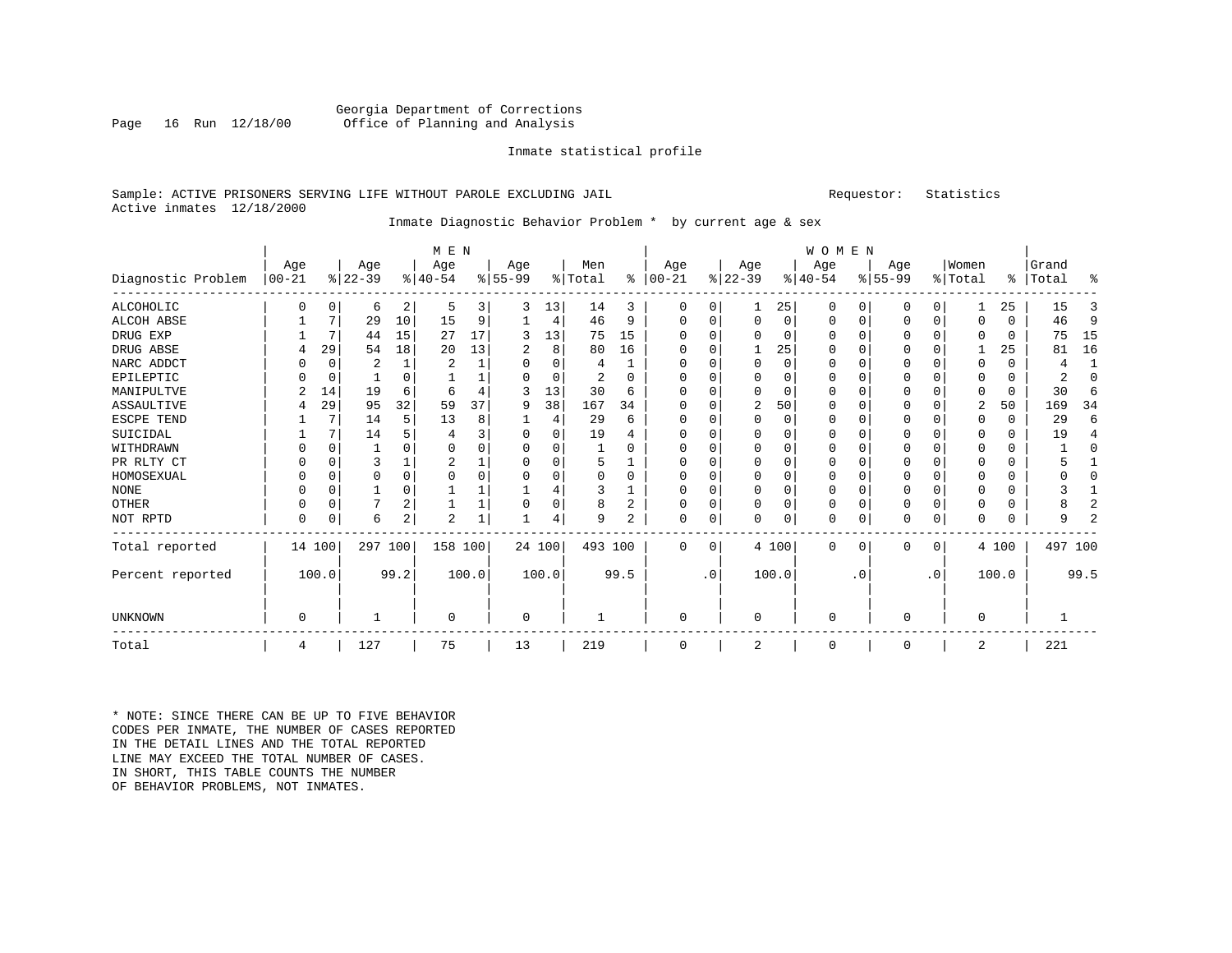#### Georgia Department of Corrections<br>Page 17 Run 12/18/00 Office of Planning and Analysis Page 17 Run 12/18/00 Office of Planning and Analysis

#### Inmate statistical profile

#### Sample: ACTIVE PRISONERS SERVING LIFE WITHOUT PAROLE EXCLUDING JAIL Requestor: Statistics Active inmates 12/18/2000

### Physical Profile (General Condition) by current age & sex

|                      |                 |             |                  |              | M E N            |                |                 |                |                |      |                 |                |                  |          | <b>WOMEN</b>     |                |                    |                |                  |          |                    |                            |
|----------------------|-----------------|-------------|------------------|--------------|------------------|----------------|-----------------|----------------|----------------|------|-----------------|----------------|------------------|----------|------------------|----------------|--------------------|----------------|------------------|----------|--------------------|----------------------------|
| Physical Profile     | Age<br>$ 00-21$ |             | Age<br>$ 22-39 $ |              | Age<br>$8 40-54$ |                | Age<br>$ 55-99$ |                | Men<br>% Total | ွေ   | Age<br>$ 00-21$ |                | Age<br>$ 22-39 $ |          | Age<br>$8 40-54$ |                | Age<br>$8155 - 99$ |                | Women<br>% Total |          | Grand<br>%   Total | ိ                          |
| NO LIMITATION        |                 | 4 100       | 90               | 74           | 40               | 55             | 6               | 46             | 140            | 66   | $\Omega$        | $\overline{0}$ |                  | 2 100    | 0                | 0              | 0                  | 0 <sup>1</sup> |                  | 2 100    |                    | 142 66                     |
| DEFECT NO MAJOR LIMT | $\Omega$        | $\mathbf 0$ | 17               | 14           | 13               | 18             |                 | 8              | 31             | 15   | $\Omega$        | $\Omega$       | $\Omega$         | $\Omega$ | $\Omega$         | $\Omega$       | 0                  | $\Omega$       | $\Omega$         | $\Omega$ | 31                 | 14                         |
| DEFECT MAJOR LIMIT   | $\Omega$        | 0           | 15               | 12           | 20               | 27             | 6               | 46             | 41             | 19   | $\Omega$        | $\Omega$       | $\Omega$         | 0        | $\Omega$         | $\Omega$       | 0                  | 0              | $\Omega$         | $\Omega$ | 41                 | 19                         |
| VERY MAJOR DEFECT    | 0               | 0           | 0                | $\mathbf{0}$ | $\Omega$         | 0 <sup>1</sup> | 0               | $\overline{0}$ | $\mathbf{0}$   | 0    | $\mathbf 0$     | 0              | $\mathbf{0}$     | 0        | $\mathbf 0$      | $\overline{0}$ | 0                  | 0              | $\mathbf{0}$     | 0        |                    | $\overline{0}$<br>$\Omega$ |
| Total reported       |                 | 4 100       | 122 100          |              | 73               | 100            |                 | 13 100         | 212 100        |      | 0               | $\overline{0}$ |                  | 2 100    | $\mathbf 0$      | 0 <sup>1</sup> | 0                  | 0 <sup>1</sup> |                  | 2 100    |                    | 214 100                    |
| Percent reported     |                 | 100.0       |                  | 96.1         |                  | 97.3           |                 | 100.0          |                | 96.8 |                 | .0'            |                  | 100.0    |                  | $\cdot$ 0      |                    | .0             |                  | 100.0    |                    | 96.8                       |
| NOT REPORTED         | $\mathbf 0$     |             | 5                |              | $\overline{2}$   |                | $\mathbf 0$     |                |                |      | $\Omega$        |                | $\Omega$         |          | $\mathbf 0$      |                | 0                  |                | $\Omega$         |          |                    |                            |
|                      |                 |             |                  |              |                  |                |                 |                |                |      |                 |                |                  |          |                  |                |                    |                |                  |          |                    |                            |
| Total                | 4               |             | 127              |              | 75               |                | 13              |                | 219            |      |                 |                | 2                |          | $\mathbf 0$      |                | 0                  |                | 2                |          | 221                |                            |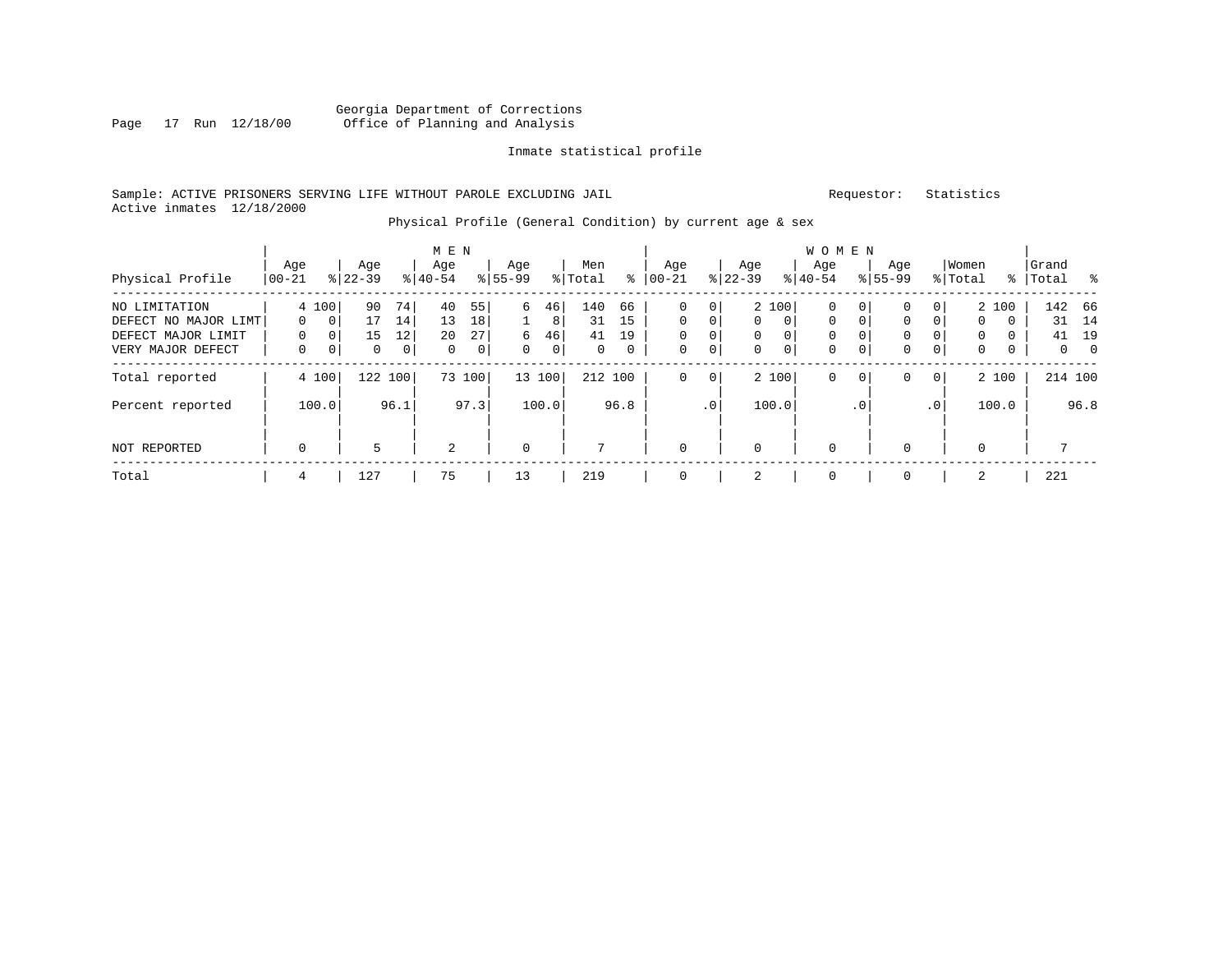#### Georgia Department of Corrections Office of Planning and Analysis

#### Inmate statistical profile

#### Sample: ACTIVE PRISONERS SERVING LIFE WITHOUT PAROLE EXCLUDING JAIL Requestor: Statistics Active inmates 12/18/2000

Security Status by current age & sex

|                  |                  |       |                  |      | M E N            |       |                  |          |                |          |                 |                 |                  |       | <b>WOMEN</b>     |                |                    |           |                  |             |                    |         |
|------------------|------------------|-------|------------------|------|------------------|-------|------------------|----------|----------------|----------|-----------------|-----------------|------------------|-------|------------------|----------------|--------------------|-----------|------------------|-------------|--------------------|---------|
| Security         | Age<br>$ 00-21 $ |       | Age<br>$ 22-39 $ |      | Age<br>$8 40-54$ |       | Age<br>$8 55-99$ |          | Men<br>% Total | ి        | Age<br>$ 00-21$ |                 | Age<br>$ 22-39 $ |       | Age<br>$ 40-54 $ |                | Age<br>$8155 - 99$ |           | Women<br>% Total |             | Grand<br>%   Total | း       |
| DIAG INCOM       | 0                | 0     | 0                | 0    |                  | 0     | 0                | 0        | 0              | 0        | $\mathbf 0$     | 0               | $\mathbf 0$      | 0     | $\mathbf 0$      | 0              | $\Omega$           | 0         | $\Omega$         | 0           |                    |         |
| WRK RELEAS       | 0                | 0     | 0                | 0    | $\mathbf 0$      | 0     | 0                | 0        | 0              | 0        | $\mathbf 0$     | 0               | $\mathbf 0$      | 0     | $\mathbf 0$      | 0              | 0                  | 0         | 0                | 0           |                    |         |
| TRUSTY           | 0                |       |                  |      |                  |       | 0                | 0        | 0              | 0        |                 |                 | $\Omega$         | 0     | 0                |                | 0                  | 0         | 0                | 0           |                    |         |
| MINIMUM          |                  |       |                  |      |                  |       | $\Omega$         | $\Omega$ |                | $\Omega$ |                 |                 |                  |       | $\Omega$         |                |                    |           | $\Omega$         |             |                    |         |
| MEDIUM           |                  | 0     | 27               | 21   | 19               | 25    |                  | 54       | 53             | 24       |                 |                 |                  | 50    | $\Omega$         |                | 0                  |           |                  | 50          | 54                 | 25      |
| CLOSE            |                  | 75    | 82               | 65   | 50               | 67    | 5                | 38       | 140            | 64       | $\Omega$        |                 | $\Omega$         | 0     | $\Omega$         |                | $\Omega$           |           | 0                | $\mathbf 0$ | 140                | 64      |
| MAXIMUM          |                  | 25    | 13               | 10   | 3                | 4     | 0                | 0        | 17             | 8        |                 |                 |                  | 50    | 0                |                | 0                  | 0         |                  | 50          | 18                 | 8       |
| DIAGNOSTIC       | 0                | 0     | 4                | 3    | 2                | 3     |                  | 8        |                | 3        | 0               | 0               | 0                | 0     | $\Omega$         | 0              | 0                  | 0         | 0                | 0           |                    | 3       |
| Total reported   |                  | 4 100 | 126              | 100  | 75               | 100   |                  | 13 100   | 218 100        |          | $\Omega$        | $\circ$         |                  | 2 100 | $\mathbf 0$      | 0 <sup>1</sup> | 0                  | 0         |                  | 2 100       |                    | 220 100 |
| Percent reported |                  | 100.0 |                  | 99.2 |                  | 100.0 |                  | 100.0    |                | 99.5     |                 | .0 <sup>1</sup> |                  | 100.0 |                  | $\cdot$ 0      |                    | $\cdot$ 0 |                  | 100.0       |                    | 99.5    |
| NOT RPTD         | 0                |       |                  |      | $\mathbf 0$      |       | 0                |          |                |          |                 |                 | $\Omega$         |       | 0                |                | 0                  |           | $\mathbf 0$      |             |                    |         |
| Total            | 4                |       | 127              |      | 75               |       | 13               |          | 219            |          |                 |                 | 2                |       | $\Omega$         |                | $\Omega$           |           | 2                |             | 221                |         |

\* NOTE: BEGINNING IN JULY 1987, THE FACILITIES DIVISION NO LONGER CODED INMATES AS BEING WORK RELEASE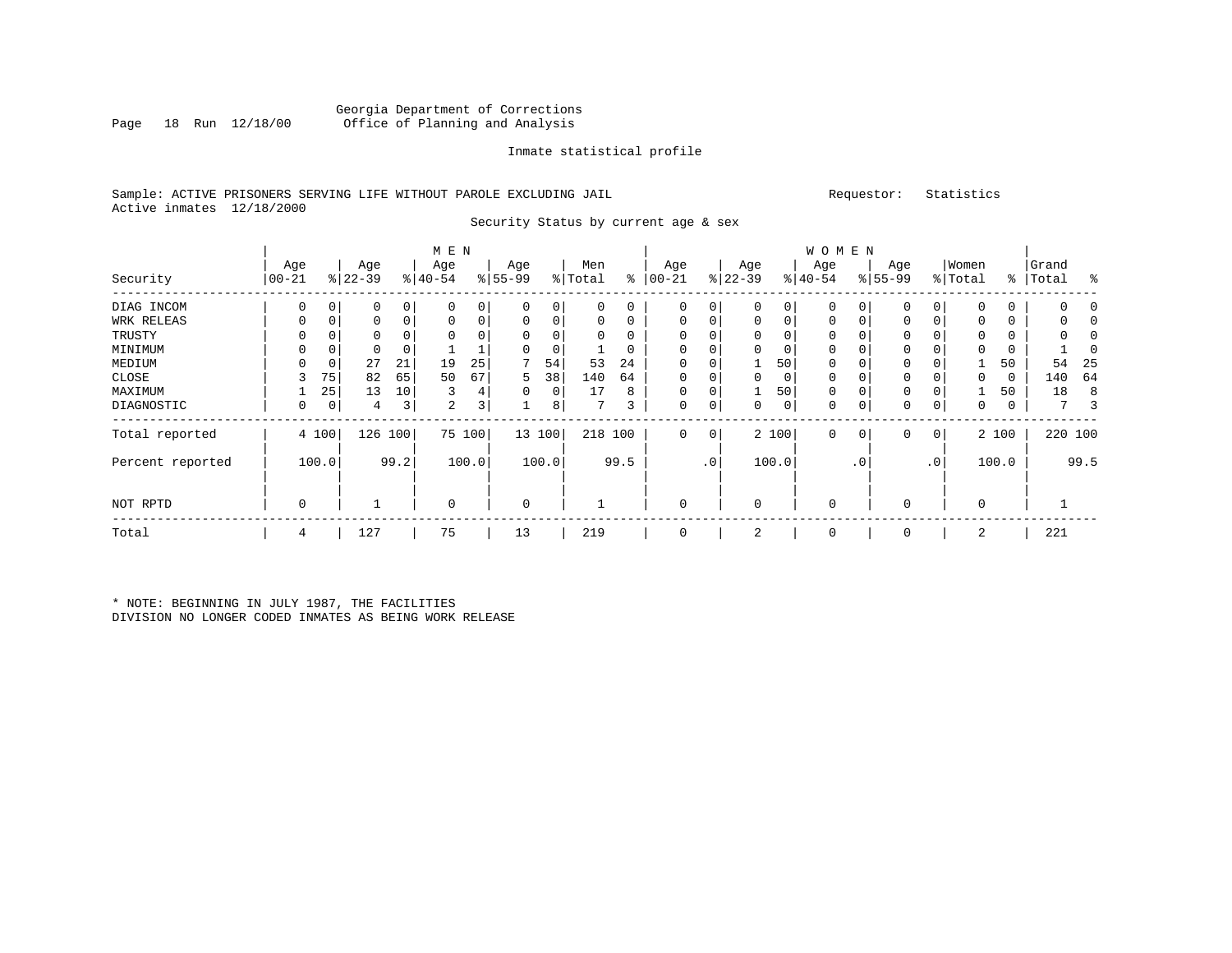#### Georgia Department of Corrections<br>Page 19 Run 12/18/00 Office of Planning and Analysis Page 19 Run 12/18/00 Office of Planning and Analysis

#### Inmate statistical profile

#### Sample: ACTIVE PRISONERS SERVING LIFE WITHOUT PAROLE EXCLUDING JAIL Requestor: Statistics Active inmates 12/18/2000

Number Of Sentences by current age & sex

|                     |          |             |           |       | M E N     |                |             |                |         |       |               |           |              |              | W O M E N   |           |             |                 |          |       |             |       |
|---------------------|----------|-------------|-----------|-------|-----------|----------------|-------------|----------------|---------|-------|---------------|-----------|--------------|--------------|-------------|-----------|-------------|-----------------|----------|-------|-------------|-------|
|                     | Age      |             | Age       |       | Age       |                | Age         |                | Men     |       | Age           |           | Age          |              | Age         |           | Age         |                 | Women    |       | Grand       |       |
| Number Of Sentences | $ 00-21$ |             | $ 22-39 $ |       | $ 40-54 $ |                | $8 55-99$   |                | % Total |       | $8   00 - 21$ |           | $ 22-39 $    |              | $ 40-54 $   |           | $ 55-99 $   |                 | % Total  |       | %   Total   | ႜ     |
| ONE                 | 0        | 0           | 16        | 13    | 12        | 16             | 2           | 15             | 30      | 14    | 0             | 0         | $\Omega$     | $\mathbf{0}$ | 0           |           | 0           | $\overline{0}$  | 0        | 0     | 30          | 14    |
| TWO                 | 0        | $\mathbf 0$ | 26        | 20    | 13        | 17             | 5           | 38             | 44      | 20    | $\mathbf 0$   | 0         |              | 50           | 0           |           | $\mathbf 0$ | 0               |          | 50    | 45          | 20    |
| THREE               |          | 25          | 23        | 18    | 16        | 21             |             | 8              | 41      | 19    | 0             | 0         | 0            | 0            | 0           |           | 0           |                 |          | 0     | 41          | 19    |
| FOUR                | $\Omega$ | 0           | 17        | 13    | 9         | 12             | $\Omega$    | $\overline{0}$ | 26      | 12    | $\Omega$      |           |              | $\Omega$     | $\Omega$    |           | $\Omega$    |                 | $\Omega$ | 0     | 26          | 12    |
| <b>FIVE</b>         | 0        | $\mathbf 0$ | 11        | 9     | 5         | 7 <sup>1</sup> | 2           | 15             | 18      | 8     | $\mathbf 0$   | 0         |              | 50           | 0           |           | $\mathbf 0$ |                 |          | 50    | 19          | 9     |
| MORE THAN FIVE      | 3        | 75          | 34        | 27    | 20        | 27             | 3           | 23             | 60      | 27    | $\mathbf 0$   | 0         | $\Omega$     | 0            | $\mathbf 0$ | 0         | $\mathbf 0$ | 0               | $\Omega$ | 0     | 60          | 27    |
| Total reported      |          | 4 100       | 127       | 100   |           | 75 100         |             | 13 100         | 219 100 |       | $\Omega$      | 0         |              | 2 100        | $\Omega$    | $\Omega$  | 0           | $\circ$         |          | 2 100 | 221 100     |       |
| Percent reported    |          | 100.0       |           | 100.0 |           | 100.0          |             | 100.0          |         | 100.0 |               | $\cdot$ 0 |              | 100.0        |             | $\cdot$ 0 |             | .0 <sup>1</sup> |          | 100.0 |             | 100.0 |
| NOT REPORTED        | 0        |             | $\Omega$  |       | 0         |                | $\mathbf 0$ |                | 0       |       | $\mathbf 0$   |           | $\Omega$     |              | $\mathbf 0$ |           | $\Omega$    |                 | 0        |       | $\mathbf 0$ |       |
| Total               | 4        |             | 127       |       | 75        |                | 13          |                | 219     |       | $\Omega$      |           | $\mathbf{2}$ |              | $\Omega$    |           | $\Omega$    |                 | 2        |       | 221         |       |
|                     |          |             |           |       |           |                |             |                |         |       |               |           |              |              |             |           |             |                 |          |       |             |       |
|                     |          |             |           |       |           |                |             |                |         |       |               |           |              |              |             |           |             |                 |          |       |             |       |
| AVG NUM SENTENCES   | 6.75     |             | 4.43      |       | 4.49      |                | 3.46        |                | 4.44    |       | .00           |           | 3.50         |              | .00         |           | .00         |                 | 3.50     |       | 4.43        |       |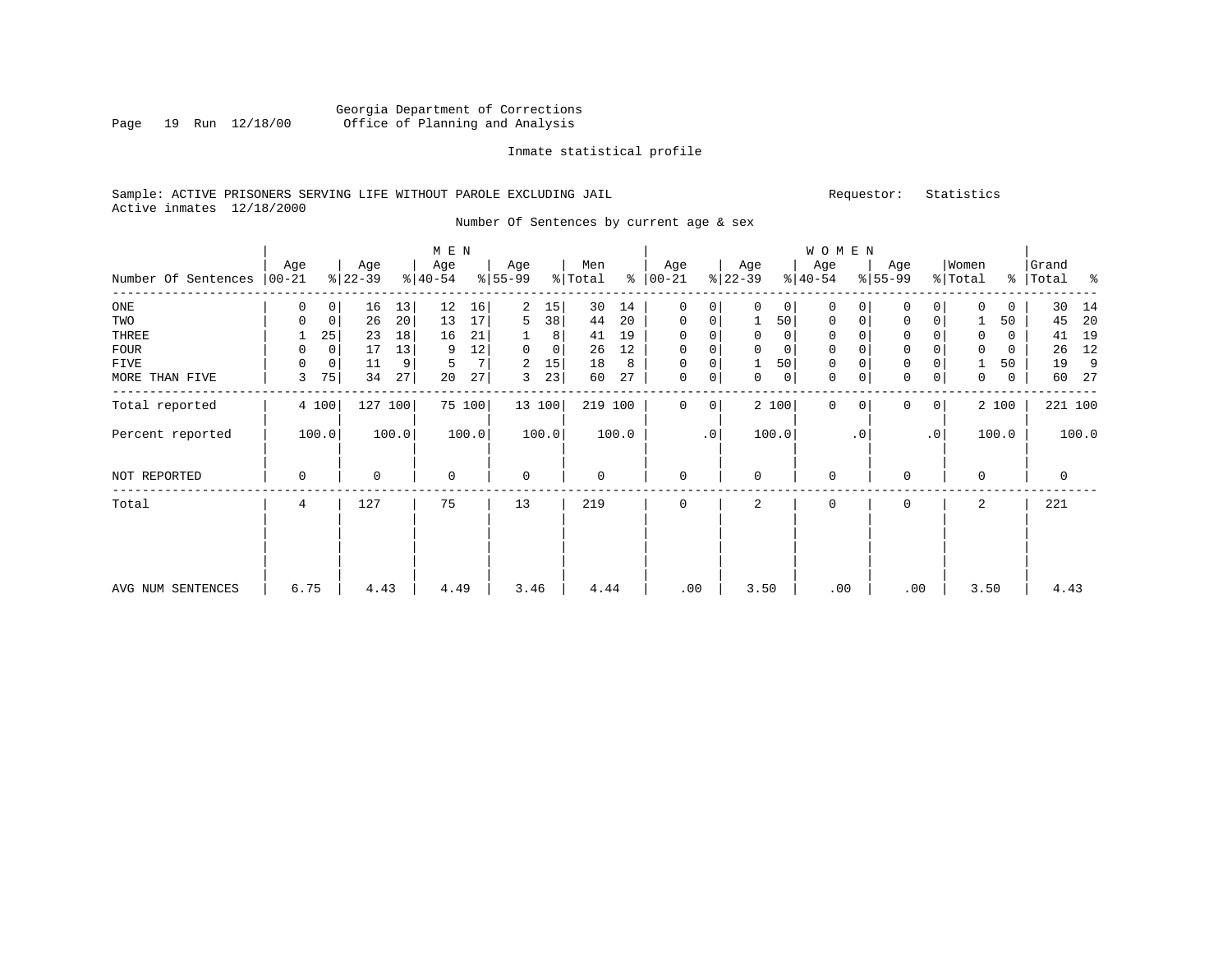#### Georgia Department of Corrections Page 20 Run 12/18/00 Office of Planning and Analysis

#### Inmate statistical profile

#### Sample: ACTIVE PRISONERS SERVING LIFE WITHOUT PAROLE EXCLUDING JAIL Requestor: Statistics Active inmates 12/18/2000

Number Of Disciplinaries by current age & sex

|                  |                  |             |                 |       | $M$ $\,$ E $\,$ N |        |                  |        |                |       |                 |           |                  |             | WOMEN            |           |                  |                |                  |             |                |       |
|------------------|------------------|-------------|-----------------|-------|-------------------|--------|------------------|--------|----------------|-------|-----------------|-----------|------------------|-------------|------------------|-----------|------------------|----------------|------------------|-------------|----------------|-------|
| Disciplinaries   | Age<br>$00 - 21$ |             | Age<br>$ 22-39$ |       | Age<br>$ 40-54 $  |        | Age<br>$ 55-99 $ |        | Men<br>% Total | နွ    | Age<br>$ 00-21$ |           | Age<br>$ 22-39 $ |             | Age<br>$ 40-54 $ |           | Age<br>$ 55-99 $ |                | Women<br>% Total | ⊱           | Grand<br>Total | န္    |
| ZERO             | 2                | 50          | 24              | 19    | 26                | 35     | 7                | 54     | 59             | 27    | 0               | 0         | $\Omega$         | 0           | $\Omega$         | $\Omega$  | $\mathbf 0$      | 0              | $\Omega$         | $\Omega$    | 59             | 27    |
| ONE              | 0                | $\mathbf 0$ | 16              | 13    | 13                | 17     | 3                | 23     | 32             | 15    | $\mathbf 0$     | 0         | $\mathbf 0$      | $\mathbf 0$ | $\mathbf 0$      | 0         | $\mathbf 0$      | 0              | $\Omega$         | $\mathbf 0$ | 32             | 14    |
| TWO              | 0                |             | 9               |       | 12                | 16     | 2                | 15     | 23             | 11    | 0               | 0         |                  | $\mathbf 0$ | 0                |           | $\mathbf 0$      |                |                  | 0           | 23             | 10    |
| THREE            | 0                | $\mathbf 0$ | 24              | 19    | 4                 | 5      | $\mathbf 0$      | 0      | 28             | 13    | 0               | 0         |                  | 50          | $\mathbf 0$      |           | $\mathbf 0$      |                |                  | 50          | 29             | 13    |
| <b>FOUR</b>      | U                | $\Omega$    | 9               |       | 8                 | $11\,$ | 0                | 0      | 17             | 8     | $\Omega$        | 0         |                  | 0           | 0                |           | $\mathsf 0$      |                | $\Omega$         | 0           | 17             | 8     |
| FIVE             | $\Omega$         | 0           | 3               | 2     | 3                 | 4      | $\Omega$         | 0      | 6              | 3     | 0               | 0         | $\Omega$         | 0           | $\mathbf 0$      |           | $\mathbf 0$      | 0              | $\Omega$         | 0           | 6              |       |
| MORE THAN FIVE   | 2                | 50          | 42              | 33    | 9                 | 12     |                  | 8      | 54             | 25    | $\mathbf 0$     | 0         |                  | 50          | 0                | 0         | $\mathbf 0$      | $\mathbf 0$    |                  | 50          | 55             | -25   |
| Total reported   |                  | 4 100       | 127             | 100   |                   | 75 100 |                  | 13 100 | 219 100        |       | 0               | 0         |                  | 2 100       | $\mathbf 0$      | $\Omega$  | $\mathbf{0}$     | $\overline{0}$ |                  | 2 100       | 221 100        |       |
| Percent reported |                  | 100.0       |                 | 100.0 |                   | 100.0  |                  | 100.0  |                | 100.0 |                 | $\cdot$ 0 |                  | 100.0       |                  | $\cdot$ 0 |                  | $\cdot$ 0      |                  | 100.0       |                | 100.0 |
| NOT REPORTED     | 0                |             | 0               |       | $\mathbf 0$       |        | $\mathbf 0$      |        | $\mathbf 0$    |       | $\mathbf 0$     |           | $\Omega$         |             | $\mathbf 0$      |           | $\mathbf 0$      |                | $\Omega$         |             | 0              |       |
| Total            | 4                |             | 127             |       | 75                |        | 13               |        | 219            |       | 0               |           | 2                |             | $\mathbf 0$      |           | $\mathbf 0$      |                | 2                |             | 221            |       |
|                  |                  |             |                 |       |                   |        |                  |        |                |       |                 |           |                  |             |                  |           |                  |                |                  |             |                |       |
|                  |                  |             |                 |       |                   |        |                  |        |                |       |                 |           |                  |             |                  |           |                  |                |                  |             |                |       |
| AVG NUM DISCIP   | 5.00             |             | 5.86            |       | 2.75              |        | 1.08             |        | 4.49           |       | .00             |           | 5.00             |             | .00              |           | .00              |                | 5.00             |             | 4.50           |       |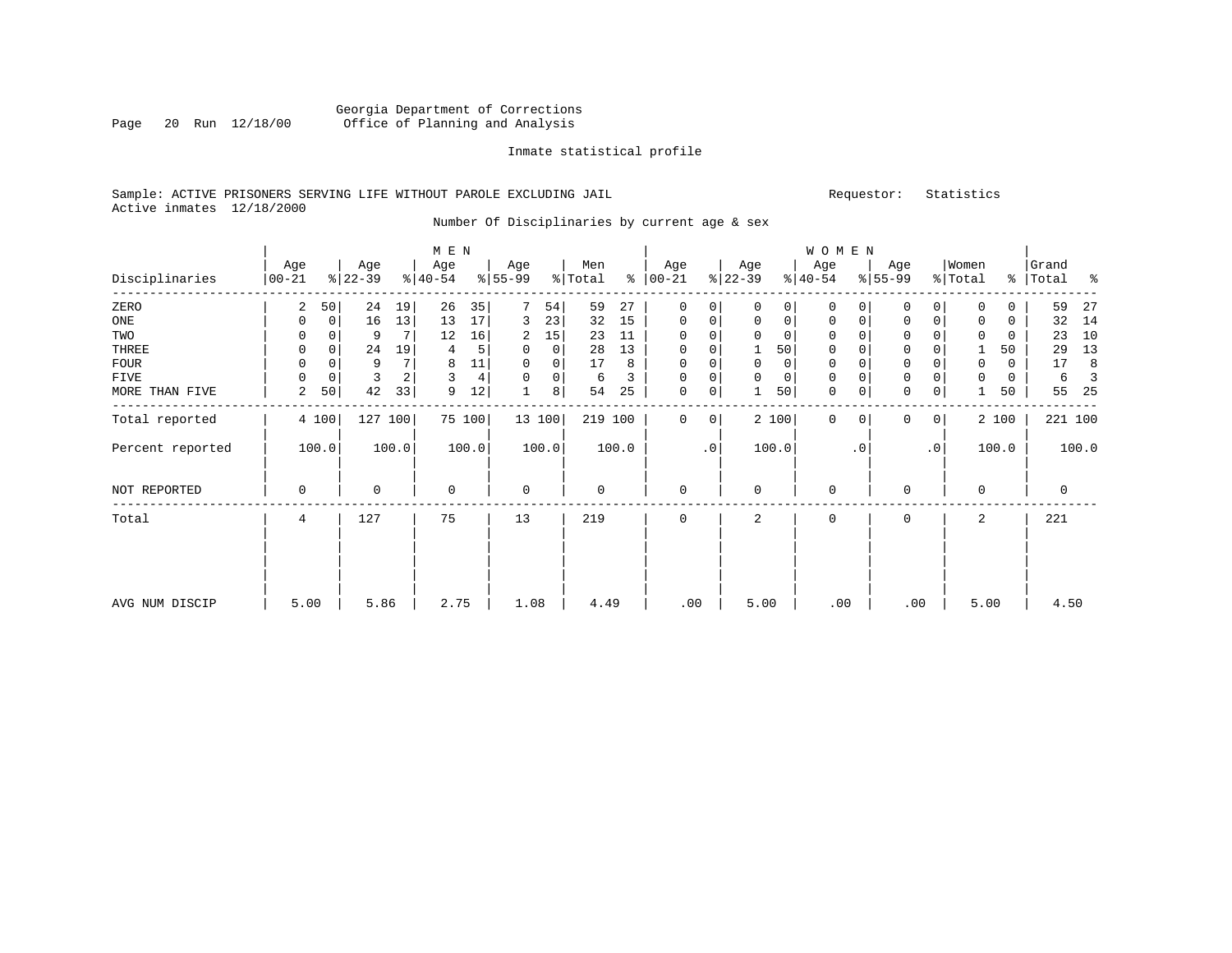#### Georgia Department of Corrections<br>Page 21 Run 12/18/00 Office of Planning and Analysis Page 21 Run 12/18/00 Office of Planning and Analysis

#### Inmate statistical profile

#### Sample: ACTIVE PRISONERS SERVING LIFE WITHOUT PAROLE EXCLUDING JAIL Requestor: Statistics Active inmates 12/18/2000

Number Of Escapes by current age & sex

|                  |                   |                  |           | M E N            |                  |             |                |             |                  |             |                  |       | WOMEN            |             |                  |                |                  |       |                    |             |
|------------------|-------------------|------------------|-----------|------------------|------------------|-------------|----------------|-------------|------------------|-------------|------------------|-------|------------------|-------------|------------------|----------------|------------------|-------|--------------------|-------------|
| Escapes          | Age<br>$ 00 - 21$ | Age<br>$ 22-39 $ | $8 40-54$ | Age              | Age<br>$8 55-99$ |             | Men<br>% Total | %           | Age<br>$00 - 21$ |             | Age<br>$ 22-39 $ |       | Age<br>$ 40-54 $ |             | Age<br>$8 55-99$ |                | Women<br>% Total |       | Grand<br>%   Total | ္က          |
| ZERO             | 4 100             | 126              | 99        | 75 100           |                  | 13 100      | 218 100        |             | $\mathbf{0}$     | 0           |                  | 2 100 | $\mathbf 0$      | $\Omega$    | $\Omega$         | 0              |                  | 2 100 | 220 100            |             |
| ONE              | 0                 | 0                | 1         | 0<br>0           | 0                | 0           |                | $\mathbf 0$ | 0                | 0           | $\Omega$         | 0     | $\mathbf 0$      | 0           | 0                | 0              | $\Omega$         | 0     |                    | $\mathbf 0$ |
| TWO              | 0                 | 0                |           | $\mathbf 0$<br>0 | 0                | 0           | 0              | $\Omega$    | 0                |             | $\Omega$         | 0     | 0                |             | 0                |                | 0                | 0     |                    | n           |
| THREE            | 0                 | 0                |           | $\mathbf 0$<br>0 | $\mathbf 0$      | 0           | 0              | 0           | 0                | 0           | $\mathbf 0$      | 0     | 0                | $\mathbf 0$ | $\mathbf 0$      |                | $\mathbf 0$      | 0     |                    | $\Omega$    |
| FOUR             | 0                 | 0                |           | $\mathbf 0$<br>0 | $\mathbf 0$      | 0           | 0              | 0           | 0                |             | $\mathbf 0$      | 0     | 0                | $\Omega$    | $\mathbf 0$      |                |                  | 0     |                    | n           |
| FIVE             | 0                 | 0                |           | $\mathbf 0$<br>0 | $\mathbf 0$      | 0           | 0              | 0           | 0                |             | 0                | 0     | 0                | 0           | $\mathsf 0$      |                |                  | 0     |                    | 0           |
| MORE THAN FIVE   | $\mathbf 0$       | 0<br>0           | 0         | 0<br>0           | 0                | $\mathbf 0$ | 0              | 0           | 0                | 0           | 0                | 0     | $\mathbf 0$      | 0           | $\mathbf 0$      | 0              | 0                | 0     | 0                  |             |
| Total reported   | 4 100             | 127 100          |           | 75 100           |                  | 13 100      | 219 100        |             | $\mathbf 0$      | $\mathbf 0$ |                  | 2 100 | $\mathbf 0$      | $\Omega$    | $\Omega$         | $\overline{0}$ |                  | 2 100 | 221 100            |             |
| Percent reported | 100.0             |                  | 100.0     | 100.0            |                  | 100.0       |                | 100.0       |                  | $\cdot$ 0   |                  | 100.0 |                  | . 0         |                  | $\cdot$ 0      |                  | 100.0 | 100.0              |             |
| NOT REPORTED     | 0                 | 0                |           | $\mathbf 0$      | $\mathbf 0$      |             | $\mathbf 0$    |             | $\mathbf{0}$     |             | $\mathbf 0$      |       | 0                |             | $\Omega$         |                | $\Omega$         |       | $\mathbf 0$        |             |
| Total            | 4                 | 127              |           | 75               | 13               |             | 219            |             | $\mathbf 0$      |             | 2                |       | 0                |             | $\Omega$         |                | 2                |       | 221                |             |
|                  |                   |                  |           |                  |                  |             |                |             |                  |             |                  |       |                  |             |                  |                |                  |       |                    |             |
| AVG NUM ESCAPES  | .00               | .01              |           | .00              | .00              |             | .00            |             | .00.             |             | .00              |       | .00              |             | .00              |                | .00              |       | .00                |             |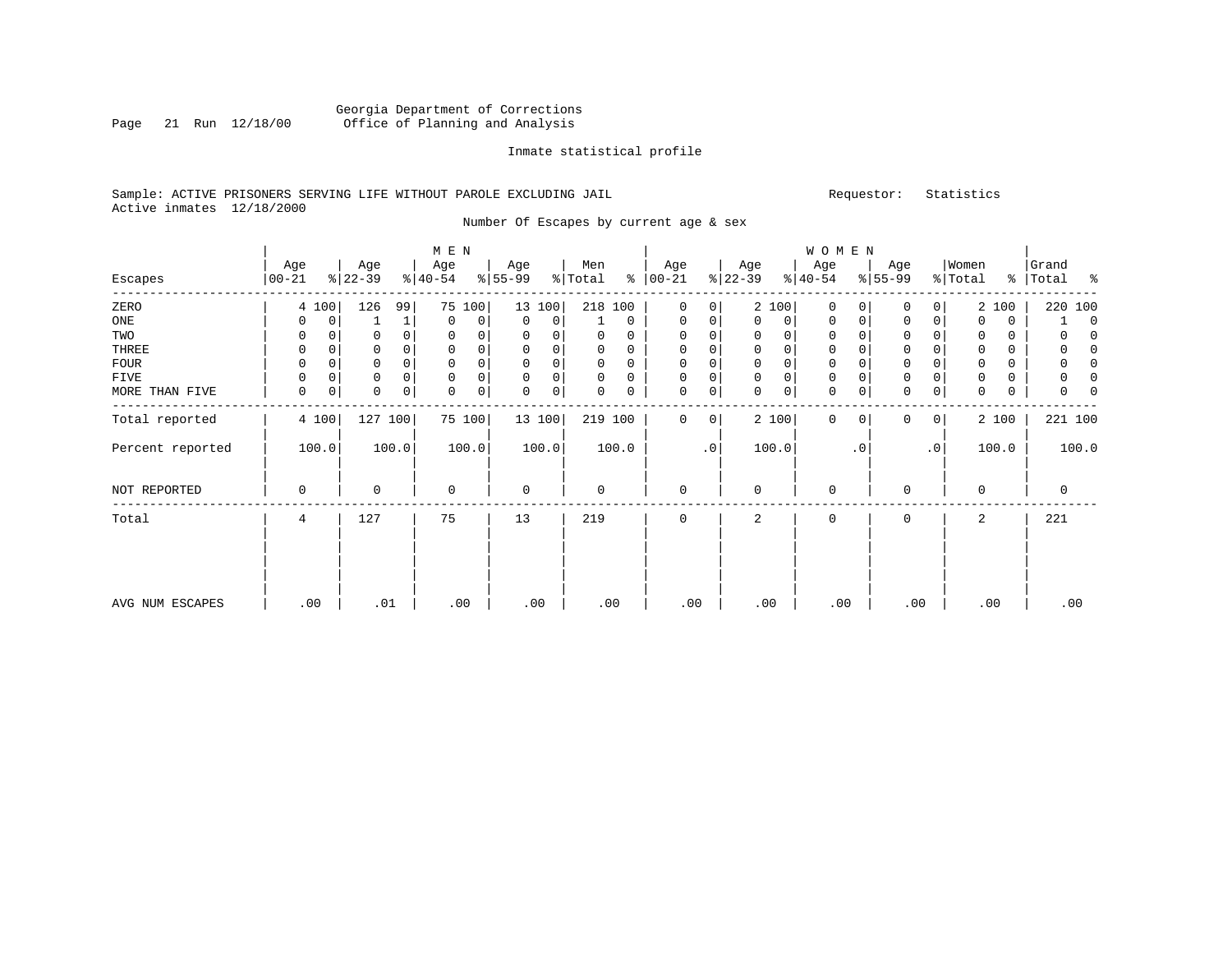#### Georgia Department of Corrections Page 22 Run 12/18/00 Office of Planning and Analysis

#### Inmate statistical profile

#### Sample: ACTIVE PRISONERS SERVING LIFE WITHOUT PAROLE EXCLUDING JAIL **Requestor:** Statistics Active inmates 12/18/2000

#### Number Of Prior Georgia Incarcerations \* by current age & sex

|                            |             |             |                |                     | M E N        |        |             |             |         |       |               |             |             |             | WOMEN       |           |             |              |          |          |           |         |
|----------------------------|-------------|-------------|----------------|---------------------|--------------|--------|-------------|-------------|---------|-------|---------------|-------------|-------------|-------------|-------------|-----------|-------------|--------------|----------|----------|-----------|---------|
|                            | Age         |             | Age            |                     | Age          |        | Age         |             | Men     |       | Age           |             | Age         |             | Age         |           | Age         |              | Women    |          | Grand     |         |
| Prior Incarcerations 00-21 |             |             | $8 22-39$      |                     | $8 40-54$    |        | $8 55-99$   |             | % Total |       | $8   00 - 21$ |             | $ 22-39 $   |             | $ 40-54$    |           | $ 55-99$    |              | % Total  |          | %   Total | နွ      |
| ZERO                       |             | 4 100       | 71             | 56                  | 29           | 39     |             | 54          | 111     | 51    | $\mathbf 0$   | 0           |             | 2 100       | $\Omega$    | 0         | 0           | 0            |          | 2 100    | 113       | 51      |
| ONE                        | 0           | 0           | 25             | 20                  | 17           | 23     | 4           | 31          | 46      | 21    | $\mathbf 0$   | 0           | $\Omega$    | $\mathbf 0$ | $\Omega$    | 0         | $\mathbf 0$ | $\mathbf 0$  | $\Omega$ | 0        | 46        | 21      |
| TWO                        | 0           | 0           | 13             | 10                  | 9            | 12     |             | 8           | 23      | 11    | $\Omega$      | 0           | $\Omega$    | $\Omega$    | 0           |           | $\Omega$    | 0            | $\Omega$ | 0        | 23        | 10      |
| <b>THREE</b>               | 0           | $\mathbf 0$ | 12             | 9                   |              | 9      | $\mathbf 0$ | $\mathbf 0$ | 19      | 9     | $\mathbf 0$   | 0           | $\Omega$    | $\Omega$    | $\Omega$    |           | $\Omega$    | 0            | 0        | $\Omega$ | 19        | 9       |
| <b>FOUR</b>                | 0           | $\Omega$    | 4              |                     | 8            | $11\,$ | $\mathbf 0$ | $\mathbf 0$ | 12      | 5     | 0             | 0           |             | $\Omega$    | 0           |           | $\Omega$    |              | 0        | 0        | 12        | .5      |
| FIVE                       | 0           | 0           | $\overline{c}$ |                     | $\mathbf{3}$ | 4      | $\Omega$    | 0           | 5       | 2     | $\mathbf 0$   | 0           | $\mathbf 0$ | $\mathbf 0$ | 0           |           | $\mathbf 0$ | 0            | 0        | 0        | 5         | 2       |
| MORE THAN FIVE             | $\mathbf 0$ | 0           | 0              | $\mathsf{O}\xspace$ | 2            | 3      |             | 8           | 3       |       | $\mathbf 0$   | $\mathsf 0$ | $\Omega$    | 0           | 0           | 0         | $\mathbf 0$ | 0            | 0        | 0        | 3         |         |
| Total reported             |             | 4 100       | 127 100        |                     |              | 75 100 |             | 13 100      | 219 100 |       | $\Omega$      | 0           |             | 2 100       | $\mathbf 0$ | $\Omega$  | $\Omega$    | $\mathbf{0}$ |          | 2 100    |           | 221 100 |
| Percent reported           |             | 100.0       |                | 100.0               |              | 100.0  |             | 100.0       |         | 100.0 |               | $\cdot$ 0   |             | 100.0       |             | $\cdot$ 0 |             | $\cdot$ 0    |          | 100.0    |           | 100.0   |
| NOT REPORTED               | $\mathbf 0$ |             | 0              |                     | $\mathbf 0$  |        | $\mathbf 0$ |             | 0       |       | $\mathbf 0$   |             | $\Omega$    |             | $\mathbf 0$ |           | $\Omega$    |              | $\Omega$ |          | 0         |         |
| Total                      | 4           |             | 127            |                     | 75           |        | 13          |             | 219     |       | $\mathbf 0$   |             | 2           |             | $\mathbf 0$ |           | $\mathbf 0$ |              | 2        |          | 221       |         |
|                            |             |             |                |                     |              |        |             |             |         |       |               |             |             |             |             |           |             |              |          |          |           |         |
| AVG # INCARCERATIONS       |             | .00         | .89            |                     | 1.59         |        | .92         |             | 1.11    |       | .00           |             | .00         |             | .00         |           | .00         |              |          | .00      | 1.10      |         |

\* This data counts a parole revocation on an existing sentenCE AS A prior incarceration. Also, this data counts, for any cohort of inmates, the total number of Georgia incarcerations the inmate has had during his entire criminal career. For example, if an inmate was admitted to prison first in FY72, and then re-admitted in FY79 and FY85, he had two prior incarcerations before the FY85 admission. This inmate's records show two prior incarcerations in all three of his records since he has had two prior incarcerations in his criminal career. If the cohort of FY72 admissions is selected for analysis, two prior incarcerations will be listed for this inmate even though in FY72, he had no prior incarcerations.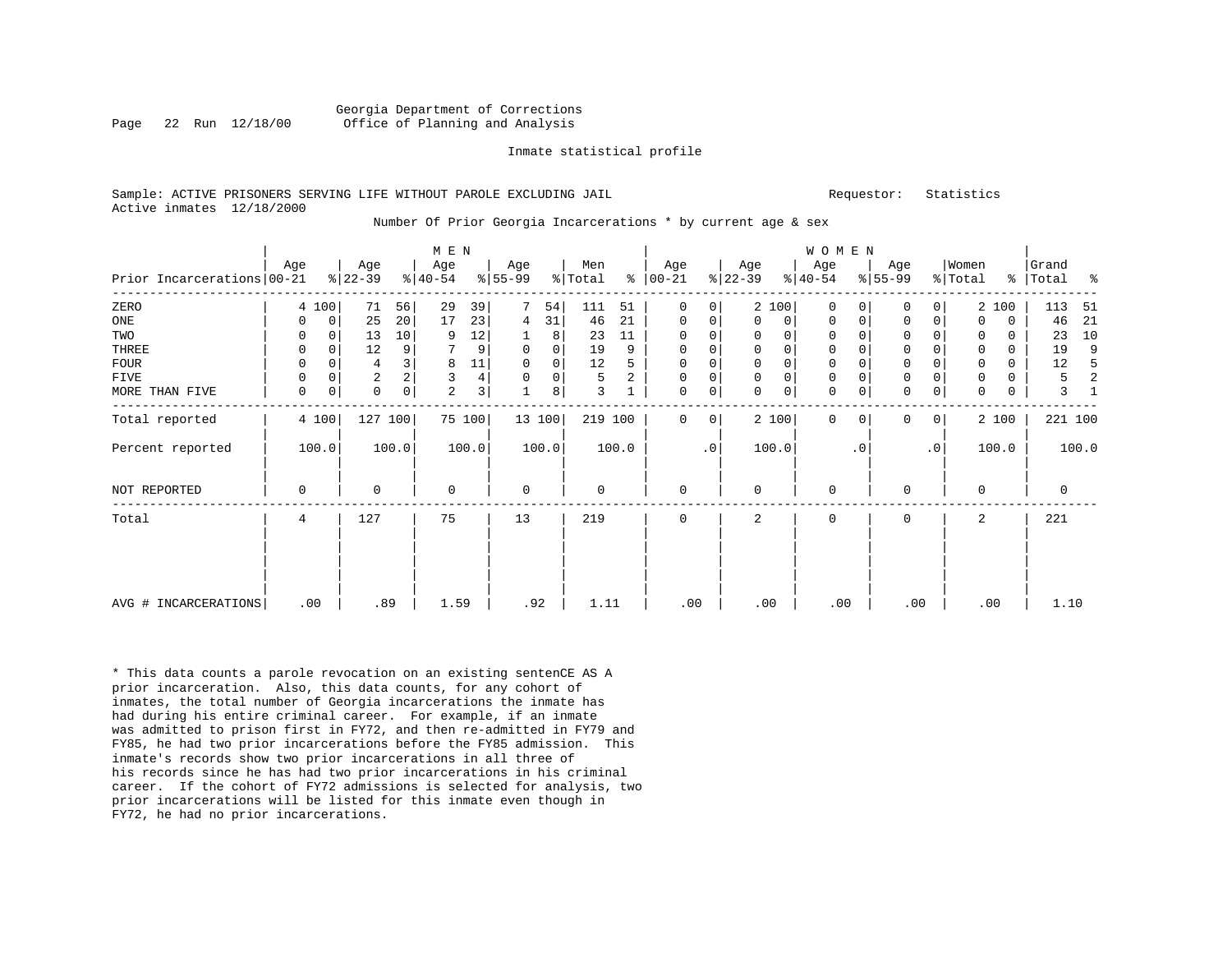#### Georgia Department of Corrections<br>Page 23 Run 12/18/00 Office of Planning and Analysis Page 23 Run 12/18/00 Office of Planning and Analysis

#### Inmate statistical profile

#### Sample: ACTIVE PRISONERS SERVING LIFE WITHOUT PAROLE EXCLUDING JAIL Requestor: Statistics Active inmates 12/18/2000

Number Of Transfers by current age & sex

|                   |                   |       |                  |       | M E N            |        |                  |        |                |       |                      |           |                  |             | WOMEN            |             |                  |           |                  |       |                    |                |
|-------------------|-------------------|-------|------------------|-------|------------------|--------|------------------|--------|----------------|-------|----------------------|-----------|------------------|-------------|------------------|-------------|------------------|-----------|------------------|-------|--------------------|----------------|
| Transfers         | Age<br>$ 00 - 21$ |       | Age<br>$ 22-39 $ |       | Age<br>$8 40-54$ |        | Age<br>$ 55-99 $ |        | Men<br>% Total |       | Age<br>$8   00 - 21$ |           | Age<br>$ 22-39 $ |             | Age<br>$ 40-54 $ |             | Age<br>$ 55-99 $ |           | Women<br>% Total |       | Grand<br>%   Total | ႜ              |
| ZERO              | 0                 | 0     | 8                | 6     | 3                | 4      | 2                | 15     | 13             | 6     | $\mathbf 0$          | 0         |                  | 50          | $\mathbf 0$      | 0           | 0                | $\Omega$  |                  | 50    | 14                 | 6              |
| ONE               | 2                 | 50    | 60               | 47    | 42               | 56     | 5                | 38     | 109            | 50    | 0                    | 0         |                  | 50          | 0                | 0           | 0                | 0         |                  | 50    | 110                | 50             |
| TWO               |                   | 0     | 30               | 24    | 17               | 23     | 2                | 15     | 49             | 22    | $\mathbf 0$          | 0         |                  | 0           | 0                |             | 0                |           | 0                | 0     | 49                 | 22             |
| THREE             |                   | 25    | 14               | 11    | 9                | 12     | 2                | 15     | 26             | 12    | $\mathbf 0$          | 0         | 0                | 0           | 0                |             | $\mathbf 0$      |           | 0                | 0     | 26                 | 12             |
| FOUR              |                   | 25    | 5                | 4     | $\overline{c}$   | 3      |                  | 8      | 9              | 4     | $\Omega$             | 0         |                  | $\mathbf 0$ | 0                |             | $\Omega$         |           | $\Omega$         | 0     | 9                  | $\overline{4}$ |
| FIVE              | $\Omega$          | 0     | $\overline{4}$   |       |                  |        | $\Omega$         | 0      | 5              | 2     | $\mathbf 0$          | 0         | $\mathbf 0$      | $\mathsf 0$ | 0                |             | $\mathbf 0$      |           | 0                | 0     | 5                  | $\overline{2}$ |
| MORE THAN FIVE    | 0                 | 0     | 6                | 5     |                  |        |                  | 8      | 8              | 4     | $\mathbf 0$          | 0         | $\Omega$         | $\mathsf 0$ | 0                | $\mathbf 0$ | $\mathbf 0$      | 0         | $\Omega$         | 0     | 8                  | 4              |
| Total reported    |                   | 4 100 | 127              | 100   |                  | 75 100 |                  | 13 100 | 219 100        |       | $\mathbf 0$          | 0         |                  | 2 100       | $\Omega$         | $\Omega$    | $\Omega$         | 0         |                  | 2 100 | 221 100            |                |
| Percent reported  |                   | 100.0 |                  | 100.0 |                  | 100.0  |                  | 100.0  |                | 100.0 |                      | $\cdot$ 0 |                  | 100.0       |                  | $\cdot$ 0   |                  | $\cdot$ 0 |                  | 100.0 |                    | 100.0          |
| NOT REPORTED      | 0                 |       | 0                |       | $\mathbf 0$      |        | $\mathbf 0$      |        | 0              |       | $\mathbf 0$          |           | $\Omega$         |             | 0                |             | $\Omega$         |           | $\Omega$         |       | 0                  |                |
| Total             | 4                 |       | 127              |       | 75               |        | 13               |        | 219            |       | $\mathbf 0$          |           | 2                |             | 0                |             | $\mathbf 0$      |           | 2                |       | 221                |                |
|                   |                   |       |                  |       |                  |        |                  |        |                |       |                      |           |                  |             |                  |             |                  |           |                  |       |                    |                |
| AVG NUM TRANSFERS | 2.25              |       | 1.91             |       | 1.63             |        | 1.92             |        | 1.82           |       | .00                  |           | .50              |             | .00              |             | .00              |           | .50              |       | 1.81               |                |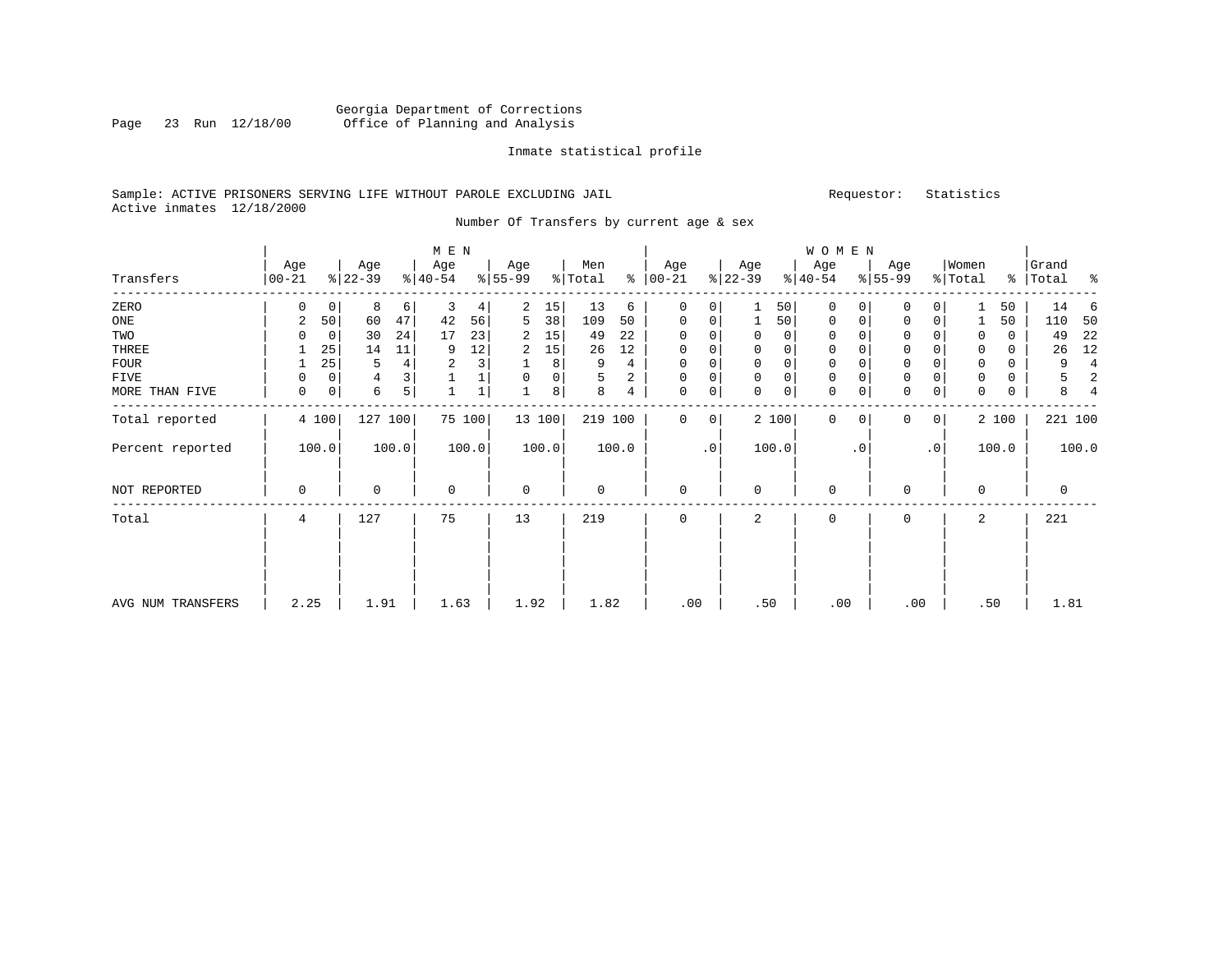#### Georgia Department of Corrections<br>Page 24 Run 12/18/00 Office of Planning and Analysis Office of Planning and Analysis

#### Inmate statistical profile

#### Sample: ACTIVE PRISONERS SERVING LIFE WITHOUT PAROLE EXCLUDING JAIL Requestor: Statistics Active inmates 12/18/2000

County Of Conviction by current age & sex

|                            |     |    |             |              | M E N        |             |           |             |                |              |                  |          |          |              | <b>WOMEN</b> |          |             |             |         |          |       |          |
|----------------------------|-----|----|-------------|--------------|--------------|-------------|-----------|-------------|----------------|--------------|------------------|----------|----------|--------------|--------------|----------|-------------|-------------|---------|----------|-------|----------|
|                            | Age |    | Age         |              | Age          |             | Age       |             | Men            |              | Age              |          | Age      |              | Age          |          | Age         |             | Women   |          | Grand |          |
| County Of Conviction 00-21 |     |    | $ 22-39$    |              | $ 40-54$     |             | $8 55-99$ |             | % Total        |              | $8   00 - 21$    |          | $ 22-39$ |              | $8 40-54$    |          | $8155 - 99$ |             | % Total | ႜ        | Total |          |
| APPLING COUNTY             | 0   | 0  | T           | 1            | ı            | 1           | 0         | 0           | 2              | 1            | 0                | 0        | 0        | $\mathbf{0}$ | 0            | 0        | 0           | 0           | 0       | 0        | 2     |          |
| ATKINSON COUNTY            | U   | 0  | $\mathbf 0$ | $\mathbf 0$  | 0            | 0           | 1         | 8           | $\mathbf 1$    | 0            | 0                | 0        | $\Omega$ | 0            | 0            | 0        | 0           | $\mathbf 0$ | 0       | 0        | 1     | $\Omega$ |
| <b>BACON COUNTY</b>        |     | 0  | $\Omega$    | 0            | $\mathbf{1}$ | 1           | 0         | $\mathbf 0$ | 1              | 0            | 0                | 0        |          | $\mathbf 0$  | 0            | 0        | $\Omega$    | 0           | 0       | 0        |       | $\cap$   |
| <b>BAKER COUNTY</b>        |     | O  | O           | $\Omega$     | U            | $\mathbf 0$ | U         | $\mathbf 0$ | $\Omega$       | 0            | U                | 0        |          | O            | 0            | 0        | $\Omega$    | 0           | O       | 0        | U     | U        |
| BALDWIN COUNTY             |     | C  |             |              | 2            | 3           | 0         | 0           | 3              | 1            | Ω                | 0        |          | 0            | 0            | 0        | 0           | 0           | 0       | 0        |       |          |
| <b>BANKS COUNTY</b>        |     | C  | $\Omega$    | $\Omega$     | 1            | 1           | 0         | $\mathbf 0$ | 1              | $\Omega$     | 0                | O        |          | $\Omega$     | 0            | 0        | $\Omega$    | $\Omega$    | O       | 0        |       |          |
| BARROW COUNTY              |     |    |             | 1            | 1            | 1           | 0         | 0           | 2              | 1            | 0                | $\Omega$ |          | 0            | 0            | 0        | 0           | $\Omega$    | 0       | 0        |       |          |
| <b>BARTOW COUNTY</b>       |     | O  | O           | 0            | 1            | 1           | 0         | 0           | 1              | $\Omega$     | $\left( \right)$ | 0        |          | 0            | 0            | 0        | 0           | $\Omega$    | O       | 0        |       | U        |
| BEN HILL COUNTY            |     | 0  | 0           | 0            | 0            | 0           |           | $\mathbf 0$ | 0              | $\Omega$     |                  | 0        |          | $\mathbf 0$  | 0            | 0        | O           | 0           | 0       | 0        |       |          |
| BERRIEN COUNTY             |     | O  |             | 1            | U            | 0           | U         | $\mathbf 0$ | 1              | O            |                  | 0        |          | 0            | U            | $\Omega$ | $\Omega$    | $\Omega$    | O       | 0        |       | U        |
| BIBB COUNTY                |     | O  | 5           | 4            | 2            | 3           | 0         | 0           | 7              | 3            | Ω                | 0        |          | 0            | U            | 0        | 0           | 0           | O       | 0        |       | 3        |
| BLECKLEY COUNTY            |     | 0  |             | 1            | 0            | 0           | 0         | $\mathbf 0$ | 1              | 0            | C                | 0        |          | $\Omega$     | 0            | 0        |             | 0           | 0       | 0        |       |          |
| BRANTLEY COUNTY            |     | O  | 0           | $\Omega$     | 1            | 1           | 0         | $\mathbf 0$ | 1              | 0            | 0                | $\Omega$ |          | $\Omega$     | 0            | $\Omega$ | $\Omega$    | $\Omega$    | 0       | $\Omega$ |       |          |
| BROOKS COUNTY              |     | O  | O           | $\Omega$     | 1            | 1           | 0         | 0           | 1              | $\Omega$     | Ω                | $\Omega$ |          | 0            | U            | 0        | -0          | $\Omega$    | O       | 0        |       | C        |
| BRYAN COUNTY               |     | 0  |             | 0            | 0            | 0           | 0         | $\mathbf 0$ | 0              | $\Omega$     |                  | 0        |          | 0            | 0            | 0        | O           | 0           | 0       | 0        |       |          |
| <b>BULLOCH COUNTY</b>      |     | O  | O           | O            | U            | 0           | U         | $\mathbf 0$ | O              | O            | Ω                | 0        |          | O            | U            | 0        | $\Omega$    | $\Omega$    | O       | $\Omega$ |       | Λ        |
| <b>BURKE COUNTY</b>        |     | O  | 5           | 4            | 0            | 0           | 0         | 0           | 5              | 2            | U                | 0        |          | 0            | 0            | 0        | 0           | 0           | 0       | 0        |       |          |
| <b>BUTTS COUNTY</b>        |     | C  |             |              | 1            | 1           |           | 8           | 3              | 1            | Ω                | 0        |          | 0            | 0            | 0        | -0          | 0           | C       | $\Omega$ |       |          |
| CALHOUN COUNTY             |     |    | O           | $\Omega$     | $\Omega$     | 0           | $\Omega$  | $\mathbf 0$ | $\Omega$       | 0            | 0                | U        |          | 0            | 0            | 0        | $\Omega$    | $\Omega$    | 0       | $\Omega$ |       | C        |
| CAMDEN COUNTY              |     | U  | O           | <sup>0</sup> | 1            | 1           | O         | $\mathbf 0$ | 1              | $\Omega$     | Ω                | $\Omega$ |          | $\Omega$     | 0            | 0        | -C          | $\Omega$    | O       | 0        |       | U        |
| CANDLER COUNTY             |     | 0  |             | 0            | 0            | $\mathbf 0$ | 0         | $\mathbf 0$ | 0              | 0            |                  | 0        |          | 0            | 0            | 0        | O           | 0           | 0       | 0        |       |          |
| CARROLL COUNTY             |     | 0  |             | 1            | 0            | 0           | U         | 0           |                | $\Omega$     |                  | O        |          | $\Omega$     | 0            | 0        | O           | $\Omega$    | O       | 0        |       | Ω        |
| CATOOSA COUNTY             |     | O  | $\Omega$    | 0            | 0            | 0           | 0         | 0           | 0              | 0            | Ω                | 0        | O        | 0            | 0            | 0        | 0           | 0           | 0       | 0        |       | ∩        |
| CHARLTON COUNTY            |     | U  | 0           | 0            | 0            | 0           | 0         | $\mathbf 0$ | 0              | 0            | Ω                | 0        |          | 0            | 0            | 0        | 0           | 0           | 0       | 0        |       | C        |
| CHATHAM COUNTY             | U   | 0  | 6           | 5            |              | 1           |           | 8           | 8              | 4            | 0                | 0        |          | 0            | 0            | 0        | O           | 0           | O       | $\Omega$ |       |          |
| CHATTAHOOCHEE COUNTY       |     | O  | n           | 0            | O            | 0           | 0         | 0           | 0              | 0            | Ω                | 0        |          | $\Omega$     | 0            | 0        | 0           | 0           | O       | 0        | U     |          |
| CHATTOOGA COUNTY           |     | 0  | 1           | 1            | $\Omega$     | 0           | $\Omega$  | 0           | 1              | 0            |                  | 0        |          | 0            | 0            | 0        | $\Omega$    | 0           | 0       | 0        |       |          |
| CHEROKEE COUNTY            |     | O  |             | 1            |              | 1           | C         | $\mathbf 0$ | $\overline{2}$ | $\mathbf{1}$ |                  | 0        |          | $\Omega$     | 0            | 0        | O           | 0           | 0       | 0        | 2     |          |
| CLARKE COUNTY              |     | O  |             | 4            | 6            | 8           | $\Omega$  | 0           | 11             | 5            | Ω                | 0        |          | 0            | 0            | 0        | 0           | 0           | 0       | 0        | 11    |          |
| CLAY COUNTY                |     | O  | O           | $\Omega$     | 0            | 0           | 0         | $\mathbf 0$ | 0              | O            | U                | 0        |          | 0            | 0            | 0        | 0           | 0           | 0       | 0        | U     | U        |
| CLAYTON COUNTY             |     | C  |             | 3            | 2            | 3           |           | 8           |                | 3            | 0                | 0        |          | 0            | 0            | 0        |             | 0           | 0       | 0        |       |          |
| CLINCH COUNTY              |     | U  | n           | 0            | $\Omega$     | 0           | 0         | 0           | $\Omega$       | O            | O                | 0        |          | $\Omega$     | U            | 0        | 0           | 0           | O       | 0        | U     |          |
| COBB COUNTY                |     | 0  | 1           | 1            | 1            | 1           | 0         | $\mathbf 0$ | 2              | 1            | 0                | $\Omega$ |          | $\Omega$     | 0            | $\Omega$ | $\Omega$    | $\Omega$    | 0       | $\Omega$ |       |          |
| COFFEE COUNTY              |     | O  |             | 1            | 0            | $\mathbf 0$ | U         | $\mathbf 0$ | 1              | 0            |                  | 0        |          | 0            | 0            | 0        | 0           | 0           | O       | $\Omega$ |       |          |
| COLOUITT COUNTY            |     | 25 | 0           | 0            | 1            | 1           | 0         | 0           | 2              | 1            |                  | 0        |          | 0            | 0            | 0        | O           | 0           | O       | 0        | 2     |          |
| COLUMBIA COUNTY            | 0   | 0  | 1           | 1            | $\mathbf{1}$ | 1           | $\Omega$  | 0           | 2              | 1            | $\Omega$         | 0        | O        | 0            | 0            | 0        | $\mathbf 0$ | 0           | 0       | 0        | 2     |          |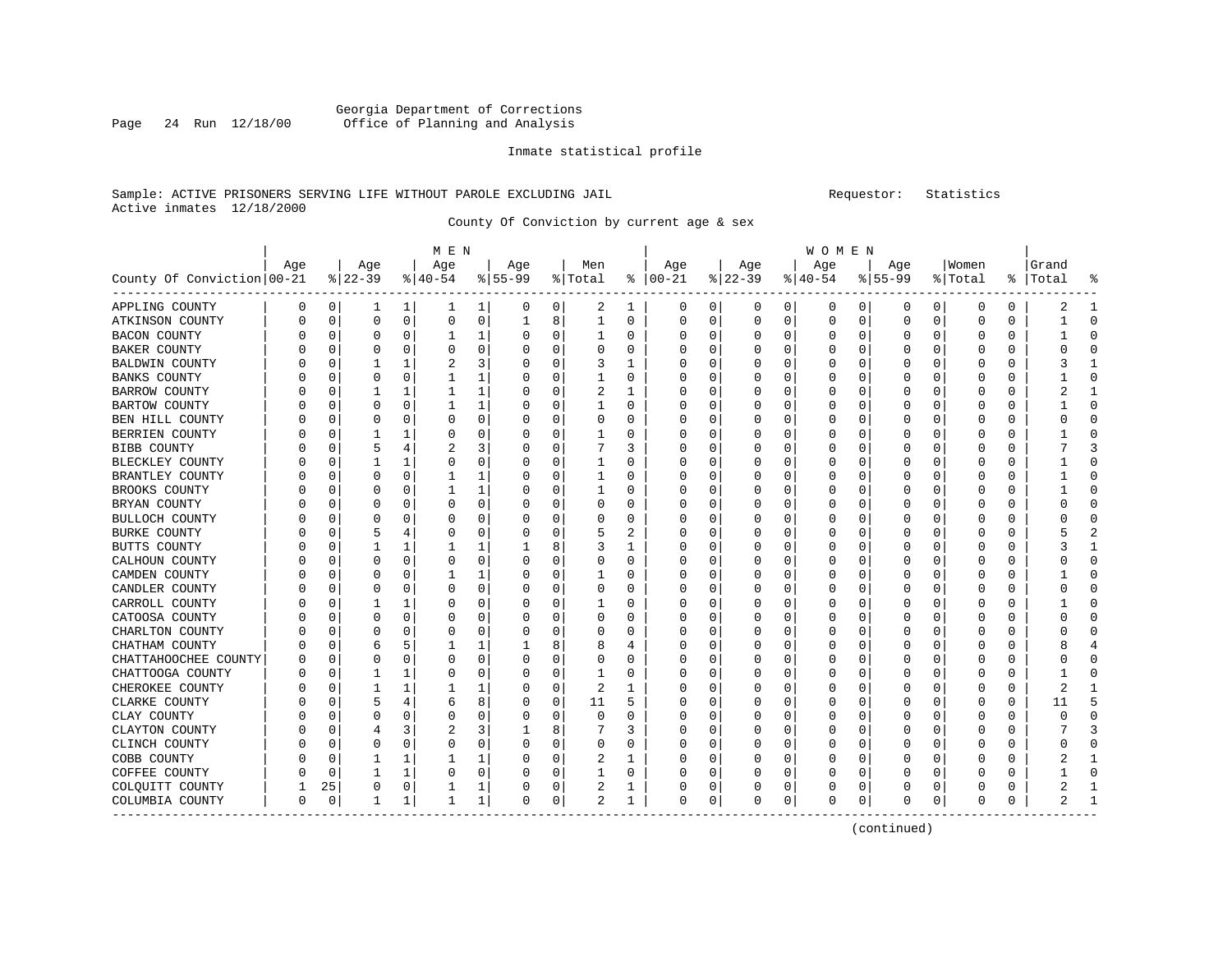## Page 25 Run 12/18/00 Office of Planning and Analysis

#### Inmate statistical profile

#### Sample: ACTIVE PRISONERS SERVING LIFE WITHOUT PAROLE EXCLUDING JAIL **Subset Construent Construent** Requestor: Statistics Active inmates 12/18/2000

County Of Conviction by current age & sex (CONTINUED)

| M E N | W O M E N | Age | Age | Age | Age | Men | Age | Age | Age | Age |Women |Grand County Of Conviction|00-21 %|22-39 %|40-54 %|55-99 %|Total % |00-21 %|22-39 %|40-54 %|55-99 %|Total % |Total % ------------------------------------------------------------------------------------------------------------------------------------COOK COUNTY | 0 0| 0 0| 0 0| 0 0| 0 0 | 0 0| 0 0| 0 0| 0 0| 0 0 | 0 0 COWETA COUNTY | 0 0| 1 1| 0 0| 0 0| 1 0 | 0 0| 0 0| 0 0| 0 0| 0 0 | 1 0 CRAWFORD COUNTY | 0 0| 0 0| 0 0| 0 0| 0 0 | 0 0| 0 0| 0 0| 0 0| 0 0 | 0 0 CRISP COUNTY | 0 0| 1 1| 0 0| 0 0| 1 0 | 0 0| 0 0| 0 0| 0 0| 0 0 | 1 0 DADE COUNTY | 0 0| 1 1| 0 0| 0 0| 1 0 | 0 0| 0 0| 0 0| 0 0| 0 0 | 1 0 DAWSON COUNTY | 0 0| 0 0| 0 0| 0 0| 0 0 | 0 0| 0 0| 0 0| 0 0| 0 0 | 0 0 DECATUR COUNTY | 0 0| 0 0| 1 1| 0 0| 1 0 | 0 0| 0 0| 0 0| 0 0| 0 0 | 1 0 DEKALB COUNTY | 0 0| 11 9| 5 7| 3 23| 19 9 | 0 0| 0 0| 0 0| 0 0| 0 0 | 19 9 DODGE COUNTY | 1 25| 0 0| 0 0| 0 0| 1 0 | 0 0| 0 0| 0 0| 0 0| 0 0 | 1 0 DOOLY COUNTY | 0 0| 0 0| 0 0| 0 0| 0 0 | 0 0| 0 0| 0 0| 0 0| 0 0 | 0 0 DOUGHERTY COUNTY | 1 25| 2 2| 1 1| 0 0| 4 2 | 0 0| 0 0| 0 0| 0 0| 0 0 | 4 2 DOUGLAS COUNTY | 0 0| 4 3| 1 1| 0 0| 5 2 | 0 0| 0 0| 0 0| 0 0| 0 0 | 5 2 EARLY COUNTY | 0 0| 0 0| 0 0| 0 0| 0 0 | 0 0| 0 0| 0 0| 0 0| 0 0 | 0 0 ECHOLS COUNTY. | 0 0| 0 0| 0 0| 0 0| 0 0 | 0 0| 0 0| 0 0| 0 0| 0 0 | 0 0 EFFINGHAM COUNTY | 0 0| 0 0| 0 0| 0 0| 0 0 | 0 0| 0 0| 0 0| 0 0| 0 0 | 0 0 ELBERT COUNTY | 0 0| 0 0| 0 0| 1 8| 1 0 | 0 0| 0 0| 0 0| 0 0| 0 0 | 1 0 EMANUEL COUNTY | 0 0| 1 1| 0 0| 0 0| 1 0 | 0 0| 0 0| 0 0| 0 0| 0 0 | 1 0 EVANS COUNTY | 0 0| 0 0| 0 0| 0 0| 0 0 | 0 0| 0 0| 0 0| 0 0| 0 0 | 0 0 FANNIN COUNTY | 0 0| 0 0| 0 0| 0 0| 0 0 | 0 0| 0 0| 0 0| 0 0| 0 0 | 0 0 FAYETTE COUNTY | 0 0| 1 1| 1 1| 0 0| 2 1 | 0 0| 0 0| 0 0| 0 0| 0 0 | 2 1 FLOYD COUNTY | 0 0| 4 3| 0 0| 0 0| 4 2 | 0 0| 0 0| 0 0| 0 0| 0 0 | 4 2 FORSYTH COUNTY | 0 0| 0 0| 1 1| 0 0| 1 0 | 0 0| 0 0| 0 0| 0 0| 0 0 | 1 0 FRANKLIN COUNTY | 0 0| 0 0| 0 0| 0 0| 0 0 | 0 0| 0 0| 0 0| 0 0| 0 0 | 0 0 FULTON COUNTY | 0 0| 7 6| 7 9| 0 0| 14 6 | 0 0| 0 0| 0 0| 0 0| 0 0 | 14 6 GILMER COUNTY | 0 0| 1 1| 0 0| 0 0| 1 0 | 0 0| 0 0| 0 0| 0 0| 0 0 | 1 0 GLASCOCK COUNTY | 0 0| 0 0| 0 0| 0 0| 0 0 | 0 0| 0 0| 0 0| 0 0| 0 0 | 0 0 GLYNN COUNTY | 0 0| 5 4| 2 3| 1 8| 8 4 | 0 0| 0 0| 0 0| 0 0| 0 0 | 8 4 GORDON COUNTY | 0 0| 0 0| 0 0| 1 8| 1 0 | 0 0| 0 0| 0 0| 0 0| 0 0 | 1 0 GRADY COUNTY | 0 0| 0 0| 0 0| 0 0| 0 0 | 0 0| 0 0| 0 0| 0 0| 0 0 | 0 0 GREENE COUNTY | 0 0| 1 1| 0 0| 0 0| 1 0 | 0 0| 0 0| 0 0| 0 0| 0 0 | 1 0 GWINNETT COUNTY | 0 0| 1 1| 0 0| 0 0| 1 0 | 0 0| 0 0| 0 0| 0 0| 0 0 | 1 0 HABERSHAM COUNTY | 0 0| 1 1| 0 0| 0 0| 1 0 | 0 0| 0 0| 0 0| 0 0| 0 0 | 1 0 HALL COUNTY | 0 0| 2 2| 0 0| 0 0| 2 1 | 0 0| 0 0| 0 0| 0 0| 0 0 | 2 1 HANCOCK COUNTY | 0 0| 0 0| 0 0| 0 0| 0 0 | 0 0| 0 0| 0 0| 0 0| 0 0 | 0 0 HARALSON COUNTY | 0 0| 0 0| 0 0| 0 0| 0 0 | 0 0| 0 0| 0 0| 0 0| 0 0 | 0 0 ------------------------------------------------------------------------------------------------------------------------------------

(continued)

Georgia Department of Corrections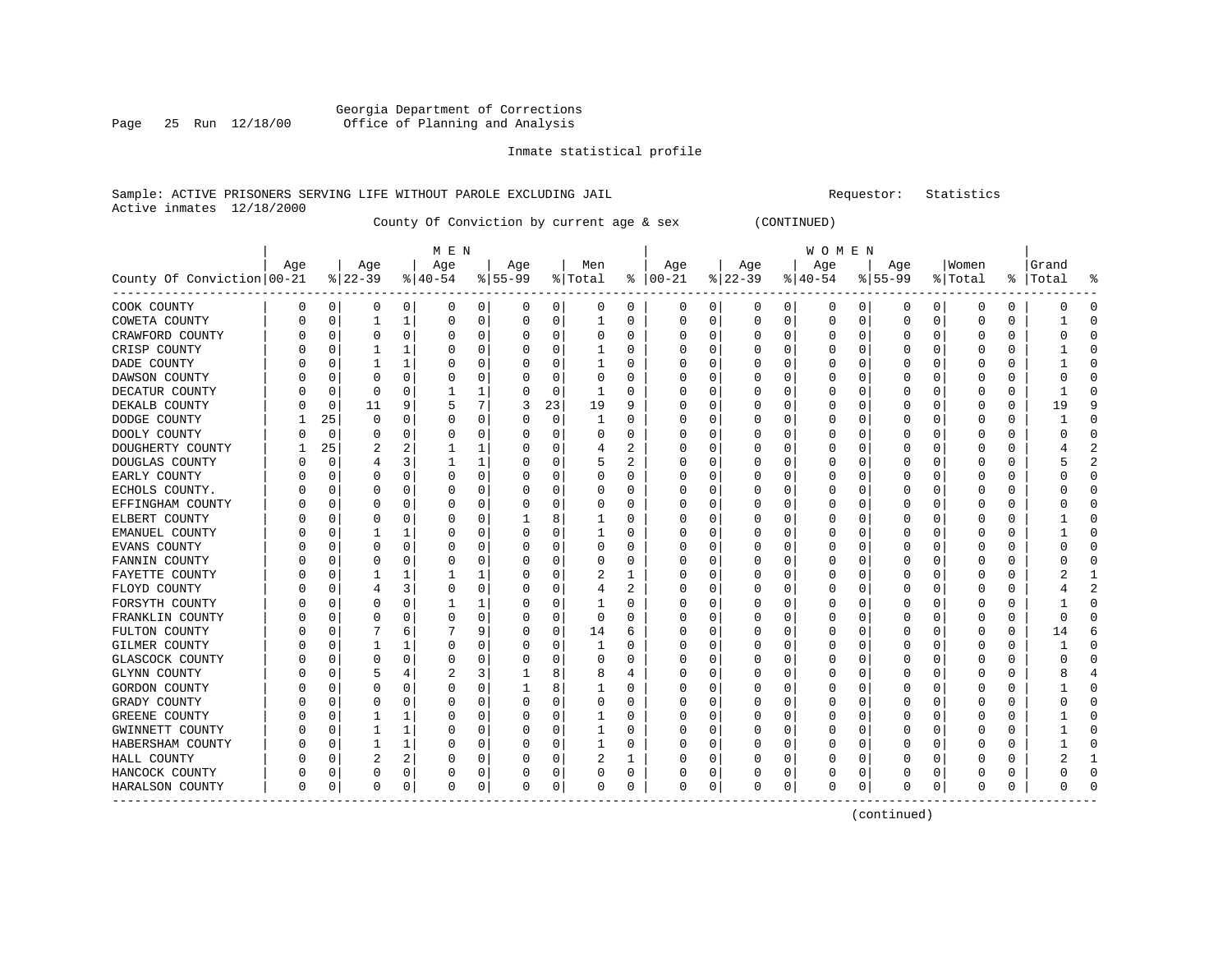#### Georgia Department of Corrections Page 26 Run 12/18/00 Office of Planning and Analysis

#### Inmate statistical profile

#### Sample: ACTIVE PRISONERS SERVING LIFE WITHOUT PAROLE EXCLUDING JAIL **Subset Construent Construent** Requestor: Statistics Active inmates 12/18/2000

County Of Conviction by current age & sex (CONTINUED)

| M E N | W O M E N | Age | Age | Age | Age | Men | Age | Age | Age | Age |Women |Grand County Of Conviction|00-21 %|22-39 %|40-54 %|55-99 %|Total % |00-21 %|22-39 %|40-54 %|55-99 %|Total % |Total % ------------------------------------------------------------------------------------------------------------------------------------HARRIS COUNTY | 0 0| 1 1| 0 0| 0 0| 1 0 | 0 0| 0 0| 0 0| 0 0| 0 0 | 1 0 HART COUNTY | 0 0| 1 1| 0 0| 0 0| 1 0 | 0 0| 0 0| 0 0| 0 0| 0 0 | 1 0 HEARD COUNTY | 0 0| 0 0| 0 0| 0 0| 0 0 | 0 0| 0 0| 0 0| 0 0| 0 0 | 0 0 HENRY COUNTY | 0 0| 3 2| 0 0| 0 0| 3 1 | 0 0| 0 0| 0 0| 0 0| 0 0 | 3 1 HOUSTON COUNTY | 0 0| 2 2| 3 4| 0 0| 5 2 | 0 0| 0 0| 0 0| 0 0| 0 0 | 5 2 IRWIN COUNTY | 0 0| 0 0| 0 0| 0 0| 0 0 | 0 0| 0 0| 0 0| 0 0| 0 0 | 0 0 JACKSON COUNTY | 0 0| 0 0| 0 0| 0 0| 0 0 | 0 0| 0 0| 0 0| 0 0| 0 0 | 0 0 JASPER COUNTY | 0 0| 1 1| 0 0| 0 0| 1 0 | 0 0| 0 0| 0 0| 0 0| 0 0 | 1 0 JEFF DAVIS COUNTY | 1 25| 0 0| 0 0| 0 0| 1 0 | 0 0| 0 0| 0 0| 0 0| 0 0 | 1 0 JEFFERSON COUNTY | 0 0| 0 0| 0 0| 0 0| 0 0 | 0 0| 0 0| 0 0| 0 0| 0 0 | 0 0 JENKINS COUNTY | 0 0| 0 0| 0 0| 0 0| 0 0 | 0 0| 0 0| 0 0| 0 0| 0 0 | 0 0 JOHNSON COUNTY | 0 0| 0 0| 0 0| 0 0| 0 0 | 0 0| 0 0| 0 0| 0 0| 0 0 | 0 0 JONES COUNTY | 0 0| 0 0| 0 0| 0 0| 0 0 | 0 0| 0 0| 0 0| 0 0| 0 0 | 0 0 LAMAR COUNTY | 0 0| 0 0| 0 0| 0 0| 0 0 | 0 0| 0 0| 0 0| 0 0| 0 0 | 0 0 LANIER COUNTY | 0 0| 0 0| 0 0| 0 0| 0 0 | 0 0| 0 0| 0 0| 0 0| 0 0 | 0 0 LAURENS COUNTY | 0 0| 0 0| 0 0| 0 0| 0 0 | 0 0| 0 0| 0 0| 0 0| 0 0 | 0 0 LEE COUNTY | 0 0| 1 1| 0 0| 0 0| 1 0 | 0 0| 0 0| 0 0| 0 0| 0 0 | 1 0 LIBERTY COUNTY | 0 0| 1 1| 1 1| 0 0| 2 1 | 0 0| 0 0| 0 0| 0 0| 0 0 | 2 1 LINCOLN COUNTY | 0 0| 0 0| 0 0| 0 0| 0 0 | 0 0| 0 0| 0 0| 0 0| 0 0 | 0 0 LONG COUNTY | 0 0| 2 2| 0 0| 0 0| 2 1 | 0 0| 0 0| 0 0| 0 0| 0 0 | 2 1 LOWNDES COUNTY | 0 0| 1 1| 0 0| 0 0| 1 0 | 0 0| 0 0| 0 0| 0 0| 0 0 | 1 0 LUMPKIN COUNTY | 0 0| 0 0| 0 0| 0 0| 0 0 | 0 0| 0 0| 0 0| 0 0| 0 0 | 0 0 MACON COUNTY | 0 0| 0 0| 0 0| 0 0| 0 0 | 0 0| 0 0| 0 0| 0 0| 0 0 | 0 0 MADISON COUNTY | 0 0| 0 0| 0 0| 0 0| 0 0 | 0 0| 0 0| 0 0| 0 0| 0 0 | 0 0 MARION COUNTY | 0 0| 1 1| 0 0| 0 0| 1 0 | 0 0| 0 0| 0 0| 0 0| 0 0 | 1 0 MCDUFFIE COUNTY | 0 0| 0 0| 0 0| 0 0| 0 0 | 0 0| 0 0| 0 0| 0 0| 0 0 | 0 0 MCINTOSH COUNTY | 0 0| 1 1| 0 0| 0 0| 1 0 | 0 0| 0 0| 0 0| 0 0| 0 0 | 1 0 MERIWETHER COUNTY | 0 0| 0 0| 0 0| 0 0| 0 0 | 0 0| 0 0| 0 0| 0 0| 0 0 | 0 0 MILLER COUNTY | 0 0| 0 0| 0 0| 0 0| 0 0 | 0 0| 0 0| 0 0| 0 0| 0 0 | 0 0 MITCHELL COUNTY | 0 0| 0 0| 0 0| 0 0| 0 0 | 0 0| 0 0| 0 0| 0 0| 0 0 | 0 0 MONROE COUNTY | 0 0| 0 0| 1 1| 0 0| 1 0 | 0 0| 0 0| 0 0| 0 0| 0 0 | 1 0 MONTGOMERY COUNTY | 0 0| 0 0| 0 0| 0 0| 0 0 | 0 0| 0 0| 0 0| 0 0| 0 0 | 0 0 MORGAN COUNTY | 0 0| 0 0| 0 0| 0 0| 0 0 | 0 0| 0 0| 0 0| 0 0| 0 0 | 0 0 MURRAY COUNTY | 0 0| 0 0| 0 0| 0 0| 0 0 | 0 0| 0 0| 0 0| 0 0| 0 0 | 0 0 MUSCOGEE COUNTY | 0 0| 3 2| 4 5| 0 0| 7 3 | 0 0| 0 0| 0 0| 0 0| 0 0 | 7 3 ------------------------------------------------------------------------------------------------------------------------------------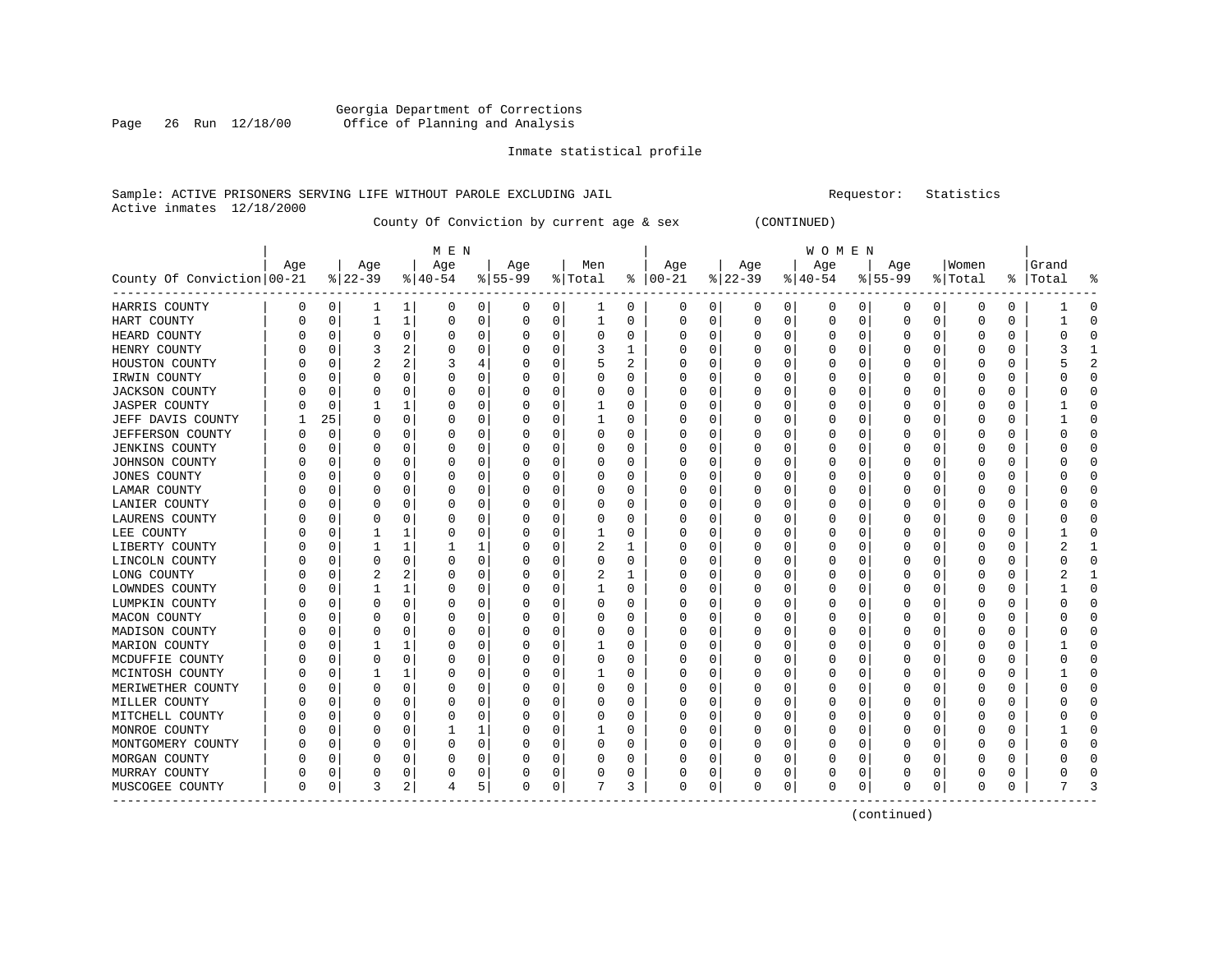#### Georgia Department of Corrections Page 27 Run 12/18/00 Office of Planning and Analysis

#### Inmate statistical profile

#### Sample: ACTIVE PRISONERS SERVING LIFE WITHOUT PAROLE EXCLUDING JAIL **Subset Construent Construent** Requestor: Statistics Active inmates 12/18/2000

County Of Conviction by current age & sex (CONTINUED)

| M E N | W O M E N | Age | Age | Age | Age | Men | Age | Age | Age | Age |Women |Grand County Of Conviction|00-21 %|22-39 %|40-54 %|55-99 %|Total % |00-21 %|22-39 %|40-54 %|55-99 %|Total % |Total % ------------------------------------------------------------------------------------------------------------------------------------NEWTON COUNTY | 0 0| 1 1| 0 0| 0 0| 1 0 | 0 0| 0 0| 0 0| 0 0| 0 0 | 1 0 OCONEE COUNTY | 0 0| 0 0| 0 0| 0 0| 0 0 | 0 0| 0 0| 0 0| 0 0| 0 0 | 0 0 OGLETHORPE COUNTY | 0 0| 1 1| 0 0| 0 0| 1 0 | 0 0| 0 0| 0 0| 0 0| 0 0 | 1 0 PAULDING COUNTY | 0 0| 0 0| 1 1| 0 0| 1 0 | 0 0| 0 0| 0 0| 0 0| 0 0 | 1 0 PEACH COUNTY | 0 0| 0 0| 0 0| 0 0| 0 0 | 0 0| 0 0| 0 0| 0 0| 0 0 | 0 0 PICKENS COUNTY | 0 0| 0 0| 0 0| 0 0| 0 0 | 0 0| 0 0| 0 0| 0 0| 0 0 | 0 0 PIERCE COUNTY | 0 0| 0 0| 0 0| 0 0| 0 0 | 0 0| 0 0| 0 0| 0 0| 0 0 | 0 0 PIKE COUNTY | 0 0| 0 0| 1 1| 0 0| 1 0 | 0 0| 0 0| 0 0| 0 0| 0 0 | 1 0 POLK COUNTY | 0 0| 0 0| 0 0| 0 0| 0 0 | 0 0| 0 0| 0 0| 0 0| 0 0 | 0 0 PULASKI COUNTY | 0 0| 0 0| 0 0| 0 0| 0 0 | 0 0| 0 0| 0 0| 0 0| 0 0 | 0 0 PUTNAM COUNTY | 0 0| 3 2| 1 1| 0 0| 4 2 | 0 0| 0 0| 0 0| 0 0| 0 0 | 4 2 QUITMAN COUNTY | 0 0| 0 0| 0 0| 0 0| 0 0 | 0 0| 0 0| 0 0| 0 0| 0 0 | 0 0 RABUN COUNTY | 0 0| 0 0| 0 0| 0 0| 0 0 | 0 0| 0 0| 0 0| 0 0| 0 0 | 0 0 RANDOLPH COUNTY | 0 0| 0 0| 0 0| 0 0| 0 0 | 0 0| 0 0| 0 0| 0 0| 0 0 | 0 0 RICHMOND COUNTY | 0 0| 7 6| 4 5| 0 0| 11 5 | 0 0| 1 50| 0 0| 0 0| 1 50 | 12 5 ROCKDALE COUNTY | 0 0| 2 2| 1 1| 0 0| 3 1 | 0 0| 0 0| 0 0| 0 0| 0 0 | 3 1 SCHLEY COUNTY | 0 0| 0 0| 0 0| 0 0| 0 0 | 0 0| 0 0| 0 0| 0 0| 0 0 | 0 0 SCREVEN COUNTY | 0 0| 0 0| 0 0| 0 0| 0 0 | 0 0| 0 0| 0 0| 0 0| 0 0 | 0 0 SEMINOLE COUNTY | 0 0| 0 0| 0 0| 0 0| 0 0 | 0 0| 0 0| 0 0| 0 0| 0 0 | 0 0 SPALDING COUNTY | 0 0| 3 2| 0 0| 0 0| 3 1 | 0 0| 0 0| 0 0| 0 0| 0 0 | 3 1 STEPHENS COUNTY | 0 0| 0 0| 0 0| 0 0| 0 0 | 0 0| 0 0| 0 0| 0 0| 0 0 | 0 0 STEWART COUNTY | 0 0| 0 0| 0 0| 0 0| 0 0 | 0 0| 0 0| 0 0| 0 0| 0 0 | 0 0 SUMTER COUNTY | 0 0| 0 0| 1 1| 0 0| 1 0 | 0 0| 0 0| 0 0| 0 0| 0 0 | 1 0 TALBOT COUNTY | 0 0| 0 0| 0 0| 0 0| 0 0 | 0 0| 0 0| 0 0| 0 0| 0 0 | 0 0 TALIAFERRO COUNTY | 0 0 | 0 0 | 0 0 | 0 0 | 0 0 | 0 0 | 0 0 | 0 0 | 0 0 | 0 0 | 0 0 | 0 0 | 0 0 | 0 0 | 0 0 | 0 TATTNALL COUNTY | 0 0| 0 0| 0 0| 0 0| 0 0 | 0 0| 0 0| 0 0| 0 0| 0 0 | 0 0 TAYLOR COUNTY | 0 0| 0 0| 0 0| 0 0| 0 0 | 0 0| 0 0| 0 0| 0 0| 0 0 | 0 0 TELFAIR COUNTY | 0 0| 0 0| 0 0| 0 0| 0 0 | 0 0| 0 0| 0 0| 0 0| 0 0 | 0 0 TERRELL COUNTY | 0 0| 0 0| 1 1| 0 0| 1 0 | 0 0| 0 0| 0 0| 0 0| 0 0 | 1 0 THOMAS COUNTY | 0 0| 1 1| 1 1| 0 0| 2 1 | 0 0| 0 0| 0 0| 0 0| 0 0 | 2 1 TIFT COUNTY | 0 0| 1 1| 0 0| 1 8| 2 1 | 0 0| 0 0| 0 0| 0 0| 0 0 | 2 1 TOOMBS COUNTY | 0 0| 1 1| 1 1| 0 0| 2 1 | 0 0| 0 0| 0 0| 0 0| 0 0 | 2 1 TOWNS COUNTY | 0 0| 1 1| 0 0| 0 0| 1 0 | 0 0| 0 0| 0 0| 0 0| 0 0 | 1 0 TREUTLEN COUNTY | 0 0| 0 0| 0 0| 0 0| 0 0 | 0 0| 0 0| 0 0| 0 0| 0 0 | 0 0 TROUP COUNTY | 0 0| 0 0| 1 1| 1 8| 2 1 | 0 0| 0 0| 0 0| 0 0| 0 0 | 2 1 ------------------------------------------------------------------------------------------------------------------------------------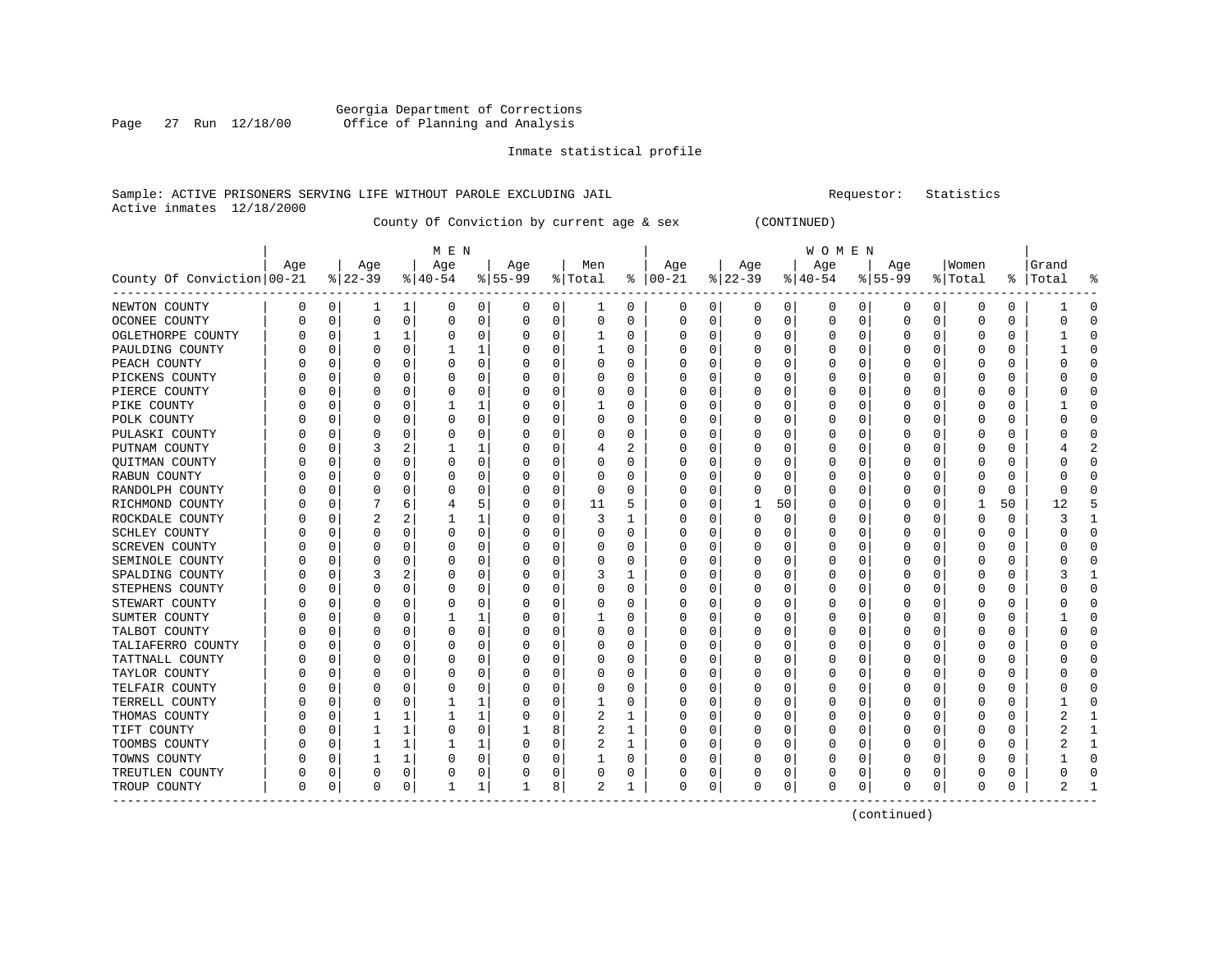#### Georgia Department of Corrections Page 28 Run 12/18/00 Office of Planning and Analysis

#### Inmate statistical profile

#### Sample: ACTIVE PRISONERS SERVING LIFE WITHOUT PAROLE EXCLUDING JAIL Requestor: Statistics Active inmates 12/18/2000

County Of Conviction by current age & sex (CONTINUED)

|                            |     |          |                 |          | M E N            |   |                  |          |                |          |                 |           |                 |          | <b>WOMEN</b>     |           |                 |           |                  |       |                    |        |
|----------------------------|-----|----------|-----------------|----------|------------------|---|------------------|----------|----------------|----------|-----------------|-----------|-----------------|----------|------------------|-----------|-----------------|-----------|------------------|-------|--------------------|--------|
| County Of Conviction 00-21 | Age |          | Age<br>$ 22-39$ |          | Age<br>$ 40-54 $ |   | Age<br>$8 55-99$ |          | Men<br>% Total | ႜ        | Age<br>$ 00-21$ |           | Age<br>$ 22-39$ |          | Age<br>$ 40-54 $ |           | Age<br>$ 55-99$ |           | Women<br>% Total |       | Grand<br>%   Total | ႜ      |
| TURNER COUNTY              | 0   | 0        | 0               | 0        | $\Omega$         | 0 | $\Omega$         | 0        | 0              | 0        | 0               | 0         | 0               | 0        | 0                | 0         | 0               | 0         | 0                | 0     |                    |        |
| TWIGGS COUNTY              |     | $\Omega$ |                 | 0        |                  | 0 |                  | 0        | 0              | O        | 0               | 0         | 0               | 0        | 0                | 0         | 0               | 0         | C.               | 0     |                    |        |
| UNION COUNTY               |     | n        | $\Omega$        |          |                  |   |                  | $\Omega$ |                | 0        | 0               | $\Omega$  | $\Omega$        | $\Omega$ | 0                | $\Omega$  | $\Omega$        | $\Omega$  | $\Omega$         | 0     |                    |        |
| <b>UPSON COUNTY</b>        |     | n        |                 |          |                  | 0 |                  | $\Omega$ |                | 0        | 0               | $\Omega$  | $\Omega$        | $\Omega$ | $\Omega$         | $\Omega$  | O               | $\Omega$  | O                | 0     |                    |        |
| WALKER COUNTY              |     | $\Omega$ |                 |          |                  |   |                  | $\Omega$ | 2              |          | 0               | $\Omega$  |                 | 50       | 0                | $\Omega$  | O               | 0         |                  | 50    |                    |        |
| WALTON COUNTY              |     | 0        |                 |          |                  |   |                  | $\Omega$ | 2              |          | <sup>0</sup>    | $\Omega$  | $\Omega$        | $\Omega$ | $\Omega$         | $\Omega$  | O               | U         | $\Omega$         | 0     |                    |        |
| WARE COUNTY                |     | O        |                 |          | 2                | 3 |                  | $\Omega$ | 5              | 2        | 0               | 0         | $\Omega$        | $\Omega$ | 0                | $\Omega$  | O               | 0         | 0                | 0     |                    |        |
| WARREN COUNTY              |     | O        | O               |          |                  | U |                  | $\Omega$ | O              | 0        | O               | 0         | O               | O        | O                | $\Omega$  | O               | ∩         | C.               | 0     |                    |        |
| WASHINGTON COUNTY          |     | U        | $\Omega$        |          |                  | 0 |                  | $\Omega$ | O              | 0        | <sup>0</sup>    | 0         | $\Omega$        | $\Omega$ | 0                | $\Omega$  | O               | O         | $\cap$           | 0     |                    |        |
| WAYNE COUNTY               |     | $\Omega$ |                 | $\Omega$ |                  | 0 |                  | $\Omega$ | O              | $\Omega$ | 0               | 0         | $\Omega$        | $\Omega$ | O                | $\Omega$  | O               | O         | $\Omega$         | 0     |                    | $\cap$ |
| WEBSTER COUNTY             |     | $\Omega$ |                 | $\Omega$ |                  | 0 |                  | $\Omega$ | 0              | 0        | 0               | O         | O               | $\Omega$ | 0                | $\Omega$  | O               | O         | $\cap$           | 0     |                    |        |
| WHEELER COUNTY             |     | $\Omega$ | $\Omega$        |          |                  | 0 |                  | $\Omega$ | N              | 0        | <sup>0</sup>    | 0         | O               | $\Omega$ | $\Omega$         | $\Omega$  | O               | O         | $\cap$           | 0     |                    |        |
| WHITE COUNTY               |     | O        |                 | $\Omega$ |                  | 0 |                  | $\Omega$ | O              | 0        | 0               | 0         | <sup>0</sup>    | O        | O                | $\Omega$  | O               | U         | $\Omega$         | 0     |                    |        |
| WHITFIELD COUNTY           |     | O        |                 |          |                  |   |                  | 8        |                | 2        | 0               | N         |                 | O        | 0                | $\Omega$  | O               |           | $\cap$           | 0     |                    |        |
| WILCOX COUNTY              |     | $\Omega$ | $\Omega$        |          | U                | 0 |                  | $\Omega$ | 0              | 0        | 0               | 0         | $\Omega$        | $\Omega$ | $\Omega$         | $\Omega$  | O               | U         | $\Omega$         | 0     |                    |        |
| WILKES COUNTY              |     | n        |                 |          |                  | 0 |                  | $\Omega$ |                | $\Omega$ | 0               | $\Omega$  | $\Omega$        | $\Omega$ | $\Omega$         | $\Omega$  | 0               | $\Omega$  | $\Omega$         | 0     |                    | ∩      |
| WILKINSON COUNTY           |     | 0        | $\Omega$        | $\Omega$ | 0                | 0 |                  | $\Omega$ | 0              | $\Omega$ | 0               | $\Omega$  | $\Omega$        | $\Omega$ | 0                | $\Omega$  | $\Omega$        | $\Omega$  | $\Omega$         | 0     |                    |        |
| WORTH COUNTY               |     | 0        | $\Omega$        | $\Omega$ | O                | 0 |                  | 0        | 0              | 0        | 0               | 0         | $\Omega$        | $\Omega$ | $\Omega$         | $\Omega$  | $\Omega$        | $\Omega$  | $\Omega$         | 0     |                    |        |
| CONVERSION                 | 0   | 0        | $\Omega$        | 0        | ∩                | 0 | ∩                | 0        | 0              | 0        | $\Omega$        | 0         | $\Omega$        | 0        | $\Omega$         | 0         | 0               | 0         | $\mathbf 0$      | 0     |                    |        |
| Total reported             |     | 4 100    | 127 100         |          | 75 100           |   | 13 100           |          | 219 100        |          | 0               | 0         |                 | 2 100    | 0                | 0         | 0               | 0         |                  | 2 100 | 221 100            |        |
| Percent reported           |     | 100.0    |                 | 100.0    | 100.0            |   | 100.0            |          |                | 100.0    |                 | $\cdot$ 0 |                 | 100.0    |                  | $\cdot$ 0 |                 | $\cdot$ 0 |                  | 100.0 |                    | 100.0  |
| <b>UNKNOWN</b>             | 0   |          | $\Omega$        |          | $\Omega$         |   | $\Omega$         |          | $\Omega$       |          | $\Omega$        |           | $\Omega$        |          | 0                |           | $\Omega$        |           | $\Omega$         |       |                    |        |
| Total                      | 4   |          | 127             |          | 75               |   | 13               |          | 219            |          | 0               |           | 2               |          | 0                |           | 0               |           | 2                |       | 221                |        |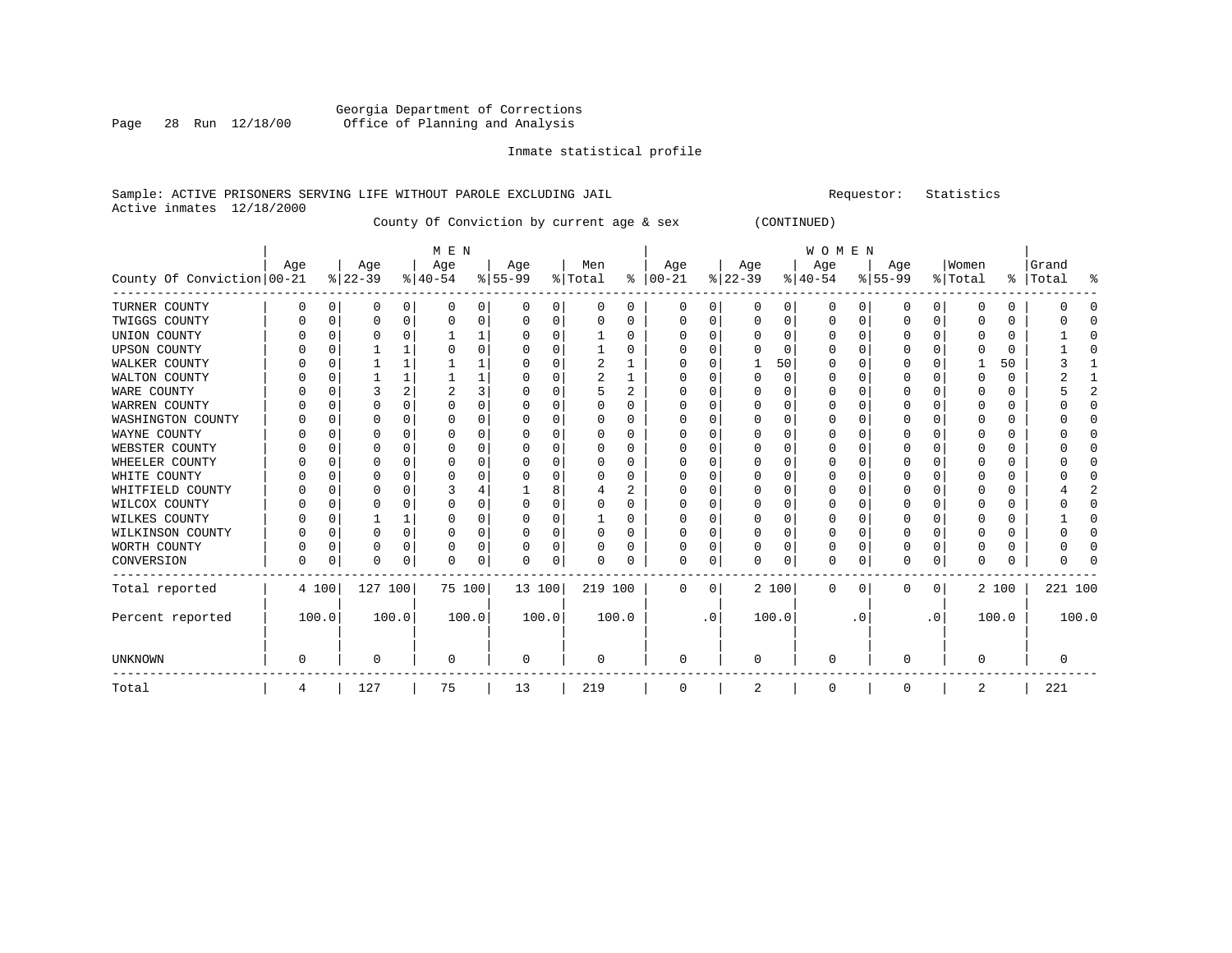#### Georgia Department of Corrections<br>Page 29 Run 12/18/00 Office of Planning and Analysis Page 29 Run 12/18/00 Office of Planning and Analysis

#### Inmate statistical profile

#### Sample: ACTIVE PRISONERS SERVING LIFE WITHOUT PAROLE EXCLUDING JAIL Requestor: Statistics Active inmates 12/18/2000

Circuit Of Conviction by current age & sex

|                      |          |             |                |    | M E N     |   |           |             |         |              |          |          |          |          | <b>WOMEN</b> |          |              |          |         |    |           |              |
|----------------------|----------|-------------|----------------|----|-----------|---|-----------|-------------|---------|--------------|----------|----------|----------|----------|--------------|----------|--------------|----------|---------|----|-----------|--------------|
|                      | Age      |             | Age            |    | Age       |   | Age       |             | Men     |              | Age      |          | Age      |          | Age          |          | Age          |          | Women   |    | Grand     |              |
| Circ Of Conviction   | $ 00-21$ |             | $ 22-39 $      |    | $8 40-54$ |   | $8 55-99$ |             | % Total | ⊱            | $ 00-21$ |          | $ 22-39$ |          | $ 40-54$     |          | $8 55-99$    |          | % Total |    | %   Total |              |
| ALAPAHA CIRCUIT      | 0        | 0           | 1              | 1  | $\Omega$  | 0 | 1         | 8           | 2       | 1            | 0        | 0        | 0        | 0        | 0            | 0        | 0            | 0        | 0       | 0  | 2         |              |
| ALCOVY CIRCUIT       | O        | $\Omega$    | $\overline{c}$ | 2  | 1         | 1 | $\Omega$  | $\Omega$    | 3       | 1            | $\Omega$ | $\Omega$ | $\Omega$ | $\Omega$ | 0            | C        | <sup>0</sup> | $\Omega$ | O       | 0  | 3         | -1           |
| ATLANTA CIRCUIT      |          | $\Omega$    |                | 6  |           | 9 | O         | $\Omega$    | 14      | 6            | O        | 0        | $\Omega$ | $\Omega$ | O            | C        | <sup>0</sup> | $\Omega$ | O       | 0  | 14        | F            |
| ATLANTIC CIRCUIT     |          | 0           | 4              | 3  |           | 1 |           | $\Omega$    | 5       | 2            | O        | 0        | O        | 0        | $\left($     | O        |              | 0        | O       | 0  | 5         |              |
| AUGUSTA CIRCUIT      |          | 0           | 13             | 10 | 5         | 7 |           | $\mathbf 0$ | 18      | 8            | C        | 0        |          | 50       | 0            | 0        |              | O        |         | 50 | 19        |              |
| BLUE RIDGE CIRCUIT   |          | $\mathbf 0$ |                | 1  |           | 1 |           | 0           | 2       | 1            |          | 0        | $\Omega$ | 0        | O            | C        | 0            | U        | O       | 0  | 2         |              |
| BRUNSWICK CIRCUIT    |          | 25          | 6              |    |           | 5 |           | 8           | 12      | 6            | C        | 0        | O        | $\Omega$ | O            | C        | <sup>0</sup> | 0        | U       | 0  | 12        | 5            |
| CHATTAHOOCHEE CIRCUI | O        | 0           |                |    |           | 5 |           | 0           | 9       | 4            | n        | 0        | O        | 0        | 0            | C        | O            | O        | O       | 0  | q         |              |
| CHEROKEE CIRCUIT     | U        | $\Omega$    | O              | 0  |           | 1 |           | 8           | 2       |              | $\Omega$ | 0        | O        | $\Omega$ | 0            | 0        | 0            | O        | O       | 0  |           |              |
| CLAYTON CIRCUIT      |          | $\Omega$    |                |    | 2         | 3 |           | 8           |         | 3            | C        | 0        | 0        | $\Omega$ | 0            | C        |              |          | C       | 0  |           |              |
| COBB CIRCUIT         |          | C           |                |    |           |   |           | $\Omega$    |         |              | C        | U        | $\Omega$ | $\Omega$ | 0            | C        | <sup>0</sup> |          |         | 0  |           |              |
| CONASAUGA CIRCUIT    |          | $\Omega$    | O              | O  | 3         | 4 |           | 8           |         | 2            | C        | U        | O        | $\Omega$ | 0            | C        | <sup>0</sup> | U        | U       | 0  |           |              |
| CORDELE CIRCUIT      |          | $\Omega$    |                |    | O         | 0 |           | $\Omega$    |         | 0            | $\Box$   | 0        | O        | $\Omega$ | $\left($     | O        |              | 0        | O       | U  |           | <sup>0</sup> |
| COWETA CIRCUIT       |          | $\mathbf 0$ | 2              | 2  |           | 1 |           | 8           |         | 2            |          | O        | O        | 0        | ი            | O        |              | O        | Ω       | O  |           |              |
| DOUGHERTY CIRCUIT    |          | 25          |                |    |           | 1 |           | 0           | 4       | 2            |          | 0        |          | $\Omega$ | Ω            | C        |              | O        |         | 0  |           | 2            |
| DUBLIN CIRCUIT       |          | $\Omega$    | O              | U  | C         | 0 |           | $\Omega$    | 0       | O            | $\cap$   | U        | O        | $\Omega$ | C            | C        | <sup>0</sup> | U        |         | 0  |           | ∩            |
| EASTERN CIRCUIT      |          | 0           | 6              |    |           | 1 |           | 8           | 8       | 4            | n        | 0        | O        | O        | O            | C        | O            | O        | Ω       | 0  |           |              |
| FLINT CIRCUIT        |          | 0           | 3              |    |           | 1 |           | 8           | 5       | 2            | n        | 0        | O        | 0        | 0            | C        | O            | U        | O       | 0  |           |              |
| GRIFFIN CIRCUIT      |          | 0           |                |    | 2         | 3 |           | $\Omega$    |         | 3            |          | 0        |          | 0        | C            | C        |              |          |         | 0  |           |              |
| GWINNETT CIRCUIT     |          | $\Omega$    |                |    | O         | 0 |           | $\Omega$    |         | O            | 0        | U        | ∩        | 0        | C            | C        |              | U        |         | 0  |           | ∩            |
| HOUSTON CIRCUIT      |          | $\Omega$    |                |    |           | 4 |           | $\Omega$    |         | 2            | O        | U        | ∩        | $\Omega$ | 0            | C        |              | U        | U       | 0  |           |              |
| LOOKOUT MOUNTAIN CIR |          | $\Omega$    |                |    |           |   |           | $\Omega$    | 4       | 2            | C        | 0        |          | 50       | O            | C        |              | U        |         | 50 |           |              |
| MACON CIRCUIT        |          | $\Omega$    | 5              |    | 2         | 3 |           | $\Omega$    |         | 3            | C        | 0        | O        | 0        | O            | O        |              | O        | O       | O  |           | κ            |
| MIDDLE CIRCUIT       |          | $\mathbf 0$ |                | 2  |           |   |           | 0           | 3       | $\mathbf{1}$ |          | O        |          | $\Omega$ |              | C        |              | O        | Ω       | 0  |           |              |
| MOUNTAIN CIRCUIT     |          | $\mathbf 0$ |                |    | 0         | 0 |           | 0           |         | O            | C        | O        |          | $\Omega$ | Ω            | C        |              | U        |         | 0  |           | ∩            |
| NORTHEASTERN CIRCUIT |          | 0           | 2              | 2  | 0         | 0 |           | 0           | 2       | -1           | n        | 0        | O        | O        | O            | C        | O            | U        | O       | 0  |           |              |
| NORTHERN CIRCUIT     | U        | 0           | 2              | 2  | 0         | 0 |           | 8           | 3       | 1            | 0        | 0        | $\left($ | $\Omega$ | $\Omega$     | $\left($ | O            | U        | $\Box$  | 0  |           |              |
| OCMULGEE CIRCUIT     |          | $\Omega$    | 6              | 5  | 3         | 4 |           | $\Omega$    | 9       | 4            | 0        | 0        | 0        | 0        | 0            | C        |              |          | C       | 0  |           |              |
| OCONEE CIRCUIT       |          | 25          |                |    | C         | 0 |           | $\Omega$    | 2       | 1            |          | U        | O        | $\Omega$ | C            | C        |              |          |         | 0  |           |              |
| OGEECHEE CIRCUIT     |          | $\Omega$    | O              | O  | $\Omega$  | 0 |           | $\Omega$    | 0       | O            | C        | U        | $\Omega$ | $\Omega$ | O            | C        |              | U        |         | U  |           | ∩            |
| PATAULA CIRCUIT      |          | $\Omega$    | O              | O  |           | 1 |           | $\Omega$    |         | 0            | O        | U        | O        | $\Omega$ | 0            | C        |              | U        | C       | 0  |           | ſ            |
| PIEDMONT CIRCUIT     |          | $\Omega$    |                |    | 2         | 3 |           | $\Omega$    | 3       | 1            | O        | U        | O        | $\Omega$ | $\Box$       | C        |              | O        |         | U  |           |              |
| ROME CIRCUIT         |          | 0           |                | 3  | O         | 0 |           | 0           | 4       | 2            | O        | 0        |          | 0        | $\Omega$     | 0        |              | O        |         | U  |           |              |
| SOUTH GEORGIA CIRCUI |          | 0           | O              | O  |           | 1 |           | 0           |         | 0            |          | 0        |          | 0        | C            | 0        |              | O        |         | 0  |           | $\sqrt{ }$   |
| SOUTHERN CIRCUIT     | 1        | 25          | 2              | 2  | 3         | 4 | $\Omega$  | 0           | 6       | 3            | $\Omega$ | 0        | $\Omega$ | 0        | 0            | 0        | $\Omega$     | 0        | O       | 0  |           |              |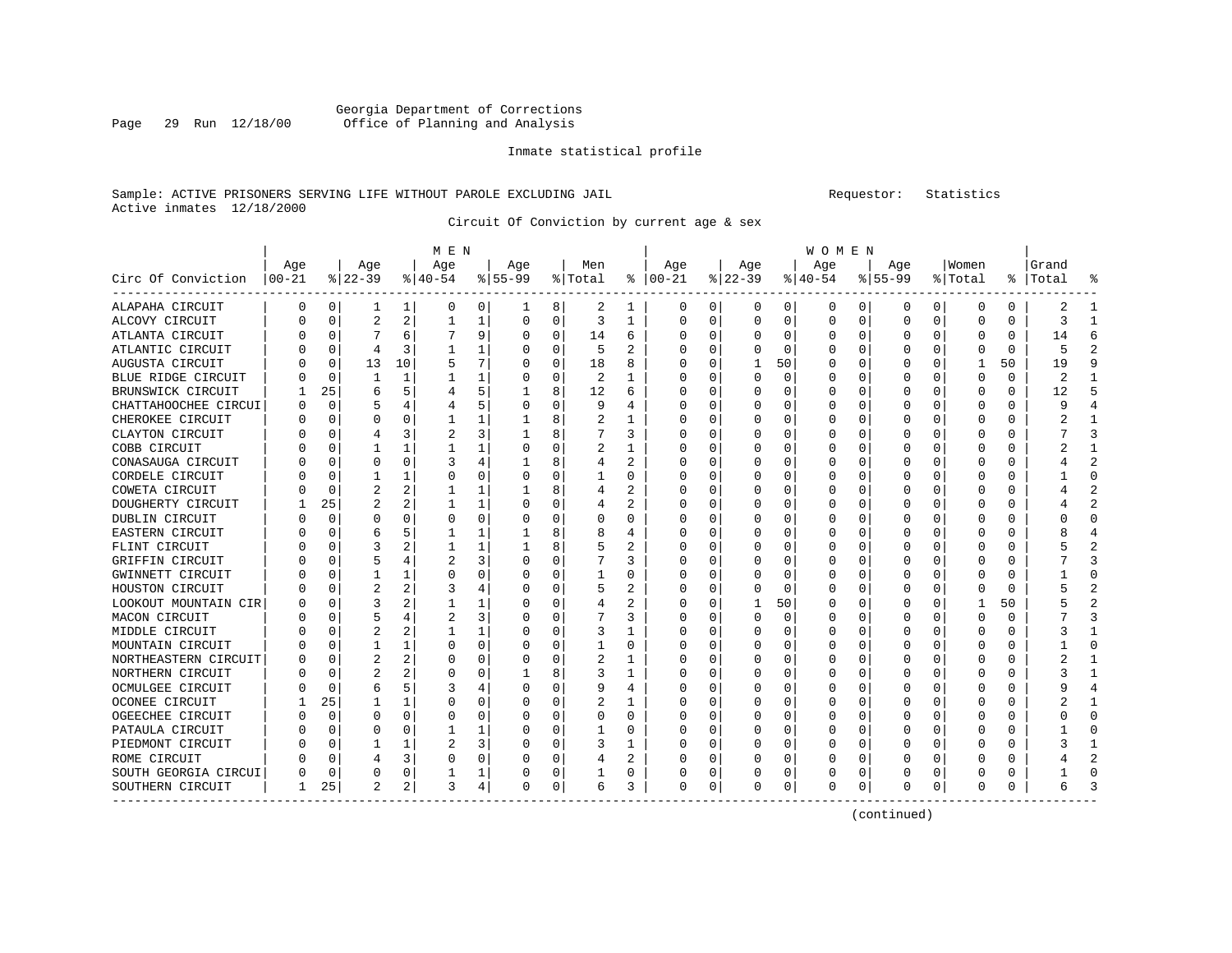#### Georgia Department of Corrections Page 30 Run 12/18/00 Office of Planning and Analysis

#### Inmate statistical profile

#### Sample: ACTIVE PRISONERS SERVING LIFE WITHOUT PAROLE EXCLUDING JAIL Requestor: Statistics Active inmates 12/18/2000

Circuit Of Conviction by current age & sex (Continued)

|                      |                 |          |                  |      | M E N            |        |                  |        |                            |      |                  |          |                  |       | WOMEN            |          |                  |           |                  |       |                    |      |
|----------------------|-----------------|----------|------------------|------|------------------|--------|------------------|--------|----------------------------|------|------------------|----------|------------------|-------|------------------|----------|------------------|-----------|------------------|-------|--------------------|------|
| Circ Of Conviction   | Age<br>$ 00-21$ |          | Age<br>$ 22-39 $ |      | Age<br>$8 40-54$ |        | Age<br>$ 55-99 $ |        | Men<br>$\frac{1}{2}$ Total | ွေ   | Age<br>$ 00-21 $ |          | Age<br>$ 22-39 $ |       | Age<br>$ 40-54 $ |          | Age<br>$8 55-99$ |           | Women<br>% Total |       | Grand<br>%   Total | ႜ    |
| SOUTHWESTERN CIRCUIT |                 | 0        |                  |      |                  |        |                  | 0      | 2                          |      |                  |          |                  |       |                  |          |                  |           |                  |       |                    |      |
| STONE MOUNTAIN CIRCU | $\Omega$        | $\Omega$ | 11               | 9    |                  |        |                  | 23     | 19                         | q    |                  |          |                  |       |                  |          |                  |           |                  |       | 1 9                |      |
| TALLAPOOSA CIRCUIT   |                 |          |                  |      |                  |        |                  |        |                            |      |                  |          |                  |       |                  |          |                  |           |                  |       |                    |      |
| TIFTON CIRCUIT       |                 |          |                  |      |                  |        |                  |        |                            |      |                  |          |                  |       |                  |          |                  |           |                  |       |                    |      |
| TOOMBS CIRCUIT       |                 |          |                  |      |                  |        |                  |        |                            |      |                  |          |                  |       |                  |          |                  |           |                  |       |                    |      |
| WAYCROSS CIRCUIT     |                 |          |                  |      |                  |        |                  |        |                            |      |                  |          |                  |       |                  |          |                  |           |                  |       |                    |      |
| WESTERN CIRCUIT      |                 |          |                  |      |                  |        |                  |        | 11                         |      |                  |          |                  |       |                  |          |                  |           |                  |       |                    |      |
| ROCKDALE CIRCUIT     |                 |          |                  |      |                  |        |                  |        |                            |      |                  |          |                  |       |                  |          |                  |           |                  |       |                    |      |
| DOUGLAS CIRCUIT      |                 |          |                  |      |                  |        |                  |        |                            |      |                  |          |                  |       |                  |          |                  |           |                  |       |                    |      |
| APPALACHIAN CIRCUIT  |                 |          |                  |      |                  |        |                  |        |                            |      |                  |          |                  |       |                  |          |                  |           |                  |       |                    |      |
| ENOTAH CIRCUIT       |                 |          |                  |      |                  |        |                  |        |                            |      |                  |          |                  |       |                  |          |                  |           |                  |       |                    |      |
| BELL-FORSYTH CIRCUIT | $\Omega$        | 0        |                  | 0    |                  |        | U                | 0      |                            |      |                  |          |                  | 0     | $\Omega$         |          |                  |           |                  |       |                    |      |
| Total reported       |                 | 4 100    | 126 100          |      |                  | 74 100 |                  | 13 100 | 217                        | 100  | $\Omega$         | $\Omega$ |                  | 2 100 | $\Omega$         | $\Omega$ | O                | 0         |                  | 2 100 | 219 100            |      |
| Percent reported     |                 | 100.0    |                  | 99.2 |                  | 98.7   |                  | 100.0  |                            | 99.1 |                  | . 0      |                  | 100.0 |                  | . 0      |                  | $\cdot$ 0 |                  | 100.0 |                    | 99.1 |
| NOT REPORTED         |                 |          |                  |      |                  |        | 0                |        |                            |      | $\Omega$         |          | $\Omega$         |       |                  |          |                  |           |                  |       |                    |      |
| Total                | 4               |          | 127              |      | 75               |        | 13               |        | 219                        |      | O                |          | 2                |       | 0                |          | 0                |           | 2                |       | 221                |      |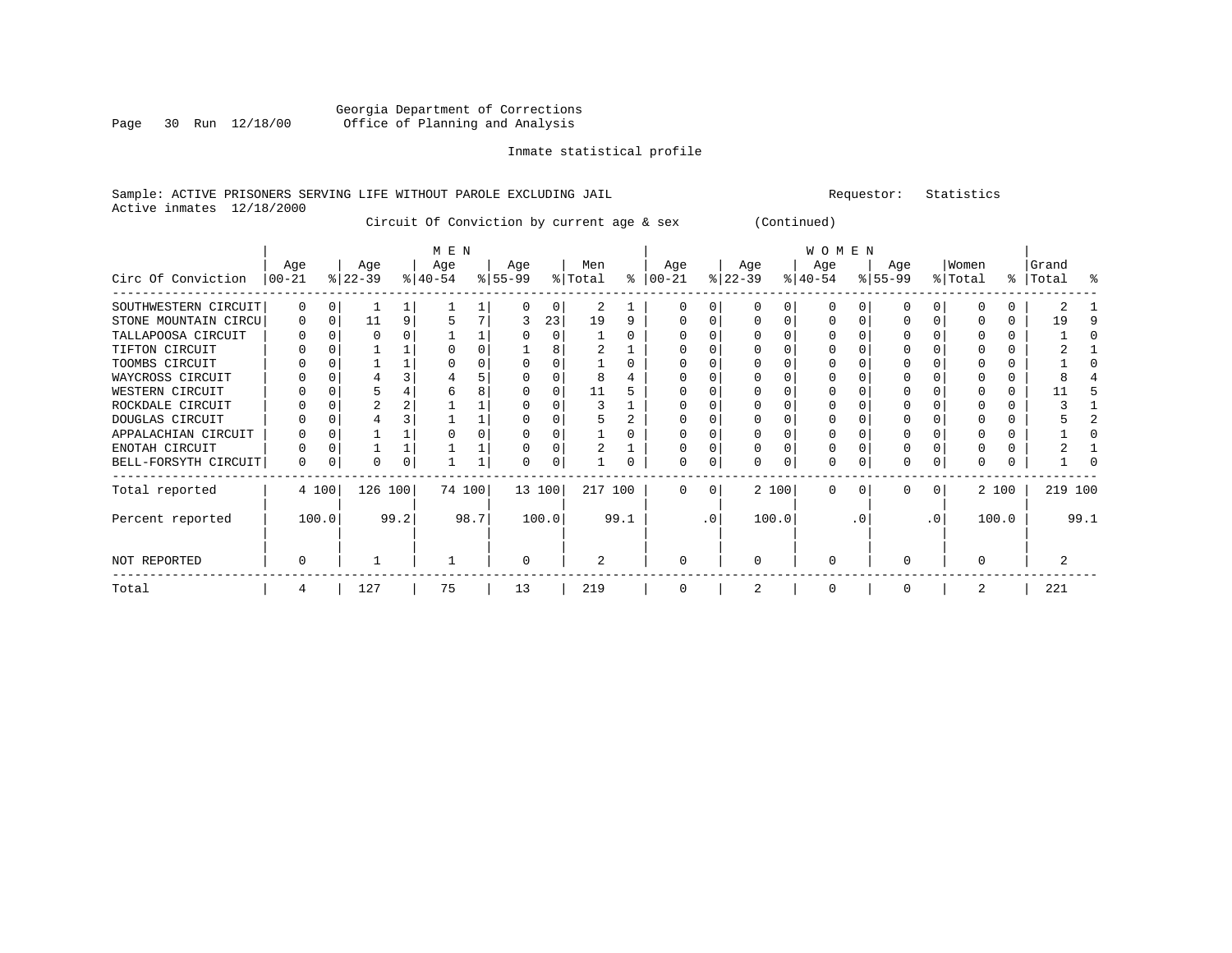#### Georgia Department of Corrections<br>Page 31 Run 12/18/00 Office of Planning and Analysis Office of Planning and Analysis

#### Inmate statistical profile

#### Sample: ACTIVE PRISONERS SERVING LIFE WITHOUT PAROLE EXCLUDING JAIL Requestor: Statistics Active inmates 12/18/2000

Home County by current age & sex

|                      |          |          |          |             | M E N     |          |           |             |         |          |               |             |          |             | W O M E N |          |           |             |         |    |       |                         |
|----------------------|----------|----------|----------|-------------|-----------|----------|-----------|-------------|---------|----------|---------------|-------------|----------|-------------|-----------|----------|-----------|-------------|---------|----|-------|-------------------------|
|                      | Age      |          | Age      |             | Age       |          | Age       |             | Men     |          | Age           |             | Age      |             | Age       |          | Age       |             | Women   |    | Grand |                         |
| Home County          | $ 00-21$ |          | $ 22-39$ |             | $8 40-54$ |          | $8 55-99$ |             | % Total |          | $8   00 - 21$ |             | $ 22-39$ |             | $ 40-54$  |          | $8 55-99$ |             | % Total | ႜၟ | Total |                         |
| APPLING COUNTY       | 0        | 0        | 1        | 1           | 1         | 2        | 0         | 0           | 2       | 1        | 0             | 0           | 0        | 0           | 0         | 0        | 0         | 0           | 0       | 0  | 2     |                         |
| ATKINSON COUNTY      | 0        | 0        | $\Omega$ | $\mathbf 0$ | $\Omega$  | 0        | 1         | 11          | 1       | 1        | 0             | $\mathbf 0$ | $\Omega$ | $\mathsf 0$ | 0         | $\Omega$ | $\Omega$  | $\mathbf 0$ | 0       | 0  |       | -1                      |
| <b>BACON COUNTY</b>  |          | 0        | $\Omega$ | $\Omega$    | C         | $\Omega$ |           | $\mathbf 0$ | 0       | $\Omega$ | 0             | 0           | O        | $\Omega$    | 0         | 0        |           | $\Omega$    | 0       | 0  | Ω     | $\Omega$                |
| BAKER COUNTY         | Λ        | $\Omega$ | $\Omega$ | $\Omega$    | C         | 0        |           | $\Omega$    | U       | 0        | <sup>0</sup>  | 0           | O        | $\Omega$    | 0         | O        | $\Omega$  | O           | O       | 0  | C     | $\Omega$                |
| BALDWIN COUNTY       | O        | $\Omega$ |          |             |           | 3        |           | 0           | 3       | 2        | 0             | 0           | O        | $\Omega$    | 0         | 0        | n         | O           | O       | 0  | 3     |                         |
| <b>BANKS COUNTY</b>  |          | 0        | O        | $\Omega$    | C         | 0        |           | $\Omega$    | 0       | 0        | 0             | 0           |          | 0           | 0         | C        |           |             | C       | 0  |       | ſ                       |
| BARROW COUNTY        | 0        | O        |          |             |           | 2        |           | $\Omega$    | 2       | 1        | O             | 0           | O        | O           | O         | O        | n         | O           | Ω       | 0  |       |                         |
| BARTOW COUNTY        | 0        | O        |          |             |           | 3        |           | $\Omega$    | 3       | 2        | 0             | 0           | $\left($ | $\Omega$    | 0         | C        | n         | 0           | 0       | 0  | 3     |                         |
| BEN HILL COUNTY      |          | 0        | $\Omega$ | $\Omega$    | C         | 0        |           | 0           | 0       | 0        | 0             | 0           |          | $\Omega$    | 0         | 0        |           | $\Omega$    | 0       | 0  | Ω     | $\Omega$                |
| BERRIEN COUNTY       |          | $\Omega$ | $\Omega$ | O           |           | 0        |           | $\Omega$    | 0       | 0        | 0             | 0           |          | $\Omega$    | Ω         | C        |           | O           | Ω       | 0  | C     | ∩                       |
| BIBB COUNTY          |          | 0        |          |             |           | 2        |           | 0           | 2       | 1        | <sup>0</sup>  | 0           | O        | $\Omega$    | 0         | 0        | n         | O           | 0       | 0  |       |                         |
| BLECKLEY COUNTY      |          | 25       |          |             | 0         | 0        |           | $\Omega$    | 2       | 1        | 0             | 0           |          | $\Omega$    | 0         | 0        |           | O           | 0       | 0  |       |                         |
| BRANTLEY COUNTY      | 0        | $\Omega$ | O        | $\Omega$    | C         | 0        |           | $\Omega$    | U       | 0        | 0             | 0           |          | $\Omega$    | 0         | C        |           | O           | O       | O  |       | ſ                       |
| BROOKS COUNTY        |          | 0        |          |             | 0         | 0        |           | $\Omega$    |         | 1        | 0             | 0           | $\left($ | 0           | 0         | O        | n         | U           | 0       | 0  |       |                         |
| BRYAN COUNTY         |          | 0        | $\Omega$ | $\Omega$    | 0         | 0        |           | 0           | 0       | $\Omega$ | 0             | 0           |          | $\Omega$    | 0         | 0        |           | O           | 0       | 0  | Ω     | $\Omega$                |
| BULLOCH COUNTY       |          | 0        | $\Omega$ | O           | C         | 0        |           | $\Omega$    | U       | $\Omega$ | 0             | 0           |          | $\Omega$    | C         | C        |           | U           | 0       | 0  |       | $\sqrt{ }$              |
| <b>BURKE COUNTY</b>  | Λ        | 0        | 3        | 3           | C         | 0        |           | 0           | 3       | 2        | <sup>0</sup>  | 0           | O        | $\Omega$    | 0         | 0        | $\Omega$  | 0           | 0       | 0  |       | $\overline{\mathbf{c}}$ |
| BUTTS COUNTY         | Ω        | 0        | $\Omega$ | $\Omega$    | C         | 0        |           | 11          |         | 1        | 0             | 0           | $\left($ | $\Omega$    | 0         | C        |           | O           | C       | 0  |       |                         |
| CALHOUN COUNTY       | Ω        | O        | O        | O           | C         | 0        |           | $\Omega$    | 0       | 0        | O             | 0           |          | $\Omega$    | 0         | C        |           | O           | C       | 0  |       | $\Omega$                |
| CAMDEN COUNTY        | Ω        | O        | $\Omega$ | $\Omega$    |           | 2        |           | $\Omega$    | 1       | 1        | 0             | 0           | O        | $\Omega$    | 0         | C        | $\Omega$  | O           | Ω       | 0  |       |                         |
| CANDLER COUNTY       |          | 0        | $\Omega$ | $\Omega$    | C         | 0        |           | $\Omega$    | 0       | $\Omega$ | 0             | 0           |          | $\Omega$    | 0         | 0        |           | $\Omega$    | 0       | 0  | ი     | $\Omega$                |
| CARROLL COUNTY       |          | 0        |          | 2           | C         | 0        |           | $\Omega$    | 2       | 1        | 0             | 0           |          | $\Omega$    | 0         | 0        |           | O           | C       | 0  |       |                         |
| CATOOSA COUNTY       |          | $\Omega$ | $\Omega$ | $\Omega$    | C         | 0        |           | 0           | 0       | 0        | <sup>0</sup>  | 0           | O        | $\Omega$    | 0         | C        | $\Omega$  | O           | Ω       | 0  | U     | <sup>0</sup>            |
| CHARLTON COUNTY      | Ω        | 0        | 0        | 0           | 0         | 0        |           | 0           | 0       | U        | 0             | 0           | $\left($ | 0           | 0         | 0        | n         | O           | O       | 0  | U     | <sup>0</sup>            |
| CHATHAM COUNTY       | Ω        | 0        |          | 6           | 2         | 3        |           | 11          | 10      | 5        | Ω             | 0           |          | 0           | 0         | C        |           | O           | C       | 0  | 10    |                         |
| CHATTAHOOCHEE COUNTY | 0        | $\Omega$ | $\Omega$ | $\Omega$    | C         | 0        |           | $\Omega$    | 0       | U        | 0             | 0           | O        | $\Omega$    | 0         | C        |           | O           | O       | 0  | C     |                         |
| CHATTOOGA COUNTY     |          | 0        |          |             | 0         | 0        |           | $\Omega$    | 1       | 1        | 0             | 0           |          | 0           | $\Omega$  | 0        | n         | O           | 0       | 0  |       |                         |
| CHEROKEE COUNTY      |          | 0        |          |             |           | 2        |           | 0           | 2       | 1        | 0             | 0           |          | $\Omega$    | Ω         | 0        |           | O           | 0       | 0  | 2     |                         |
| CLARKE COUNTY        |          | 0        | 4        | 4           | 5         | 8        |           | 0           | 9       | 5        | 0             | 0           |          | $\Omega$    | Ω         | C        |           | O           | 0       | 0  | 9     | 5                       |
| CLAY COUNTY          | Ω        | 0        | 0        | $\Omega$    | C         | 0        |           | $\Omega$    | 0       | 0        | 0             | 0           | $\Omega$ | $\Omega$    | 0         | 0        | n         | O           | 0       | 0  |       | <sup>0</sup>            |
| CLAYTON COUNTY       | O        | 0        | 4        |             |           | 2        |           | 11          | 6       | 3        | O             | 0           | O        | 0           | 0         | O        |           | O           | C       | 0  |       |                         |
| CLINCH COUNTY        | O        | 0        | $\Omega$ | $\Omega$    | C         | 0        |           | $\Omega$    | U       | 0        | 0             | 0           |          | $\Omega$    | 0         | C        |           | O           | C       | 0  |       | ſ                       |
| COBB COUNTY          | Ω        | O        | O        | $\Omega$    |           | 2        |           | $\Omega$    |         | 1        | Ω             | O           | O        | $\Omega$    | O         | C        | n         | O           | C       | U  |       |                         |
| COFFEE COUNTY        |          | O        | O        | $\Omega$    | C         | 0        |           | 0           | U       | $\Omega$ | 0             | 0           |          | $\Omega$    | 0         | C        |           | U           | Ω       | U  |       | <sup>0</sup>            |
| COLQUITT COUNTY      |          | 0        | $\Omega$ | 0           |           | 2        |           | 0           |         | 1        | 0             | 0           |          | 0           | 0         | 0        |           | 0           |         | 0  |       |                         |
| COLUMBIA COUNTY      | 0        | 0        | $\Omega$ | 0           | -1        | 2        | $\Omega$  | 0           | 1       | 1        | $\Omega$      | 0           | 0        | 0           | 0         | 0        | $\Omega$  | 0           | 0       | 0  |       | $\mathbf{1}$            |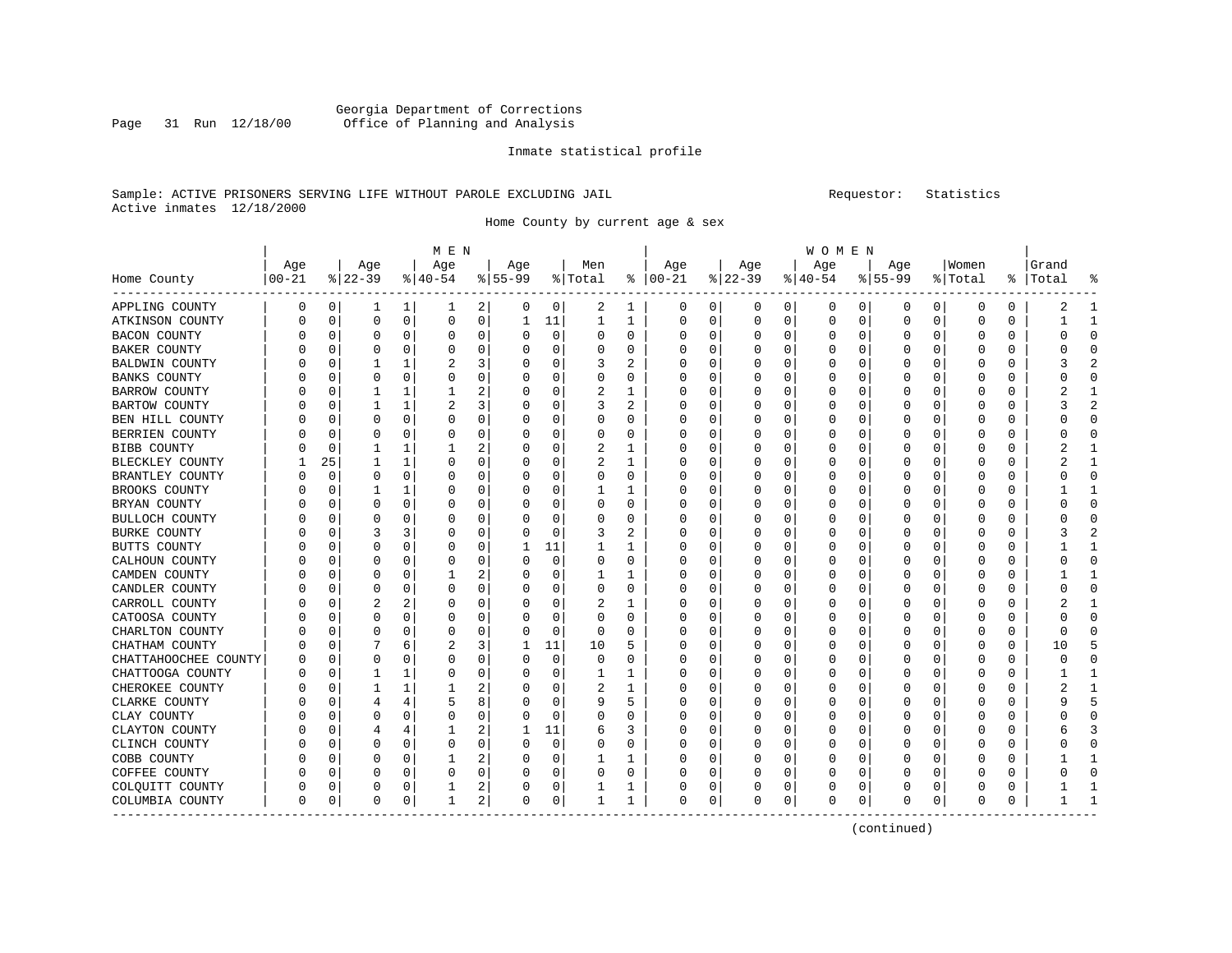#### Georgia Department of Corrections<br>Page 32 Run 12/18/00 Office of Planning and Analysis Office of Planning and Analysis

#### Inmate statistical profile

#### Sample: ACTIVE PRISONERS SERVING LIFE WITHOUT PAROLE EXCLUDING JAIL Requestor: Statistics Active inmates 12/18/2000

Home County by current age & sex (CONTINUED)

|                  |           |          |              |          | M E N     |                |           |             |              |          |               |          |              |          | W O M E N |             |             |          |             |          |           |                |
|------------------|-----------|----------|--------------|----------|-----------|----------------|-----------|-------------|--------------|----------|---------------|----------|--------------|----------|-----------|-------------|-------------|----------|-------------|----------|-----------|----------------|
|                  | Age       |          | Age          |          | Age       |                | Age       |             | Men          |          | Age           |          | Age          |          | Age       |             | Age         |          | Women       |          | Grand     |                |
| Home County      | $00 - 21$ |          | $ 22-39$     |          | $ 40-54 $ |                | $8 55-99$ |             | % Total      |          | $8   00 - 21$ |          | $ 22-39 $    |          | $ 40-54$  |             | $8155 - 99$ |          | % Total     |          | %   Total | န္             |
| COOK COUNTY      | O         | 0        | O            | 0        | 0         | 0              | 0         | 0           | 0            | 0        | 0             | 0        | 0            | 0        | 0         | 0           | 0           | 0        | 0           | 0        |           | $\Omega$       |
| COWETA COUNTY    | O         | $\Omega$ | $\mathbf{1}$ | 1        | 0         | 0              | $\Omega$  | 0           | $\mathbf{1}$ | 1        | 0             | 0        | 0            | 0        | $\Omega$  | 0           | $\mathbf 0$ | 0        | $\mathbf 0$ | $\Omega$ |           | $\mathbf{1}$   |
| CRAWFORD COUNTY  |           | $\Omega$ | $\Omega$     | $\Omega$ | C         | 0              |           | 0           | 0            | $\Omega$ | O             | 0        | O            | 0        | O         | $\mathbf 0$ | $\Omega$    | $\Omega$ | $\Omega$    | $\Omega$ |           | $\Omega$       |
| CRISP COUNTY     |           | 0        |              |          | C         | 0              |           | 0           |              | 1        | 0             | 0        | 0            | 0        | 0         | 0           | 0           | $\Omega$ | $\Omega$    | 0        |           | -1             |
| DADE COUNTY      |           | 0        | 0            | 0        | C         | 0              |           | 0           | 0            | 0        | 0             | 0        | 0            | 0        | 0         | 0           | 0           | O        | 0           | 0        |           | $\Omega$       |
| DAWSON COUNTY    |           | n        | $\Omega$     | O        | C         | 0              |           | $\Omega$    | 0            | O        | 0             | 0        | O            | 0        | 0         | 0           | O           | O        | $\cap$      | $\Omega$ |           | $\Omega$       |
| DECATUR COUNTY   | O         | $\Omega$ | $\Omega$     | $\Omega$ | 2         | 3              |           | $\Omega$    | 2            | 1        | 0             | $\Omega$ | 0            | 0        | 0         | 0           | 0           | 0        | $\Omega$    | 0        |           |                |
| DEKALB COUNTY    |           | 0        | 10           | 9        | 2         | 3              |           | 0           | 12           | 6        | 0             | 0        | 0            | 0        | 0         | $\Omega$    | 0           | 0        | $\Omega$    | 0        | 12        | 6              |
| DODGE COUNTY     |           | $\Omega$ | 0            | 0        | 0         | 0              |           | 0           | 0            | 0        | 0             | 0        | 0            | 0        | 0         | 0           | 0           | 0        | 0           | 0        |           | $\Omega$       |
| DOOLY COUNTY     |           | $\Omega$ | $\Omega$     | $\Omega$ | C         | 0              |           | 0           | 0            | 0        | O             | 0        | 0            | $\Omega$ | 0         | 0           | 0           | $\Omega$ | $\Omega$    | $\Omega$ |           | $\Omega$       |
| DOUGHERTY COUNTY |           | 25       | 2            | 2        |           | 2              |           | 0           | 4            | 2        | <sup>0</sup>  | $\Omega$ | <sup>0</sup> | 0        | O         | 0           | 0           | O        | $\Omega$    | 0        |           | $\overline{2}$ |
| DOUGLAS COUNTY   | N         | 0        | $\Omega$     | 0        |           | 2              |           | 0           |              | 1        | 0             | 0        | 0            | 0        | 0         | 0           | 0           | 0        | 0           | 0        |           | $\mathbf{1}$   |
| EARLY COUNTY     |           | 0        |              | O        | C         | 0              |           | 0           | 0            | 0        | O             | 0        | 0            | 0        | 0         | 0           | 0           | 0        | 0           | 0        |           | $\Omega$       |
| ECHOLS COUNTY.   |           | n        | O            | $\Omega$ | C         | 0              |           | $\Omega$    | 0            | O        | O             | $\Omega$ | <sup>0</sup> | 0        | O         | 0           | O           | O        | $\Omega$    | O        |           | $\Omega$       |
| EFFINGHAM COUNTY |           | n        | 0            | $\Omega$ | C         | 0              |           | $\Omega$    | 0            | 0        | 0             | $\Omega$ | 0            | $\Omega$ | 0         | $\Omega$    | 0           | $\Omega$ | $\Omega$    | 0        |           | $\Omega$       |
| ELBERT COUNTY    |           | n        | 0            | $\Omega$ | 0         | 0              | 1         | 11          |              | ı        | C             | 0        | 0            | 0        | 0         | 0           | 0           | $\Omega$ | $\Omega$    | 0        |           | -1             |
| EMANUEL COUNTY   |           | 0        |              | 0        | C         | 0              |           | $\mathbf 0$ | 0            | 0        | 0             | 0        | 0            | 0        | 0         | 0           | 0           | 0        | 0           | 0        |           | $\Omega$       |
| EVANS COUNTY     |           | 0        | $\Omega$     | $\Omega$ | C         | 0              |           | 0           | 0            | O        | O             | 0        | 0            | $\Omega$ | O         | 0           | 0           | 0        | $\Omega$    | 0        |           | $\Omega$       |
| FANNIN COUNTY    |           | $\Omega$ | O            | $\Omega$ | C         | 0              |           | 0           | 0            | O        | 0             | 0        | 0            | 0        | 0         | 0           | 0           | $\Omega$ | $\Omega$    | 0        |           | $\Omega$       |
| FAYETTE COUNTY   | C         | 0        | $\Omega$     | $\Omega$ |           | 2              |           | 0           |              |          | 0             | 0        | 0            | 0        | 0         | 0           | 0           | 0        | 0           | 0        |           | $\mathbf{1}$   |
| FLOYD COUNTY     |           | n        |              | 3        | C         | 0              |           | $\Omega$    | 3            | 2        | 0             | 0        | O            | 0        | 0         | 0           | 0           | O        | 0           | 0        |           | $\overline{c}$ |
| FORSYTH COUNTY   |           | n        | $\Omega$     | $\Omega$ | C         | 0              |           | $\Omega$    | 0            | 0        | O             | $\Omega$ | <sup>0</sup> | 0        | 0         | 0           | O           | O        | 0           | O        |           | $\Omega$       |
| FRANKLIN COUNTY  |           | n        | $\Omega$     | $\Omega$ | $\Omega$  | 0              |           | 0           | 0            | $\Omega$ | 0             | 0        | O            | 0        | 0         | 0           | 0           | 0        | 0           | 0        |           | $\Omega$       |
| FULTON COUNTY    |           | 0        | 16           | 14       | 10        | 16             |           | 0           | 26           | 14       | 0             | $\Omega$ | 0            | $\Omega$ | 0         | $\mathbf 0$ | 0           | $\Omega$ | 0           | $\Omega$ | 26        | 14             |
| GILMER COUNTY    |           | 0        |              | 1        | C         | 0              |           | 0           | 1            | 1        | O             | 0        | 0            | 0        | 0         | 0           | 0           | 0        | 0           | 0        |           | $\mathbf{1}$   |
| GLASCOCK COUNTY  |           | 0        | $\Omega$     | $\Omega$ | O         | 0              |           | 0           | 0            | $\Omega$ | 0             | 0        | 0            | 0        | 0         | 0           | 0           | O        | $\Omega$    | 0        |           | $\Omega$       |
| GLYNN COUNTY     |           | 0        | 3            | 3        | 0         | 0              |           | 11          | 4            | 2        | 0             | $\Omega$ | O            | 0        | 0         | 0           | 0           | 0        | 0           | 0        |           | 2              |
| GORDON COUNTY    | C         | 0        | 0            | $\Omega$ | C         | 0              |           | 11          |              | 1        | 0             | $\Omega$ | 0            | $\Omega$ | 0         | 0           | 0           | 0        | 0           | 0        |           | 1              |
| GRADY COUNTY     |           | $\Omega$ |              | $\Omega$ | C         | 0              |           | $\mathbf 0$ | 0            | 0        | O             | 0        | 0            | 0        | 0         | 0           | 0           | 0        | O           | 0        |           | $\Omega$       |
| GREENE COUNTY    |           | n        |              |          | C         | 0              |           | $\Omega$    |              | 1        | 0             | $\Omega$ | <sup>0</sup> | 0        | 0         | 0           | 0           | O        | $\Omega$    | O        |           | -1             |
| GWINNETT COUNTY  | C         | n        | $\Omega$     | $\Omega$ |           | $\overline{2}$ |           | 0           |              | 1        | 0             | $\Omega$ | O            | $\Omega$ | 0         | 0           | O           | $\Omega$ | n           | 0        |           |                |
| HABERSHAM COUNTY |           | 0        |              |          | 0         | 0              |           | 0           |              | 1        | O             | 0        | 0            | $\Omega$ | 0         | 0           | 0           | $\Omega$ | $\Omega$    | 0        |           | $\mathbf{1}$   |
| HALL COUNTY      |           | 0        |              |          |           | 2              |           | 0           | 2            | 1        | O             | 0        | 0            | 0        | 0         | 0           | 0           | 0        | O           | 0        |           | $\mathbf{1}$   |
| HANCOCK COUNTY   | N         | 0        | $\Omega$     | 0        | C         | 0              |           | 0           | 0            | 0        | O             | 0        | 0            | 0        | 0         | 0           | 0           | 0        | 0           | 0        |           | $\cap$         |
| HARALSON COUNTY  | 0         | 0        | 0            | 0        | $\Omega$  | 0              | $\Omega$  | 0           | 0            | 0        | $\mathbf 0$   | 0        | 0            | 0        | $\Omega$  | 0           | $\Omega$    | 0        | $\Omega$    | 0        |           | $\Omega$       |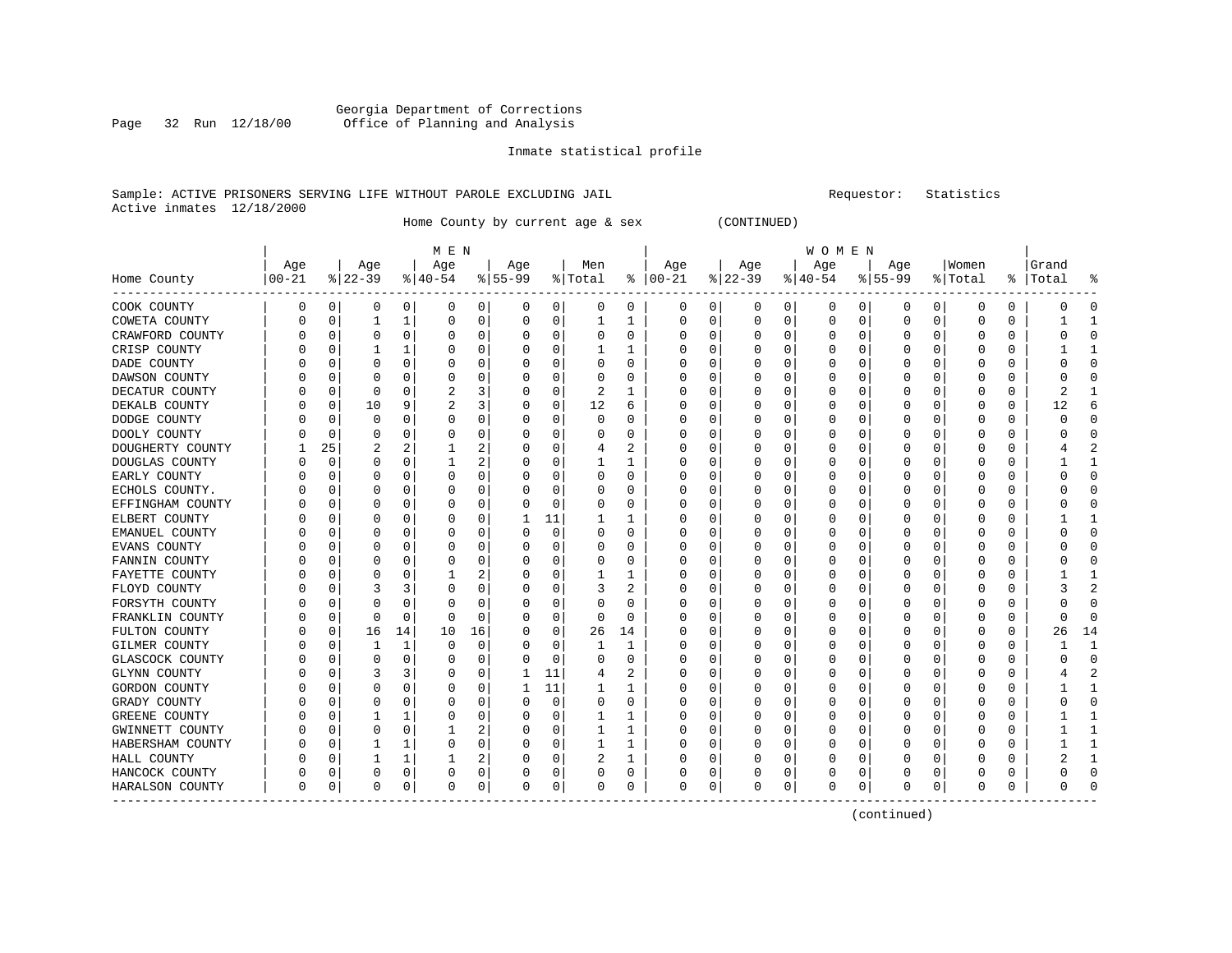#### Georgia Department of Corrections<br>Page 33 Run 12/18/00 Office of Planning and Analysis Office of Planning and Analysis

#### Inmate statistical profile

#### Sample: ACTIVE PRISONERS SERVING LIFE WITHOUT PAROLE EXCLUDING JAIL Requestor: Statistics Active inmates 12/18/2000

Home County by current age & sex (CONTINUED)

|                                         |          |          |           |              | M E N        |                |          |             |          |          |               |          |           |          | W O M E N |          |          |          |          |          |           |                |
|-----------------------------------------|----------|----------|-----------|--------------|--------------|----------------|----------|-------------|----------|----------|---------------|----------|-----------|----------|-----------|----------|----------|----------|----------|----------|-----------|----------------|
|                                         | Age      |          | Age       |              | Age          |                | Age      |             | Men      |          | Age           |          | Age       |          | Age       |          | Age      |          | Women    |          | Grand     |                |
| Home County<br>-------------<br>------- | $ 00-21$ |          | $ 22-39 $ |              | $8 40-54$    |                | $ 55-99$ |             | % Total  |          | $8   00 - 21$ |          | $ 22-39 $ |          | $ 40-54$  |          | $ 55-99$ |          | % Total  |          | %   Total | ႜ              |
| HARRIS COUNTY                           | 0        | 0        | 0         | 0            | 1            | 2              | 0        | 0           | 1        | 1        | $\Omega$      | 0        | 0         | 0        | $\Omega$  | 0        | 0        | 0        | 0        | $\Omega$ |           | 1              |
| HART COUNTY                             | N        | 0        | 0         | 0            | 0            | 0              | $\Omega$ | 0           | 0        | 0        | $\Omega$      | 0        | $\Omega$  | 0        | $\Omega$  | 0        | 0        | 0        | $\Omega$ | $\Omega$ | U         | $\Omega$       |
| HEARD COUNTY                            |          | 0        | 0         | $\Omega$     | 0            | 0              | O        | 0           | 0        | 0        | 0             | $\Omega$ | O         | 0        | 0         | 0        | 0        | $\Omega$ | $\Omega$ | $\Omega$ |           | $\Omega$       |
| HENRY COUNTY                            |          | 0        |           |              |              | 2              |          | 0           | 3        | 2        |               |          | O         | 0        |           | 0        | C        | 0        | $\Omega$ | $\Omega$ |           | $\overline{2}$ |
| HOUSTON COUNTY                          |          | C        | 2         | 2            |              | 3              | O        | 0           | 4        |          | O             | n        | O         | 0        |           | $\Omega$ | 0        | O        | O        | $\Omega$ |           | $\overline{2}$ |
| IRWIN COUNTY                            |          | 0        | O         | O            | 0            | 0              | O        | 0           | $\Omega$ | 0        | $\left($      | $\Omega$ | O         | 0        |           | $\Omega$ | O        | O        | O        | $\Omega$ |           | $\Omega$       |
| <b>JACKSON COUNTY</b>                   |          | 0        | O         | $\Omega$     | -1           | 2              | O        | $\mathbf 0$ | 1        | 1        | O             | $\Omega$ | $\left($  | 0        |           | 0        | $\Omega$ | $\Omega$ | $\Omega$ | 0        |           | 1              |
| <b>JASPER COUNTY</b>                    |          | 0        | 0         | 0            | 0            | 0              | O        | $\mathbf 0$ | 0        | 0        |               | $\Omega$ | O         | 0        |           | 0        | C        | 0        | $\Omega$ | $\Omega$ |           | $\mathbf 0$    |
| JEFF DAVIS COUNTY                       |          | 25       | O         | $\Omega$     | $\Omega$     | 0              | O        | 0           |          | 1        | $\Omega$      | $\Omega$ | C         | 0        |           | $\Omega$ | C        | $\Omega$ | $\Omega$ | $\Omega$ |           | $\mathbf{1}$   |
| <b>JEFFERSON COUNTY</b>                 |          | 0        | 0         | 0            | $\Omega$     | 0              | O        | 0           | $\Omega$ | $\Omega$ | $\Omega$      | $\Omega$ | C         | 0        |           | $\Omega$ | 0        | $\Omega$ | $\Omega$ | $\Omega$ |           | $\Omega$       |
| <b>JENKINS COUNTY</b>                   |          | 0        |           | 2            | 0            | 0              | O        | 0           | 2        | 1        | O             | $\Omega$ | O         | 0        |           | 0        | 0        | 0        | $\Omega$ | 0        |           | 1              |
| JOHNSON COUNTY                          |          | 0        | 0         | 0            | 0            | 0              |          | 0           | 0        | 0        |               | O        | O         | 0        |           | 0        | C        | 0        | O        | O        |           | $\mathbf 0$    |
| <b>JONES COUNTY</b>                     |          | C        | O         | U            | $\Omega$     | 0              | O        | $\Omega$    | $\Omega$ | $\Omega$ | ∩             | $\Omega$ | O         | O        |           | $\Omega$ | C        | $\Omega$ | ∩        | $\Omega$ |           | $\Omega$       |
| LAMAR COUNTY                            |          | 0        | 0         | $\Omega$     | $\Omega$     | 0              | O        | 0           | $\Omega$ | $\Omega$ |               | $\Omega$ | O         | O        |           | $\Omega$ | O        | $\Omega$ | O        | $\Omega$ |           | $\Omega$       |
| LANIER COUNTY                           |          | 0        | 0         | $\Omega$     | $\Omega$     | 0              | 0        | 0           | 0        | $\Omega$ |               | $\Omega$ | O         | $\Omega$ |           | 0        | C        | $\Omega$ | $\Omega$ | $\Omega$ |           | $\Omega$       |
| LAURENS COUNTY                          |          | 0        |           | 1            | $\Omega$     | 0              |          | 0           |          | 1        |               | $\Omega$ | O         | 0        |           | $\Omega$ | C        | $\Omega$ | $\Omega$ | $\Omega$ |           | 1              |
| LEE COUNTY                              |          | $\Omega$ | 0         | 0            | C            | 0              | O        | 0           | $\Omega$ | $\Omega$ | C             | $\Omega$ |           | 0        |           | $\Omega$ | C        | $\Omega$ | $\Omega$ | $\Omega$ |           | $\Omega$       |
| LIBERTY COUNTY                          |          | 0        | 2         | 2            |              | $\overline{a}$ |          | 0           | 3        | 2        | O             | 0        | C         | 0        |           | 0        | 0        | 0        | O        | 0        |           | $\overline{2}$ |
| LINCOLN COUNTY                          |          | 0        |           | 1            | 0            | 0              | O        | 0           |          | 1        | O             | 0        | O         | 0        | $\left($  | 0        | 0        | 0        | O        | 0        |           | 1              |
| LONG COUNTY                             |          | 0        | 0         | 0            | 0            | 0              |          | 0           | 0        | 0        |               |          | $\left($  | 0        |           | $\Omega$ | C        | O        | O        | $\Omega$ |           | $\Omega$       |
| LOWNDES COUNTY                          |          | 0        |           | 1            | 0            | 0              | O        | $\Omega$    |          | 1        | O             | $\Omega$ | O         | 0        |           | $\Omega$ | C        | $\Omega$ | $\Omega$ | $\Omega$ |           | 1              |
| LUMPKIN COUNTY                          |          | $\Omega$ | O         | $\Omega$     | $\Omega$     | 0              | O        | $\Omega$    | $\Omega$ | $\Omega$ | O             | $\Omega$ | O         | O        |           | $\Omega$ | O        | $\Omega$ | $\Omega$ | $\Omega$ |           | $\Omega$       |
| MACON COUNTY                            |          | $\Omega$ | 0         | $\Omega$     | $\Omega$     | 0              | O        | $\Omega$    | 0        | $\Omega$ | 0             | $\Omega$ | O         | 0        |           | $\Omega$ | 0        | $\Omega$ | $\Omega$ | $\Omega$ |           | $\Omega$       |
| MADISON COUNTY                          |          | 0        | 0         | 0            | 0            | 0              |          | 0           | 0        | $\Omega$ |               | 0        | C         | 0        |           | 0        | C        | 0        | $\Omega$ | 0        |           | $\mathbf 0$    |
| MARION COUNTY                           |          | 0        |           | $\mathbf{1}$ | $\Omega$     | 0              | O        | 0           |          | 1        | $\Omega$      | $\Omega$ |           | 0        |           | $\Omega$ | C        | $\Omega$ | $\Omega$ | $\Omega$ |           | 1              |
| MCDUFFIE COUNTY                         |          | 0        | 1         | 1            | 0            | 0              | 0        | 0           |          | 1        | O             | 0        | $\Box$    | 0        |           | 0        | 0        | 0        | O        | 0        |           | 1              |
| MCINTOSH COUNTY                         |          | 0        |           | 2            | 0            | 0              | O        | 0           | 2        | 1        | O             | 0        | O         | 0        | $\left($  | 0        | $\Omega$ | 0        | O        | O        |           | 1              |
| MERIWETHER COUNTY                       |          | 0        | 0         | 0            | 0            | 0              | O        | 0           | 0        | 0        |               | O        | O         | 0        | $\left($  | 0        | C        | 0        | O        | O        |           | $\Omega$       |
| MILLER COUNTY                           |          | $\Omega$ | O         | O            | $\mathsf{C}$ | $\Omega$       | O        | $\Omega$    | $\Omega$ | $\Omega$ | $\Omega$      | O        | O         | O        |           | $\Omega$ | Ω        | $\Omega$ | $\Omega$ | $\Omega$ |           | $\Omega$       |
| MITCHELL COUNTY                         |          | 25       | 0         | $\Omega$     | $\Omega$     | 0              | 0        | $\Omega$    |          | 1        | O             | $\Omega$ | O         | 0        |           | $\Omega$ | 0        | $\Omega$ | $\Omega$ | $\Omega$ |           | 1              |
| MONROE COUNTY                           |          | 0        | 0         | $\Omega$     |              | 2              | O        | 0           |          | 1        | $\Omega$      | $\Omega$ | O         | 0        |           | $\Omega$ | 0        | 0        | $\Omega$ | $\Omega$ |           | 1              |
| MONTGOMERY COUNTY                       |          | 0        | 0         | $\Omega$     | $\Omega$     | 0              |          | 0           | 0        | 0        |               | 0        | C         | 0        |           | 0        | C        | 0        | O        | 0        |           | $\mathbf 0$    |
| MORGAN COUNTY                           |          | 0        | 1         | 1            | C            | 0              | 0        | 0           |          | 1        |               | 0        | C         | 0        |           | $\Omega$ | C        | 0        | O        | 0        |           | 1              |
| MURRAY COUNTY                           |          | 0        | 0         | 0            | 0            | 0              | O        | 0           | 0        | 0        | O             | 0        | C         | 0        |           | 0        | O        | 0        | O        | 0        |           | $\Omega$       |
| MUSCOGEE COUNTY                         | $\Omega$ | 0        | 3         | 3            | 3            | 5              | $\Omega$ | 0           | 6        | 3        | 0             | 0        | $\Omega$  | 0        | $\Omega$  | 0        | O        | 0        | $\Omega$ | 0        | 6         | 3              |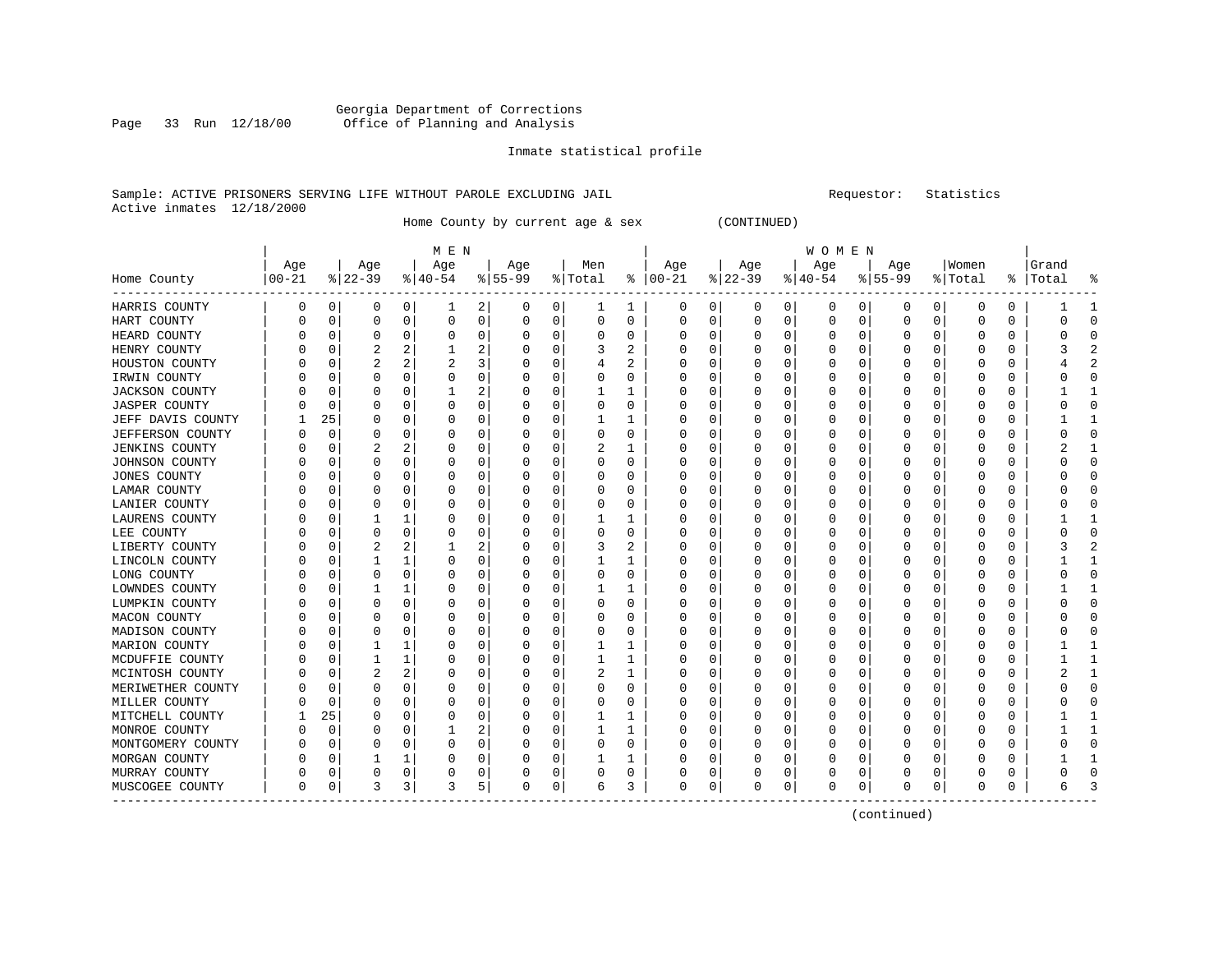#### Georgia Department of Corrections<br>Page 34 Run 12/18/00 Office of Planning and Analysis Page 34 Run 12/18/00 Office of Planning and Analysis

#### Inmate statistical profile

#### Sample: ACTIVE PRISONERS SERVING LIFE WITHOUT PAROLE EXCLUDING JAIL Requestor: Statistics Active inmates 12/18/2000

Home County by current age & sex (CONTINUED)

|                       |          |              |          |              | M E N     |          |           |             |           |          |               |          |           |    | W O M E N    |          |          |   |          |          |           |                |
|-----------------------|----------|--------------|----------|--------------|-----------|----------|-----------|-------------|-----------|----------|---------------|----------|-----------|----|--------------|----------|----------|---|----------|----------|-----------|----------------|
|                       | Age      |              | Age      |              | Age       |          | Age       |             | Men       |          | Age           |          | Age       |    | Age          |          | Age      |   | Women    |          | Grand     |                |
| Home County           | $ 00-21$ |              | $ 22-39$ |              | $8 40-54$ |          | $8 55-99$ |             | %   Total |          | $8   00 - 21$ |          | $ 22-39 $ |    | $ 40-54$     |          | $ 55-99$ |   | % Total  |          | %   Total | ႜ              |
| NEWTON COUNTY         | $\Omega$ | 0            | 1        | 1            | 0         | 0        | 0         | 0           | 1         | 1        | $\Omega$      | 0        | 0         | 0  | 0            | 0        | 0        | 0 | 0        | $\Omega$ |           | 1              |
| OCONEE COUNTY         | 0        | 0            | 0        | 0            | $\Omega$  | 0        | 0         | 0           | 0         | $\Omega$ | $\Omega$      | 0        | 0         | 0  | 0            | 0        | 0        | 0 | $\Omega$ | $\Omega$ | U         | $\Omega$       |
| OGLETHORPE COUNTY     | Ω        | $\Omega$     | O        | $\Omega$     | 0         | 0        | O         | 0           | 0         | 0        | U             | 0        | C         | 0  | O            | 0        | 0        | 0 | O        | $\Omega$ |           | $\Omega$       |
| PAULDING COUNTY       | 0        | $\Omega$     | O        | 0            |           | 2        | $\left($  | 0           |           | ı        |               | O        | O         | N  |              | 0        | $\Omega$ | O | O        | 0        |           | 1              |
| PEACH COUNTY          |          | 0            | O        | O            | 0         | 0        |           | 0           | 0         | 0        |               |          | C         | 0  |              | $\Omega$ | C        | O | O        | $\Omega$ |           | $\Omega$       |
| PICKENS COUNTY        | 0        | $\Omega$     | O        | O            | $\Omega$  | $\Omega$ | O         | $\Omega$    | 0         | 0        |               | O        | C         | N  |              | $\Omega$ | Ω        | O | $\Omega$ | $\Omega$ |           | $\Omega$       |
| PIERCE COUNTY         | 0        | O            | O        | <sup>0</sup> |           | 2        |           | $\Omega$    |           | 1        |               | O        | O         | 0  |              | $\Omega$ | 0        | O | O        | 0        |           | 1              |
| PIKE COUNTY           |          | <sup>0</sup> | $\left($ | <sup>0</sup> |           | 2        | $\left($  | 0           |           | 1        |               | 0        | $\Omega$  | 0  |              | $\Omega$ | $\Omega$ | O | O        | 0        |           | 1              |
| POLK COUNTY           |          | $\Omega$     | 0        | 0            | 0         | 0        |           | $\mathbf 0$ | 0         | 0        |               | 0        | O         | 0  |              | 0        | 0        | 0 | $\Omega$ | 0        |           | $\mathbf 0$    |
| PULASKI COUNTY        |          | $\Omega$     | O        | O            | 0         | 0        |           | 0           | 0         | 0        |               | O        | C         | 0  |              | $\Omega$ | 0        | O | $\Omega$ | 0        |           | $\Omega$       |
| PUTNAM COUNTY         | Λ        | $\Omega$     |          | 1            | 1         | 2        | 0         | 0           | 2         | 1        | U             | O        | C         | 0  |              | $\Omega$ | 0        | O | $\Omega$ | 0        |           | 1              |
| <b>OUITMAN COUNTY</b> | Ω        | $\Omega$     | 0        | 0            | $\Omega$  | 0        | U         | 0           | 0         | 0        | O             | O        | $\Omega$  | 0  | $\left($     | 0        | O        | 0 | O        | 0        |           | $\mathbf 0$    |
| RABUN COUNTY          | Ω        | 0            | 0        | 0            | 0         | 0        | 0         | 0           | 0         | 0        |               | 0        | 0         | 0  |              | 0        | 0        | 0 | O        | O        |           | 0              |
| RANDOLPH COUNTY       | Ω        | 0            | 0        | O            |           | 2        |           | 0           |           |          |               | O        | 0         | 0  |              | $\Omega$ | C        | O | $\Omega$ | $\Omega$ |           | 1              |
| RICHMOND COUNTY       | 0        | <sup>0</sup> |          | 6            | 2         | 3        | O         | 0           | 9         | 5        | n             | O        |           | 50 |              | O        | O        | O | 1        | 50       | 10        | 5              |
| ROCKDALE COUNTY       | Ω        | O            | O        | O            |           | 2        | O         | 0           |           | 1        |               | O        | 0         | 0  |              | O        | 0        | O | O        | 0        |           | 1              |
| SCHLEY COUNTY         |          | 0            | 0        | 0            | 0         | 0        | O         | 0           | 0         | 0        |               | 0        | 0         | 0  | O            | 0        | 0        | 0 | O        | 0        |           | $\mathbf 0$    |
| SCREVEN COUNTY        |          | 0            | 0        | 0            | 0         | 0        |           | 0           | 0         | 0        |               | $\Omega$ | C         | 0  |              | 0        | 0        | 0 | 0        | 0        |           | 0              |
| SEMINOLE COUNTY       |          | 0            | 0        | O            | 0         | 0        |           | 0           | 0         | 0        |               | O        | C         | 0  |              | $\Omega$ | 0        | 0 | $\Omega$ | 0        |           | $\Omega$       |
| SPALDING COUNTY       | Λ        | $\Omega$     | 3        | 3            | 0         | 0        | U         | 0           | 3         | 2        | n             | 0        | O         | 0  |              | 0        | 0        | 0 | O        | 0        |           | $\overline{2}$ |
| STEPHENS COUNTY       | Ω        | 0            | 0        | 0            | 0         | 0        | 0         | 0           | 0         | 0        | O             | 0        | 0         | 0  | O            | 0        | 0        | 0 | O        | 0        |           | 0              |
| STEWART COUNTY        | 0        | $\Omega$     | 0        | 0            | 0         | 0        | 0         | 0           | 0         | 0        |               | 0        | 0         | 0  |              | 0        | 0        | 0 | $\Omega$ | 0        |           | $\Omega$       |
| SUMTER COUNTY         |          | $\Omega$     | 0        | 0            |           | 2        |           | 0           |           |          |               |          | C         | 0  |              | $\Omega$ | C        | 0 | $\Omega$ | $\Omega$ |           | $\mathbf{1}$   |
| TALBOT COUNTY         |          | $\Omega$     | O        | O            | $\Omega$  | 0        | O         | 0           | 0         | 0        |               | O        | C         | 0  |              | $\Omega$ | 0        | O | $\Omega$ | $\Omega$ |           | $\Omega$       |
| TALIAFERRO COUNTY     |          | $\Omega$     | O        | 0            | 0         | 0        | O         | $\Omega$    | 0         | 0        |               | O        | 0         | 0  |              | $\Omega$ | 0        | O | $\Omega$ | $\Omega$ |           | $\Omega$       |
| TATTNALL COUNTY       |          | $\Omega$     |          |              | 0         | 0        | $\left($  | $\Omega$    | 1         | 1        |               | 0        | 0         | 0  |              | $\Omega$ | 0        | 0 | $\Omega$ | $\Omega$ |           | 1              |
| TAYLOR COUNTY         |          | 0            | 0        | 0            | 0         | 0        |           | 0           | 0         | 0        |               | 0        | C         | 0  |              | 0        | C        | 0 | $\Omega$ | $\Omega$ |           | $\Omega$       |
| TELFAIR COUNTY        |          | $\Omega$     | O        | $\Omega$     | 0         | 0        |           | 0           | 0         | 0        |               | $\Omega$ | C         | 0  |              | $\Omega$ | 0        | O | $\Omega$ | $\Omega$ |           | $\Omega$       |
| TERRELL COUNTY        | Ω        | $\Omega$     | O        | 0            | 0         | 0        | O         | 0           | 0         | $\Omega$ | $\Omega$      | 0        | O         | 0  |              | $\Omega$ | 0        | O | $\Omega$ | $\Omega$ |           | $\Omega$       |
| THOMAS COUNTY         | O        | $\Omega$     | 1        |              |           | 2        | O         | 0           | 2         | 1        | O             | 0        | 0         | 0  | O            | 0        | $\Omega$ | 0 | O        | 0        |           | 1              |
| TIFT COUNTY           | O        | $\Omega$     | 1        |              | $\Omega$  | 0        |           | 11          | 2         | 1        |               | O        | 0         | 0  |              | 0        | 0        | O | O        | 0        |           | 1              |
| TOOMBS COUNTY         | O        | $\Omega$     |          |              |           | 2        | O         | 0           | 2         | 1        |               | O        | C         | 0  |              | $\Omega$ | 0        | 0 | $\Omega$ | $\Omega$ |           | $\mathbf{1}$   |
| TOWNS COUNTY          | 0        | $\Omega$     | O        | 0            | 0         | 0        | O         | 0           | 0         | 0        |               | O        |           | 0  |              | ∩        | Ω        | O | ∩        | 0        |           | $\Omega$       |
| TREUTLEN COUNTY       | 0        | 0            | O        | 0            | 0         | 0        |           | 0           | 0         | 0        |               | 0        | 0         | 0  |              | 0        | 0        | 0 | O        | 0        |           | 0              |
| TROUP COUNTY          | U        | 0            | O        | 0            | $\Omega$  | 0        |           | 11          |           | 1        | U             | 0        | O         | 0  | <sup>0</sup> | 0        | O        | 0 | $\Omega$ | $\Omega$ |           | 1              |

------------------------------------------------------------------------------------------------------------------------------------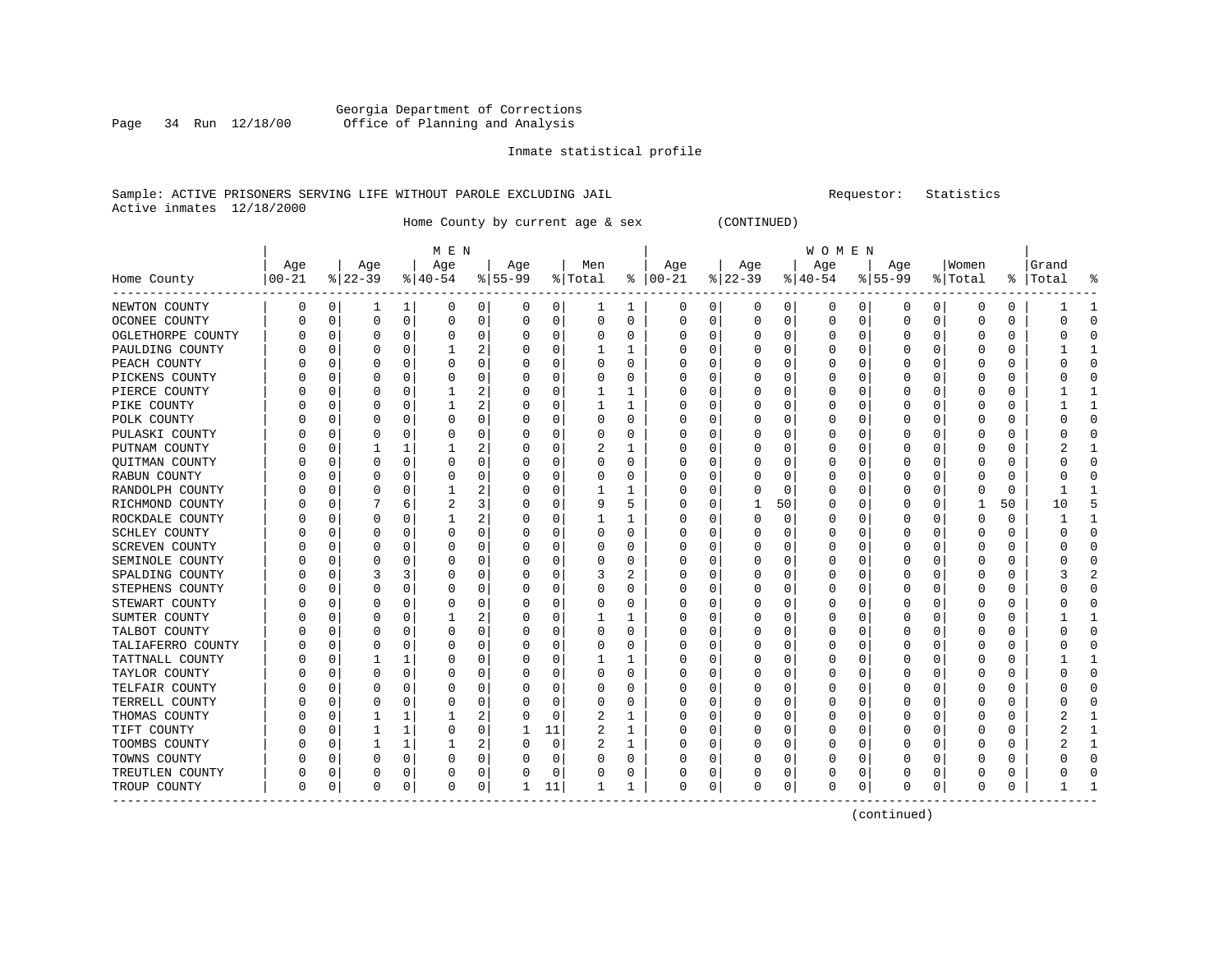#### Georgia Department of Corrections<br>Page 35 Run 12/18/00 Office of Planning and Analysis Page 35 Run 12/18/00 Office of Planning and Analysis

#### Inmate statistical profile

#### Sample: ACTIVE PRISONERS SERVING LIFE WITHOUT PAROLE EXCLUDING JAIL Requestor: Statistics Active inmates 12/18/2000

Home County by current age & sex (CONTINUED)

|                     |                  |          |                  |          | M E N            |          |                  |          |                |          |                 |           |                  |       | WOMEN           |          |                    |             |                  |          |                    |                |
|---------------------|------------------|----------|------------------|----------|------------------|----------|------------------|----------|----------------|----------|-----------------|-----------|------------------|-------|-----------------|----------|--------------------|-------------|------------------|----------|--------------------|----------------|
| Home County         | Age<br>$00 - 21$ |          | Age<br>$ 22-39 $ |          | Age<br>$ 40-54 $ |          | Age<br>$8 55-99$ |          | Men<br>% Total | ៖        | Age<br>$ 00-21$ |           | Age<br>$ 22-39 $ |       | Age<br>$ 40-54$ |          | Age<br>$8155 - 99$ |             | Women<br>% Total |          | Grand<br>%   Total | ႜ              |
|                     |                  |          |                  |          |                  |          |                  |          |                |          |                 |           |                  |       |                 |          |                    |             |                  |          |                    |                |
| TURNER COUNTY       | 0                | $\Omega$ | 0                | 0        | $\Omega$         | 0        | 0                | 0        | 0              | 0        | $\Omega$        | 0         | 0                | 0     | 0               | 0        | 0                  | 0           | $\Omega$         | $\Omega$ |                    | U              |
| TWIGGS COUNTY       |                  | $\Omega$ | 0                | 0        | $\Omega$         | 0        | O                | 0        | 0              | 0        |                 |           | $\Omega$         | U     | 0               | 0        | 0                  | $\Omega$    | O                | 0        |                    | U              |
| UNION COUNTY        |                  | O        | O                | O        |                  | 2        |                  | 0        |                |          | U               |           | $\Omega$         | U     | <sup>0</sup>    | $\Omega$ | O                  | $\Omega$    | ∩                | $\Omega$ |                    |                |
| <b>UPSON COUNTY</b> |                  | O        |                  |          | C                | 0        |                  | 0        |                |          |                 | 0         |                  | 0     |                 | $\Omega$ |                    | O           | $\Omega$         | $\Omega$ |                    |                |
| WALKER COUNTY       |                  | O        |                  |          | O                | 0        |                  | $\Omega$ | 2              | 1        |                 |           |                  | 50    |                 | ∩        | O                  | U           |                  | 50       |                    | $\overline{a}$ |
| WALTON COUNTY       |                  | O        |                  |          |                  | 2        |                  | 0        | 2              |          |                 |           |                  | 0     |                 |          |                    | O           |                  | O        |                    |                |
| WARE COUNTY         |                  | C        |                  |          |                  | 2        |                  | 0        |                | 2        |                 |           |                  | U     |                 | O        | O                  | 0           | O                | 0        |                    | $\overline{2}$ |
| WARREN COUNTY       |                  | n        | O                | n        | n                | O        |                  | $\Omega$ | $\Omega$       | $\Omega$ |                 |           | U                | U     | O               | ∩        | O                  | U           | ∩                | $\Omega$ |                    | $\cap$         |
| WASHINGTON COUNTY   |                  | O        | U                |          |                  | 0        |                  | 0        |                | 0        |                 |           |                  | U     |                 |          | 0                  | O           |                  | $\Omega$ |                    | 0              |
| WAYNE COUNTY        |                  | 0        |                  |          | C                | 0        |                  | 0        |                |          |                 | $\Omega$  | 0                | 0     |                 | $\Omega$ | 0                  | $\Omega$    | $\Omega$         | $\Omega$ |                    |                |
| WEBSTER COUNTY      |                  | O        | O                | $\Omega$ | O                | 0        |                  | $\Omega$ | 0              | $\Omega$ |                 |           | n                | U     |                 | ∩        | 0                  | U           | ∩                | 0        |                    | $\cap$         |
| WHEELER COUNTY      |                  | 0        |                  | U        | C                | 0        |                  | $\Omega$ |                | 0        |                 |           |                  | U     |                 |          |                    | O           |                  | $\Omega$ |                    | $\Omega$       |
| WHITE COUNTY        |                  | O        |                  |          |                  | 0        |                  | 0        |                | 0        |                 |           |                  | U     |                 |          |                    | U           |                  | $\Omega$ |                    | O              |
| WHITFIELD COUNTY    |                  | n        | U                |          |                  | 2        |                  | $\Omega$ |                |          |                 |           | O                | U     |                 |          | 0                  | U           |                  | O        |                    |                |
| WILCOX COUNTY       |                  | O        | O                | U        | <sup>0</sup>     | $\Omega$ | U                | 0        | 0              | $\Omega$ |                 |           | $\Omega$         | U     | O               | $\Omega$ | 0                  | O           | ∩                | $\Omega$ |                    | $\Omega$       |
| WILKES COUNTY       |                  | 0        | O                | 0        | C                | 0        | O                | 0        | 0              | 0        |                 | $\Omega$  | 0                | 0     | <sup>0</sup>    | $\Omega$ |                    | 0           | $\Omega$         | $\Omega$ |                    | O              |
| WILKINSON COUNTY    |                  | $\Omega$ |                  |          | O                | 0        | O                | $\Omega$ |                |          |                 |           | O                | U     |                 | $\Omega$ | 0                  | $\Omega$    | O                | $\Omega$ |                    |                |
| WORTH COUNTY        |                  | $\Omega$ | O                | 0        | 0                | 0        | 0                | 0        | 0              | $\Omega$ |                 | 0         | O                | 0     |                 | $\Omega$ | 0                  | 0           | $\Omega$         | $\Omega$ |                    | O              |
| OUT OF STATE        | U                | $\Omega$ | 0                | 0        | $\Omega$         | 0        | <sup>0</sup>     | 0        | U              | 0        | U               | $\Omega$  |                  | 0     | $\Omega$        | $\Omega$ | U                  | $\Omega$    | $\Omega$         | $\Omega$ |                    | ∩              |
| Total reported      |                  | 4 100    | 113 100          |          | 64 100           |          | 9 100            |          | 190 100        |          | $\Omega$        | 0         |                  | 2 100 | $\Omega$        | 0        | 0                  | $\mathbf 0$ |                  | 2 100    | 192 100            |                |
| Percent reported    |                  | 100.0    |                  | 89.0     |                  | 85.3     |                  | 69.2     |                | 86.8     |                 | $\cdot$ 0 |                  | 100.0 |                 | . 0      |                    | $\cdot$ 0   |                  | 100.0    |                    | 86.9           |
| <b>UNKNOWN</b>      | 0                |          | 14               |          | 11               |          | 4                |          | 29             |          |                 |           | O                |       |                 |          | O                  |             | 0                |          | 29                 |                |
| Total               | 4                |          | 127              |          | 75               |          | 13               |          | 219            |          | $\mathbf 0$     |           | 2                |       | $\Omega$        |          | 0                  |             | 2                |          | 221                |                |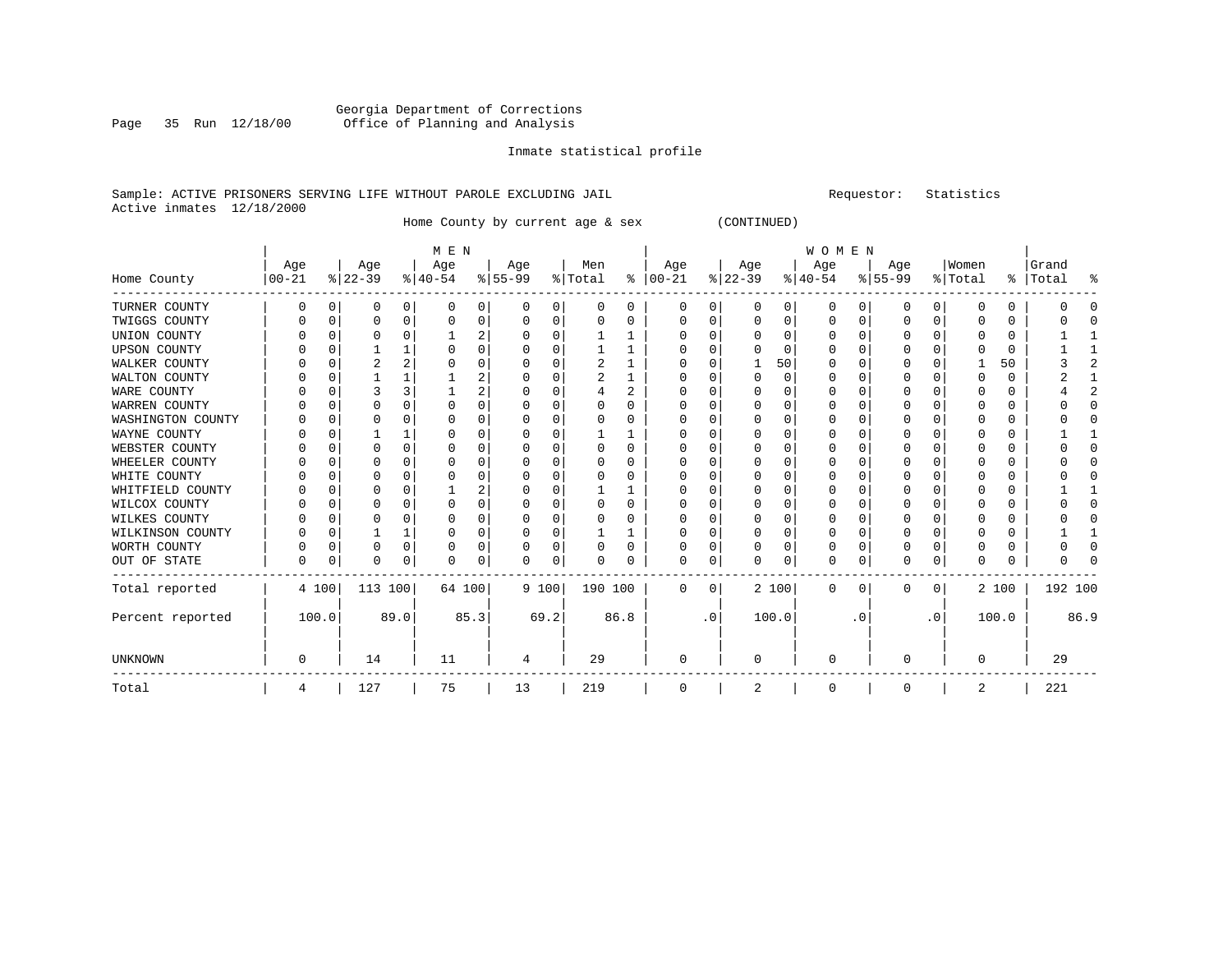# Georgia Department of Corrections

Office of Planning and Analysis

Inmate statistical profile

Sample: ACTIVE PRISONERS SERVING LIFE WITHOUT PAROLE EXCLUDING JAIL **Example** Sequestor: Statistics Active inmates 12/18/2000

Prison Sentence In Years by current age & sex

|                                    |                   |                                           | M E N                      |                            |                      |                            |                                     | <b>WOMEN</b>               |                            |                            |                               |
|------------------------------------|-------------------|-------------------------------------------|----------------------------|----------------------------|----------------------|----------------------------|-------------------------------------|----------------------------|----------------------------|----------------------------|-------------------------------|
| Sentence In Years                  | Age<br>$ 00 - 21$ | Age<br>$ 22-39 $                          | Age<br>$ 40-54 $           | Age<br>$8 55-99$           | Men<br>% Total       | Age<br>$% 100-21$          | Age<br>$ 22-39$                     | Age<br>$ 40-54$            | Age<br>$8 55-99$           | Women<br>% Total           | Grand<br>%   Total<br>နွ      |
| -------<br>$0 - 1$                 | 0                 | $\Omega$<br>0<br>0                        | 0<br>0                     | 0<br>0                     | 0<br>$\Omega$        | 0<br>0                     | $\mathbf 0$<br>$\mathbf 0$          | 0<br>$\Omega$              | 0<br>0                     | $\mathbf 0$<br>0           | 0<br>$\Omega$                 |
| $1.1 - 2$                          | 0                 | $\mathsf{O}\xspace$<br>0<br>0             | $\mathsf{O}\xspace$<br>0   | 0<br>0                     | $\mathbf 0$<br>0     | $\mathsf 0$<br>0           | $\mathsf{O}\xspace$<br>$\mathsf{O}$ | 0<br>0                     | 0<br>$\mathbf 0$           | $\mathbf 0$<br>$\mathbf 0$ | 0<br>$\Omega$                 |
| $2.1 - 3$                          | 0                 | $\Omega$<br>0<br>0                        | $\mathbf 0$<br>0           | 0<br>0                     | $\Omega$<br>$\Omega$ | 0<br>0                     | $\mathbf 0$<br>$\mathbf{0}$         | $\mathbf 0$<br>0           | 0<br>0                     | $\Omega$<br>$\mathbf 0$    | $\Omega$<br>$\Omega$          |
| $3.1 - 4$                          | $\Omega$          | $\Omega$<br>0<br>$\mathbf 0$              | $\mathbf 0$<br>0           | $\mathbf 0$<br>0           | $\Omega$<br>0        | $\mathbf 0$<br>0           | $\mathbf 0$<br>0                    | $\mathbf 0$<br>0           | $\mathbf 0$<br>0           | $\Omega$<br>$\mathbf 0$    | U<br>$\Omega$                 |
| $4.1 - 5$                          | $\Omega$          | 0<br>0<br>0                               | $\mathsf 0$<br>$\mathsf 0$ | $\mathsf 0$<br>$\mathsf 0$ | $\Omega$<br>0        | $\mathsf 0$<br>0           | $\mathbf 0$<br>$\mathbf 0$          | $\mathsf 0$<br>0           | 0<br>0                     | $\mathbf 0$<br>0           | 0<br>$\Omega$                 |
| $5.1 - 6$                          | $\Omega$          | $\Omega$<br>0<br>$\Omega$                 | 0<br>0                     | 0<br>0                     | $\Omega$<br>$\Omega$ | $\Omega$<br>0              | $\mathbf 0$<br>0                    | 0<br>$\Omega$              | $\mathbf 0$<br>0           | 0<br>$\Omega$              | $\Omega$<br>$\Omega$          |
| $6.1 - 7$                          | $\Omega$          | $\Omega$<br>$\mathbf 0$<br>0              | $\mathbf 0$<br>$\Omega$    | 0<br>$\mathbf 0$           | $\Omega$<br>0        | $\mathbf 0$<br>0           | $\mathbf 0$<br>$\mathbf 0$          | $\mathbf 0$<br>0           | $\mathbf 0$<br>0           | $\Omega$<br>$\mathbf 0$    | $\Omega$<br>U                 |
| $7.1 - 8$                          | $\Omega$          | 0<br>$\Omega$<br>$\Omega$                 | $\mathbf 0$<br>0           | 0<br>0                     | $\Omega$<br>$\Omega$ | $\mathbf 0$<br>$\Omega$    | $\mathbf 0$<br>$\mathbf 0$          | $\mathbf 0$<br>0           | $\mathbf 0$<br>$\mathbf 0$ | $\mathbf{0}$<br>$\Omega$   | $\Omega$<br>0                 |
| $8.1 - 9$                          | 0                 | 0<br>0<br>0                               | $\mathbf 0$<br>$\mathbf 0$ | 0<br>0                     | $\Omega$<br>$\Omega$ | $\Omega$<br>$\mathbf 0$    | $\mathsf 0$<br>$\mathbf 0$          | $\mathbf 0$<br>0           | $\mathbf 0$<br>$\mathbf 0$ | $\Omega$<br>$\mathbf 0$    | $\Omega$<br>$\Omega$          |
| $9.1 - 10$                         | 0                 | 0<br>0<br>0                               | $\mathbf 0$<br>0           | 0<br>$\mathbf 0$           | $\Omega$<br>0        | 0<br>0                     | $\mathsf 0$<br>$\mathbf 0$          | 0<br>0                     | $\mathbf 0$<br>0           | $\mathbf 0$<br>$\mathbf 0$ | 0<br>$\Omega$                 |
| $10.1 - 12$                        | $\Omega$          | $\Omega$<br>$\Omega$<br>$\Omega$          | $\mathbf 0$<br>0           | 0<br>$\Omega$              | $\Omega$<br>$\Omega$ | $\mathbf 0$<br>$\Omega$    | $\mathbf 0$<br>$\mathbf 0$          | $\mathbf 0$<br>0           | 0<br>$\Omega$              | $\Omega$<br>$\mathbf 0$    | 0<br>$\Omega$                 |
| $12.1 - 15$                        | $\Omega$          | 0<br>0<br>0                               | $\mathbf 0$<br>0           | 0<br>0                     | $\Omega$<br>0        | $\mathbf 0$<br>0           | $\mathbf 0$<br>$\mathbf 0$          | $\mathbf 0$<br>0           | 0<br>0                     | $\mathbf 0$<br>$\mathbf 0$ | 0<br>$\Omega$                 |
| $15.1 - 20$                        | 0                 | $\Omega$<br>$\mathbf 0$<br>0              | $\Omega$<br>$\Omega$       | 0<br>0                     | $\Omega$<br>$\Omega$ | 0<br>0                     | $\mathbf 0$<br>$\Omega$             | 0<br>$\Omega$              | $\mathbf 0$<br>$\Omega$    | $\Omega$<br>$\Omega$       | $\Omega$<br>$\Omega$          |
| 20.1-OVER                          | $\Omega$          | $\mathbf 0$<br>$\mathbf 0$<br>$\mathbf 0$ | $\mathbf 0$<br>$\mathbf 0$ | 0<br>$\mathbf 0$           | $\Omega$<br>$\Omega$ | $\mathbf 0$<br>$\mathbf 0$ | $\mathbf 0$<br>$\mathbf 0$          | $\mathsf 0$<br>$\mathbf 0$ | $\mathbf 0$<br>$\Omega$    | $\Omega$<br>$\mathbf 0$    | $\mathbf 0$<br>$\Omega$       |
| LIFE                               | $\Omega$          | 0<br>$\Omega$<br>0                        | $\mathbf 0$<br>$\Omega$    | 0<br>0                     | $\Omega$<br>0        | 0<br>0                     | $\mathbf 0$<br>$\mathbf 0$          | 0<br>0                     | $\mathbf 0$<br>0           | $\mathbf 0$<br>0           | 0<br>$\Omega$                 |
| DEATH                              | O                 | $\Omega$<br>$\mathbf 0$<br>$\Omega$       | $\Omega$<br>$\Omega$       | 0<br>$\Omega$              | $\Omega$<br>$\Omega$ | $\mathbf 0$<br>$\Omega$    | $\Omega$<br>$\Omega$                | 0<br>$\Omega$              | 0<br>0                     | $\mathbf 0$<br>$\Omega$    | $\mathbf 0$<br>$\Omega$       |
| LIFE W/O PAROLE                    | 100<br>4          | 127 100                                   | 75<br>100                  | 13 100                     | 219 100              | $\mathsf 0$<br>$\mathbf 0$ | 2 100                               | 0<br>0                     | $\mathbf 0$<br>$\mathbf 0$ | 2 100                      | 221 100                       |
| YOUTHFUL OFFENDERS                 | 0                 | 0<br>0<br>0                               | 0<br>0                     | 0<br>0                     | 0<br>$\mathbf 0$     | 0<br>0                     | 0<br>0                              | 0<br>0                     | $\mathbf 0$<br>0           | 0<br>$\mathbf 0$           | 0<br>$\overline{\phantom{0}}$ |
|                                    |                   |                                           |                            |                            |                      |                            |                                     |                            |                            |                            |                               |
| Total reported                     | 4 100             | 127 100                                   | 75 100                     | 13 100                     | 219 100              | $\mathbf 0$<br>0           | 2 100                               | $\mathbf 0$<br>0           | $\mathbf 0$<br>0           | 2 100                      | 221 100                       |
| Percent reported                   | 100.0             | 100.0                                     | 100.0                      | 100.0                      | 100.0                | $\cdot$ 0                  | 100.0                               | $\cdot$ 0                  | $\cdot$ 0                  | 100.0                      | 100.0                         |
| NOT REPORTED                       | $\mathbf 0$       | $\mathbf 0$                               | 0                          | 0                          | 0                    | 0                          | 0                                   | 0                          | 0                          | 0                          | 0                             |
| Total                              | 4                 | 127                                       | 75                         | 13                         | 219                  | $\mathbf 0$                | 2                                   | $\mathbf 0$                | $\mathbf{0}$               | 2                          | 221                           |
| AVG EXCLUDING<br>LIFE, DEATH, YO   | .00               | .00                                       | .00                        | .00                        | .00                  | .00                        | .00                                 | .00                        | .00                        | .00                        | .00                           |
| AVG INCLUDING<br>LIFE=21, YO=3 YRS | 3.00              | 3.00                                      | 3.00                       | 3.00                       | 3.00                 | .00                        | 3.00                                | .00                        | .00                        | 3.00                       | 3.00                          |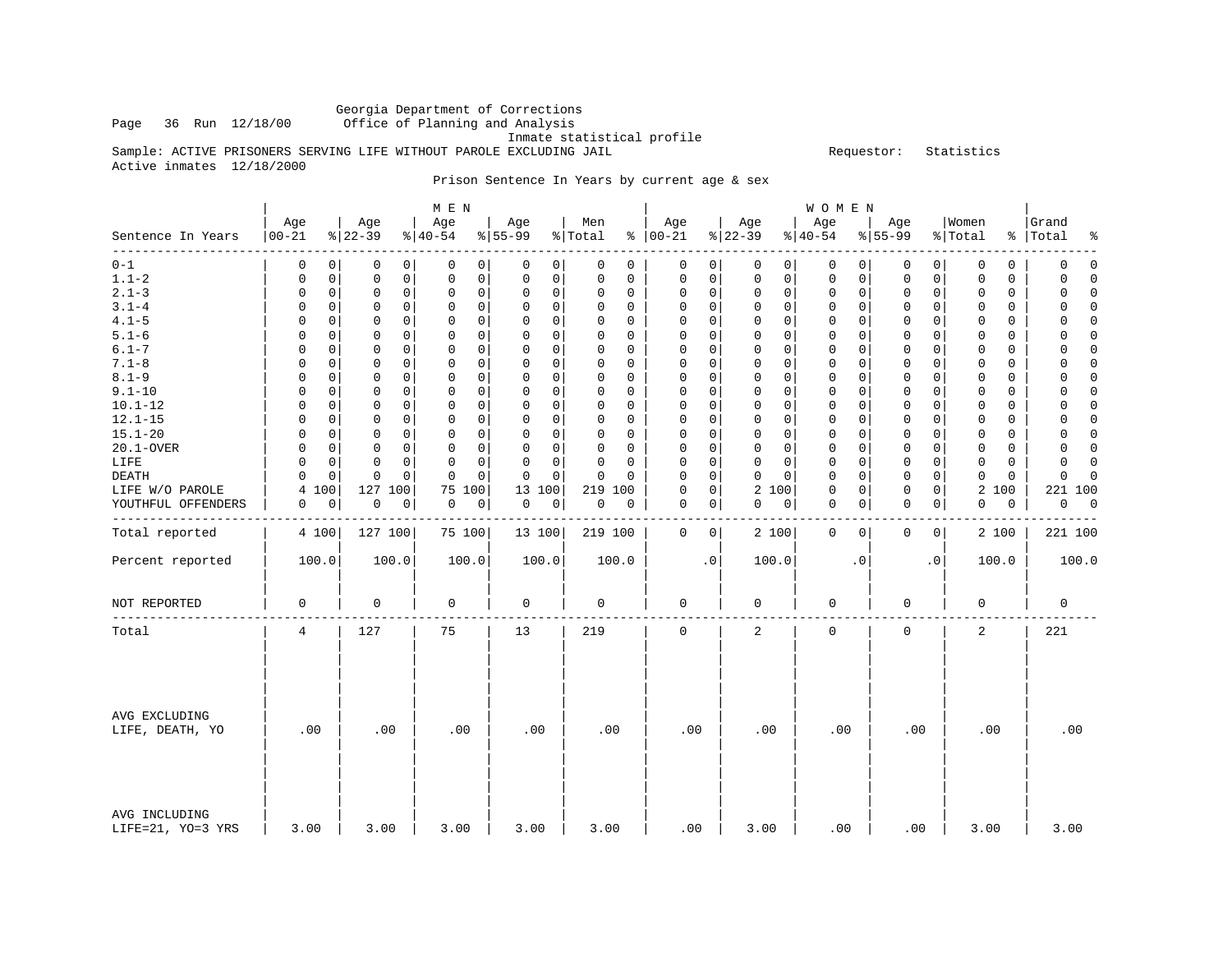#### Georgia Department of Corrections Page 37 Run 12/18/00 Office of Planning and Analysis

#### Inmate statistical profile

#### Sample: ACTIVE PRISONERS SERVING LIFE WITHOUT PAROLE EXCLUDING JAIL Requestor: Statistics Active inmates 12/18/2000

### Probation To Follow Prison by current age & sex

| Prob After Prison                   | Age<br>$ 00-21$                  | Age<br>$8 22-39$ | M E N<br>Age<br>$ 40-54 $ | Age<br>$8155 - 99$      | Men<br>$\frac{8}{6}$<br>% Total | Age<br>$ 00 - 21$                       | Age<br>$ 22-39 $             | W O M E N<br>Aqe<br>$8 40-54$                      | Age<br>$8155 - 99$                                  | Women<br>% Total                      | Grand<br>%   Total |
|-------------------------------------|----------------------------------|------------------|---------------------------|-------------------------|---------------------------------|-----------------------------------------|------------------------------|----------------------------------------------------|-----------------------------------------------------|---------------------------------------|--------------------|
| PROBATION TO FOLLOW<br>NO PROBATION | $\Omega$<br>$\mathbf 0$<br>4 100 | 2<br>124<br>98   | 0<br>$\Omega$<br>75 100   | $\Omega$<br>0<br>13 100 | 99<br>216                       | 0<br>0<br>$\mathbf 0$<br>0 <sup>1</sup> | 0<br>$\overline{0}$<br>2 100 | $\mathbf 0$<br>0<br>$\mathbf{0}$<br>$\overline{0}$ | $\mathbf{0}$<br>$\mathbf{0}$<br>$\overline{0}$<br>0 | $\mathbf{0}$<br>$\mathbf{0}$<br>2 100 | 218<br>99          |
| Total reported                      | 4 100                            | 127<br>100       | 75 100                    | 13 100                  | 219<br>100                      | 0<br>0                                  | 2 100                        | 0<br>0                                             | 0 <sup>1</sup><br>0                                 | 2 100                                 | 221 100            |
| Percent reported                    | 100.0                            | 100.0            | 100.0                     | 100.0                   | 100.0                           | .0 <sup>1</sup>                         | 100.0                        | . 0                                                | .0'                                                 | 100.0                                 | 100.0              |
| <b>NOT REPORTED</b>                 | $\mathbf 0$                      | 0                | $\mathbf 0$               | $\mathbf 0$             | $\mathbf 0$                     | $\mathbf 0$                             | $\mathbf 0$                  | $\mathbf 0$                                        | 0                                                   | 0                                     | $\mathbf 0$        |
| Total                               | 4                                | 127              | 75                        | 13                      | 219                             | 0                                       | 2                            | 0                                                  | 0                                                   | 2                                     | 221                |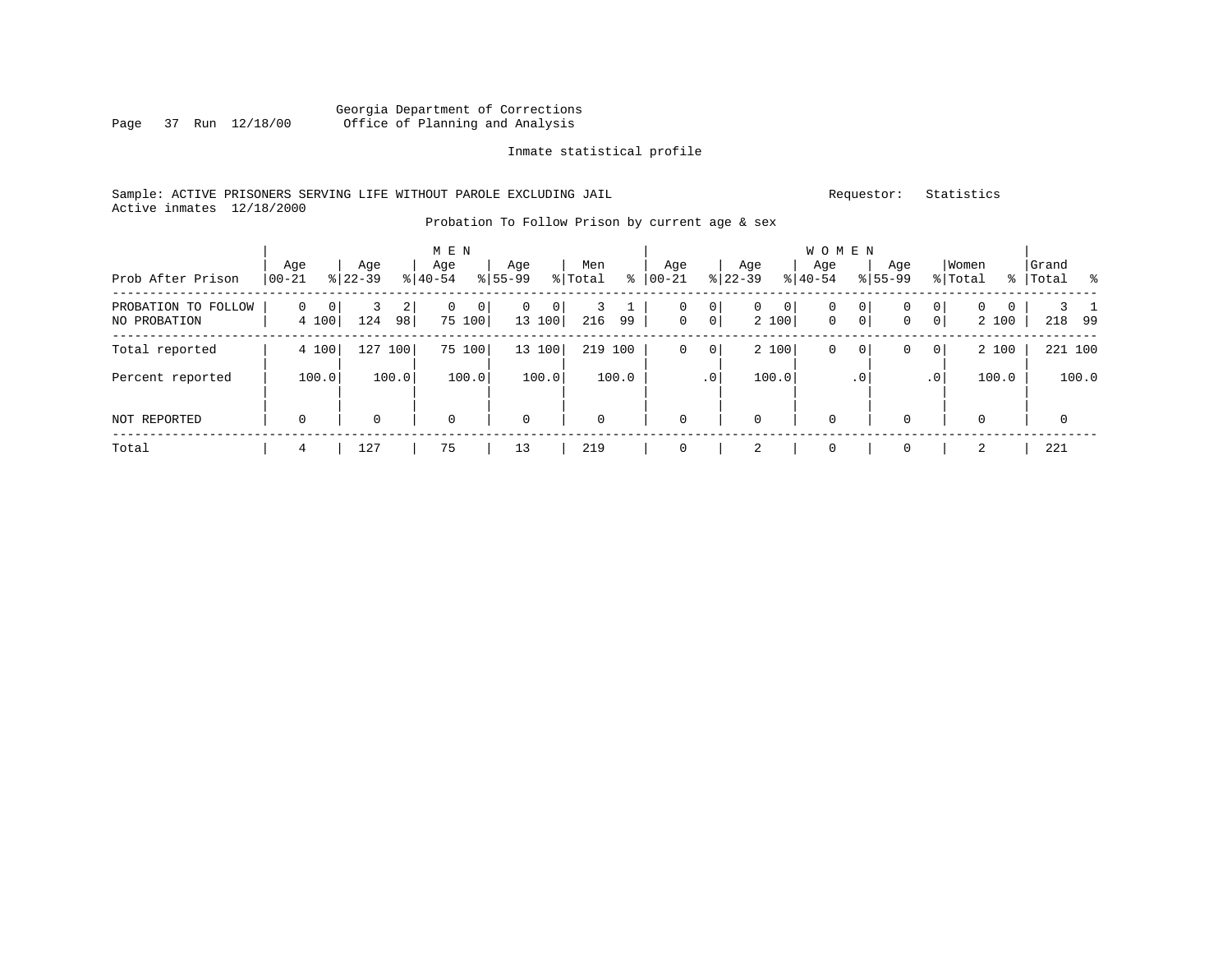#### Georgia Department of Corrections Page 38 Run 12/18/00 Office of Planning and Analysis

#### Inmate statistical profile

#### Sample: ACTIVE PRISONERS SERVING LIFE WITHOUT PAROLE EXCLUDING JAIL Requestor: Statistics Active inmates 12/18/2000

Admission Type by current age & sex

|                      |            |             |          |             | M E N     |          |           |          |          |          |               |           |          |          | WOMEN    |     |             |              |          |          |         |              |
|----------------------|------------|-------------|----------|-------------|-----------|----------|-----------|----------|----------|----------|---------------|-----------|----------|----------|----------|-----|-------------|--------------|----------|----------|---------|--------------|
|                      | Age        |             | Age      |             | Age       |          | Age       |          | Men      |          | Age           |           | Age      |          | Age      |     | Age         |              | Women    |          | Grand   |              |
| Admission Type       | $ 00 - 21$ |             | $ 22-39$ |             | $8 40-54$ |          | $8 55-99$ |          | % Total  |          | $8   00 - 21$ |           | $ 22-39$ |          | $ 40-54$ |     | $8 55-99$   |              | % Total  | ွေ       | Total   |              |
| COMMITTED FROM COURT | 2          | 50          | 38       | 30          | 25        | 33       | 3         | 23       | 68       | 31       | O             | 0         |          | 2 100    | 0        | 0   | 0           | 0            |          | 2 100    | 70      | 32           |
| RETURN APPEAL/BOND   | U          | $\mathbf 0$ | $\Omega$ | $\mathbf 0$ | $\Omega$  | 0        | O         | $\Omega$ | $\Omega$ | $\Omega$ | 0             | 0         | $\Omega$ | 0        | 0        | O   | $\Omega$    | $\Omega$     | U        | $\Omega$ | 0       | $\Omega$     |
| PAROLE REV/NEW SENT  | U          | $\Omega$    | 11       | 9           | 10        | 13       | O         | $\Omega$ | 21       | 10       | 0             | 0         |          | $\Omega$ | 0        | O   | $\Omega$    | $\Omega$     | $\Omega$ | 0        | 21      | 10           |
| PAR REV/NO NEW SENT  |            | $\Omega$    | 3        |             |           | 1        |           | $\Omega$ | 4        | 2        | O             | 0         |          | $\Omega$ | 0        |     |             | 0            |          | 0        |         | 2            |
| PROB VIOL/TOTAL REV  |            | $\Omega$    | $\Omega$ | U           |           | 0        |           | $\Omega$ | 0        | U        | 0             | 0         |          | $\Omega$ | 0        |     | O           |              | 0        | 0        | Ω       | $\Omega$     |
| PROB VIOL/PARTIAL    |            | 25          | O        | $\Omega$    |           |          |           | $\Omega$ | 2        |          | O             | 0         |          | $\Omega$ | O        | O   | n           | 0            | O        | 0        |         | -1           |
| ADMIT FM OTHER CUST  | U          | $\Omega$    | $\Omega$ | $\Omega$    | $\Omega$  | 0        |           | $\Omega$ | 0        | 0        | <sup>0</sup>  | 0         |          | $\Omega$ | O        | O   | $\Omega$    | 0            | U        | 0        | U       | $\Omega$     |
| SHOCK INCARCERATION  |            | $\Omega$    | $\Omega$ | $\Omega$    |           | $\Omega$ |           | $\Omega$ | 0        | $\Omega$ | 0             | 0         |          | $\Omega$ | 0        | O   | $\Omega$    | $\Omega$     | 0        | $\Omega$ |         | ∩            |
| PROB REV/REMAINDER   |            | $\Omega$    |          | 3           |           | 3        |           | $\Omega$ | 6        | 3        | 0             | 0         |          | $\Omega$ | 0        | O   | O           | $\Omega$     | Ω        | 0        |         |              |
| NEW SENT/PAR REV PND |            | $\Omega$    | $\Omega$ | $\Omega$    |           | 1        |           | $\Omega$ |          | $\Omega$ | Ω             | 0         |          | $\Omega$ | O        | O   |             | $\Omega$     |          | 0        |         | ſ            |
| LIFE W/O PAROLE      |            | 25          | 71       | 56          | 35        | 47       |           | 69       | 116      | 53       | Ω             | 0         |          | $\Omega$ | 0        | O   |             | 0            | U        | 0        | 116     | 52           |
| PAROLE REV BOOT CAMP | N          | $\Omega$    | $\Omega$ | $\Omega$    | $\Omega$  | 0        |           | $\Omega$ | 0        | 0        | O             | 0         |          | $\Omega$ | O        | O   | n           | 0            | U        | 0        | Ω       | $\Omega$     |
| PAR REV/RSN UNKNOWN  | U          | $\Omega$    | ∩        | $\Omega$    | ∩         | 0        |           | 8        |          | 0        | O             | 0         |          | $\Omega$ | O        | U   | U           | 0            | ∩        | U        |         | ∩            |
| PROBATION/PAROLE REV | U          | $\Omega$    | ∩        | $\Omega$    | U         | $\Omega$ |           | $\Omega$ | U        | 0        | <sup>0</sup>  | 0         |          | $\Omega$ | O        | U   | n           | <sup>n</sup> | ∩        | 0        |         | ∩            |
| PB PAROLE RESCINDED  | $\cup$     | $\Omega$    | ∩        | $\Omega$    |           | $\Omega$ |           | $\Omega$ | 0        | $\Omega$ | O             | 0         |          | $\Omega$ | O        | n   | ∩           | 0            | ∩        | 0        |         | ∩            |
| PROB REVOCATION/SC   | U          | 0           |          | $\Omega$    |           | 0        |           | O        | 0        | U        | <sup>0</sup>  | 0         |          | $\Omega$ | O        |     |             | O            |          | 0        |         | <sup>0</sup> |
| PAR REV/REVOC CENTER | U          | 0           | ∩        | $\Omega$    |           | 0        |           | $\Omega$ | 0        | U        | <sup>0</sup>  | 0         |          | $\Omega$ | 0        | O   | n           | 0            |          | 0        |         | ∩            |
| INFORMATION ONLY     | N          | 0           | ∩        | $\Omega$    | n         | 0        |           | $\Omega$ | 0        | $\Omega$ | $\Omega$      | 0         |          | $\Omega$ | 0        | O   | ∩           | $\Omega$     | O        | 0        |         | ∩            |
| INCOMPLETE SENT PKG  | N          | $\Omega$    | ∩        | $\Omega$    |           | $\Omega$ |           | $\Omega$ | 0        | $\Omega$ | <sup>0</sup>  | 0         |          | $\Omega$ | 0        | O   | ∩           | $\Omega$     | O        | 0        |         | ∩            |
| HANCOCK REVOC CENTER | 0          | $\Omega$    | $\Omega$ | $\Omega$    |           | 0        |           | $\Omega$ | 0        | 0        | 0             | 0         |          | $\Omega$ | 0        | O   | $\Omega$    | 0            | U        | 0        |         | ∩            |
| WHITWORTH DETENTION  | U          | $\Omega$    | $\Omega$ | $\Omega$    | C         | 0        |           | $\Omega$ | 0        | 0        | <sup>0</sup>  | 0         |          | $\Omega$ | O        | O   | $\Omega$    | $\Omega$     | U        | $\Omega$ |         | <sup>0</sup> |
| DCYS AT RISK         | 0          | 0           | $\Omega$ | $\Omega$    | O         | 0        |           | 0        | 0        | U        | 0             | 0         |          | 0        | 0        | 0   | $\Omega$    | 0            |          | 0        |         | ſ            |
| OTHER                | 0          | 0           | $\Omega$ | $\Omega$    | O         | 0        |           | $\Omega$ | U        | U        | $\Omega$      | 0         | O        | $\Omega$ | $\Omega$ | O   | $\Omega$    | $\Omega$     | U        | 0        |         |              |
| Total reported       |            | 4 100       | 127 100  |             | 75 100    |          | 13 100    |          | 219 100  |          | 0             | 0         |          | 2 100    | 0        | 0   | $\Omega$    | 0            |          | 2 100    | 221 100 |              |
| Percent reported     |            | 100.0       |          | 100.0       |           | 100.0    |           | 100.0    |          | 100.0    |               | $\cdot$ 0 |          | 100.0    |          | . 0 |             | $\cdot$ 0    |          | 100.0    |         | 100.0        |
| UNKNOWN              | 0          |             | $\Omega$ |             | 0         |          | 0         |          | 0        |          | 0             |           | 0        |          | 0        |     | $\Omega$    |              | 0        |          | 0       |              |
| Total                | 4          |             | 127      |             | 75        |          | 13        |          | 219      |          | $\mathbf 0$   |           | 2        |          | 0        |     | $\mathbf 0$ |              | 2        |          | 221     |              |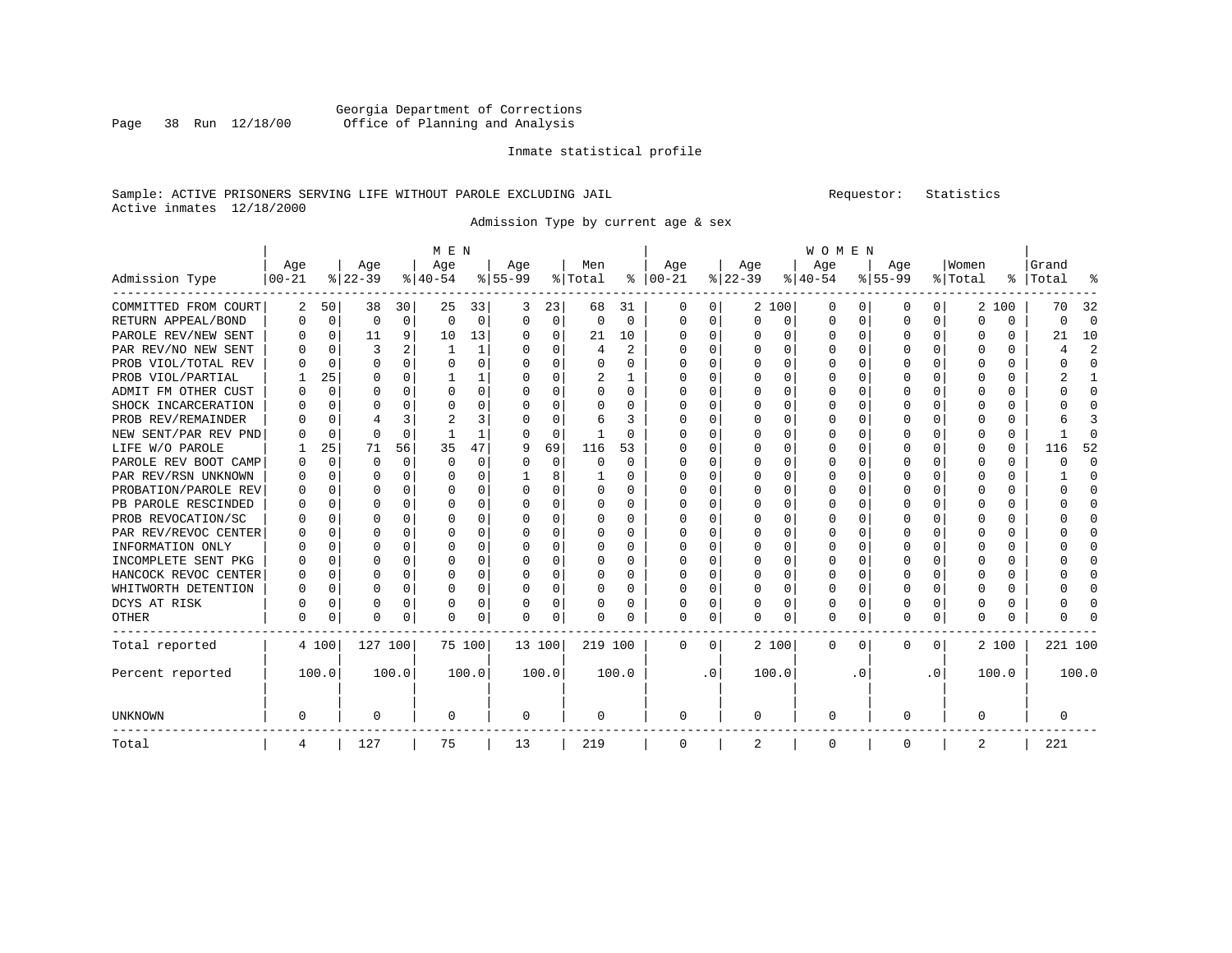#### Georgia Department of Corrections<br>Page 39 Run 12/18/00 Office of Planning and Analysis Office of Planning and Analysis

#### Inmate statistical profile

#### Sample: ACTIVE PRISONERS SERVING LIFE WITHOUT PAROLE EXCLUDING JAIL Requestor: Statistics Active inmates 12/18/2000 Release Type by current age & sex

|              |                   |                                             | M E N                                            |     |     |     | W O M E N                                            |     |                                                                                           |                     |
|--------------|-------------------|---------------------------------------------|--------------------------------------------------|-----|-----|-----|------------------------------------------------------|-----|-------------------------------------------------------------------------------------------|---------------------|
| Release Type | Aqe<br>$100 - 21$ | Age<br>$8122 - 39$                          | Age<br>$\frac{1}{2}$  40-54 $\frac{1}{2}$  55-99 | Aqe | Men | Aqe | Age   Age<br>% Total % 00-21 % 22-39 % 40-54 % 55-99 | Aqe | Women<br>% Total                                                                          | Grand<br>%  Total % |
| Active       |                   |                                             |                                                  |     |     |     |                                                      |     | 4 100   127 100   75 100   13 100   219 100   0 0   0 100   0 100   0 0   0 100   221 100 |                     |
| Total        |                   | 4   127   75   13   219   0   2   0   0   2 |                                                  |     |     |     |                                                      |     |                                                                                           | 221                 |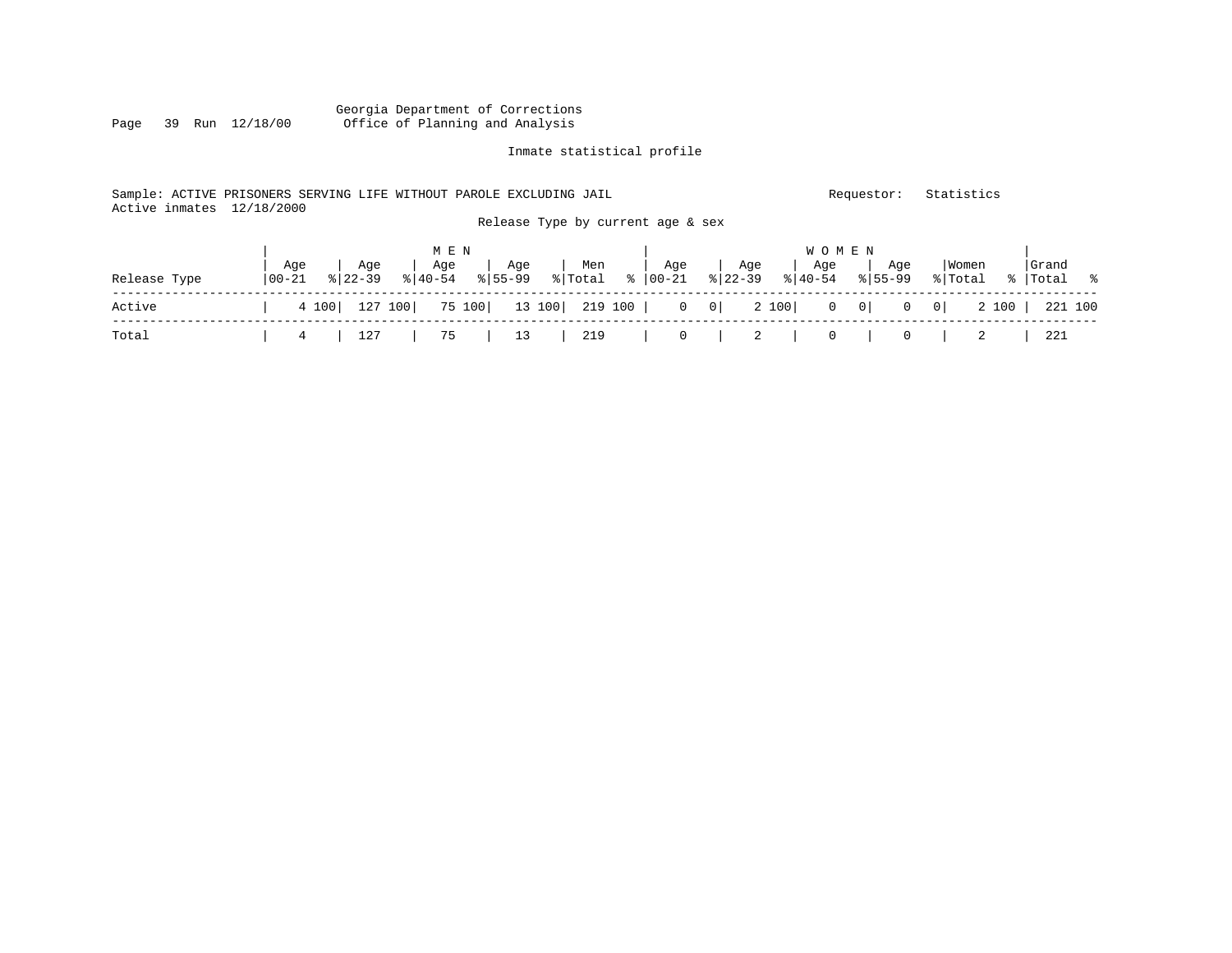#### Georgia Department of Corrections<br>Page 40 Run 12/18/00 Office of Planning and Analysis Page 40 Run 12/18/00 Office of Planning and Analysis

#### Inmate statistical profile

#### Sample: ACTIVE PRISONERS SERVING LIFE WITHOUT PAROLE EXCLUDING JAIL Requestor: Statistics Active inmates 12/18/2000

Inst By Group by current age & sex

|                      |             | M E N       |           |          |           |          |           |                |         |          |               |             |           |          | <b>WOMEN</b> |          |             |                 |          |       |           |          |
|----------------------|-------------|-------------|-----------|----------|-----------|----------|-----------|----------------|---------|----------|---------------|-------------|-----------|----------|--------------|----------|-------------|-----------------|----------|-------|-----------|----------|
|                      | Age         |             | Age       |          | Age       |          | Age       |                | Men     |          | Age           |             | Age       |          | Age          |          | Age         |                 | Women    |       | Grand     |          |
| Inst By Group        | $ 00-21$    |             | $ 22-39 $ |          | $8 40-54$ |          | $8 55-99$ |                | % Total |          | $8   00 - 21$ |             | $ 22-39 $ |          | $8 40-54$    |          | $8 55-99$   |                 | % Total  |       | %   Total | ွေ       |
| County jails         | 0           | $\Omega$    | U         |          |           | 0        |           |                |         |          | $\Omega$      | 0           |           |          | $\Omega$     |          |             |                 |          |       |           |          |
| Transitional centers | $\Omega$    | $\mathbf 0$ | $\Omega$  |          | $\Omega$  | 0        | $\Omega$  | 0 <sup>1</sup> | 0       | $\Omega$ | 0             | 0           | $\Omega$  | $\Omega$ | 0            | $\Omega$ | $\Omega$    | $\Omega$        |          | 0     |           |          |
| County camps         | $\Omega$    | $\Omega$    | 0         |          | $\Omega$  | 0        |           |                | 0       |          | $\Omega$      | 0           | $\Omega$  | $\Omega$ | $\Omega$     |          | $\mathbf 0$ |                 | 0        |       |           |          |
| Inmate boot camps    | $\Omega$    | 0           | $\Omega$  |          | $\Omega$  | $\Omega$ | $\Omega$  | $\Omega$       |         |          | $\Omega$      | U           | $\Omega$  | $\Omega$ | $\Omega$     |          | $\Omega$    |                 | $\Omega$ |       |           |          |
| State prisons        |             | 4 100       | 126       | 99       | 75        | 100      | 13        | 100            |         | 218 100  | $\Omega$      | 0           |           | 2 100    | $\Omega$     |          | $\mathbf 0$ |                 |          | 2 100 | 220 100   |          |
| Private prisons      | 0           | 0           |           |          | $\Omega$  | 0        | $\Omega$  | $\Omega$       |         | $\Omega$ | 0             | 0           | $\Omega$  | $\Omega$ | $\mathbf 0$  |          | $\mathbf 0$ |                 | 0        | 0     |           | $\Omega$ |
| Other                | 0           | $\mathbf 0$ | $\Omega$  | $\Omega$ | $\Omega$  | 0        | $\Omega$  | $\Omega$       | 0       |          | $\Omega$      | $\mathbf 0$ | $\Omega$  | $\Omega$ | $\Omega$     |          | $\Omega$    | $\Omega$        | $\Omega$ | 0     | 0         | $\Omega$ |
| Total reported       |             | 4 100       | 127       | 100      |           | 75 100   |           | 13 100         | 219     | 100      | $\Omega$      | 0           |           | 2 100    | $\Omega$     | $\Omega$ | $\Omega$    | 0 <sup>1</sup>  |          | 2 100 | 221 100   |          |
| Percent reported     |             | 100.0       |           | 100.0    |           | 100.0    |           | 100.0          |         | 100.0    |               | $\cdot$ 0   |           | 100.0    |              | .0'      |             | .0 <sup>1</sup> |          | 100.0 | 100.0     |          |
| Not reported         | $\mathbf 0$ |             | $\Omega$  |          | $\Omega$  |          | $\Omega$  |                |         |          | $\Omega$      |             | $\Omega$  |          | $\Omega$     |          |             |                 | $\cap$   |       | 0         |          |
| Total                | 4           |             | 127       |          | 75        |          | 13        |                | 219     |          | $\Omega$      |             |           |          | 0            |          | $\Omega$    |                 | 2        |       | 221       |          |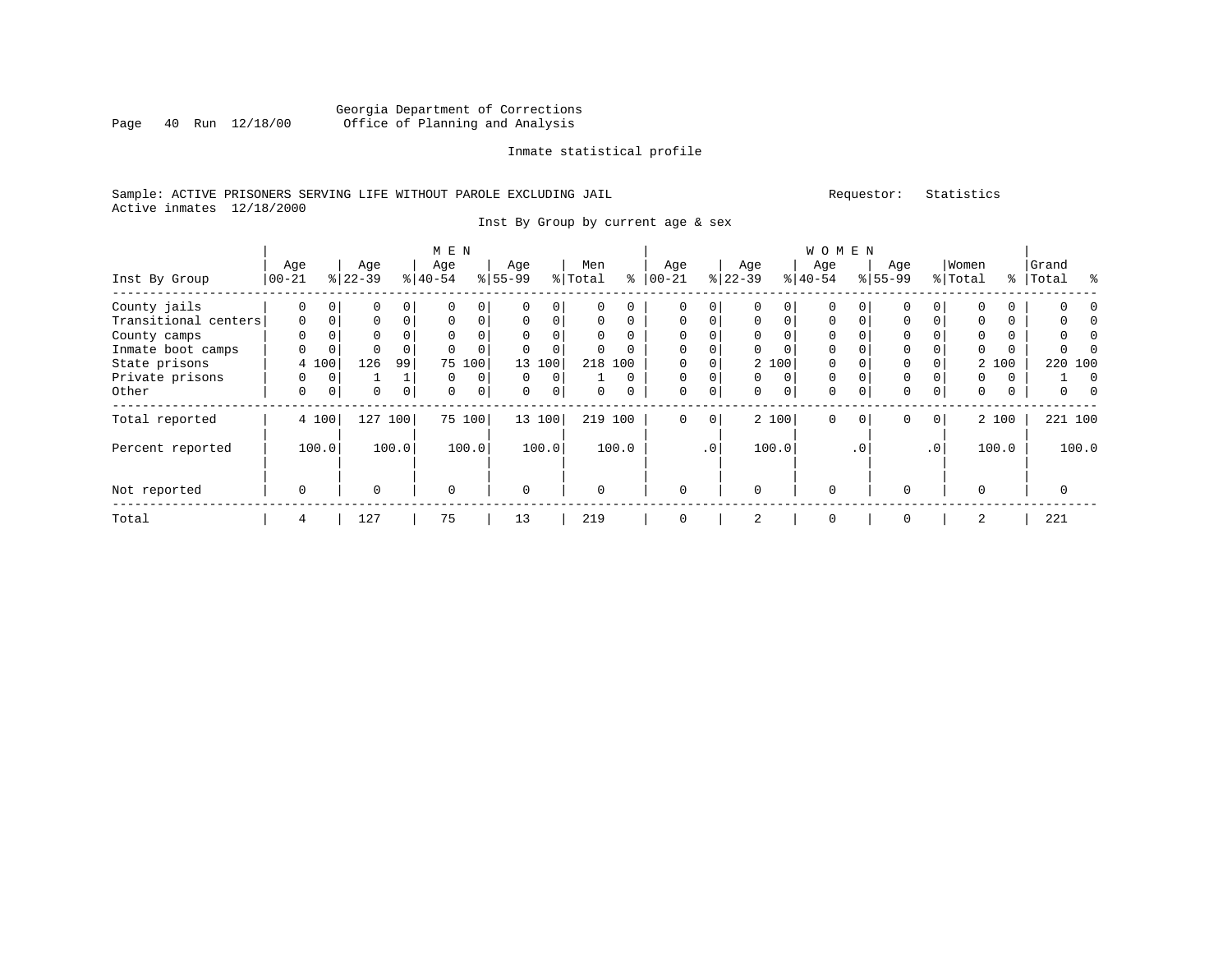#### Georgia Department of Corrections<br>Page 41 Run 12/18/00 Office of Planning and Analysis Office of Planning and Analysis

#### Inmate statistical profile

#### Sample: ACTIVE PRISONERS SERVING LIFE WITHOUT PAROLE EXCLUDING JAIL Requestor: Statistics Active inmates 12/18/2000

Institution by current age & sex

|                      | M E N     |          |                |          |           |        |           |              |          |              |              | <b>WOMEN</b> |              |          |           |          |           |           |          |          |           |       |
|----------------------|-----------|----------|----------------|----------|-----------|--------|-----------|--------------|----------|--------------|--------------|--------------|--------------|----------|-----------|----------|-----------|-----------|----------|----------|-----------|-------|
|                      | Age       |          | Age            |          | Age       |        | Age       |              | Men      |              | Age          |              | Age          |          | Age       |          | Age       |           | Women    |          | Grand     |       |
| Institution          | $00 - 21$ |          | $ 22-39 $      |          | $ 40-54 $ |        | $8 55-99$ |              | % Total  | နွ           | $00 - 21$    |              | $ 22-39 $    |          | $ 40-54 $ |          | $ 55-99 $ |           | % Total  |          | %   Total | ႜ     |
| Ware Prison          |           | 25       | 8              | 6        |           | 9      |           | 8            | 17       | 8            | $\Omega$     | N            | $\Omega$     | 0        | 0         |          |           | 0         | $\Omega$ |          | 17        |       |
| Phillips Prison      |           | 0        |                | 6        | 2         | 3      |           | 0            | 9        | 4            | $\Omega$     | 0            | $\Omega$     | 0        | 0         | $\Omega$ | $\Omega$  | 0         | $\Omega$ | 0        | q         |       |
| Arrendale Prison     |           | 25       | २              |          | $\Omega$  | 0      |           | $\Omega$     | 4        | $\mathbf{2}$ | O            | U            |              | $\cap$   | O         | $\Omega$ |           |           | $\Omega$ | $\Omega$ |           | 2     |
| Georgia State Prison |           | 25       | 21             | 17       | 9         | 12     |           | 8            | 32       | 15           |              |              |              | O        |           |          |           |           |          | 0        | 32        | 14    |
| Jackson Prison-Diag  | 0         | $\Omega$ | 5              |          |           |        |           | $\Omega$     | 6        | 3            |              |              |              |          |           |          |           |           |          | 0        | 6         | 3     |
| Coastal Prison       |           |          |                |          |           |        |           | 8            | 5        | $\mathbf{2}$ |              |              | <sup>0</sup> | $\Omega$ | O         |          | U         |           | $\Omega$ | 0        |           | 2     |
| Augusta Med Prison   |           | $\Omega$ | $\overline{a}$ |          |           | 5      |           | 31           | 10       | 5            |              | U            |              | $\Omega$ | O         | $\Omega$ |           |           | $\Omega$ | 0        | 10        | 5     |
| Valdosta Prison      |           | 25       | 25             | 20       | 13        | 17     |           | 8            | 40       | 18           | <sup>0</sup> |              |              | $\Omega$ | O         |          |           |           | $\Omega$ | 0        | 40        | 18    |
| Hays Prison          |           | $\Omega$ | 10             | 8        | 10        | 13     |           | 15           | 22       | 10           |              |              |              | U        | O         | $\cap$   | O         |           | ∩        | 0        | 22        | 10    |
| Hancock Prison       |           | $\Omega$ | 6              |          |           | 5      |           | $\Omega$     | 10       | 5            | <sup>0</sup> |              |              | $\Omega$ | O         |          | O         |           | $\Omega$ | 0        | 10        | 5     |
| Telfair Prison       |           | $\Omega$ | 14             | 11       |           | 11     |           | $\Omega$     | 22       | 10           |              |              |              | $\cap$   | U         | $\Omega$ |           |           | ∩        | 0        | 22        | 10    |
| Macon Prison         |           | $\Omega$ | R              | 6        | q         | 12     |           | R            | 18       | 8            |              |              |              | $\cap$   |           |          |           |           |          | 0        | 18        | 8     |
| Smith Prison         |           | $\Omega$ | 14             | 11       |           | 7      |           | R            | 20       | q            |              |              |              | $\Omega$ |           | $\cap$   |           |           | $\Omega$ | $\Omega$ | 20        | q     |
| Baldwin Prison       |           |          | $\Omega$       | $\Omega$ |           | 3      |           | $\mathsf{R}$ | ζ        |              | <sup>0</sup> |              | $\cap$       | $\Omega$ | O         |          | $\cap$    |           |          | 0        |           |       |
| Metro Womens Prison  | O         | $\Omega$ | $\Omega$       |          |           | 0      |           | $\Omega$     | $\Omega$ | $\Omega$     | O            | $\Omega$     |              | 50       | O         | $\Omega$ | $\Omega$  |           |          | 50       |           |       |
| Pulaski Womens Pris  | $\Omega$  | $\Omega$ | $\Omega$       |          |           | 0      |           | $\Omega$     | 0        | 0            | $\Omega$     |              |              | 50       | 0         | $\Omega$ | $\Omega$  |           |          | 50       |           |       |
| D Ray James Prison   | 0         | $\Omega$ |                |          |           | 0      |           | $\Omega$     |          |              | $\Omega$     | 0            | $\Omega$     | $\Omega$ | 0         | $\Omega$ | 0         | $\Omega$  | $\Omega$ | 0        |           |       |
| Total reported       |           | 4 100    | 127 100        |          |           | 75 100 | 13 100    |              | 219 100  |              | $\Omega$     | $\Omega$     |              | 2 100    | 0         | $\Omega$ | $\Omega$  | 0         |          | 2 100    | 221 100   |       |
| Percent reported     |           | 100.0    |                | 100.0    |           | 100.0  |           | 100.0        |          | 100.0        |              | $\cdot$ 0    |              | 100.0    |           | . 0      |           | $\cdot$ 0 |          | 100.0    |           | 100.0 |
| Not Reported         | 0         |          | $\Omega$       |          | $\Omega$  |        | $\Omega$  |              | 0        |              | $\Omega$     |              | <sup>0</sup> |          | $\Omega$  |          | U         |           | $\Omega$ |          |           |       |
| Total                | 4         |          | 127            |          | 75        |        | 13        |              | 219      |              | $\Omega$     |              | 2            |          | 0         |          | 0         |           | 2        |          | 221       |       |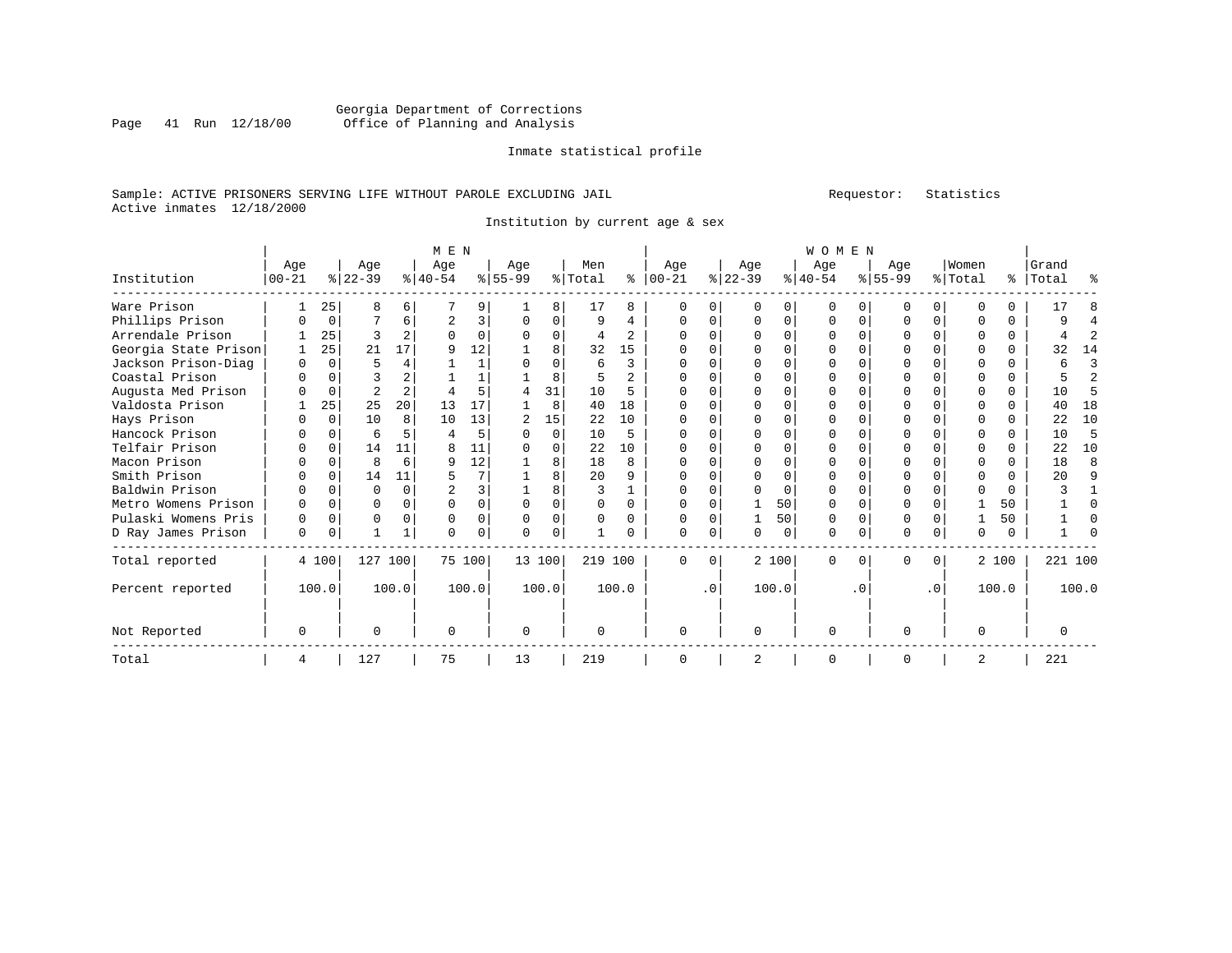#### Georgia Department of Corrections<br>Page 42 Run 12/18/00 Office of Planning and Analysis Page 42 Run 12/18/00 Office of Planning and Analysis

#### Inmate statistical profile

#### Sample: ACTIVE PRISONERS SERVING LIFE WITHOUT PAROLE EXCLUDING JAIL Requestor: Statistics Active inmates 12/18/2000

#### Misdemeanors And Felonies by current age & sex

| Crime Type            | Age<br>$00 - 21$ | Age<br>$8 22-39$     | M E N<br>Age<br>$8 40-54$  | Age<br>$8155 - 99$            | Men<br>ႜ<br>% Total | Age<br>$00 - 21$                         | Age<br>$ 22-39 $               | <b>WOMEN</b><br>Age<br>$ 40-54 $              | Age<br>$8155 - 99$ | Women<br>% Total                                          | Grand<br>%   Total<br>ိ    |
|-----------------------|------------------|----------------------|----------------------------|-------------------------------|---------------------|------------------------------------------|--------------------------------|-----------------------------------------------|--------------------|-----------------------------------------------------------|----------------------------|
| MISDEMEANOR<br>FELONY | 0<br>0<br>4 100  | 0<br>0<br>127<br>100 | $\mathbf 0$<br>0<br>75 100 | 0<br>$\overline{0}$<br>13 100 | 0<br>0<br>219 100   | 0 <br>0<br>0 <sup>1</sup><br>$\mathbf 0$ | $\overline{0}$<br> 0 <br>2 100 | 0<br>$\circ$<br>$\mathbf 0$<br>0 <sup>1</sup> | 0<br>0             | $\mathbf{0}$<br>$\mathbf{0}$<br>0<br>$\mathbf 0$<br>2 100 | $\Omega$<br>- 0<br>221 100 |
| Total reported        | 4 100            | 127<br>100           | 75<br>100                  | 13 100                        | 219<br>100          | 0<br>$\circ$                             | 2 100                          | 0<br>$\circ$                                  | 0                  | 2 100<br>0                                                | 221 100                    |
| Percent reported      | 100.0            | 100.0                | 100.0                      | 100.0                         | 100.0               | .0 <sup>1</sup>                          | 100.0                          | $\cdot$ 0                                     |                    | 100.0<br>$\cdot$ 0                                        | 100.0                      |
| NOT REPORTED          | $\mathbf 0$      | 0                    | $\mathbf 0$                | $\mathbf 0$                   | $\mathbf 0$         | 0                                        | $\mathbf 0$                    | $\mathbf 0$                                   | 0                  | $\mathbf 0$                                               | $\mathbf 0$                |
| Total                 | 4                | 127                  | 75                         | 13                            | 219                 |                                          | 2                              | $\mathbf 0$                                   | 0                  | 2                                                         | 221                        |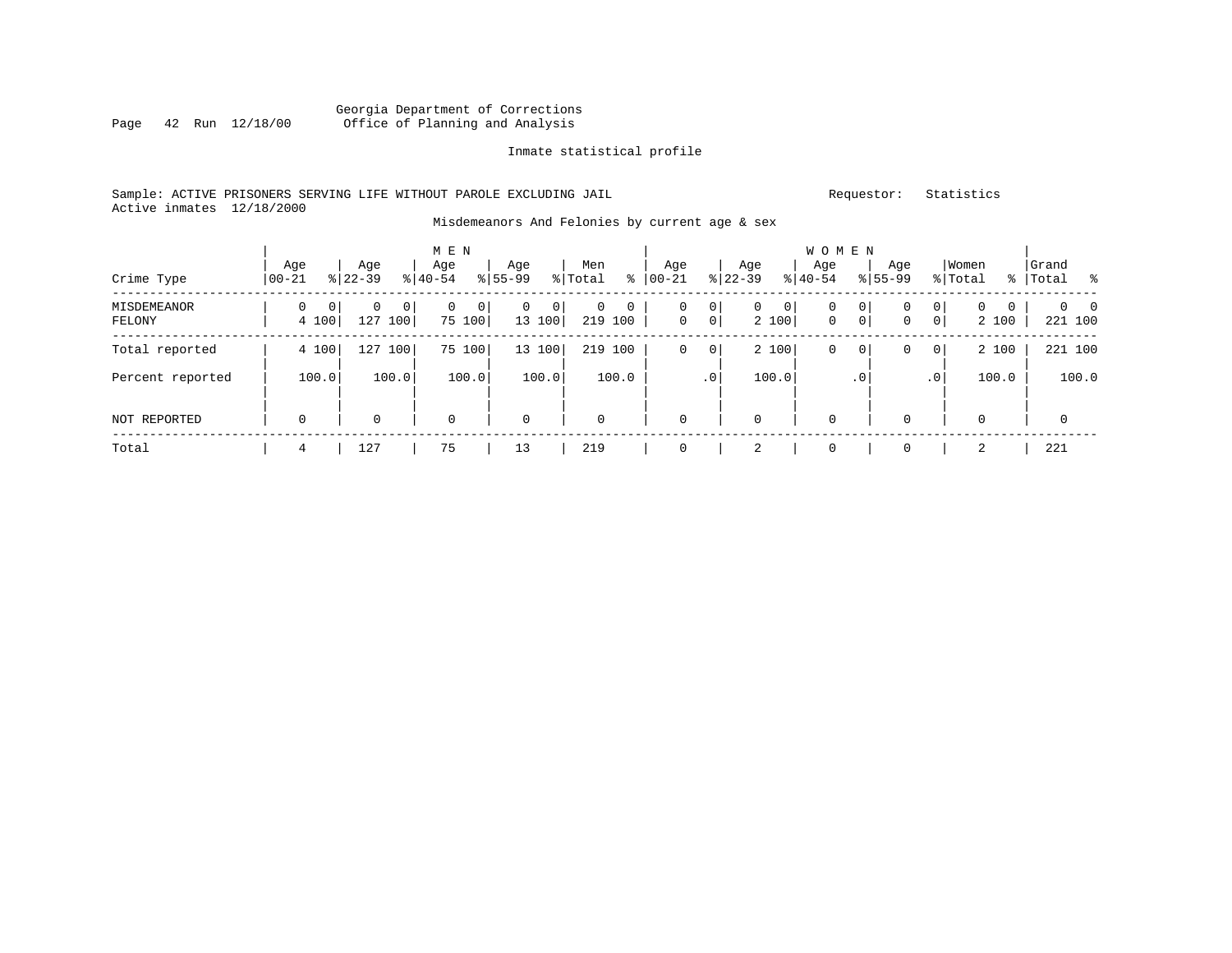#### Georgia Department of Corrections<br>Page 43 Run 12/18/00 Office of Planning and Analysis Office of Planning and Analysis

#### Inmate statistical profile

#### Sample: ACTIVE PRISONERS SERVING LIFE WITHOUT PAROLE EXCLUDING JAIL Requestor: Statistics Active inmates 12/18/2000

Crimes By Group by current age & sex

|                      |           |             | M E N     |             | <b>WOMEN</b> |          |             |             |             |          |             |     |          |          |           |             |              |          |          |          |         |                |
|----------------------|-----------|-------------|-----------|-------------|--------------|----------|-------------|-------------|-------------|----------|-------------|-----|----------|----------|-----------|-------------|--------------|----------|----------|----------|---------|----------------|
|                      | Age       |             | Age       |             | Age          |          | Age         |             | Men         |          | Age         |     | Age      |          | Age       |             | Aqe          |          | Women    |          | Grand   |                |
| Crimes By Group      | $00 - 21$ |             | $8 22-39$ |             | $ 40-54$     |          | $8155 - 99$ |             | % Total     | ి        | $ 00-21$    |     | $ 22-39$ |          | $8 40-54$ |             | $8155 - 99$  |          | % Total  | ి        | Total   |                |
| HOMICIDE             | 4         | 100         | 87        | 69          | 28           | 37       | 8           | 62          | 127         | 58       | 0           | 0   |          | 2 100    | 0         | 0           | 0            | 0        |          | 2 100    | 129     | 58             |
| ABORTION             | $\Omega$  | $\mathbf 0$ | 0         | $\mathbf 0$ | $\Omega$     | 0        | $\Omega$    | $\mathbf 0$ | $\mathbf 0$ | $\Omega$ | $\Omega$    | 0   | $\Omega$ | 0        | $\Omega$  | $\mathbf 0$ | $\Omega$     | 0        | $\Omega$ | $\Omega$ | 0       | $\overline{0}$ |
| BODILY INJRY&REL OFF | O         | 0           | 9         | 7           | 13           | 17       | 2           | 15          | 24          | 11       | $\Omega$    | 0   | $\Omega$ | 0        | 0         | 0           | <sup>0</sup> | 0        | O        | 0        | 24      | 11             |
| ARSON & REL OFF      | O         | $\mathbf 0$ | O         | $\Omega$    | 0            | 0        |             | 0           | 0           | 0        | O           | 0   | $\Omega$ | 0        | 0         | $\Omega$    |              | 0        | O        | U        | U       | $\Omega$       |
| DAMAGE OF PROPERTY   |           | $\Omega$    | $\cap$    | $\Omega$    | $\Omega$     | 0        |             | $\Omega$    | $\Omega$    | U        | $\Omega$    | 0   | $\Omega$ | $\Omega$ | U         | C           | ∩            | U        | $\Omega$ | $\Omega$ | U       | $\Omega$       |
| BURGLARY & REL OFF   |           | $\Omega$    | $\Omega$  | $\Omega$    | O            | 0        | $\Omega$    | 0           | 0           | 0        | 0           | 0   | $\Omega$ | $\Omega$ | 0         | $\Omega$    | <sup>0</sup> | $\Omega$ | O        | 0        | U       | $\Omega$       |
| FORGERY & REL OFF    |           | $\mathbf 0$ | $\Omega$  | $\Omega$    | 0            | 0        |             | $\Omega$    | 0           | 0        | 0           | 0   | $\Omega$ | $\Omega$ | 0         | $\Omega$    |              | $\Omega$ | 0        | 0        | U       | $\Omega$       |
| THEFT                |           | $\mathbf 0$ | $\Omega$  | $\Omega$    | $\Omega$     | $\Omega$ |             | 0           | $\Omega$    | $\Omega$ | $\Omega$    | 0   | $\Omega$ | $\Omega$ | 0         | $\Omega$    | <sup>0</sup> | $\Omega$ | O        | $\Omega$ | U       | $\Omega$       |
| ROBBERY              |           | 0           | 13        | 10          | 17           | 23       | 2           | 15          | 32          | 15       | $\Omega$    | 0   | O        | $\Omega$ | 0         | O           | <sup>0</sup> | $\Omega$ | O        | 0        | 32      | 14             |
| SEXUAL OFFENSES      |           | 0           | 12        | 9           | 15           | 20       |             | 8           | 28          | 13       | $\Omega$    | 0   | $\Omega$ | $\Omega$ | 0         | $\Omega$    | <sup>0</sup> | 0        | O        | U        | 28      | 13             |
| OBSCENITY CRIMES     |           | $\Omega$    | $\Omega$  | 0           | $\Omega$     | 0        | ∩           | $\Omega$    | 0           | $\Omega$ | $\Omega$    | 0   | $\Omega$ | $\Omega$ | 0         | C           | ∩            | 0        | O        | $\Omega$ | U       | $\Omega$       |
| TREASON & REL OFF    |           | $\Omega$    | $\Omega$  | $\Omega$    | $\Omega$     | 0        | $\Omega$    | 0           | 0           | 0        | $\Omega$    | 0   | $\Omega$ | 0        | 0         | $\Omega$    | <sup>0</sup> | $\Omega$ | $\Omega$ | 0        | U       | $\Omega$       |
| CRIMES INVOLVNG GOVT |           | $\mathbf 0$ | $\Omega$  | $\Omega$    | $\Omega$     | 0        |             | 0           | 0           | 0        | 0           | 0   | 0        | 0        | 0         | $\Omega$    | 0            | $\Omega$ | 0        | 0        | ი       | $\Omega$       |
| FALSIFICATIONS       |           | $\Omega$    | $\Omega$  | $\Omega$    | $\Omega$     | $\Omega$ | $\Omega$    | $\Omega$    | 0           | $\Omega$ | $\Omega$    | 0   | $\Omega$ | $\Omega$ | 0         | C           | <sup>0</sup> | $\Omega$ | 0        | $\Omega$ | U       | $\Omega$       |
| OBSTRUCT LAW ENFORCE | O         | $\mathbf 0$ | $\Omega$  | $\Omega$    | O            | 0        | $\Omega$    | $\Omega$    | 0           | 0        | $\Omega$    | 0   | $\Omega$ | $\Omega$ | O         | O           | O            | $\Omega$ | O        | 0        | ი       | $\Omega$       |
| DISORDERLY CONDUCT   | O         | 0           | O         | 0           | O            | 0        |             | 0           | 0           | O        | $\Omega$    | 0   | 0        | $\Omega$ | 0         | 0           |              | 0        | O        | 0        |         | <sup>0</sup>   |
| GAMBLING & REL OFF   | U         | $\Omega$    | U         | 0           | $\Omega$     | 0        | ∩           | $\Omega$    | 0           | U        | $\Omega$    | 0   | $\Omega$ | $\Omega$ | 0         | C           | ∩            | 0        | U        | 0        | ∩       | ∩              |
| CRUELTY TO CHILDREN  | O         | $\Omega$    | O         | $\Omega$    | $\Omega$     | 0        | $\Omega$    | 0           | $\Omega$    | 0        | $\Omega$    | 0   | $\Omega$ | $\Omega$ | 0         | $\Omega$    | <sup>0</sup> | $\Omega$ | O        | 0        |         | $\cap$         |
| CRIMES WITH GUNS     |           | $\mathbf 0$ | 0         | 0           | 0            | 0        |             | 0           | 0           | 0        | 0           | 0   | $\Omega$ | 0        | 0         | $\Omega$    | 0            | $\Omega$ | 0        | 0        |         | O              |
| INVASION PRIVACY     |           | $\Omega$    | $\Omega$  | $\Omega$    | $\Omega$     | 0        |             | $\Omega$    | 0           | $\Omega$ | $\Omega$    | 0   | $\Omega$ | $\Omega$ | 0         | $\Omega$    | <sup>0</sup> | $\Omega$ | O        | $\Omega$ | ∩       | $\Omega$       |
| RACKETEERING         | U         | 0           | $\Omega$  | $\Omega$    | 0            | 0        | ∩           | $\Omega$    | 0           | 0        | $\Omega$    | 0   | $\Omega$ | $\Omega$ | 0         | $\Omega$    | <sup>0</sup> | $\Omega$ | O        | 0        |         | <sup>0</sup>   |
| DRUG ABUSE OFFENSES  |           | 0           | 5         | 4           | 2            | 3        |             | 0           |             | 3        | $\Omega$    | 0   | 0        | $\Omega$ | 0         | $\Omega$    |              | 0        | O        | 0        |         | κ              |
| DRUG TRAFFICKING     | N         | $\Omega$    |           | 1           | $\Omega$     | 0        | ∩           | $\Omega$    |             | O        | $\Omega$    | 0   | $\Omega$ | $\Omega$ | 0         | C           | <sup>0</sup> | $\Omega$ | O        | 0        |         | ∩              |
| AUTO CRIMES          |           | $\Omega$    | O         | $\Omega$    | $\Omega$     | 0        | $\Omega$    | 0           | 0           | 0        | $\Omega$    | 0   | $\Omega$ | 0        | 0         | $\Omega$    | 0            | $\Omega$ | O        | 0        | U       | <sup>0</sup>   |
| REVENUE & CONTRABAND | 0         | $\mathbf 0$ | $\Omega$  | 0           | 0            | 0        | $\Omega$    | 0           | 0           | 0        | 0           | 0   | $\Omega$ | 0        | 0         | $\Omega$    | 0            | 0        | 0        | 0        | ი       | O              |
| CRIMES OF OTH STATES | O         | $\mathbf 0$ | $\Omega$  | $\Omega$    | $\Omega$     | 0        | $\Omega$    | 0           | 0           | $\Omega$ | $\Omega$    | 0   | $\Omega$ | 0        | 0         | $\Omega$    | $\Omega$     | $\Omega$ | O        | 0        | U       | $\Omega$       |
| MISC. FELONIES       | 0         | 0           | $\Omega$  | $\Omega$    | 0            | 0        | $\Omega$    | 0           | 0           | 0        | $\Omega$    | 0   | O        | $\Omega$ | 0         | $\Omega$    | 0            | $\Omega$ | 0        | 0        | O       | <sup>0</sup>   |
| MISDEMEANORS         | 0         | 0           | 0         | 0           | 0            | 0        | $\Omega$    | 0           | 0           | 0        | 0           | 0   | 0        | 0        | 0         | 0           | 0            | 0        | 0        | 0        | ი       | C              |
| Total reported       |           | 4 100       | 127 100   |             |              | 75 100   | 13 100      |             | 219 100     |          | 0           | 0   |          | 2 100    | 0         | 0           | $\Omega$     | 0        |          | 2 100    | 221 100 |                |
| Percent reported     |           | 100.0       |           | 100.0       |              | 100.0    |             | 100.0       |             | 100.0    |             | . 0 |          | 100.0    |           | . 0         |              | . 0      |          | 100.0    |         | 100.0          |
| <b>NOT REPORTED</b>  | 0         |             | $\Omega$  |             | $\Omega$     |          | 0           |             | 0           |          | $\mathbf 0$ |     | $\Omega$ |          | 0         |             | $\Omega$     |          | 0        |          | 0       |                |
| Total                | 4         |             | 127       |             | 75           |          | 13          |             | 219         |          | $\mathbf 0$ |     | 2        |          | 0         |             | $\Omega$     |          | 2        |          | 221     |                |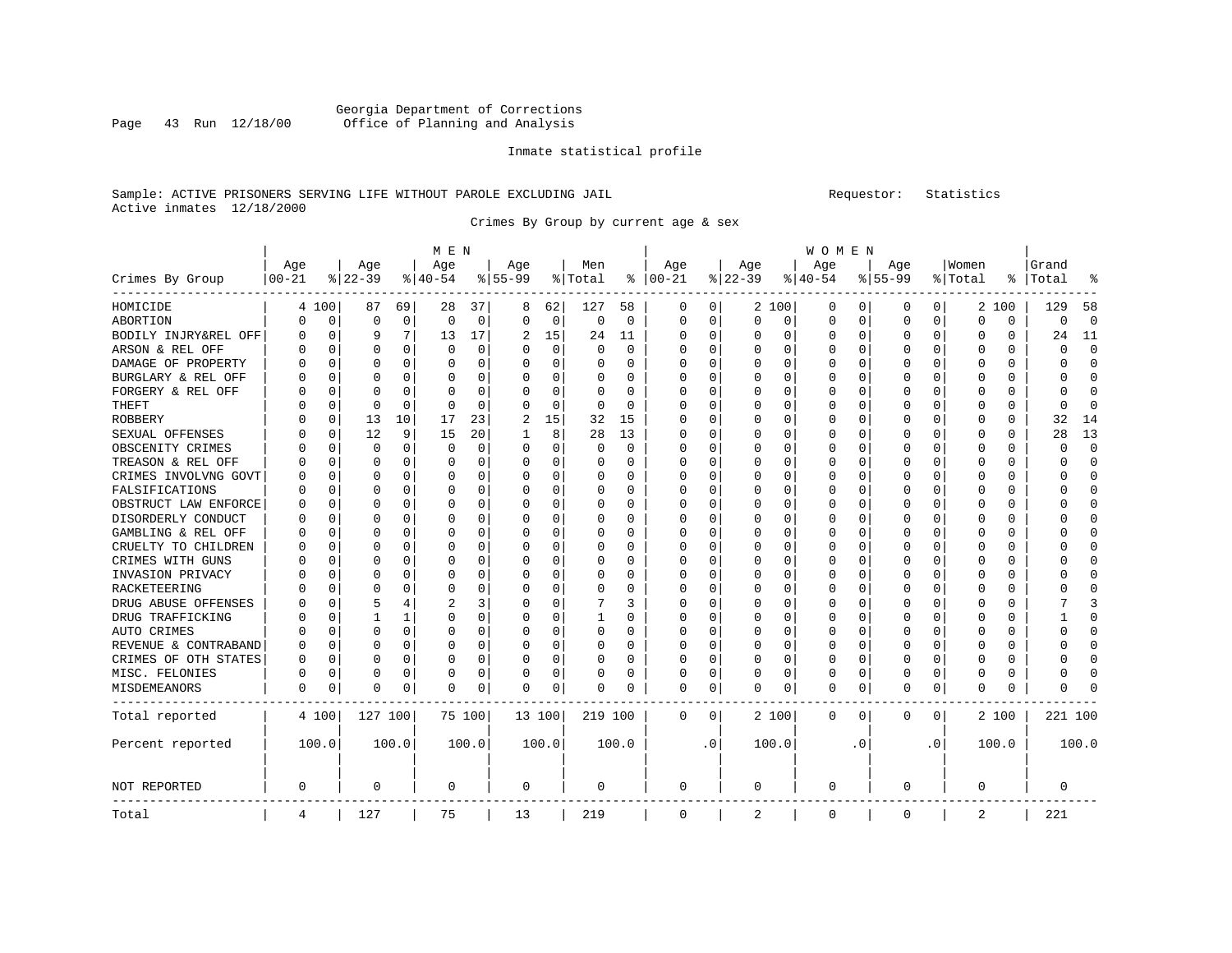#### Georgia Department of Corrections Page 44 Run 12/18/00 Office of Planning and Analysis

### Inmate statistical profile

| Sample: ACTIVE PRISONERS SERVING LIFE WITHOUT PAROLE EXCLUDING JAIL<br>Active inmates 12/18/2000 |              |                |                |                 |              |                                |             |                |          |                |                                           | Statistics<br>Requestor: |             |                     |             |                           |              |                  |          |          |                    |                |  |  |
|--------------------------------------------------------------------------------------------------|--------------|----------------|----------------|-----------------|--------------|--------------------------------|-------------|----------------|----------|----------------|-------------------------------------------|--------------------------|-------------|---------------------|-------------|---------------------------|--------------|------------------|----------|----------|--------------------|----------------|--|--|
|                                                                                                  |              |                |                |                 |              |                                |             |                |          |                | Most Serious Offense by current age & sex |                          |             |                     |             |                           |              |                  |          |          |                    |                |  |  |
| Most Serious Offense 00-21                                                                       | Age<br>Age   |                |                |                 | M E N<br>Age | Age<br>% 22-39 % 40-54 % 55-99 |             | Men<br>% Total |          |                | Age<br>%   00-21                          | Age<br>$ 22-39$          |             | <b>WOMEN</b><br>Age |             | Age<br>$ 40-54 \t  55-99$ |              | Women<br>% Total |          |          | Grand<br>% Total % |                |  |  |
| Misdemeanors                                                                                     |              |                |                |                 |              |                                |             |                |          |                |                                           |                          |             |                     |             |                           |              |                  |          |          |                    |                |  |  |
|                                                                                                  |              |                |                |                 |              |                                |             |                |          |                |                                           |                          |             |                     |             |                           |              |                  |          |          |                    |                |  |  |
| FELONIES                                                                                         |              |                |                |                 |              |                                |             |                |          |                |                                           |                          |             |                     |             |                           |              |                  |          |          |                    |                |  |  |
| MURDER                                                                                           |              | 4 100          | 87             | 69              | 28           | 37                             | 8           | 62             | 127      | 58             | $\Omega$                                  | 0                        |             | 2 100               | $\Omega$    | $\Omega$                  | 0            | 0 <sup>1</sup>   | 2        | 100      | 129 58             |                |  |  |
| KIDNAPPING                                                                                       | 0            | $\mathbf 0$    | 9              | 7 <sup>1</sup>  | 13           | 17                             | 2           | 15             | 24       | 11             | 0                                         | $\overline{0}$           | $\mathbf 0$ | 0                   | 0           | $\mathbf{0}$              | $\mathbf 0$  | $\circ$          | $\Omega$ | $\Omega$ | 24                 | - 11           |  |  |
| ARMED ROBBERY                                                                                    | $\Omega$     | 0 <sup>1</sup> | 13             | 10 <sup>1</sup> | 17           | 23                             | 2           | 15             | 32       | 15             | $\Omega$                                  | $\overline{0}$           | $\Omega$    | 0                   | 0           | $\Omega$                  | $\Omega$     | $\circ$          | $\Omega$ | $\Omega$ | 32                 | 14             |  |  |
| RAPE                                                                                             |              | 0 <sup>1</sup> | 8              | 6               | 14           | 19                             |             | 8              | 23       | 11             | 0                                         | $\overline{0}$           | $\mathbf 0$ | 0                   | 0           | $\Omega$                  | $\Omega$     | $\Omega$         | $\Omega$ | $\Omega$ | 23                 | 10             |  |  |
| AGGRAV. CHILD MOLEST                                                                             | $\Omega$     | $\Omega$       | $\overline{4}$ | 3               | 1            | 1                              | $\Omega$    | $\Omega$       | 5        | $\overline{2}$ | $\Omega$                                  | $\mathbf 0$              | $\Omega$    | $\Omega$            | 0           | $\Omega$                  | $\Omega$     | $\Omega$         | $\Omega$ | $\Omega$ | 5                  | $\overline{2}$ |  |  |
| VIOLATE GA CNTRL SBS                                                                             | $\Omega$     | $\overline{0}$ | $\mathbf{1}$   | 1               | $\Omega$     | 0                              | $\Omega$    | $\overline{0}$ |          | 0              | $\Omega$                                  | $\mathbf 0$              | $\Omega$    | $\Omega$            | 0           | $\Omega$                  | $\Omega$     | $\circ$          | $\Omega$ | $\Omega$ |                    | $\Omega$       |  |  |
| SALE/DISTRIBUTION CO                                                                             | $\Omega$     | $\Omega$       | 3              | 2               | $\Omega$     | 0                              | $\Omega$    | 0              | 3        |                | $\Omega$                                  | $\overline{0}$           | $\Omega$    | $\Omega$            | $\Omega$    | $\Omega$                  | $\Omega$     | $\circ$          | $\Omega$ | $\Omega$ |                    | -1             |  |  |
| POSSESSION OF COCAIN                                                                             | $\mathbf 0$  | $\Omega$       | 1              | 1               | 2            | 3                              | $\mathbf 0$ | 0 <sup>1</sup> | 3        | $\mathbf{1}$   | 0                                         | $\overline{0}$           | $\mathbf 0$ | 0                   | $\mathbf 0$ | $\Omega$                  | $\Omega$     | $\overline{0}$   | $\Omega$ | $\Omega$ |                    | $\mathbf{1}$   |  |  |
| ATT/CONSPRCY COMMT C                                                                             | $\Omega$     | $\Omega$       |                | 1               | $\Omega$     | $\Omega$                       | $\Omega$    | $\Omega$       |          | <sup>n</sup>   | $\Omega$                                  | $\Omega$                 | $\Omega$    | $\Omega$            | $\Omega$    | $\Omega$                  | 0            | $\Omega$         | $\cap$   | $\cap$   |                    |                |  |  |
| Total reported                                                                                   |              | 4 100          | 127 100        |                 | 75 100       |                                |             | 13 100         | 219 100  |                | $\Omega$                                  | $\Omega$                 |             | 2 100               | $\Omega$    | $\Omega$                  | 0            | 0 <sup>1</sup>   |          | 2 100    | 221 100            |                |  |  |
| Percent reported                                                                                 |              | 100.0          |                | 100.0           |              | 100.0                          |             | 100.0          |          | 100.0          |                                           | $\cdot$ 0                |             | 100.0               |             | . 0                       |              | .0 <sub>1</sub>  |          | 100.0    |                    | 100.0          |  |  |
| NOT REPORTED                                                                                     | <sup>0</sup> |                | $\Omega$       |                 | $\Omega$     |                                | $\Omega$    |                | $\Omega$ |                |                                           |                          | $\Omega$    |                     | $\Omega$    |                           | <sup>n</sup> |                  | $\Omega$ |          | $\Omega$           |                |  |  |
| Total                                                                                            | 4            |                | 127            |                 | 75           |                                | 13          |                | 219      |                | $\mathbf 0$                               |                          | 2           |                     | $\Omega$    |                           | $\Omega$     |                  | 2        |          | 221                |                |  |  |